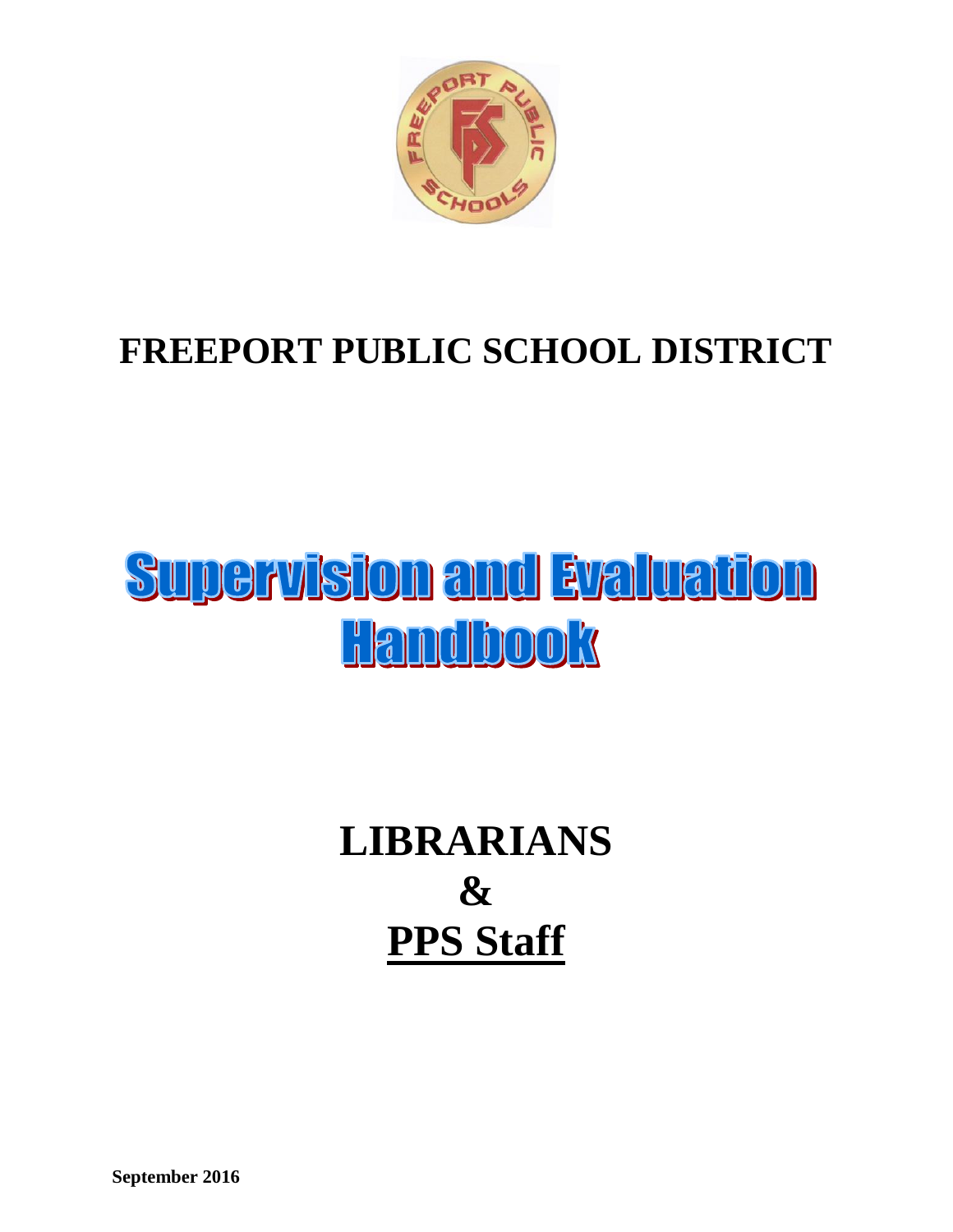Board of Education

Ronald J. Ellerbe Ernest J. Kight Vilma I. Lancaster Anthony J. Miller Michael C. Pomerico

## Superintendent of Schools

Dr. Kishore Kuncham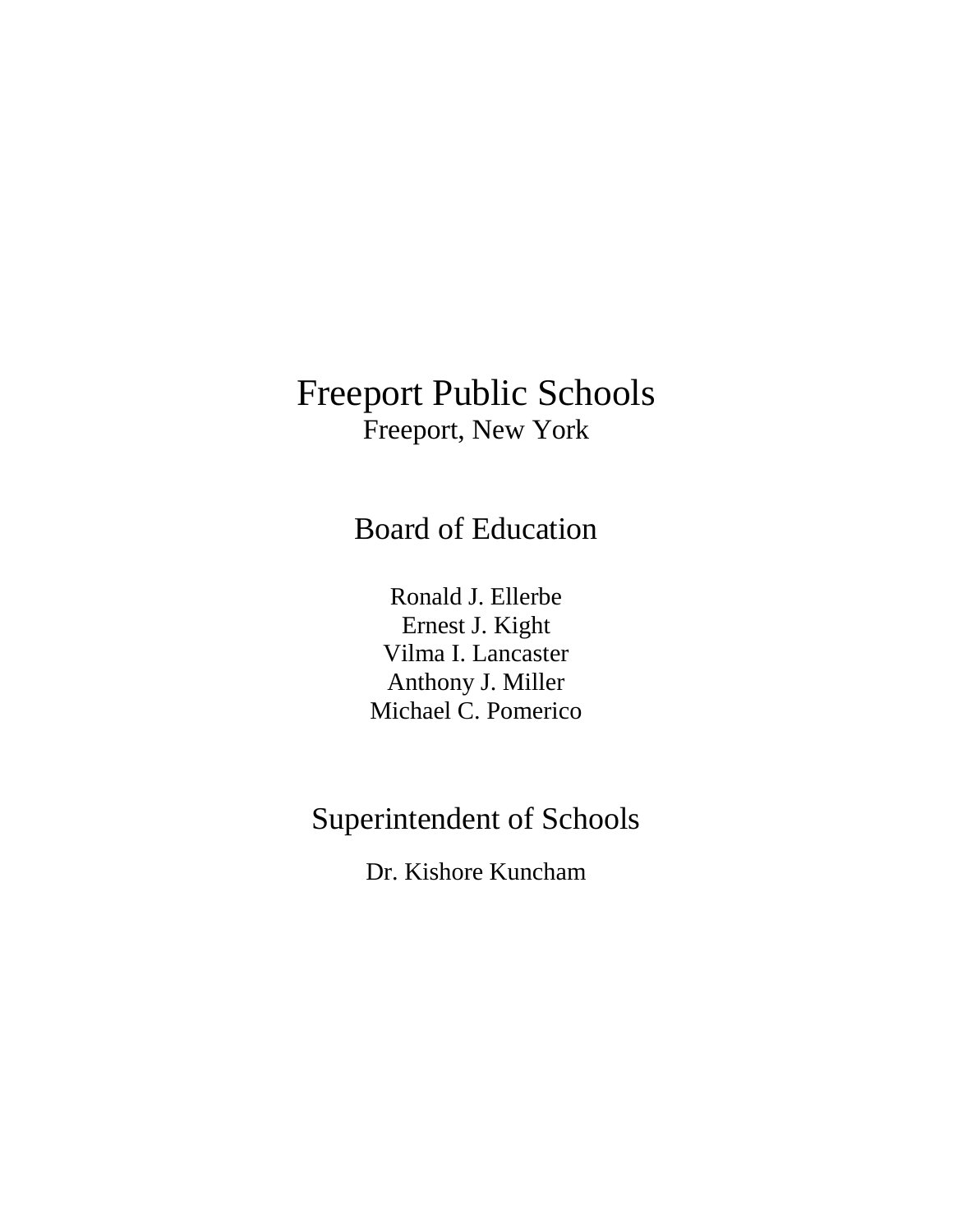### **Preface**

The most important tool a school district possesses to assist with the growth and development of new teachers and the continuing growth of experienced teachers is a well developed, annually reviewed supervision and evaluation process. Such a process will lead to improved teacher performance and ultimately enhance student achievement. This supervision and evaluation process does not stand alone; rather it incorporates the continuing cycle of recruitment, hiring, orientation, mentoring and professional development. When each part is successfully carried out, it should result in greater teacher knowledge and skills and improved student learning.

A supervision and evaluation process that is both challenging and effective with administrators and professional personnel is based on research and best practices. A process guided by the District's vision, mission, values and goals, as well as fair and ethical implementation will help to develop a culture of high expectations for all. The outcome of this process is that it lends itself to self-reflection, reflection among peers and worthwhile discussions between administrator and professional personnel and will lead to improved learning for students.

### **Philosophy**

The supervision and evaluation process is the Freeport Public School District's primary method of quality control and educational improvement. The evaluation process is based on mutual trust and confidence. It is one of the few processes that impact every professional personnel member, thereby affecting the education of every student in the district.

In order to accomplish this purpose, we have developed the *Supervision and Evaluation Handbook* based on the following criteria:

- Clear, consistent review of criteria aligning to State and Federal Standards
- Ensure professional personnel members input to the process
- Multiple measures tied to the performance of District/school goals
- Increase responsibility for self improvement
- Provide support and resources to professional personnel

The District's supervision and evaluation process is aimed at improving effective communication and enhancing dialogue between professional personnel and administrators ultimately improving the quality of education for all students.

### **Mission Statement**

The primary purpose of our school system is to teach all children how to learn and to foster in each child the desire for life-long learning. We are committed to providing the means for cultural, intellectual, emotional, ethical, social and physical growth and an appreciation for cultural and ethnic diversity, which will assist every individual to become an informed and productive participant in our democratic society.

### **Vision Statement**

The vision of the Freeport Public Schools is to inspire in all the desire to learn and succeed. Our schools will be safe learning communities that celebrate our achievements and encourage active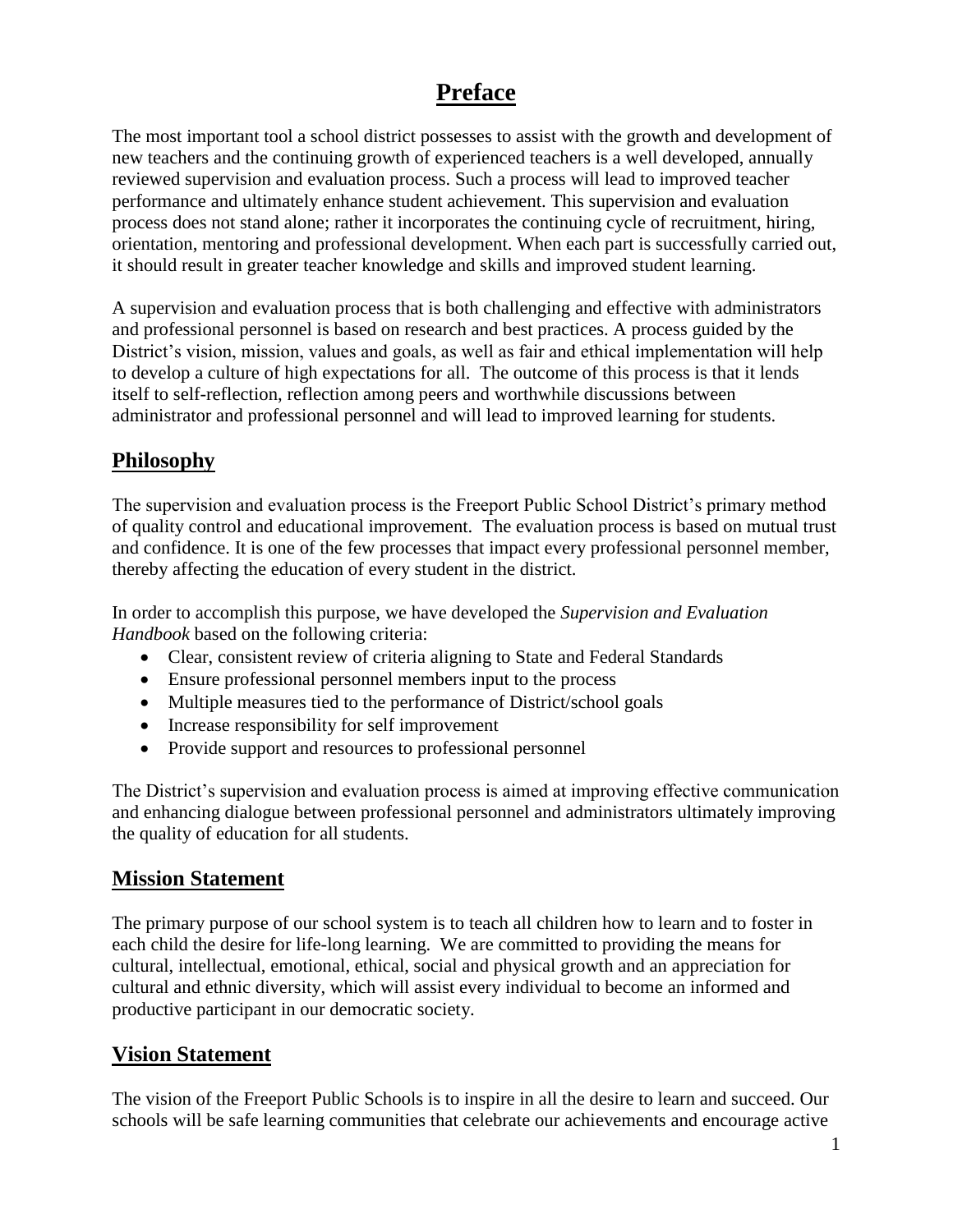partnerships with families and the entire community. We will empower students to embrace the challenges and opportunities of the future.

### **Value Statements**

- 1. We will treat each other in a professional and ethical manner.
- 2. We will *Keep Our Eyes on the Prize*, holding a "child-first" attitude.
- 3. We will focus on Teaching and Learning while managing the distractions.
- 4. We will provide high-quality professional development.
- 5. We will strive for excellence in instruction resulting in student mastery.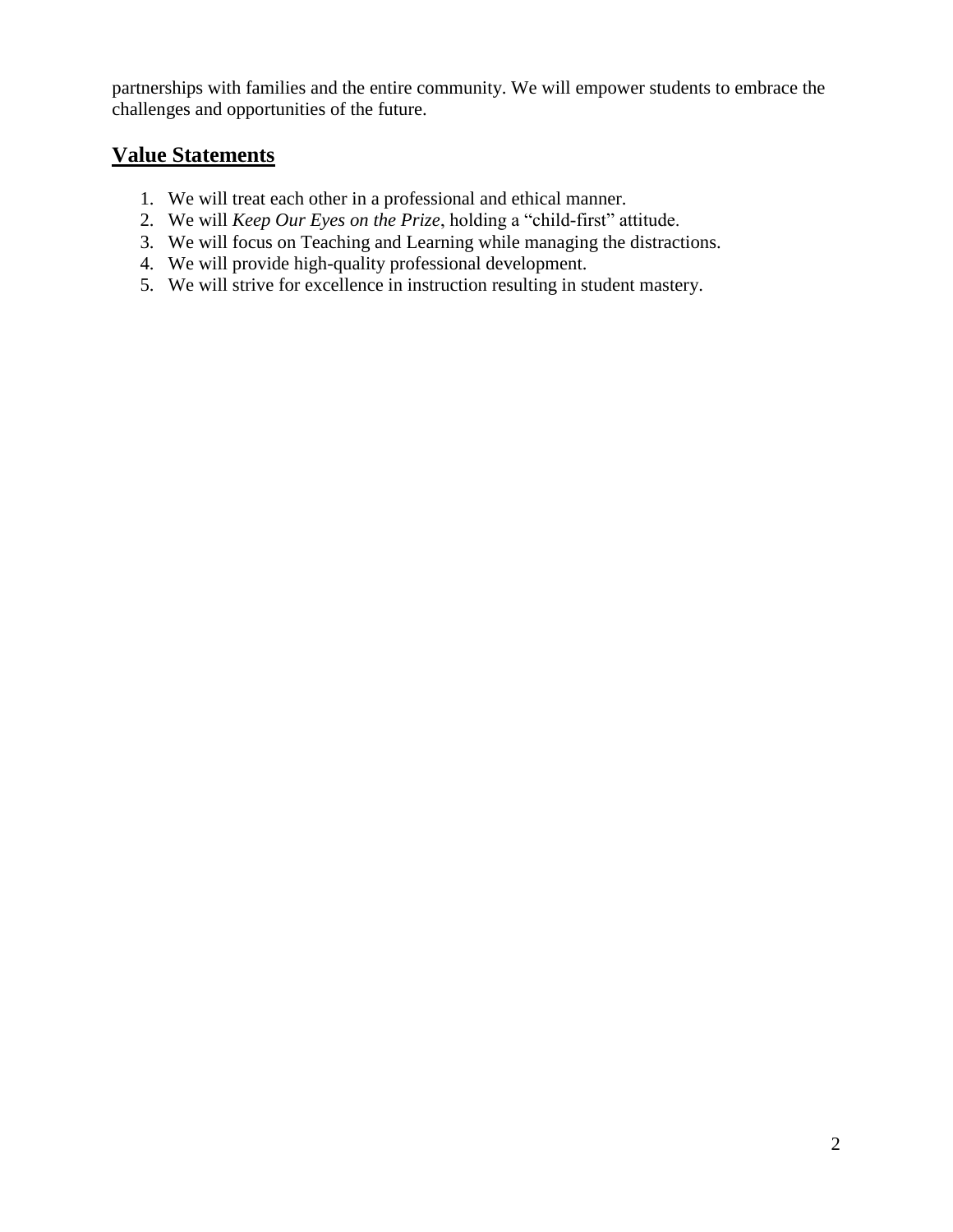### *Supervision and Evaluation Overview*

### **I Formal Evaluative Tools**

Supervision is defined as any process that administrators use to improve instruction, which results in increased student achievement Professional personnel will work with his/her supervisor to develop a plan, linked to the school's improvement plan and reflective of student achievement data. The year-long supervision process, the *Annual Professional Performance Review (APPR)*, leads to a summative evaluation. The end-of-year Summative Evaluation Report makes a statement regarding the professional personnel's performance.

In the evaluation statement, administrators will be required to give a rating of *outstanding, satisfactory*, *developing* or *unsatisfactory* in all descriptive elements, as well as, an overall evaluation. New tools have been formulated for each of these tasks. For these tools to be effective, all guidelines / criteria must be followed by professional personnel and administrators. Professional personnel have due process rights.

### **1. Goal Setting**

By October  $15<sup>th</sup>$  of the school year, professional personnel will work with his/her supervisor to develop a *Professional Personnel Goal–Setting Plan* (PPGP), linked to the school's improvement plan and based on student achievement data. In the goal–setting process, the professional personnel will identify at least one annual goal for improving student learning or professional skills, which is *specific, measurable, attainable and realistic.*

The *PPGP* process should include but is not necessarily limited to the following:

- Review relevant data;
- Analyze data selected to determine student and professional personnel needs;
- Interpret data looking for patterns or areas of weakness;
- Determine the areas of need based upon these concrete data sources;
- $\bullet$  Select a focus for the goal(s).

In addition to the school improvement plan, the following are examples of relevant data sources that may be used in the *PPGP* process:

- Grades/Standardized Tests *Supervisor Observation*
- 
- 
- Activity Logs *Activity Logs*
- 
- Student Surveys/Self Reporting *Teacher Surveys/Self Reporting*
- **STUDENT LEARNING** *INSTRUCTIONAL COMPETENCE*
	-
- Teacher Surveys *Alternative Evaluation Tools*
	-
	-
	-
	-
- *Parent/Teacher Conferences Teacher Groups*
- The professional personnel will work to identify areas of student performance and instruction that require improvement. Once patterns are identified, the professional personnel selects area(s) that he/she would like to improve for both him/her and his/her students. The

- 
- Portfolios *Portfolios*
	-
- Parent Surveys *Parent and Student Surveys*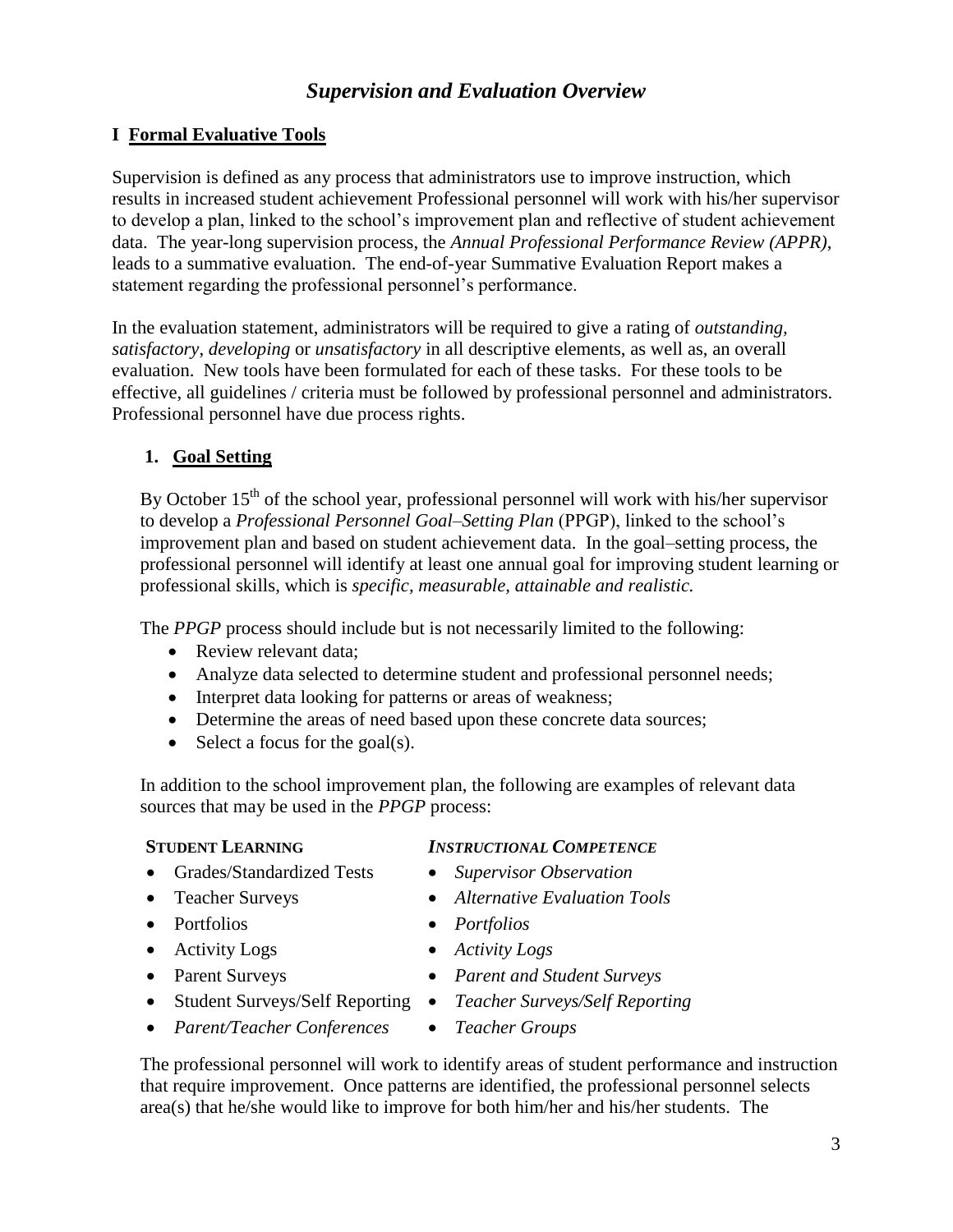overarching purpose of these steps is to identify and define a baseline performance goal(s) for professional personnel and his/her students. The actual goal-setting (baseline data, demographics, content area, goal statement, strategies for improvement, end-of-year data/results) involves the following:

- Define a clear objective
	- o Use baseline data, demographics and content area
	- o Set a measurable target (e.g., percentage point)
- Select assessment strategies that are aligned with the goal
	- o Collect pre and post data
	- o Analyze student learning using multiple measures
- End-of-year
	- o Reflect on end-of-year data results

The annual goal-setting process enables the supervisor to make a more comprehensive assessment of the professional personnel's performance.

### **2. Formative Observation Report**

In the area of supervision, the observation report for professional personnel calls for statements as outlined in the *Components for Assessing Performance* (preparation and instructional planning, instructional delivery, classroom management, content knowledge curriculum mastery, professional personnel/student interaction, student assessment and evaluation, collaborative, reflective thinking practices, and professional responsibilities). The supervisor is expected to comment on what is observed in each category and then make appropriate recommendations, when necessary. In completing this form, it is recommended that supervisors refer to the sections in the manual which describe the rubrics of effective instruction for each category. The supervisor is expected to make a statement regarding student learning and an overall rating. The professional personnel signs the report and at that time receives a copy. Additionally, he/she has the opportunity to make comments. The professional personnel's signature does not connote agreement, but rather attests to the fact that he/she has read and received the completed report.

### **3. Pre-Observation Conference**

The supervisor will notify the professional personnel at least five (5) school days before the Formative Observation. The pre-observation conference will be scheduled two (2) to three (3) days prior to the actual Formative Observation. At this (face-to-face) conference, the professional personnel is required to bring his/her written plan for the lesson/area to be observed. This lesson/area plan becomes part of the Formative Observation document. The evaluator-professional personnel discussion will include but not limited to:

- Goals and objectives of the lesson
- Congruency to District Curriculum Maps and State Standards
- Procedures and key questions
- Modifications / Accommodations
- Assessments

The professional personnel will also inform the evaluator of the situational dynamics and /or other areas he/she would like the evaluator to pay particular attention.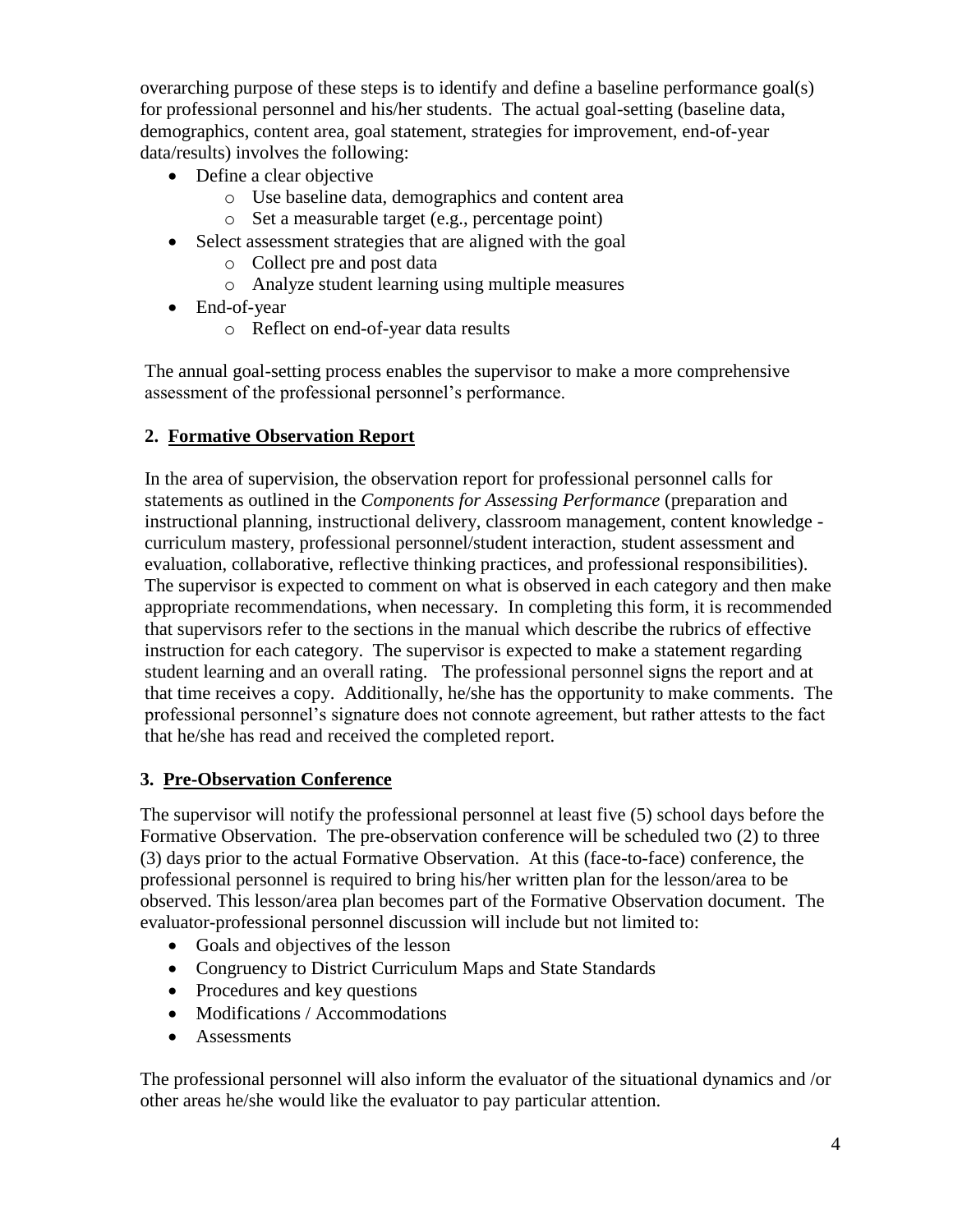### **4. Post Observation Conference**

The purpose of the post-observation conference is for the professional personnel and evaluator to reflect upon the lesson/area observed. Topics for reflection may include but are not limited to:

- Overview of the lesson
- What went well/didn't go well
- What could have been done differently?
- Did the lesson achieve its goal?
- Evidence of student learning

Timeline for Feedback

- The post-observation conference will be held within five (5) school days of date of observation.
- A written report of the observation will be given to the professional personnel within ten (10) school days of the observation.

### **5. Non-Scheduled Visitation**

The non-scheduled visitation form has been developed to facilitate the supervisory program. A supervisor will visit for a short period of time (minimum of five minutes) and may make comments/suggestions on the visitation by filling out the Non-Scheduled Visitation form.

### **6. End-of-Year: Summative Evaluation**

Commissioner's Regulations 100.2 requires that all professional personnel be evaluated annually. The end-of-year *Summative Evaluation* should be completed for all professional personnel and a conference held by the end of the required period of time. When professional personnel receive a *developing* or *unsatisfactory* rating*,* comments must be made. Those comments will come from claims and/or judgments that are backed by evidence through supporting documentation*.* Commendations may also be written under the *comments* section.

Time line for feedback:

- A written *Summative Evaluation* report will be completed and received by the professional personnel no later than June  $15^{th}$ .
- A copy will be available to the professional personnel at least three (3) school days before the conference.

### **7. Observation Frequency**

Non-tenured teachers:

| Tenured teachers: |  |
|-------------------|--|
|                   |  |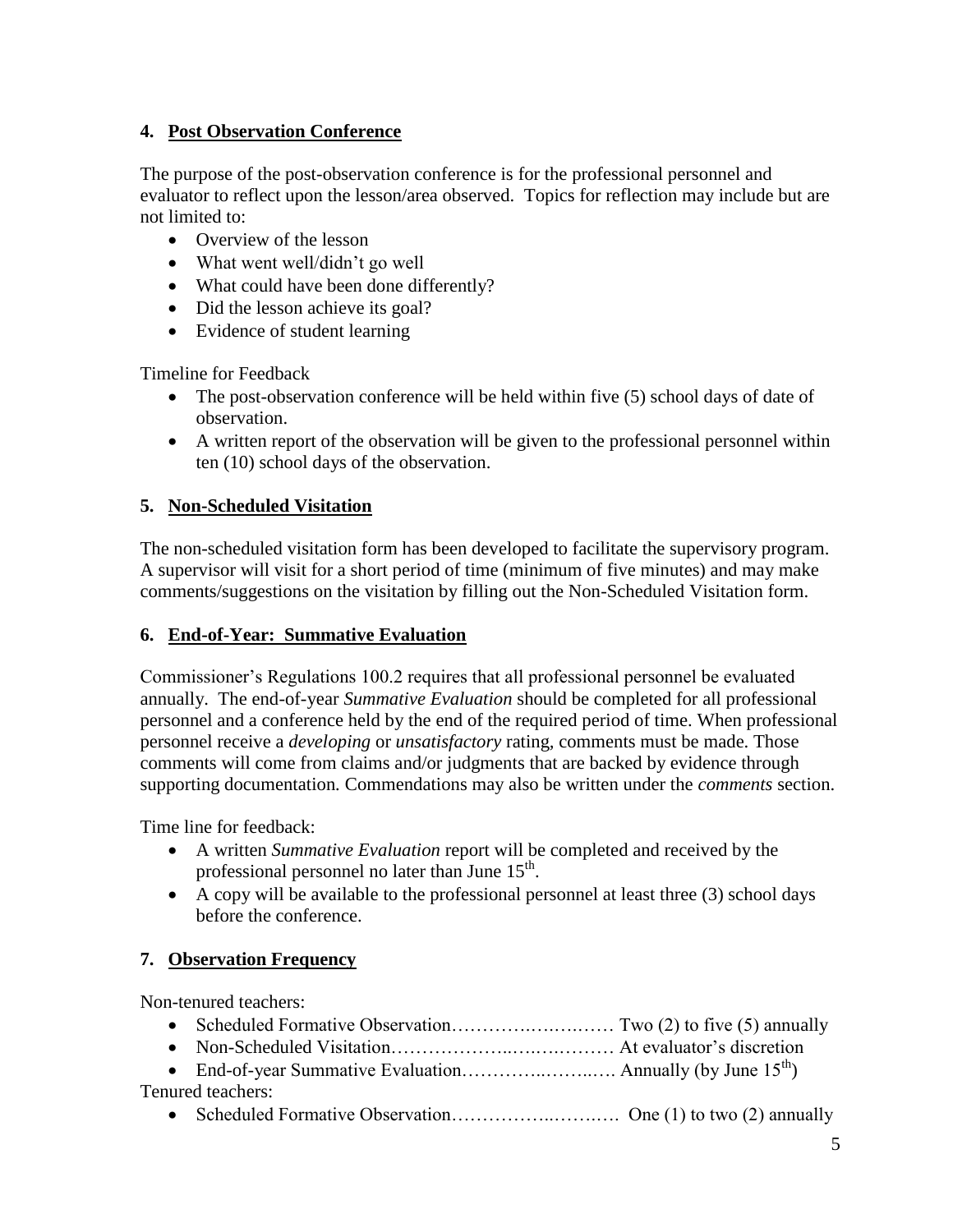|  | At evaluator's discretion |
|--|---------------------------|

End-of-year Summative Evaluation……………..……… Annually (by June 15th)

### **8. Evaluation Team / Training**

- The team consists of those persons who may be involved in the input/evaluation process of the teachers: building principal and other appropriate supervisory personnel.
- Periodic in-service sessions will be conducted to familiarize all members of the evaluation team with the procedures and materials used in the system. Observational techniques, performance data gathering and its application to completing the *Summative Evaluation* report will be stressed.
- Simulation will be used to provide common, controlled experiences for sharpening skills. Instructional materials will be drawn from several sources. Subsequent workshops should be built on relevant operational experiences of observers/evaluators using the *Supervision and Evaluation Handbook.*

### **9. Routing Procedures**

All signed, original documents must be forwarded to the Personnel Office for placement in the personnel file. A copy of the document must be given to the professional personnel. A copy is kept on file in the professional personnel's home school. For subject/special area professional personnel (i.e. math, art, science, physical education, special education, etc.) a copy is sent to the coordinator/director. For shared personnel, copies should also be sent to all buildings in which the member works.

### **10. Professional Data Form (Optional)**

This data form is designed for staff to provide the evaluation team with additional information relevant to his/her professional development and service.

### II **Alternative Evaluative Tools**

As an alternative to the *Formative Observation* this plan describes other options that the District may employ to assess tenured professional personnel's' performance. The availability of the options will be subject to the following:

Tenured professional personnel members receiving an overall rating of *outstanding* on the previous year's evaluations shall have the option to choose alternative assessment approaches each year with the approval of their principal.

### **1. Peer Coaching**

### **Definition:**

Peer coaching provides an opportunity for a pair of *outstanding* professional personnel members to observe each other's performance in a reflective, nonjudgmental, non-evaluative way that should lead to the improvement of instruction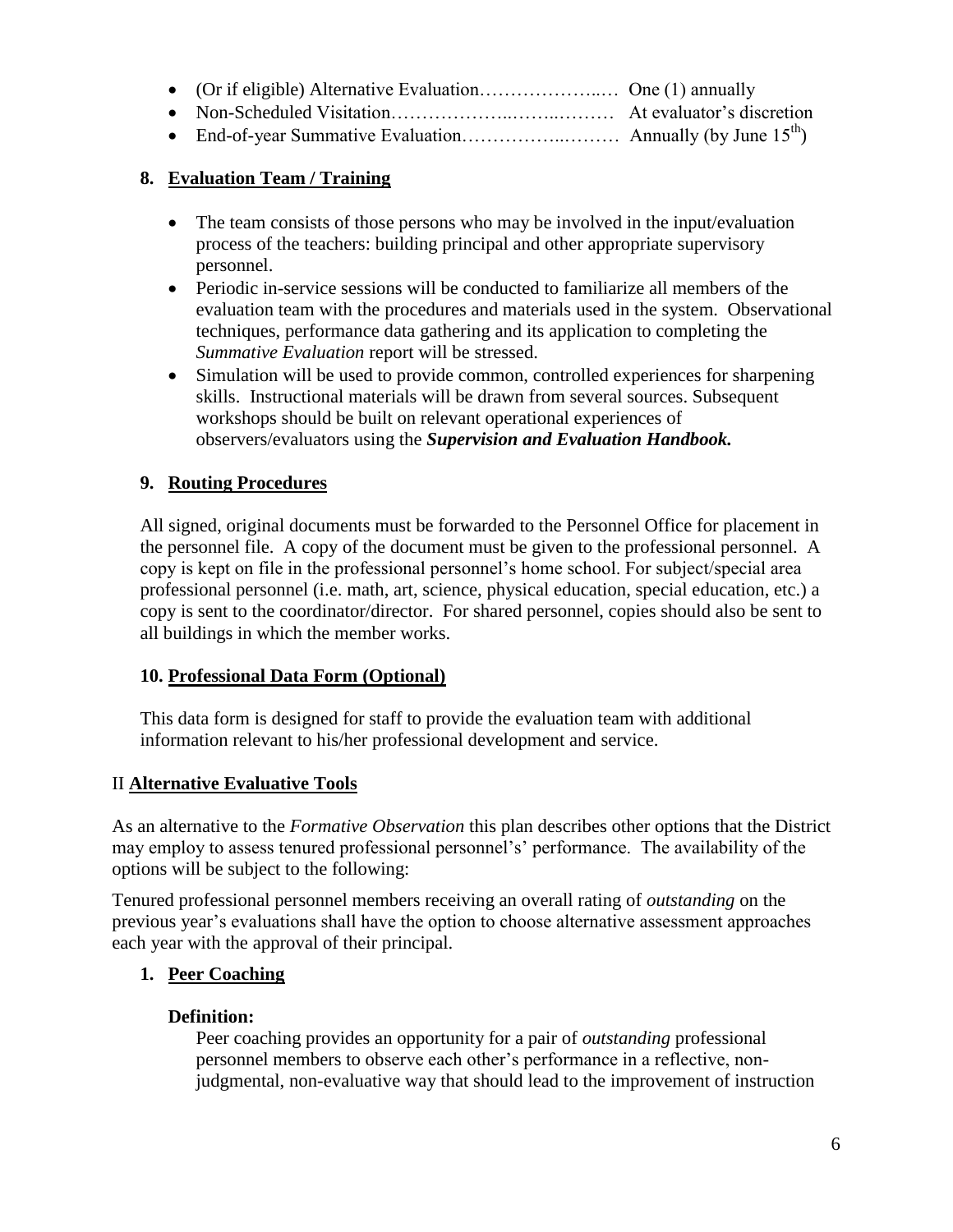and/or practice. The two professional personnel involved should work harmoniously to complement each other.

Coaching will include the following:

- $\checkmark$  Reciprocal visitations
- $\checkmark$  Use of professional literature
- $\checkmark$  Visitations to other colleagues
- $\checkmark$  Collaborative planning
- $\checkmark$  Data Collection
- $\checkmark$  Reflective journals

Professional personnel are expected to:

- $\checkmark$  Monitor, reflect upon, and learn from experience
- $\checkmark$  Align pedagogy with goals
- $\checkmark$  Engage in collegiality

#### **Procedure:**

It is the responsibility of the professional personnel involved to submit a proposal to the principal for approval. The proposal must be submitted by September  $15<sup>th</sup>$  of the year for which it is to be approved. Decisions regarding approval shall be made by  $\overline{\text{October 1}^{\text{st}}}.$ 

#### **Format:**

The professional personnel shall submit a proposal consisting of a statement of the interests, needs or goals and targeted components of effective instruction/support. A list of proposed scheduled meetings should also be included.

#### **Requirements:**

Peer coaches need not be from the same department or grade level. Peer coaches must meet for the following activities:

- $\checkmark$  Goal setting
- $\checkmark$  Reciprocal pre-observation conferences
- $\checkmark$  Reciprocal observations
- $\checkmark$  Reciprocal post-observation conferences
- $\checkmark$  Reflective journal sharing
- $\checkmark$  Two update meetings (one per semester) with the principal or his/her designee

When there is mutual consent between the professional personnel that the goal(s) has/have been met, copies of their journals should be submitted to the supervisor, including an activity log and reflections on the process. These journals must be submitted to the supervisor as evidence of the individual participation but will be returned to the staff members following acceptance of the finished project. Projects must be completed by March  $31<sup>st</sup>$  of that school year. The supervisor, indicating the satisfactory completion of the project, will submit a written acknowledgement. A copy of the journal will be attached to the *Summative Evaluation*.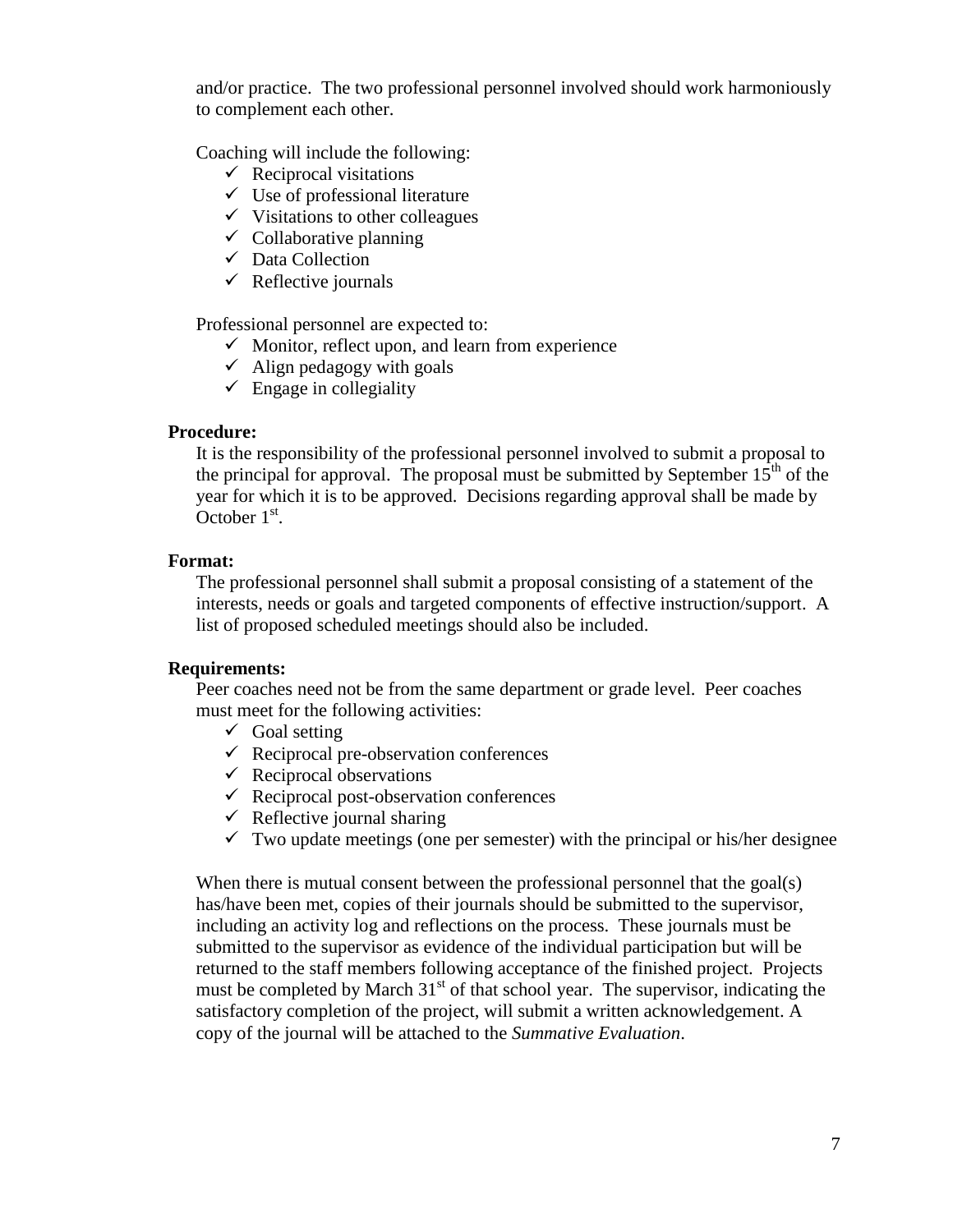#### **2. Action Research**

#### **Definition:**

Action Research is a professional personnel-designed response to a problem. The recognition of the problem may come from the professional personnel member or from an outside source. The response should include a review of relevant research and literature, appropriate experimentation, the collection and interpretation of data, and a conclusion.

#### **Procedure:**

It is the responsibility of the professional personnel to focus on a stated hypothesis related to the identified problem, identify the associated component(s) of effective instruction/support, take action leading to some conclusion, and apply the conclusion to the improvement of instruction and/or practice. The proposal must be submitted to the immediate supervisor by September  $15<sup>th</sup>$  of the year for which it is to be approved. Decision on approval shall be made by October  $1<sup>st</sup>$  of that year.

#### **Format:**

The proposal shall consist of a statement of the hypothesis, identification of the related components of effective instruction/support, and a description of the action that will be taken to accomplish the goal. This may include the recording of data, evidence supporting or negating data, conclusions and applications. The research may include assessing other sources, class and school visitations, and questionnaires.

#### **Requirements:**

Action Research may involve one or more professional personnel. If more than one's professional personnel are involved, they need not be from the same department or grade. Professional personnel must meet once a semester with the supervisor for progress updates. A written report will be submitted at the conclusion of the project. Projects must be completed by March  $31<sup>st</sup>$  of the approval year. The supervisor, indicating the satisfactory completion of the project, will submit a written acknowledgement. A copy of the journal will be attached to the *Summative Evaluation*.

#### **3. Peer Review**

#### **Definition:**

Peer Review provides a structured opportunity for a group of colleagues to review each other's professional personnel and student-generated products in a reflective manner. The individuals agree to work collaboratively over a sustained period of time. Each participant will present teacher and student-generated products and participate in the review process performing their various roles.

#### **Procedure:**

It is the responsibility of the professional personnel, with input from his/her supervisor, to assemble the review team. The professional personnel will submit a proposal to a supervisor for approval. The proposal must be submitted by September  $15<sup>th</sup>$  of the year for which it is to be approved. Decisions regarding approval shall be made by October  $1<sup>st</sup>$  of that year.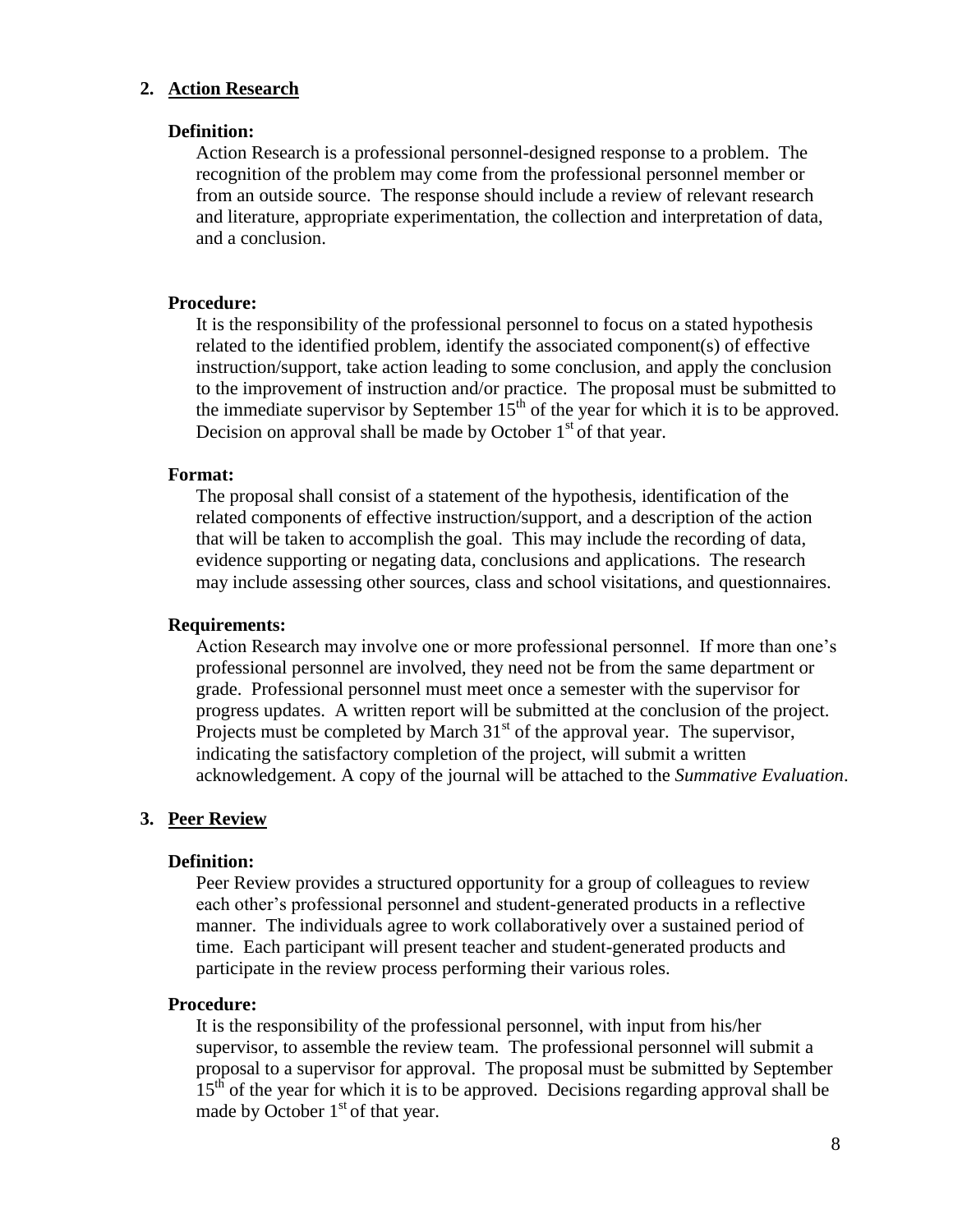#### **Format:**

This format, designed by the NYS Academy for Teaching and Learning, is designed to achieve a reasonable balance of professional personnel presentation, attention to the work submitted, warm and cool reactions, teacher response, and open conversation. It is also designed to take no longer than an hour, with some additional time for follow-up conversation among the facilitator, recorder, and teacher presenter.

Introduction: Facilitator gives an overview of the format

Professional Personnel Presentation: Professional personnel-presenter provides information on the context in which the work was done as well as targeted learning standard(s) and performance indicators.

Quiet Time: Everyone reads the learning experience, looks over all submitted materials, and takes notes.

Reviewers' Feedback: Peer reviewers use their notes to provide warm and cool feedback to the presenter. The presenter does not speak but takes notes on the remarks.

Professional Personnel Response: Professional personnel respond to peer reviewers' comments. Peer reviewers become active listeners.

Full Group Conversation: Teacher and peer reviewers engage in open conversation about the learning experience.

Summary: Recorder summarizes the session. Facilitator collects the notes from each reviewer.

Consultation: Facilitator, recorder, and presenter confer and complete a written report so that the presenter has immediate feedback on the learning experience.

#### **Requirements:**

A peer review team should consist of four to eight members. Team members should not be from the same department, grade, or school. Teams must meet a minimum of eight hours. A designee will be responsible to submit a collective summation at the end of its meeting, as well as a record of attendance. Reviews must be completed by March  $31<sup>st</sup>$  of the approval year. The supervisor will submit a written acknowledgement upon completion of the review process. The supervisor, indicating the satisfactory completion of the project, will submit a written acknowledgement. A copy of the collective summation will be attached to the *Summative Evaluation*.

#### **4. Portfolio Assessment (Required for Transitional/Initial Certificate Holders)**

As required by Commissioners Regulation 100.2, beginning 2005 – 2006 school year, all teachers possessing a transitional or initial certificate shall be required to be evaluated through the use of a portfolio review. For individuals under this category, in addition to classroom observation, a portfolio will be required.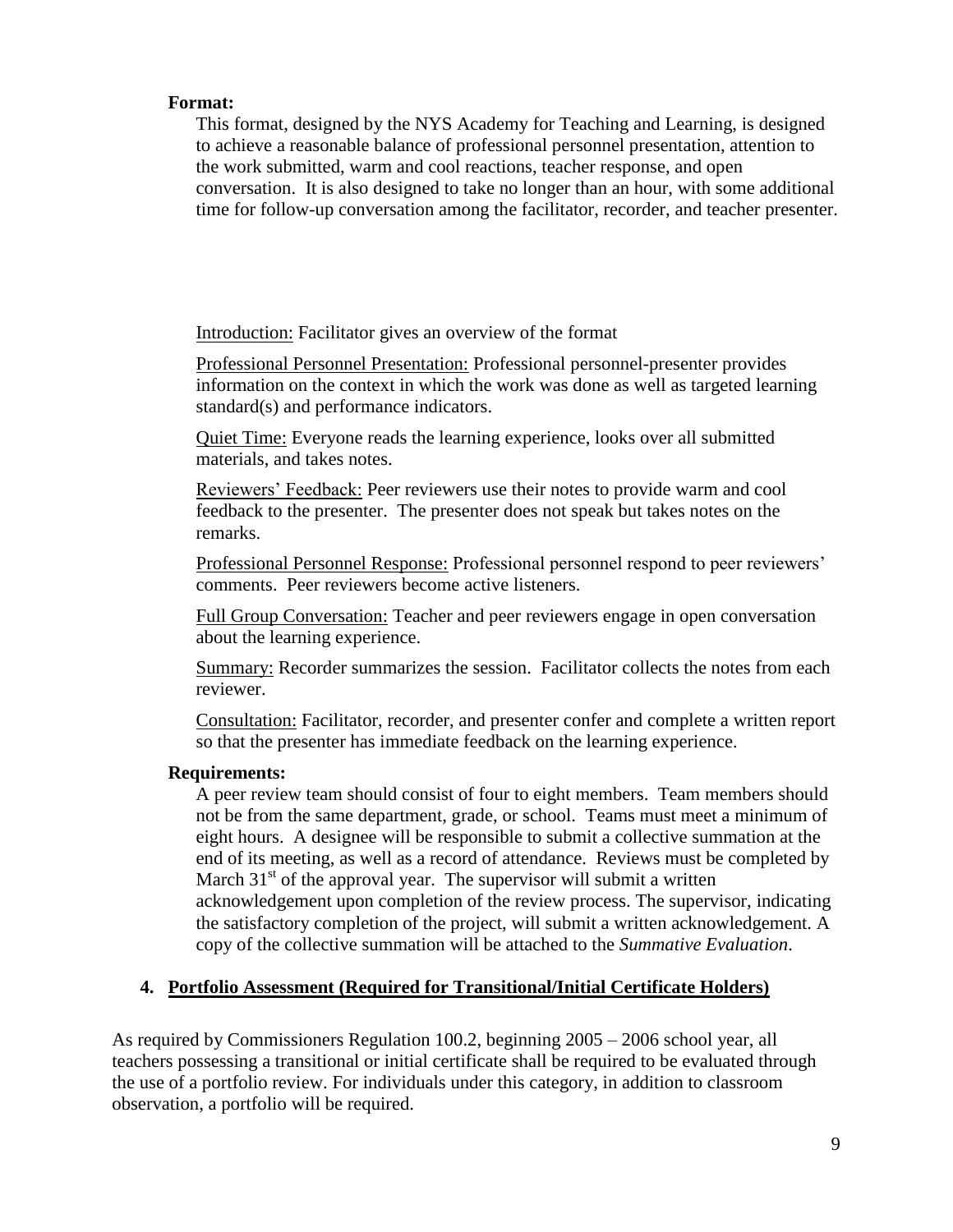#### **Definition:**

Portfolio Assessment is designed for teachers to better understand, evaluate, reflect, and improve upon their practice. Teachers will document their own work and their students work. In their search of examples of quality teaching, teachers will collect evidence and compare it with good teaching as reflected in the *Components for Assessing Performance*.

#### **Procedure:**

It is the responsibility of the teacher to organize his/her teacher portfolio. The teacher will submit a proposal to a supervisor responsible for approval. The proposal must be submitted by September  $15<sup>th</sup>$  (Transitional /Initial Certificate holders have until October  $1<sup>st</sup>$ ) of the year for which it is being approved. Decisions regarding approval must be made by October  $15<sup>th</sup>$  of that year.

#### **Format:**

The proposal shall consist of the following components:

- $\checkmark$  A letter of introduction that states the purpose of the portfolio and the question(s)/components of effective instruction to be addressed through the work of the portfolio
- $\checkmark$  A list of the proposed types of documentation and/or evidence to be presented
- $\checkmark$  A description of how the teacher would like to engage in a professional dialogue regarding the portfolio
- $\checkmark$  Written reflection on the discoveries made during the portfolio process

#### **Requirements:**

Portfolio assessment may involve one or more teachers and a supervisor. Included in the portfolio will be a response to the following:

- $\checkmark$  For teachers possessing transitional or initial certificate, the plan shall require the teacher to be evaluated based on a portfolio review, which may include but is not limited to: a video of teaching performance, a sample lesson plan, a sample of student work, student assessment instruments and the teacher's reflection on his/her classroom performance
- $\checkmark$  Quarterly meetings with the supervisor to engage in (a) the compilation and analysis of specific entries and/or (b) identification and discussion and criteria of what makes a good artifact or a powerful reflection
- $\checkmark$  A written evaluation shall be submitted at the conclusion of the project by the supervisor
- $\checkmark$  The final portfolio project may be alternatively evaluated through the Peer Review process
- $\checkmark$  The supervisor, in collaboration with the teacher, can set future portfolio goals that may result from the Evaluation/Peer Review process

### III. **Professional Personnel Improvement Plan (Tenured Staff)**

The principal, in consultation with the assistant principal, director and/or coordinator, shall evaluate a professional personnel as unsatisfactory based upon a preponderance of evidence in the scheduled and non-scheduled classroom observations, as well as the summative evaluation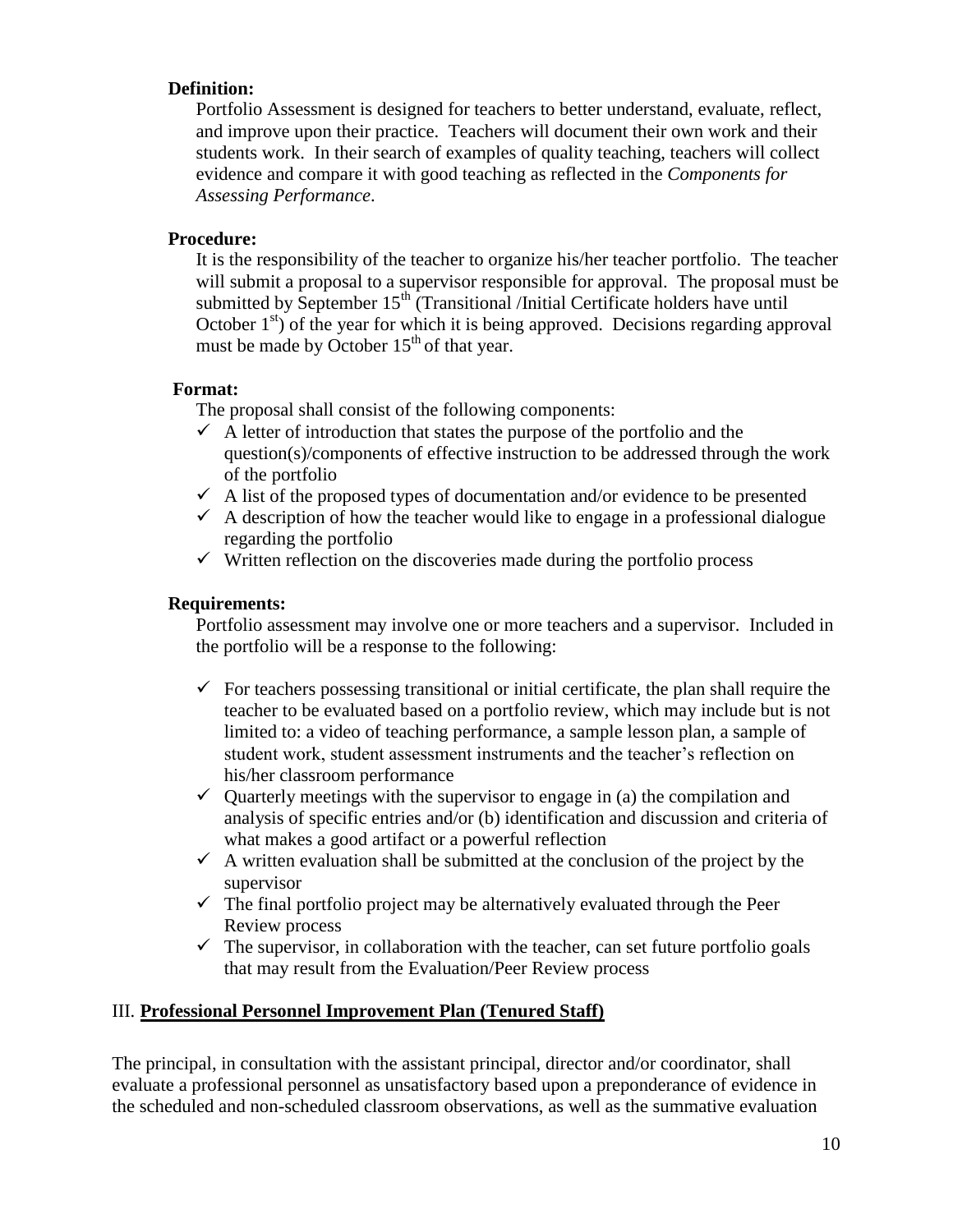consistent with the categories of the rubrics found in the *Supervision and Evaluation Handbook*.

Any tenured professional personnel who receives an overall rating of *unsatisfactory* on the *Summative Evaluation* is required to develop a *Professional Personnel Improvement Plan (PPIP)*. The building administration, in consultation with the teacher, shall develop this plan. The teacher has the option of seeking a **trained** teacher colleague to assist in the planning and implementation of this *Professional Personnel Improvement Plan (PPIP)*.

The PPIP is designed to assist the professional personnel and is not to be construed as either a punishment or a reprimand. The PPIP must be implemented by October  $1<sup>st</sup>$  of the next year following the *unsatisfactory* evaluation report.

At a minimum, an improvement plan should be a written document that includes areas for improvement, recommendations for improving those areas, supports available to the professional personnel and the monitoring system.

- 1. The **Areas for Improvement** section spells out to the professional personnel member exactly which areas of performance are in need of improvement. The statements should relate directly to the District's *Components for Assessing Performance.* This section describes those areas in such a way that the professional personnel and administrator understands what is not happening and should be happening.
- 2. The **Recommendations for Improvement** section explains what the professional personnel is expected to do to overcome the concerns identified in the **Areas for Improvement** section. Activities may include, but not limited to:
	- $\checkmark$  Attendance at workshops, courses and or conferences that address the targeted needs of the professional personnel
	- $\checkmark$  Modeling experiences in which the professional personnel will have the opportunity to:
		- Visit and observe professional personnel who have expertise in the targeted needs
		- Observe demonstration by professional personnel who have expertise in targeted needs.
		- Participate in co-assignments with professional personnel who have expertise in the targeted needs.
	- $\checkmark$  Role-playing opportunities to practice desired new behaviors or skills in a restricted environment before applying it.
	- $\checkmark$  Taping and reviewing the professional personnel's performance
- 3. The **Supports Available** section includes the resources (people, materials, workshops, etc) that are available to assist the professional personnel in his/her efforts to improve.
- 4. The **Monitoring System** section describes how progress on the plan will be measured. It should include the pattern and approximate time lines for observations, conferences, and interim and final reports. The professional personnel and supervisor shall meet on an ongoing basis to discuss the impact of the improvement activities on the professional personnel's professional performance. The supervisor, using the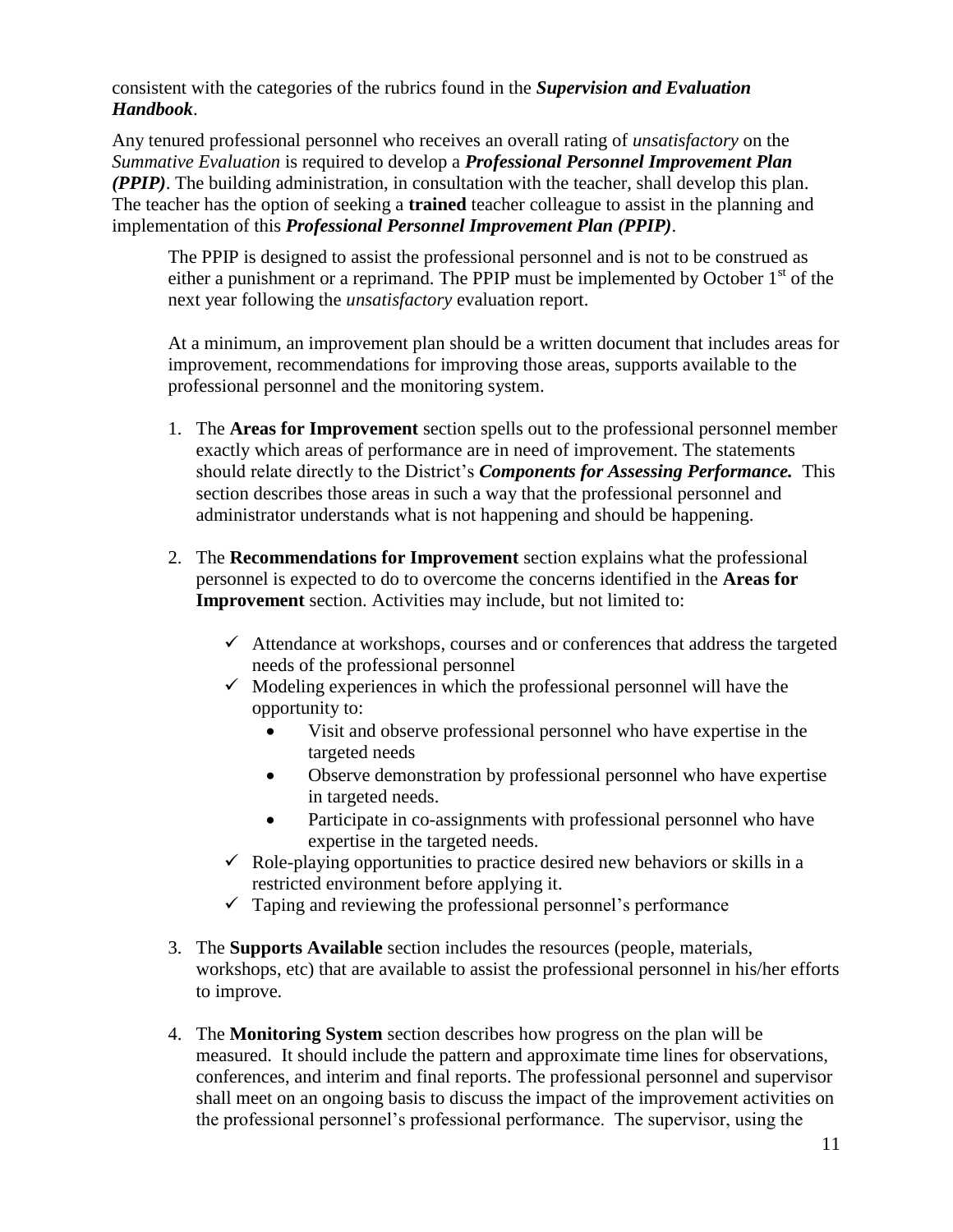Formative Observation, will review the professional personnel's performance. By June  $15<sup>th</sup>$ , the professional personnel will receive an end-of-year Summative.

5. Evaluation.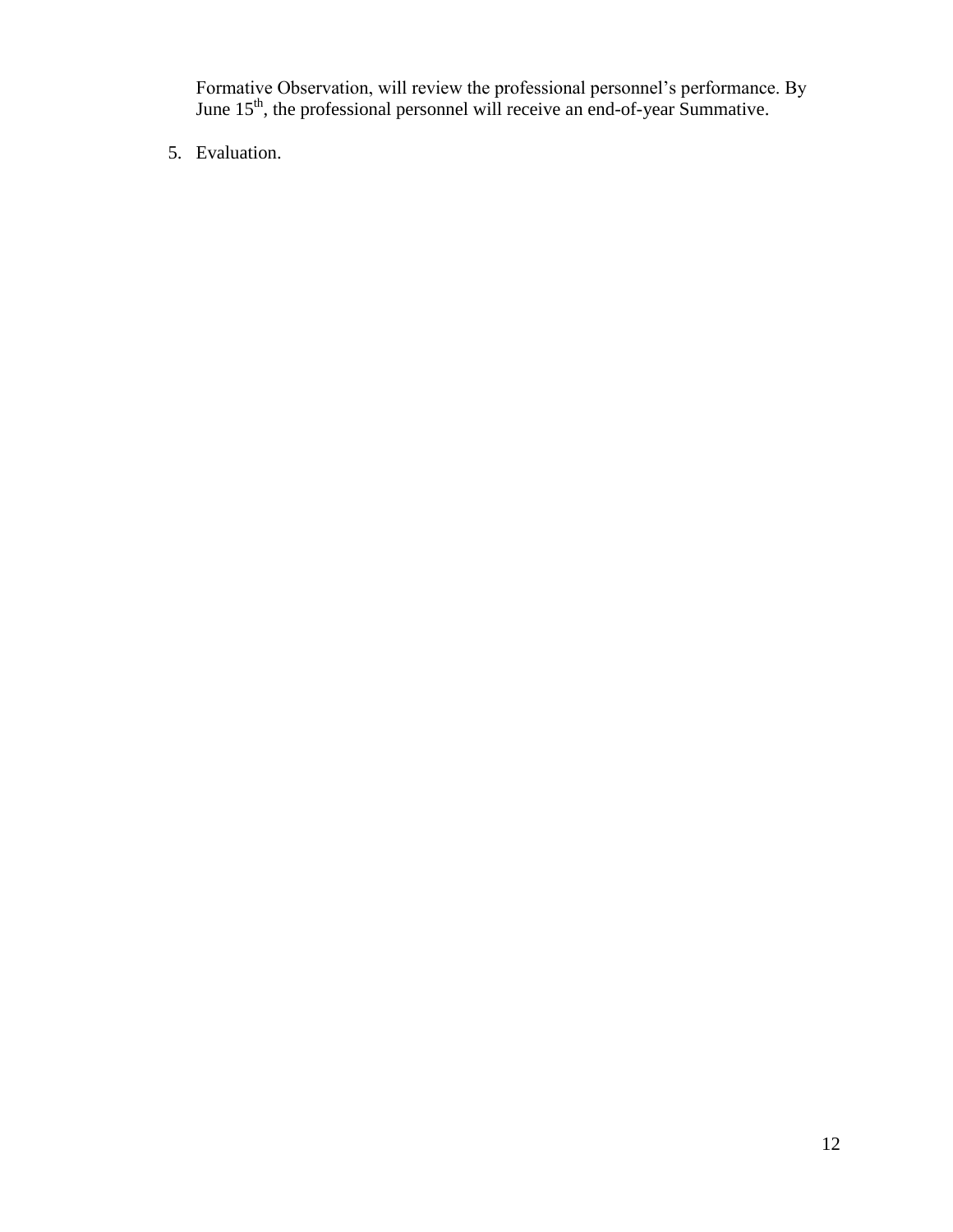### **Goal Setting**

By October  $15<sup>th</sup>$  of the school year, professional personnel will work with his/her supervisor to develop a *Professional Personnel Goal–Setting Plan* (PPGP), linked to the school's improvement plan and based on student achievement data. In the goal–setting process, the professional personnel will identify at least one annual goal for improving student learning, which is *specific, measurable, attainable and realistic.*

The *PPGP* process should include but is not necessarily limited to the following:

- Review relevant data;
- Analyze data selected to determine student and professional personnel needs;
- Interpret data looking for patterns or areas of weakness;
- Determine the areas of need based upon these concrete data sources;
- $\bullet$  Select a focus for the goal(s).

In addition to the school improvement plan, the following are examples of relevant data sources that may be used in the *PPGP* process:

#### **STUDENT LEARNING** *INSTRUCTIONAL COMPETENCE*

- Grades/Standardized Tests *Supervisor Observation*
- 
- 
- Activity Logs *Activity Logs*
- 
- Student Surveys/Self Reporting *Teacher Surveys/Self Reporting*
- 
- Teacher Surveys *Alternative Evaluation Tools*
- Portfolios *Portfolios*
	-
- Parent Surveys *Parent and Student Surveys*
	-
- *Parent/Teacher Conferences Teacher Groups*

The professional personnel will work to identify areas of student performance and instruction that require improvement. Once patterns are identified, the professional personnel selects area(s) that he/she would like to improve for both him/her and his/her students. The overarching purpose of these steps is to identify and define a baseline performance goal(s) for professional personnel and his/her students. The actual goal-setting (baseline data, demographics, content area, goal statement, strategies for improvement, end-of-year data/results) involves the following:

- Define a clear objective
	- o Use baseline data, demographics and content area
	- o Set a measurable target (e.g., percentage point)
- Select assessment strategies that are aligned with the goal
	- o Collect pre and post data
	- o Analyze student learning using multiple measures
- End-of-year
	- o Reflect on end-of-year data results

The annual goal-setting process enables the supervisor to make a more comprehensive assessment of the professional personnel's performance.

- -
	-
	-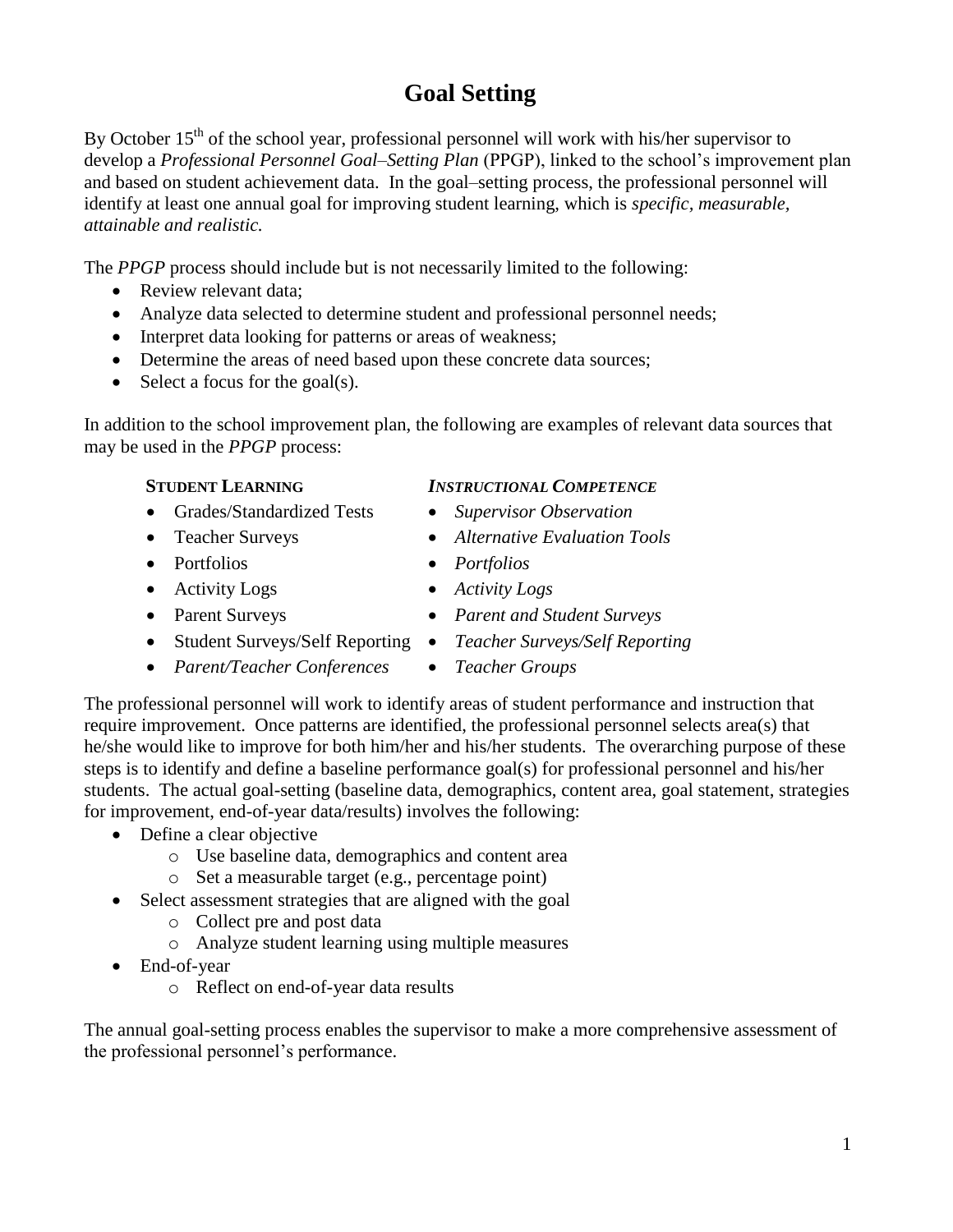### **Components for Assessing Performance***: Social Workers and Guidance Counselors* **Rubrics**

| The parameter and then activities a minimity. The social workers and guidance counselors share demonstr<br>appropriate preparation employing the necessary practices to support instruction.                                                                                                                                             |                                                                                                                                                                                                                                                                                                                                                                                                                                                                                                                                                                                                                                                                               |                                                                                                                                                                                                                                                                                                                                                                                                                                                                                                                                                                                                       |                                                                                                                                                                                                                                                                                                                                                                                                                                                                                                                                                                                                                                                                    |                                                                                                                                                                                                                                                                                                                                                                              |  |
|------------------------------------------------------------------------------------------------------------------------------------------------------------------------------------------------------------------------------------------------------------------------------------------------------------------------------------------|-------------------------------------------------------------------------------------------------------------------------------------------------------------------------------------------------------------------------------------------------------------------------------------------------------------------------------------------------------------------------------------------------------------------------------------------------------------------------------------------------------------------------------------------------------------------------------------------------------------------------------------------------------------------------------|-------------------------------------------------------------------------------------------------------------------------------------------------------------------------------------------------------------------------------------------------------------------------------------------------------------------------------------------------------------------------------------------------------------------------------------------------------------------------------------------------------------------------------------------------------------------------------------------------------|--------------------------------------------------------------------------------------------------------------------------------------------------------------------------------------------------------------------------------------------------------------------------------------------------------------------------------------------------------------------------------------------------------------------------------------------------------------------------------------------------------------------------------------------------------------------------------------------------------------------------------------------------------------------|------------------------------------------------------------------------------------------------------------------------------------------------------------------------------------------------------------------------------------------------------------------------------------------------------------------------------------------------------------------------------|--|
| <b>Descriptive Element</b>                                                                                                                                                                                                                                                                                                               | Outstanding                                                                                                                                                                                                                                                                                                                                                                                                                                                                                                                                                                                                                                                                   | <b>Satisfactory</b>                                                                                                                                                                                                                                                                                                                                                                                                                                                                                                                                                                                   | <b>Developing</b>                                                                                                                                                                                                                                                                                                                                                                                                                                                                                                                                                                                                                                                  | Unsatisfactory                                                                                                                                                                                                                                                                                                                                                               |  |
| <b>IDENTIFYING</b><br><b>INSTRUCTIONAL</b><br><b>SOCIAL AND</b><br><b>EMOTIONAL</b><br><b>GOALS</b><br>• Plans and Assesses<br>• Assist students to<br>achieve learning<br>objectives<br>• Assists students to<br>achieve behavioral<br>objects<br>• Assist students with<br>scheduling,<br>transcripts, post<br>secondary plans<br>(GC) | • Consistently<br>formulates<br>objectives and<br>appropriate<br>strategies to assure<br>continuity of<br>effective guidance<br>and counseling<br>services.<br>Consistently<br>$\bullet$<br>identify individual<br>and group needs<br>and plans the use<br>of appropriate<br>counseling and<br>intervention.<br>Consistently assess<br>the effectiveness<br>of intervention<br>strategies through<br>a variety of<br>follow-up methods<br>• Consistently<br>acquires pertinent<br>information from a<br>variety of sources:<br>student records,<br>appropriate school<br>personnel,<br>consultation with<br>students, parents<br>and appropriate<br>outside agencies,<br>etc. | • Formulates<br>objectives and<br>appropriate<br>strategies to assure<br>continuity of<br>effective guidance<br>and counseling<br>services.<br>Identify individual<br>and group needs<br>and plans the use<br>of appropriate<br>counseling and<br>intervention.<br>• Assess the<br>effectiveness of<br>intervention<br>strategies through<br>a variety of<br>follow-up methods<br>• Acquires pertinent<br>information from a<br>variety of sources:<br>student records,<br>appropriate school<br>personnel,<br>consultation with<br>students, parents<br>and appropriate<br>outside agencies,<br>etc. | Attempts to<br>$\bullet$<br>formulate<br>objectives and<br>strategies, to<br>assure continuity<br>of effective<br>guidance and<br>counseling<br>services.<br>• Identify<br>individual and/or<br>group needs<br>and/or plans the<br>use of<br>counseling and<br>intervention.<br>Attempts to<br>$\bullet$<br>assess the<br>effectiveness of<br>intervention<br>strategies<br>through a variety<br>of methods<br>$\bullet$ Beginning to<br>acquire pertinent<br>information<br>from a variety of<br>sources: student<br>records,<br>appropriate<br>school<br>personnel,<br>consultation<br>with students,<br>parents and<br>appropriate<br>outside agencies,<br>etc. | Does not<br>$\bullet$<br>formulate<br>objectives and<br>appropriate<br>strategies to<br>assure<br>continuity of<br>effective<br>guidance and<br>counseling<br>services.<br>• Fails to identify<br>individual and<br>groups needs<br>Does not<br>$\bullet$<br>follow-up with<br>intervention<br>strategies<br>Acquires<br>$\bullet$<br>information<br>from limited<br>sources |  |

**I. Preparation and Instructional Planning**: the social workers and guidance counselors shall demonstrate

 $\overline{\phantom{a}}$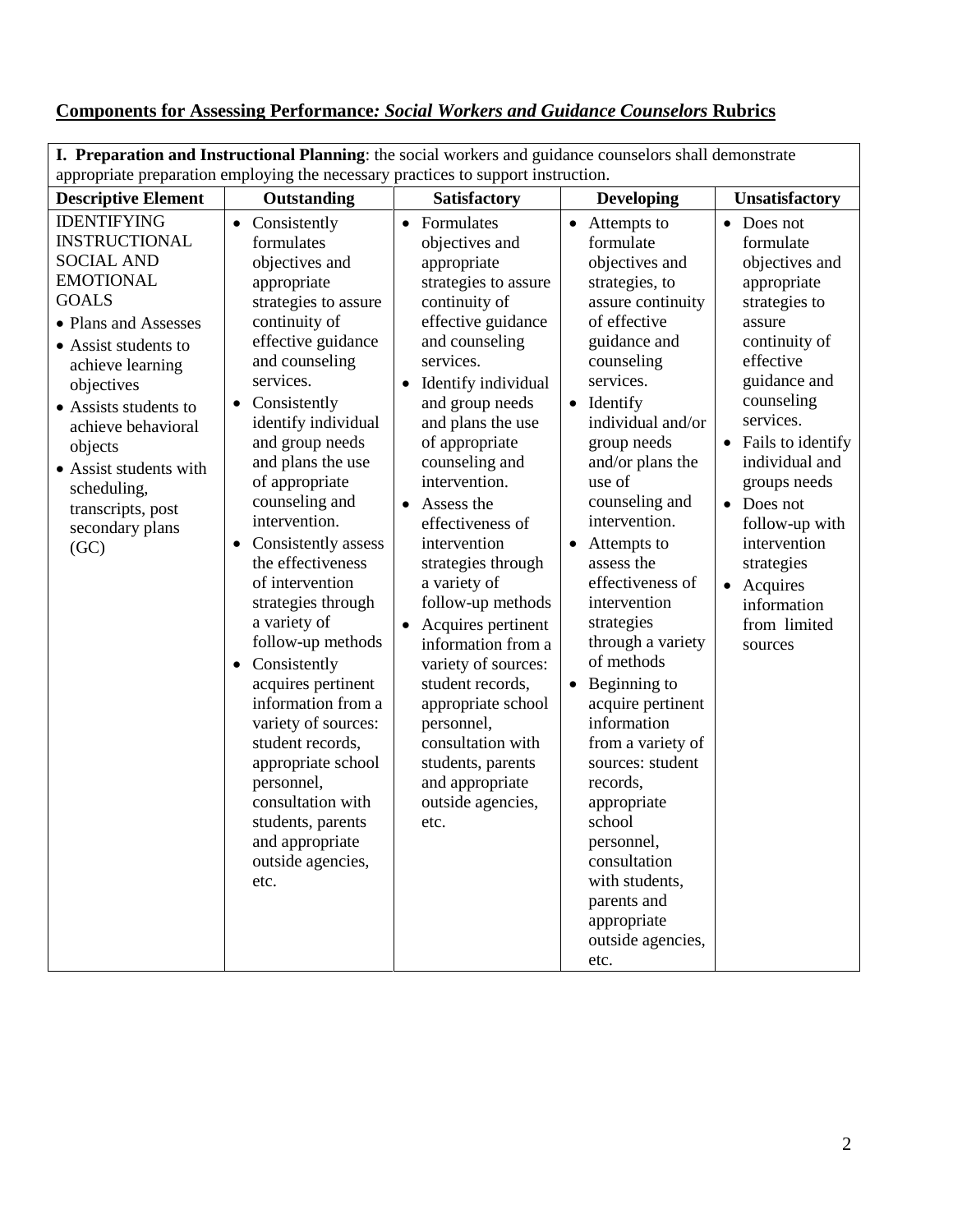| <b>Descriptive Element</b>                                                                                                                                                                                                        | Outstanding                                                                                                                                                                                                                                                                                                                                                                                                                                                                                                                                                                                                                                                                                                                                                                                                                                                                                                                                  | Satisfactory                                                                                                                                                                                                                                                                                                                                                                                                                                                                                                                                                                                                                                                                                                                                                                                         | <b>Developing</b>                                                                                                                                                                                                                                                                                                                                                                                                                                                                                                                                                                                                                                                                                                                                                                   | <b>Unsatisfactory</b>                                                                                                                                                                                                                                                                                                                                                                                         |
|-----------------------------------------------------------------------------------------------------------------------------------------------------------------------------------------------------------------------------------|----------------------------------------------------------------------------------------------------------------------------------------------------------------------------------------------------------------------------------------------------------------------------------------------------------------------------------------------------------------------------------------------------------------------------------------------------------------------------------------------------------------------------------------------------------------------------------------------------------------------------------------------------------------------------------------------------------------------------------------------------------------------------------------------------------------------------------------------------------------------------------------------------------------------------------------------|------------------------------------------------------------------------------------------------------------------------------------------------------------------------------------------------------------------------------------------------------------------------------------------------------------------------------------------------------------------------------------------------------------------------------------------------------------------------------------------------------------------------------------------------------------------------------------------------------------------------------------------------------------------------------------------------------------------------------------------------------------------------------------------------------|-------------------------------------------------------------------------------------------------------------------------------------------------------------------------------------------------------------------------------------------------------------------------------------------------------------------------------------------------------------------------------------------------------------------------------------------------------------------------------------------------------------------------------------------------------------------------------------------------------------------------------------------------------------------------------------------------------------------------------------------------------------------------------------|---------------------------------------------------------------------------------------------------------------------------------------------------------------------------------------------------------------------------------------------------------------------------------------------------------------------------------------------------------------------------------------------------------------|
| <b>DESIGNING</b><br><b>COHERENT</b><br><b>INSTRUCTIONAL</b><br><b>SUPPORT</b><br>• Adapts to school and<br>student needs<br>• Promotes equitable<br>opportunities for<br>student learning<br>• Competency in<br>professional area | Extensive<br>$\bullet$<br>knowledge of<br>course options,<br>career/educational<br>goals and<br>opportunities<br>Demonstrates<br>$\bullet$<br>sensitivity to<br>differences in<br>abilities, gender,<br>learning styles,<br>social and cultural<br>background<br>In-depth<br>$\bullet$<br>knowledge of and<br>uses guidance and<br>counseling<br>practices and<br>materials<br>effectively<br>Proactively<br>$\bullet$<br>employs strategies<br>for crisis<br>intervention<br>Proactively<br>$\bullet$<br>reaches out to<br>contact students<br>Helps students to<br>$\bullet$<br>develop group<br>and/or individual<br>decision making<br>skills<br>Interacts positively<br>٠<br>and productively<br>with students,<br>parents and<br>teachers<br>Communicates<br>positive<br>expectations for all<br>students and<br>reinforces positive<br>behavior<br>Available at<br>$\bullet$<br>reasonable times<br>outside scheduled<br>appointments | • Knowledge of<br>course options,<br>career/educational<br>goals and<br>opportunities<br>Sensitive to<br>$\bullet$<br>differences in<br>abilities, gender,<br>learning styles,<br>social and cultural<br>background<br>Knowledge of and<br>$\bullet$<br>uses guidance and<br>counseling<br>practices and<br>materials<br>effectively<br>• Employs strategies<br>for crisis<br>intervention<br>• Reaches out to<br>contact students<br>• Helps students to<br>develop group<br>and/or individual<br>decision making<br>skills<br>Interacts<br>$\bullet$<br>proactively and<br>productively with<br>students, parents<br>and teachers<br>Communicates<br>$\bullet$<br>positive<br>expectations for<br>students and<br>reinforces positive<br>behavior<br>Available at<br>$\bullet$<br>reasonable times | Some<br>$\bullet$<br>knowledge of<br>course options,<br>career<br>/educational<br>goals and<br>opportunities<br>Generally<br>$\bullet$<br>sensitive to<br>differences in<br>abilities, gender,<br>learning styles,<br>social and<br>cultural<br>background<br>Knowledge of<br>$\bullet$<br>and uses<br>guidance and<br>counseling<br>practices and<br>materials<br>effectively<br><b>Employs basic</b><br>$\bullet$<br>strategies for<br>crisis<br>intervention<br>Helps students<br>$\bullet$<br>to develop group<br>and/or individual<br>decision making<br>skills<br>Interacts with<br>students, parents<br>and teachers<br>Communicates<br>$\bullet$<br>expectations for<br>students and<br>reinforces<br>positive<br>behavior<br>Available at<br>$\bullet$<br>reasonable times | • Lacks<br>knowledge of<br>course options,<br>career/educatio<br>nal goals and<br>opportunities<br>• Lacks<br>sensitivity to<br>difference in<br>abilities,<br>gender,<br>learning styles,<br>social and<br>cultural<br>background<br>Lacks basic<br>$\bullet$<br>strategies for<br>crisis<br>intervention<br>Does not<br>$\bullet$<br>communicate<br>pertinent<br>information to<br>the appropriate<br>party |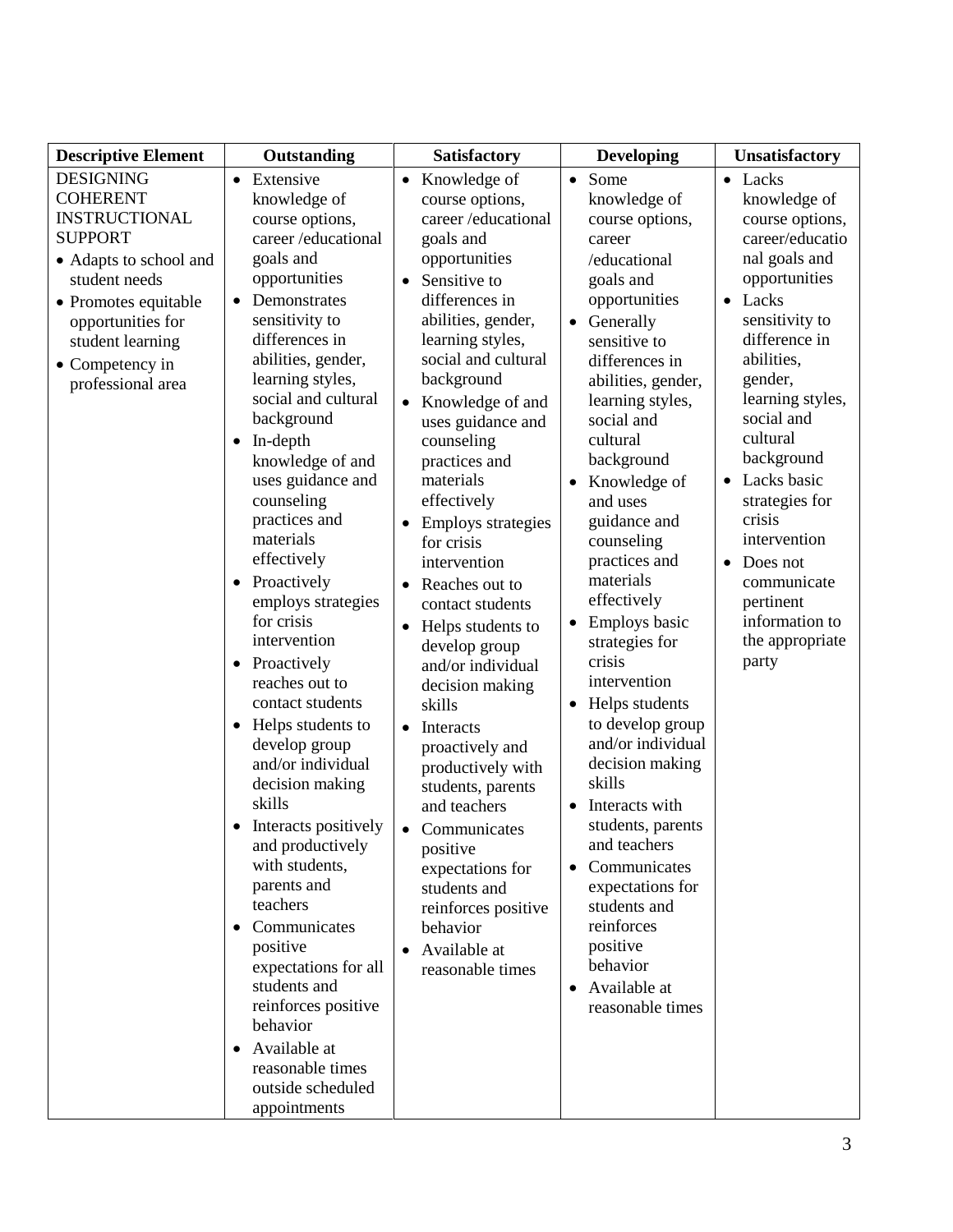| reflects positively on the individual, district and profession.                                                                                                                                                                                              |                                                                                                                                                                                                                                                                                                                                                                                                                                                                              |                                                                                                                                                                                                                                                                                                                                                                   |                                                                                                                                                                                                                                                                                                                          |                                                                                                                                                                                                                                                                                                                                                            |  |
|--------------------------------------------------------------------------------------------------------------------------------------------------------------------------------------------------------------------------------------------------------------|------------------------------------------------------------------------------------------------------------------------------------------------------------------------------------------------------------------------------------------------------------------------------------------------------------------------------------------------------------------------------------------------------------------------------------------------------------------------------|-------------------------------------------------------------------------------------------------------------------------------------------------------------------------------------------------------------------------------------------------------------------------------------------------------------------------------------------------------------------|--------------------------------------------------------------------------------------------------------------------------------------------------------------------------------------------------------------------------------------------------------------------------------------------------------------------------|------------------------------------------------------------------------------------------------------------------------------------------------------------------------------------------------------------------------------------------------------------------------------------------------------------------------------------------------------------|--|
| <b>Descriptive Element</b>                                                                                                                                                                                                                                   | Outstanding                                                                                                                                                                                                                                                                                                                                                                                                                                                                  | Satisfactory                                                                                                                                                                                                                                                                                                                                                      | <b>Developing</b>                                                                                                                                                                                                                                                                                                        | <b>Unsatisfactory</b>                                                                                                                                                                                                                                                                                                                                      |  |
| <b>PROFESSIONAL</b><br><b>BEHAVIOR</b><br>$\bullet$ Attendance &<br>Punctuality<br>• Professional conduct<br>• Confidentiality<br>$\bullet$ Policies &<br>Procedures<br>• Problem solving<br>• Records<br>management<br>• Duties, assignments<br>& deadlines | • Consistently on<br>time to school,<br>duties and<br>meetings<br>Consistently<br>maintains<br>appropriate<br>professional<br>conduct in all<br>interactions with<br>students, parents<br>and colleagues<br>Consistently<br>promotes and<br>maintains<br>confidentiality<br>• Consistently<br>adheres to District<br>policies and<br>procedures<br>• Consistently works<br>constructively with<br>others to identify<br>school problems<br>and suggest<br>possible solutions | • On time to school,<br>duties and<br>meetings<br>• Maintains<br>appropriate<br>professional<br>conduct in all<br>interactions with<br>students, parents<br>and colleagues<br>• Maintains<br>confidentiality<br>• Adheres to District<br>policies and<br>procedures<br>• Works with others<br>to identify school<br>problems and<br>suggest possible<br>solutions | On time to<br>$\bullet$<br>school, duties<br>and meetings<br>• Maintains<br>professional<br>conduct in all<br>interactions with<br>students, parents<br>and colleagues<br>• Maintains<br>confidentiality<br>• Adheres to<br>District policies<br>and procedures<br>• Works with<br>others to identify<br>school problems | • Seldom on time<br>to school,<br>duties and<br>meetings<br>$\bullet$ Does not<br>maintain<br>appropriate<br>professional<br>conduct in all<br>interactions<br>with students,<br>parents and<br>colleagues<br>Disregards<br>confidentiality<br>• Does not<br>adhere to<br>District<br>policies and<br>procedures<br>• Does not work<br>well with<br>others |  |

**II. Professional Responsibilities** – the social worker and guidance counselor shall demonstrate behavior that reflects positively on the individual, district and profession.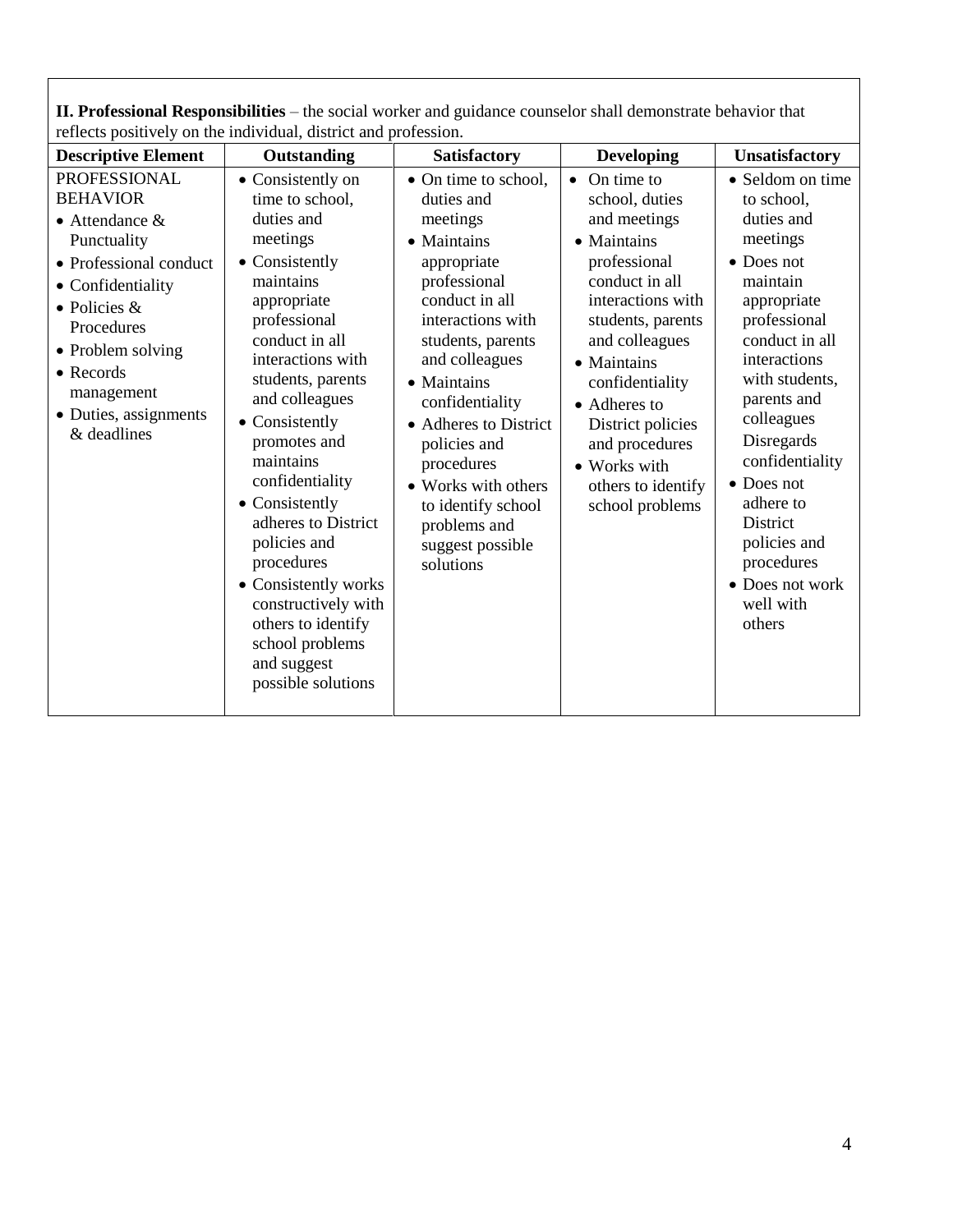| II. Professional Responsibilities - the social worker and guidance counselor shall demonstrate behavior that<br>reflects positively on the individual, district and profession. - Continued                                                                    |                                                                                                                                                                                                                                                                                                                                                                                                                                                          |                                                                                                                                                                                                                                                                                                                                                                        |                                                                                                                                                                                                                                                                                                                                                |                                                                                                                                                                                                                                                                                                                                          |  |
|----------------------------------------------------------------------------------------------------------------------------------------------------------------------------------------------------------------------------------------------------------------|----------------------------------------------------------------------------------------------------------------------------------------------------------------------------------------------------------------------------------------------------------------------------------------------------------------------------------------------------------------------------------------------------------------------------------------------------------|------------------------------------------------------------------------------------------------------------------------------------------------------------------------------------------------------------------------------------------------------------------------------------------------------------------------------------------------------------------------|------------------------------------------------------------------------------------------------------------------------------------------------------------------------------------------------------------------------------------------------------------------------------------------------------------------------------------------------|------------------------------------------------------------------------------------------------------------------------------------------------------------------------------------------------------------------------------------------------------------------------------------------------------------------------------------------|--|
| <b>Descriptive Element</b>                                                                                                                                                                                                                                     | Outstanding                                                                                                                                                                                                                                                                                                                                                                                                                                              | <b>Satisfactory</b>                                                                                                                                                                                                                                                                                                                                                    | <b>Developing</b>                                                                                                                                                                                                                                                                                                                              | Unsatisfactory                                                                                                                                                                                                                                                                                                                           |  |
| <b>PROFESSIONAL</b><br><b>BEHAVIOR</b><br>$\bullet$ Attendance &<br>Punctuality<br>• Professional conduct<br>• Confidentiality<br>$\bullet$ Policies &<br>Procedures<br>• Problem solving<br>• Records<br>management<br>· Duties, assignments<br>$&$ deadlines | • Adeptly accesses,<br>manipulates and<br>utilizes appropriate<br>guidance related<br>software (GC)<br>• Consistently takes<br>a proactive<br>approach in<br>performing school<br>routines,<br>responsibilities &<br>always meets<br>deadlines<br>• Extensive<br>knowledge of and<br>assists student<br>with: graduation<br>requirements,<br>testing schedules,<br>application<br>/registration<br>deadlines,<br>transcript<br>maintenance, etc.<br>(GC) | • Accesses,<br>manipulates and<br>utilizes<br>appropriate<br>guidance related<br>software (GC)<br>• Performs school<br>routines,<br>responsibilities &<br>meets deadlines<br>• Knowledge of and<br>assists student<br>with: graduation<br>requirements,<br>testing schedules,<br>application<br>/registration<br>deadlines,<br>transcript<br>maintenance, etc.<br>(GC) | • Accesses,<br>manipulates<br>and/or utilizes<br>appropriate<br>guidance related<br>software (GC)<br>• Perform school<br>routines,<br>responsibilities<br>meet deadlines<br>• Assists student<br>with: graduation<br>requirements,<br>testing<br>schedules,<br>application<br>/registration<br>deadlines,<br>transcript<br>maintenance<br>(GC) | • Limited<br>knowledge of<br>guidance<br>related<br>software<br>• Does not<br>perform school<br>routines,<br>responsibilities<br>or meets<br>deadlines<br>• Limited<br>knowledge of<br>graduation<br>requirements,<br>testing<br>schedules,<br>application<br>/registration<br>deadlines,<br>transcript<br>maintenance<br>(GC)           |  |
| <b>CONTRIBUTIONS</b><br>TO CPSE AND CSE<br>PROCESS (Social<br>Worker)<br>• CPSE and CSE<br>referrals<br>• NYS Part 200<br>Regulations                                                                                                                          | • Consistently<br>attends to referrals<br>in a timely and<br>positive manner<br>• Provides in-depth<br>and accurate<br>explanations of<br>procedural<br>safeguards to<br>parents as per<br>NYS Part 200<br>Regulations of the<br>CPSE/CSE<br>process<br>• Conducts a<br>thorough,<br>informative social<br>history and<br>prepares a<br>professional<br>quality report for<br><b>CSE</b>                                                                 | • Attends to<br>referrals in a<br>timely and<br>positive manner<br>• Provides and<br>explains<br>procedural<br>safeguards to<br>parents as per<br>NYS Part 200<br>Regulations of the<br><b>CPSE/CSE</b><br>process<br>• Conducts an<br>informative social<br>history and<br>prepares a<br>professional report<br>for CSE                                               | • Usually attends<br>to referrals in a<br>timely and<br>positive manner<br>• Provides<br>procedural<br>safeguards to<br>parents as per<br>NYS Part 200<br>Regulations of<br>the CPSE/CSE<br>process<br>• Conducts a<br>social history<br>and prepares a<br>professional<br>report for CSE                                                      | • Rarely attends<br>to referrals in a<br>timely and<br>positive<br>manner<br>• Does not<br>provide<br>accurate<br>procedural<br>safeguards to<br>parents as per<br>NYS Part 200<br>Regulations of<br>the CPSE/CSE<br>process<br>Conducts a<br>$\bullet$<br>social history<br>but does not<br>prepare a<br>professional<br>report for CSE |  |

**II. Professional Responsibilities** – the social worker and guidance counselor shall demonstrate behavior that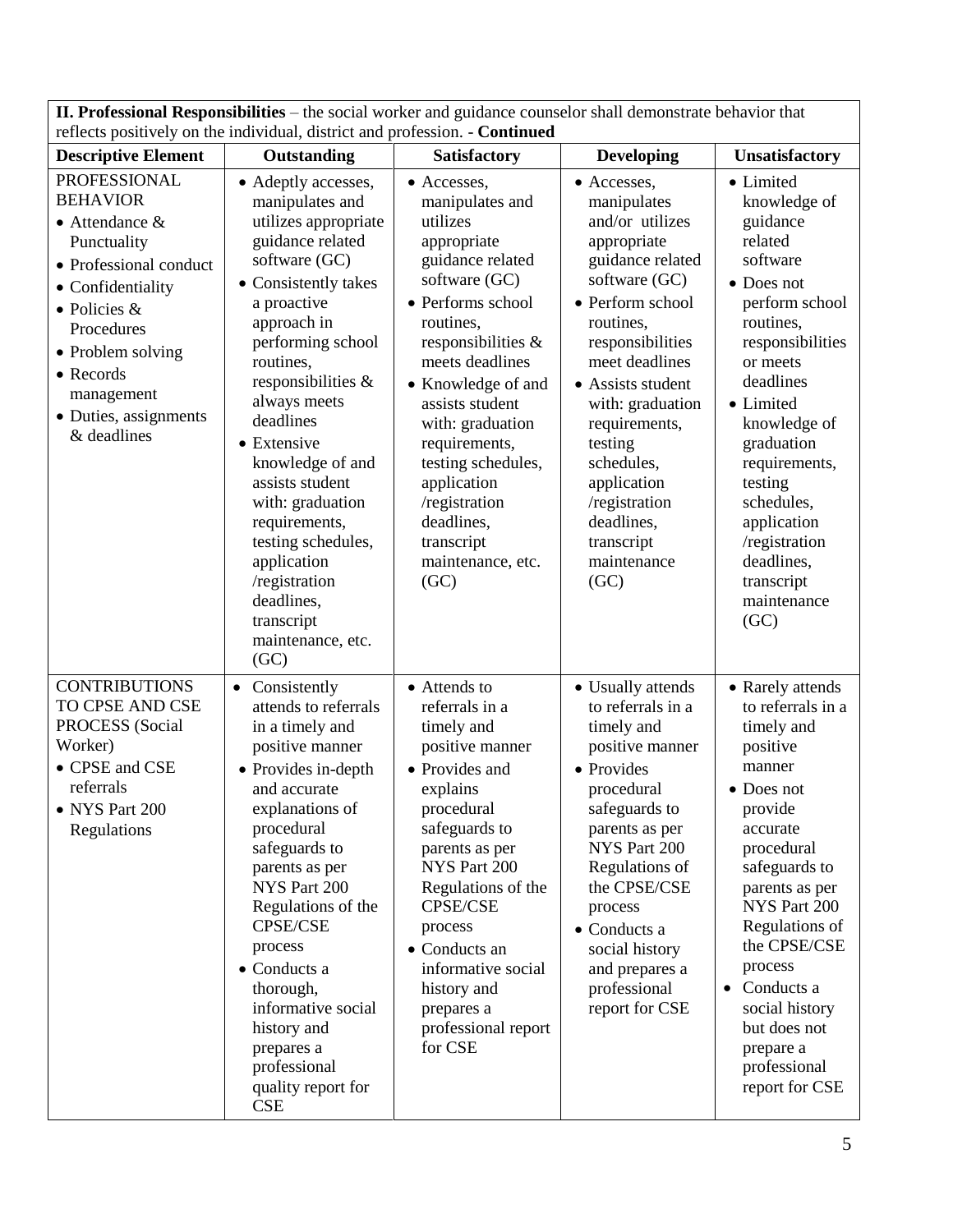### **Components for Assessing Performance:** *Speech Therapists* **Rubrics**

**I. Preparation and Instructional Planning**: the speech therapist shall demonstrate appropriate preparation employing the necessary pedagogical practices to support instruction.

|                                                                                                                                                                                                                | employing the necessary pedagogical practices to support instruction.                                                                                                                                                                                                                                                                                                                                                                                                                                                                                |                                                                                                                                                                                                                                                                                                                                                                                             |                                                                                                                                                                                                                                                                                                                                                                                   |                                                                                                                                                                                                                                                                                                                                                                                               |
|----------------------------------------------------------------------------------------------------------------------------------------------------------------------------------------------------------------|------------------------------------------------------------------------------------------------------------------------------------------------------------------------------------------------------------------------------------------------------------------------------------------------------------------------------------------------------------------------------------------------------------------------------------------------------------------------------------------------------------------------------------------------------|---------------------------------------------------------------------------------------------------------------------------------------------------------------------------------------------------------------------------------------------------------------------------------------------------------------------------------------------------------------------------------------------|-----------------------------------------------------------------------------------------------------------------------------------------------------------------------------------------------------------------------------------------------------------------------------------------------------------------------------------------------------------------------------------|-----------------------------------------------------------------------------------------------------------------------------------------------------------------------------------------------------------------------------------------------------------------------------------------------------------------------------------------------------------------------------------------------|
| <b>Descriptive Element</b>                                                                                                                                                                                     | Outstanding                                                                                                                                                                                                                                                                                                                                                                                                                                                                                                                                          | Satisfactory                                                                                                                                                                                                                                                                                                                                                                                | <b>Developing</b>                                                                                                                                                                                                                                                                                                                                                                 | <b>Unsatisfactory</b>                                                                                                                                                                                                                                                                                                                                                                         |
| <b>IDENTIFYING</b><br><b>INSTRUCTIONAL</b><br><b>GOALS</b><br>• Plans And Assesses                                                                                                                             | Consistently sets<br>$\bullet$<br>and writes highly<br>effective goals and<br>objectives for<br>IEPs and informs<br>and explains to<br>teachers<br>Is specific in<br>$\bullet$<br>describing student<br>strengths,<br>weaknesses and<br>instructional needs<br>in reports<br>Consistently<br>$\bullet$<br>administers<br>individual,<br>diagnostic<br>assessments of<br>students' speech<br>and language<br>skills, and uses<br>current, established<br>testing practices<br>and procedures, as<br>well as innovative<br>approaches to<br>assessment | • Sets and writes<br>effective goals and<br>objectives for<br>IEPs and informs<br>teachers<br>• Describes student<br>strengths,<br>weaknesses and<br>instructional needs<br>in reports<br>Administers<br>$\bullet$<br>individual,<br>diagnostic<br>assessments of<br>students' speech<br>and language<br>skills, and uses<br>current,<br>established testing<br>practices and<br>procedures | • Sets and writes<br>goals and<br>objectives for<br>IEPs and<br>informs teachers<br>• Usually<br>describes student<br>strengths,<br>weaknesses and<br>instructional<br>needs in reports<br>• Administers<br>individual,<br>diagnostic<br>assessments of<br>students' speech<br>and language<br>skills, and uses<br>current,<br>established<br>testing practices<br>and procedures | • Goals and<br>objectives are<br>inappropriate<br>for IEPs<br>• Does not<br>describe<br>student<br>strengths,<br>weaknesses<br>nor<br>instructional<br>needs in<br>reports<br>$\bullet$ Does not<br>administer<br>individual,<br>diagnostic<br>assessments of<br>students'<br>speech and<br>language<br>skills, nor uses<br>current,<br>established<br>testing<br>practices and<br>procedures |
| <b>Descriptive Element</b>                                                                                                                                                                                     | Outstanding                                                                                                                                                                                                                                                                                                                                                                                                                                                                                                                                          | <b>Satisfactory</b>                                                                                                                                                                                                                                                                                                                                                                         | <b>Developing</b>                                                                                                                                                                                                                                                                                                                                                                 | <b>Unsatisfactory</b>                                                                                                                                                                                                                                                                                                                                                                         |
| <b>DESIGNING</b><br><b>COHERENT</b><br><b>INSTRUCTIONAL</b><br><b>SUPPORT</b><br>• Uses appropriate<br>instructional<br>techniques<br>Promotes equitable<br>$\bullet$<br>opportunities for<br>student learning | Employs sound<br>therapeutic<br>practices, as well<br>as varied<br>instructional<br>strategies in small<br>group and<br>individual settings<br>• Consistently<br>promotes students'<br>independence as<br>learners through<br>application of                                                                                                                                                                                                                                                                                                         | • Employs sound<br>therapeutic<br>practices, as well<br>as varied<br>instructional<br>strategies in small<br>group and<br>individual settings<br>Promotes students'<br>independence as<br>learners through<br>application of<br>instructional                                                                                                                                               | • Employs<br>therapeutic<br>practices, as well<br>as instructional<br>strategies in<br>small group and<br>individual<br>settings<br>• Usually<br>promotes<br>students'<br>independence as<br>learners through                                                                                                                                                                     | $\bullet$ Does not<br>employ sound<br>therapeutic<br>practices or<br>varied<br>instructional<br>strategies in<br>small group<br>and individual<br>settings<br>• Rarely<br>promotes<br>students'                                                                                                                                                                                               |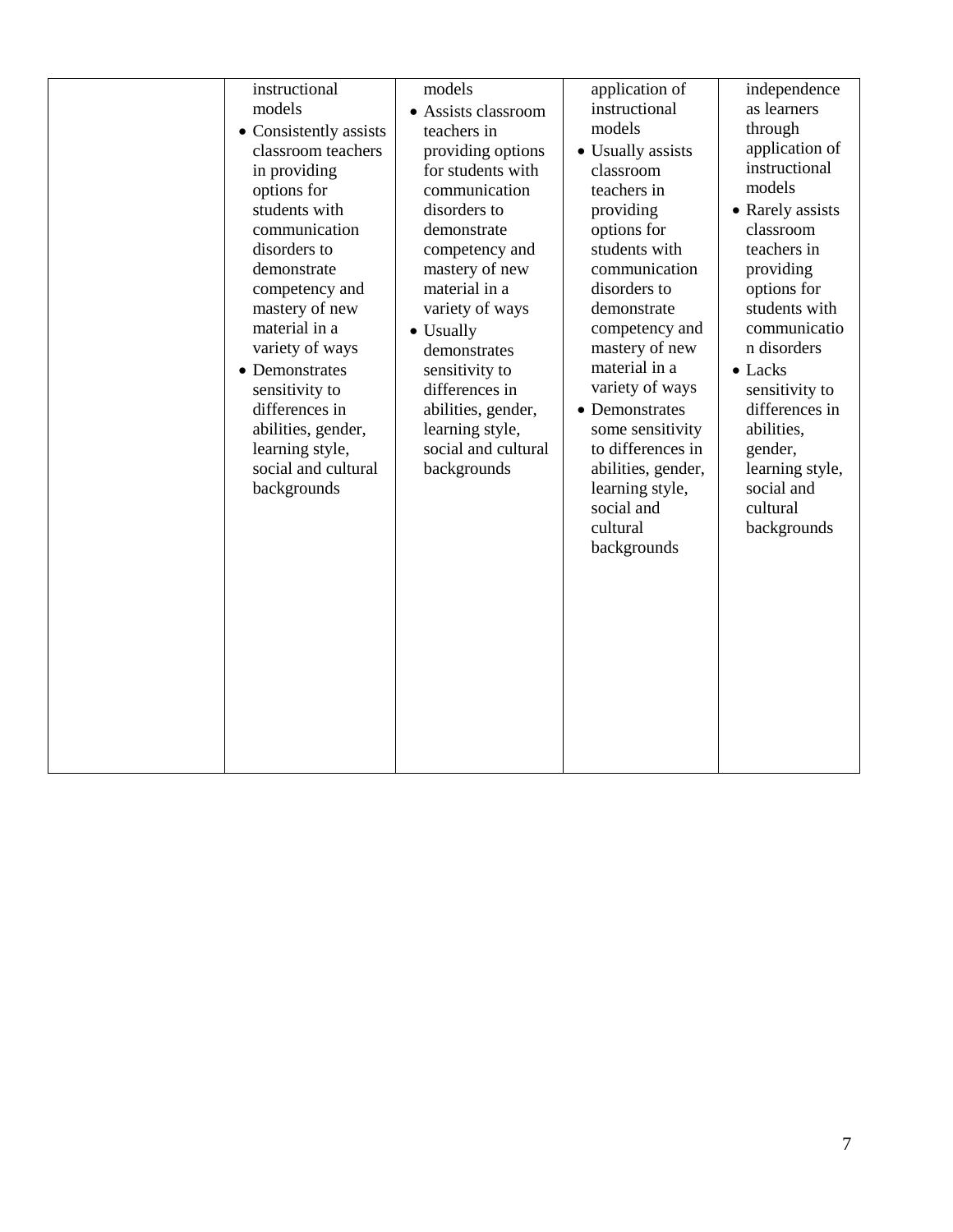**II. Professional Responsibilities –** the speech therapist shall demonstrate behavior that reflects positively on the individual, district and profession.

| individual, district and profession.                                                                                                                                                                                                                                  |                                                                                                                                                                                                                                                                                                                                                                                                                                                                                                                                                                            |                                                                                                                                                                                                                                                                                                                                                                                                                                              |                                                                                                                                                                                                                                                                                                                                                                                                                                        |                                                                                                                                                                                                                                                                                                                                                                                                                                                       |
|-----------------------------------------------------------------------------------------------------------------------------------------------------------------------------------------------------------------------------------------------------------------------|----------------------------------------------------------------------------------------------------------------------------------------------------------------------------------------------------------------------------------------------------------------------------------------------------------------------------------------------------------------------------------------------------------------------------------------------------------------------------------------------------------------------------------------------------------------------------|----------------------------------------------------------------------------------------------------------------------------------------------------------------------------------------------------------------------------------------------------------------------------------------------------------------------------------------------------------------------------------------------------------------------------------------------|----------------------------------------------------------------------------------------------------------------------------------------------------------------------------------------------------------------------------------------------------------------------------------------------------------------------------------------------------------------------------------------------------------------------------------------|-------------------------------------------------------------------------------------------------------------------------------------------------------------------------------------------------------------------------------------------------------------------------------------------------------------------------------------------------------------------------------------------------------------------------------------------------------|
| <b>Descriptive</b><br><b>Element</b>                                                                                                                                                                                                                                  | Outstanding                                                                                                                                                                                                                                                                                                                                                                                                                                                                                                                                                                | Satisfactory                                                                                                                                                                                                                                                                                                                                                                                                                                 | <b>Developing</b>                                                                                                                                                                                                                                                                                                                                                                                                                      | Unsatisfactory                                                                                                                                                                                                                                                                                                                                                                                                                                        |
| <b>PROFESSIONAL</b><br><b>BEHAVIOR</b><br>$\bullet$ Attendance &<br>Punctuality<br>• Professional<br>conduct<br>• Confidentiality<br>$\bullet$ Policies &<br>Procedures<br>• Problem solving<br>• Records<br>management<br>• Duties,<br>assignments $\&$<br>deadlines | • Consistently on time<br>to school, duties and<br>meetings<br>• Consistently<br>maintains appropriate<br>professional conduct<br>in all interactions with<br>students, parents and<br>colleagues<br>• Consistently promotes<br>and maintains<br>confidentiality<br>• Consistently adheres<br>to District policies and<br>procedures<br>• Works constructively<br>with others to identify<br>school problems and<br>suggest possible<br>solutions<br>Takes a proactive<br>approach in<br>performing school<br>routines,<br>responsibilities &<br>always meets<br>deadlines | • On time to school,<br>duties and<br>meetings<br>• Maintains<br>appropriate<br>professional<br>conduct in all<br>interactions with<br>students, parents<br>and colleagues<br>• Maintains<br>confidentiality<br>• Adheres to District<br>policies and<br>procedures<br>• Works with others<br>to identify school<br>problems and<br>suggest possible<br>solutions<br>• Performs school<br>routines,<br>responsibilities &<br>meets deadlines | $\bullet$ On time to<br>school, duties<br>and meetings<br>• Maintains<br>appropriate<br>professional<br>conduct in<br>interactions with<br>students, parents<br>and colleagues<br>• Usually<br>maintains<br>confidentiality<br>• Adheres to<br>District policies<br>and procedures<br>• Works with<br>others to identify<br>school problems<br>• Usually<br>performs school<br>routines,<br>responsibilities<br>$&$ meets<br>deadlines | • Seldom on<br>time to school,<br>duties and<br>meetings<br>• Does not<br>maintain<br>appropriate<br>professional<br>conduct in all<br>interactions<br>with students,<br>parents and<br>colleagues<br>• Disregards<br>confidentiality<br>$\bullet$ Does not<br>adhere to<br>District<br>policies and<br>procedures<br>• Does not work<br>well with<br>others<br>• Does not<br>perform school<br>routines,<br>responsibilities<br>or meet<br>deadlines |
| <b>CONTRIBUTIONS</b><br><b>TO CSE</b><br><b>MEETINGS</b><br>• CSE information                                                                                                                                                                                         | • Consistently selects<br>appropriate tests and<br>measures as part of<br>the evaluation process<br>• Consistently provides<br>professionally written<br>report of testing<br>results<br>• Accurately interprets<br>and clearly<br>communicates test<br>data to parents and<br>staff                                                                                                                                                                                                                                                                                       | $\bullet$<br>Selects appropriate<br>tests and measures<br>as part of the<br>evaluation process<br>Provides<br>$\bullet$<br>professionally<br>written report of<br>testing results<br>Accurately<br>$\bullet$<br>interprets and<br>communicates<br>testing data to<br>parents and staff                                                                                                                                                       | Usually selects<br>$\bullet$<br>appropriate tests<br>and measures as<br>part of the<br>evaluation<br>process<br>• Provides<br>professionally<br>written report of<br>testing results<br>Accurately<br>$\bullet$<br>interprets and<br>communicates<br>testing data to<br>staff and/or<br>parents                                                                                                                                        | • Does not select<br>appropriate<br>tests and<br>measures as<br>part of the<br>evaluation<br>process<br>• Provides<br>written report<br>of testing<br>results<br>Interpretations<br>$\bullet$<br>are inaccurate                                                                                                                                                                                                                                       |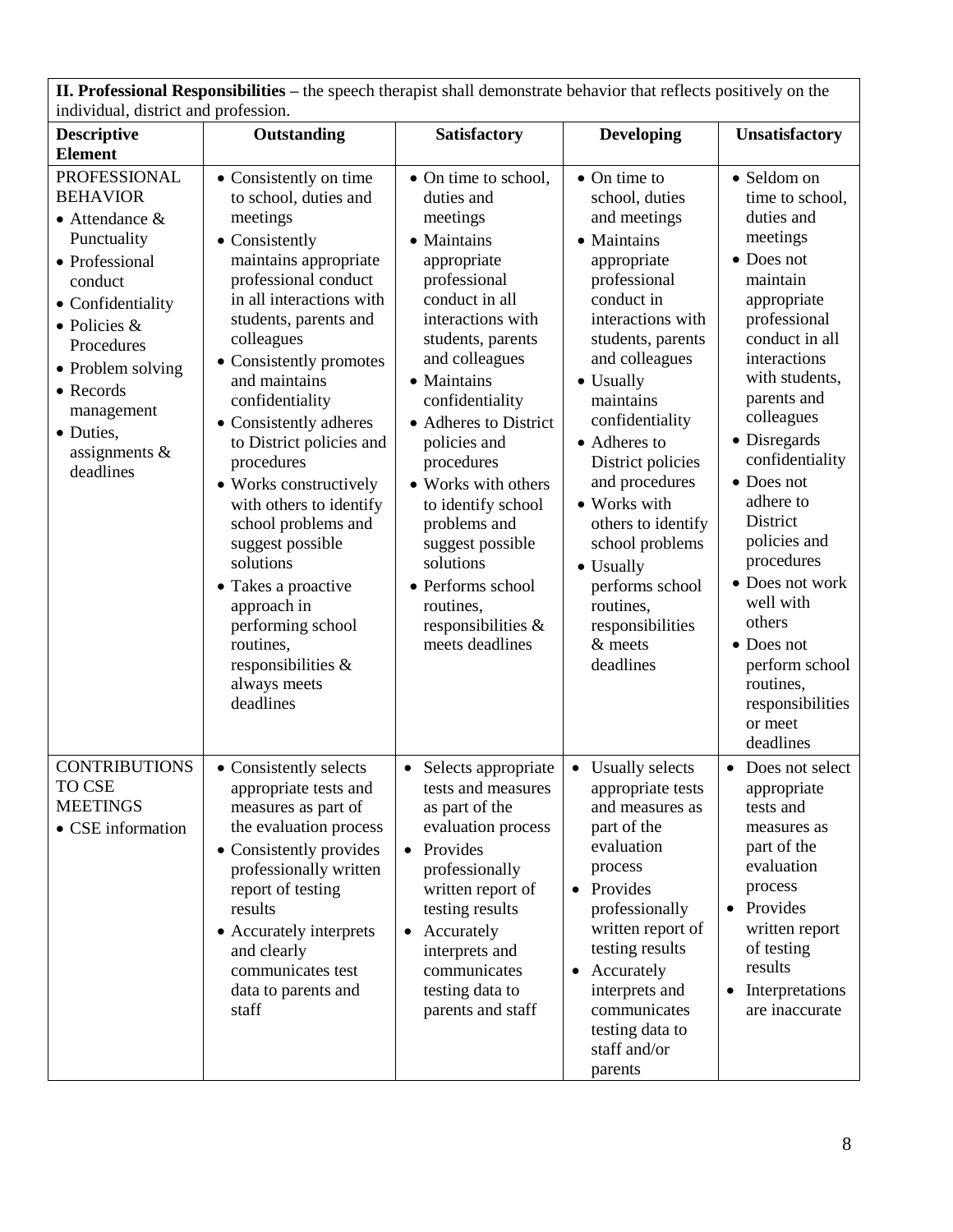### **Components for Assessing Performance:** *School Psychologists R***ubrics**

| necessary educational practices to support instruction.                                                                                                                                                                                                    |                                                                                                                                                                                                                                                                                                                                                                                                                                               |                                                                                                                                                                                                                                                                                                                                                                                    |                                                                                                                                                                                                                                                                                                                                                                                           |                                                                                                                                                                                                                                                                                                                                                                                                       |  |
|------------------------------------------------------------------------------------------------------------------------------------------------------------------------------------------------------------------------------------------------------------|-----------------------------------------------------------------------------------------------------------------------------------------------------------------------------------------------------------------------------------------------------------------------------------------------------------------------------------------------------------------------------------------------------------------------------------------------|------------------------------------------------------------------------------------------------------------------------------------------------------------------------------------------------------------------------------------------------------------------------------------------------------------------------------------------------------------------------------------|-------------------------------------------------------------------------------------------------------------------------------------------------------------------------------------------------------------------------------------------------------------------------------------------------------------------------------------------------------------------------------------------|-------------------------------------------------------------------------------------------------------------------------------------------------------------------------------------------------------------------------------------------------------------------------------------------------------------------------------------------------------------------------------------------------------|--|
| <b>Descriptive Element</b>                                                                                                                                                                                                                                 | Outstanding                                                                                                                                                                                                                                                                                                                                                                                                                                   | <b>Satisfactory</b>                                                                                                                                                                                                                                                                                                                                                                | <b>Developing</b>                                                                                                                                                                                                                                                                                                                                                                         | <b>Unsatisfactory</b>                                                                                                                                                                                                                                                                                                                                                                                 |  |
| <b>IDENTIFYING</b><br>INSTRUCTIONAL,<br>SOCIAL &<br><b>EMOTIONAL</b><br><b>GOALS</b><br>• Establishes<br>psychological<br>objectives<br>• Assist students to<br>achieve learning<br>objectives<br>• Assist students to<br>achieve behavioral<br>objectives | Consistently states<br>$\bullet$<br>objectives clearly<br>and conveys<br>meaning of these<br>objectives<br>Consistently uses<br>$\bullet$<br>currently available<br>psychological<br>findings to make<br>appropriate<br>recommendations<br>for provision of<br>services to students<br>Consistently<br>٠<br>provides<br>recommendations to<br>staff and parents to<br>assist students in<br>dealing with<br>academic and<br>behavioral issues | States objectives<br>$\bullet$<br>and conveys<br>meaning of<br>these objectives<br>Uses available<br>$\bullet$<br>psychological<br>findings to<br>make<br>recommendatio<br>ns for provision<br>of services to<br>students<br>Provides<br>$\bullet$<br>recommendatio<br>ns to staff and<br>parents to assist<br>students in<br>dealing with<br>academic and<br>behavioral<br>issues | States few<br>$\bullet$<br>objectives and<br>conveys<br>meaning of<br>these objectives<br>Uses some<br>available<br>psychological<br>findings to<br>make<br>recommendatio<br>ns for provision<br>of services to<br>students<br>Provides some<br>$\bullet$<br>recommendatio<br>ns to staff and<br>parents to assist<br>students in<br>dealing with<br>academic and<br>behavioral<br>issues | Does not clearly<br>$\bullet$<br>state objectives<br>and conveys<br>meaning of these<br>objectives<br>Does not use<br>available<br>psychological<br>findings to make<br>recommendation<br>s for provision<br>of services to<br>students<br>Does not provide<br>$\bullet$<br>recommendation<br>s to staff and<br>parents to assist<br>students in<br>dealing with<br>academic and<br>behavioral issues |  |

**I. Preparation and Assessment**: the psychologist shall demonstrate appropriate preparation employing the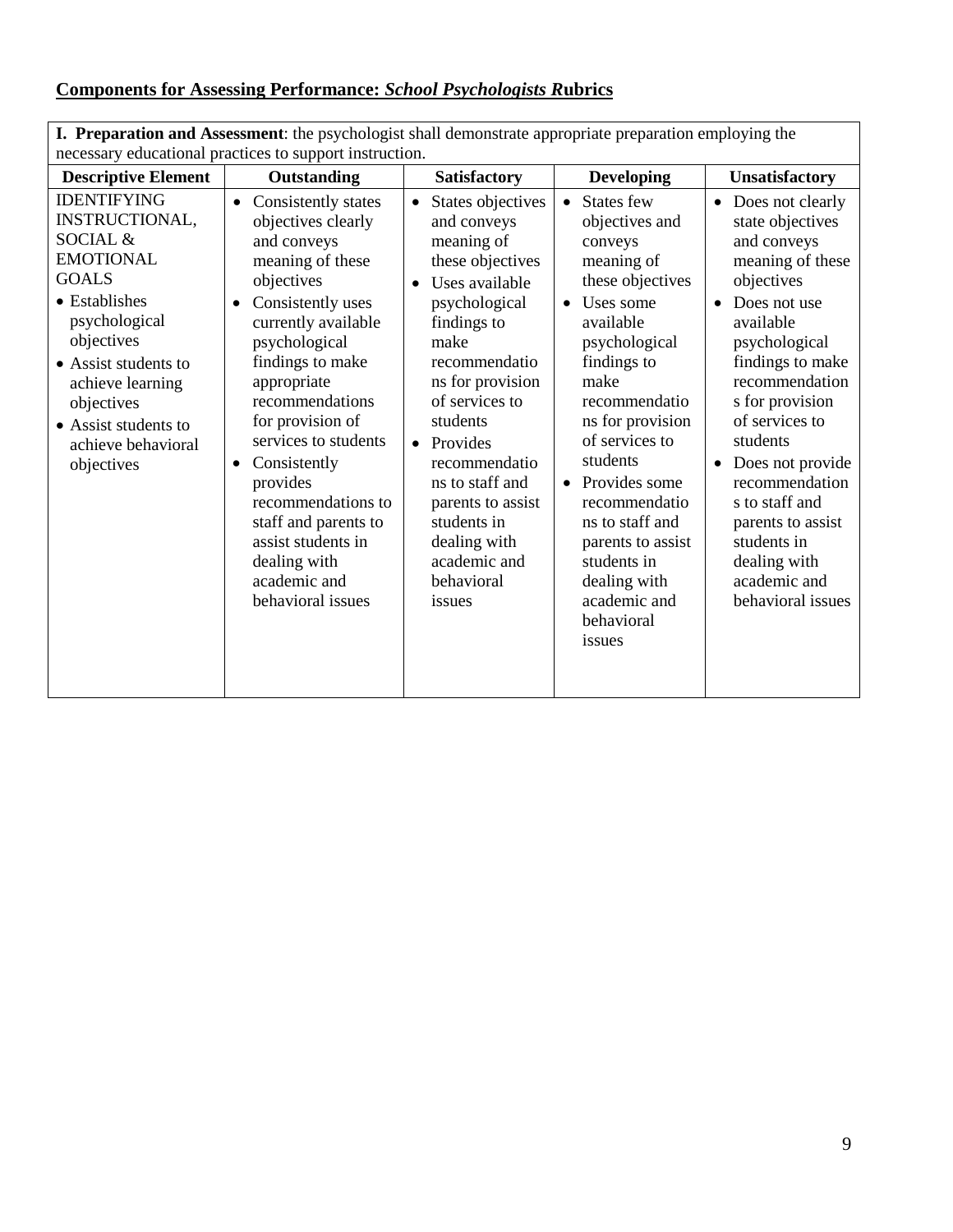| <b>Descriptive Element</b>                                                                                                                                                                                                                                                                                   | Outstanding                                                                                                                                                                                                                                                                                                                                                                                                                                                                                                                                                                                                                                                                                                                                                    | <b>Satisfactory</b>                                                                                                                                                                                                                                                                                                                                                                                                                                                                                                                                                                                                                                                                                                             | <b>Developing</b>                                                                                                                                                                                                                                                                                                                                                                                                                                                                                                                                                                                                                                                                                 | Unsatisfactory                                                                                                                                                                                                                                                                                                                                                                                                                                                                                                                                                                                                                                                                                                                                    |
|--------------------------------------------------------------------------------------------------------------------------------------------------------------------------------------------------------------------------------------------------------------------------------------------------------------|----------------------------------------------------------------------------------------------------------------------------------------------------------------------------------------------------------------------------------------------------------------------------------------------------------------------------------------------------------------------------------------------------------------------------------------------------------------------------------------------------------------------------------------------------------------------------------------------------------------------------------------------------------------------------------------------------------------------------------------------------------------|---------------------------------------------------------------------------------------------------------------------------------------------------------------------------------------------------------------------------------------------------------------------------------------------------------------------------------------------------------------------------------------------------------------------------------------------------------------------------------------------------------------------------------------------------------------------------------------------------------------------------------------------------------------------------------------------------------------------------------|---------------------------------------------------------------------------------------------------------------------------------------------------------------------------------------------------------------------------------------------------------------------------------------------------------------------------------------------------------------------------------------------------------------------------------------------------------------------------------------------------------------------------------------------------------------------------------------------------------------------------------------------------------------------------------------------------|---------------------------------------------------------------------------------------------------------------------------------------------------------------------------------------------------------------------------------------------------------------------------------------------------------------------------------------------------------------------------------------------------------------------------------------------------------------------------------------------------------------------------------------------------------------------------------------------------------------------------------------------------------------------------------------------------------------------------------------------------|
| <b>DESIGNING</b><br><b>COHERENT</b><br><b>INSTRUCTIONAL</b><br><b>SUPPORT</b><br>• Adapts to school and<br>student needs<br>• Promotes equitable<br>opportunities and<br>appreciation of<br>diversity for all<br>students<br>• Selects appropriate<br>materials,<br>methodology and<br>behavioral objectives | Consistently<br>$\bullet$<br>demonstrates<br>concern for the<br>affective,<br>behavioral, medical<br>and cognitive<br>aspects of student<br>learning<br><b>Effectively</b> prepares<br>$\bullet$<br>and coordinates Pre-<br>Referral building<br>level meetings<br>Demonstrates<br>$\bullet$<br>sensitivity to<br>differences in<br>abilities, gender,<br>learning styles,<br>social an cultural<br>background<br>Consistently<br>$\bullet$<br>employs and /or<br>adopts appropriate<br>psychological<br>material and<br>practices in<br>evaluation,<br>consultation and<br>counseling<br>Develops and<br>$\bullet$<br>implements<br>educational and<br>psychological<br>strategies that are<br>effective in meeting<br>the needs of a<br>diverse student body | Demonstrates<br>$\bullet$<br>concern for the<br>affective, or<br>behavioral, or<br>medical and/or<br>cognitive<br>aspects of<br>student learning<br>Prepares and<br>coordinates Pre-<br>Referral<br>building level<br>meetings<br>Usually<br>demonstrates<br>sensitivity to<br>differences in<br>abilities, gender,<br>learning styles,<br>social an<br>cultural<br>background<br>$\bullet$ Employs and /or<br>adopts<br>appropriate<br>psychological<br>material and<br>practices in<br>evaluation,<br>consultation and<br>counseling<br>Usually<br>$\bullet$<br>develops and<br>implements<br>educational and<br>psychological<br>strategies that<br>are effective in<br>meeting the<br>needs of a<br>diverse student<br>body | Demonstrates<br>some concern<br>for the affective,<br>or behavioral, or<br>medical and/or<br>cognitive<br>aspects of<br>student learning<br>Coordinates<br>Pre-Referral<br>building level<br>meetings<br>Demonstrates<br>some sensitivity<br>to differences in<br>abilities, gender,<br>learning styles,<br>social an<br>cultural<br>background<br>Attempts to<br>employ and /or<br>adopts<br>appropriate<br>psychological<br>material and<br>practices in<br>evaluation,<br>consultation and<br>counseling<br>Develops and<br>$\bullet$<br>implements<br>some<br>educational and<br>psychological<br>strategies that<br>are effective in<br>meeting the<br>needs of a<br>diverse student<br>body | Does not<br>$\bullet$<br>demonstrate<br>concern for the<br>affective, or<br>behavioral, or<br>medical and/or<br>cognitive aspects<br>of student<br>learning<br>Haphazardly<br>$\bullet$<br>prepares and<br>coordinates Pre-<br>Referral building<br>level meetings<br>Lacks sensitivity<br>$\bullet$<br>to differences in<br>abilities, gender,<br>learning styles,<br>social an cultural<br>background<br>Rarely employs<br>and /or adopts<br>appropriate<br>psychological<br>material and<br>practices in<br>evaluation,<br>consultation and<br>counseling<br>Rarely develops<br>$\bullet$<br>and implements<br>educational and<br>psychological<br>strategies that<br>are effective in<br>meeting the<br>needs of a<br>diverse student<br>body |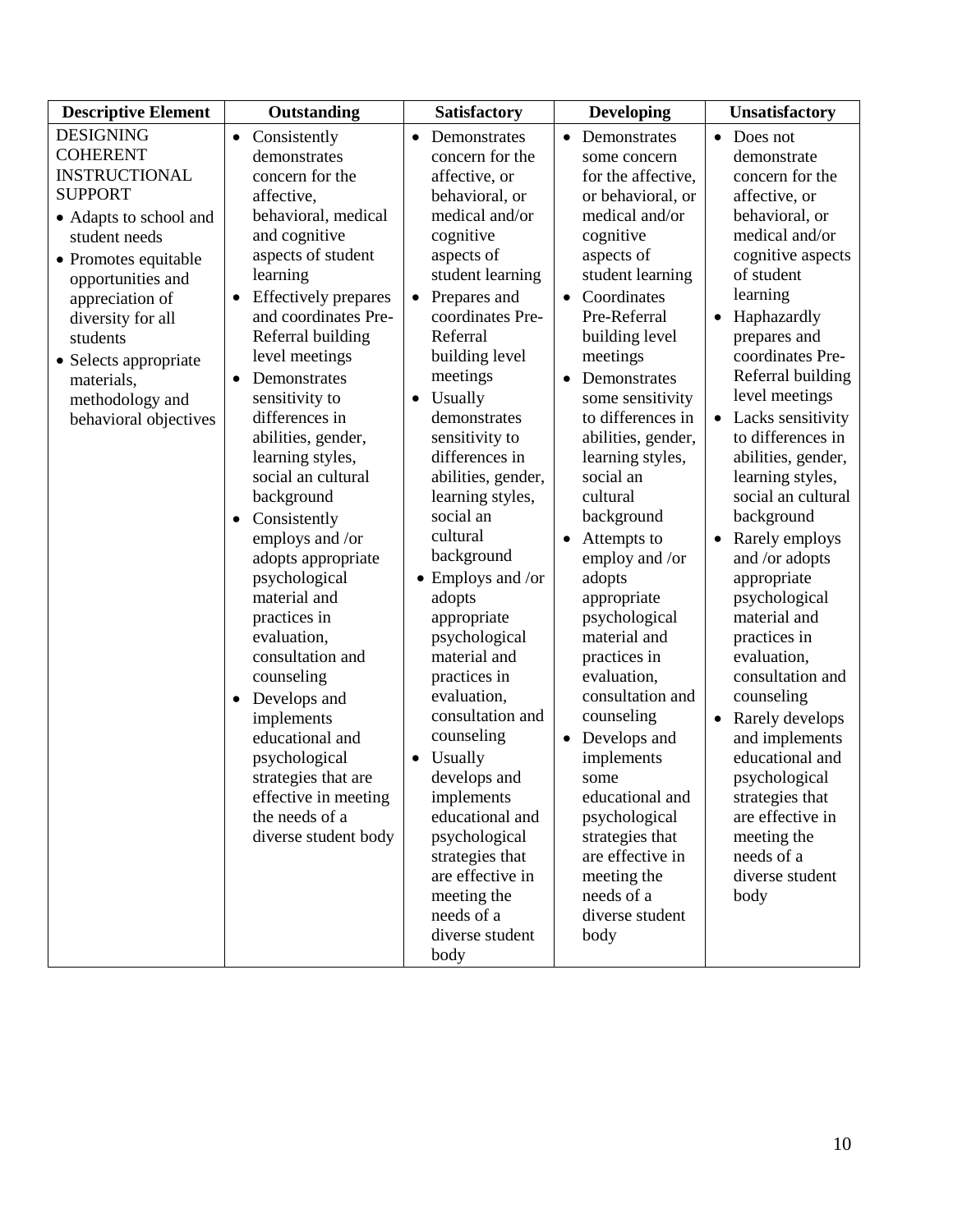| <b>Descriptive Element</b>                                                                                                                                             | Outstanding                                                                                                                                                                                                                                                                                                                                                                                                                                                                                                                                                                                                                                                                                                                                                                                 | <b>Satisfactory</b>                                                                                                                                                                                                                                                                                                                                                                                                                                                                                                                                                                                                                                                                                                          | <b>Developing</b>                                                                                                                                                                                                                                                                                                                                                                                                                                                                                                                                                                                                                                                              | <b>Unsatisfactory</b>                                                                                                                                                                                                                                                                                                                                                                                                                                                                                                                                                                                                                                                                                                                                                      |
|------------------------------------------------------------------------------------------------------------------------------------------------------------------------|---------------------------------------------------------------------------------------------------------------------------------------------------------------------------------------------------------------------------------------------------------------------------------------------------------------------------------------------------------------------------------------------------------------------------------------------------------------------------------------------------------------------------------------------------------------------------------------------------------------------------------------------------------------------------------------------------------------------------------------------------------------------------------------------|------------------------------------------------------------------------------------------------------------------------------------------------------------------------------------------------------------------------------------------------------------------------------------------------------------------------------------------------------------------------------------------------------------------------------------------------------------------------------------------------------------------------------------------------------------------------------------------------------------------------------------------------------------------------------------------------------------------------------|--------------------------------------------------------------------------------------------------------------------------------------------------------------------------------------------------------------------------------------------------------------------------------------------------------------------------------------------------------------------------------------------------------------------------------------------------------------------------------------------------------------------------------------------------------------------------------------------------------------------------------------------------------------------------------|----------------------------------------------------------------------------------------------------------------------------------------------------------------------------------------------------------------------------------------------------------------------------------------------------------------------------------------------------------------------------------------------------------------------------------------------------------------------------------------------------------------------------------------------------------------------------------------------------------------------------------------------------------------------------------------------------------------------------------------------------------------------------|
| <b>PSYCHOEDUCATIONAL</b><br><b>ASSESSMENT</b><br>• Test Administration<br>• Interpretation of test<br>results<br>• Clinical judgments<br>• Clinical<br>recommendations | Strictly adheres to<br>$\bullet$<br>test administrative<br>procedures and<br>protocol<br>Communicates<br>clearly to students<br>the standards and<br>evaluative methods<br>used<br>Demonstrates<br>$\bullet$<br>extensive<br>knowledge of<br>different<br>comprehensive<br>assessments<br>Effectively<br>$\bullet$<br>evaluates and<br>communicates<br>student functioning<br>to students,<br>parents, staff and<br>appropriate<br>contacts<br>Consults with<br>$\bullet$<br>school personnel,<br>parents and other<br>agencies and<br>individuals in<br>planning for<br>students<br>Is perceptive in<br>observing and<br>specific in<br>describing student<br>behavior<br>• Consistently<br>provides written<br>comprehensive<br>documentation and<br>makes appropriate<br>recommendations | Adheres to test<br>$\bullet$<br>administrative<br>procedures and<br>protocol<br>• Communicates<br>to students the<br>standards and<br>evaluative<br>methods used<br>Demonstrates<br>$\bullet$<br>knowledge of<br>different<br>comprehensive<br>assessments<br>Evaluates and<br>$\bullet$<br>communicates<br>student<br>functioning to<br>students,<br>parents, staff<br>and appropriate<br>contacts<br>Consults with<br>$\bullet$<br>school<br>personnel,<br>parents or<br>other agencies<br>or individuals<br>in planning for<br>students<br>Is perceptive in<br>observing and<br>describing<br>student<br>behavior<br>Provides<br>$\bullet$<br>written<br>documentation<br>and makes<br>appropriate<br>recommendatio<br>ns | Generally<br>$\bullet$<br>adheres to test<br>administrative<br>procedures and<br>protocol<br>Communicates<br>to students<br>some standards<br>and evaluative<br>methods used<br>Demonstrates<br>$\bullet$<br>some<br>knowledge of<br>different<br>comprehensive<br>assessments<br>Evaluates and<br>$\bullet$<br>communicates<br>some student<br>functioning to<br>students,<br>parents, staff<br>and appropriate<br>contacts<br>Consults with<br>school<br>personnel,<br>parents or<br>other agencies<br>in planning for<br>students<br>Observes and<br>describes<br>student<br>behavior<br>• Provides<br>written<br>documentation<br>and makes<br>some<br>recommendatio<br>ns | Does not<br>$\bullet$<br>adhere to test<br>administrative<br>procedures and<br>protocol<br>• Does not<br>communicate to<br>students some<br>standards and<br>evaluative<br>methods used<br>Demonstrates<br>$\bullet$<br>limited<br>knowledge of<br>different<br>comprehensive<br>assessments<br>• Ineffectively<br>evaluates<br>and/or<br>communicates<br>student<br>functioning to<br>students,<br>parents, staff<br>and appropriate<br>contacts<br>Fails to consult<br>with school<br>personnel,<br>parents or<br>other agencies<br>in planning for<br>students<br>Is not<br>$\bullet$<br>perceptive in<br>observing<br>and/or not<br>specific in<br>describing<br>student<br>behavior<br>• Provides<br>written<br>documentation<br>and few or no<br>recommendatio<br>ns |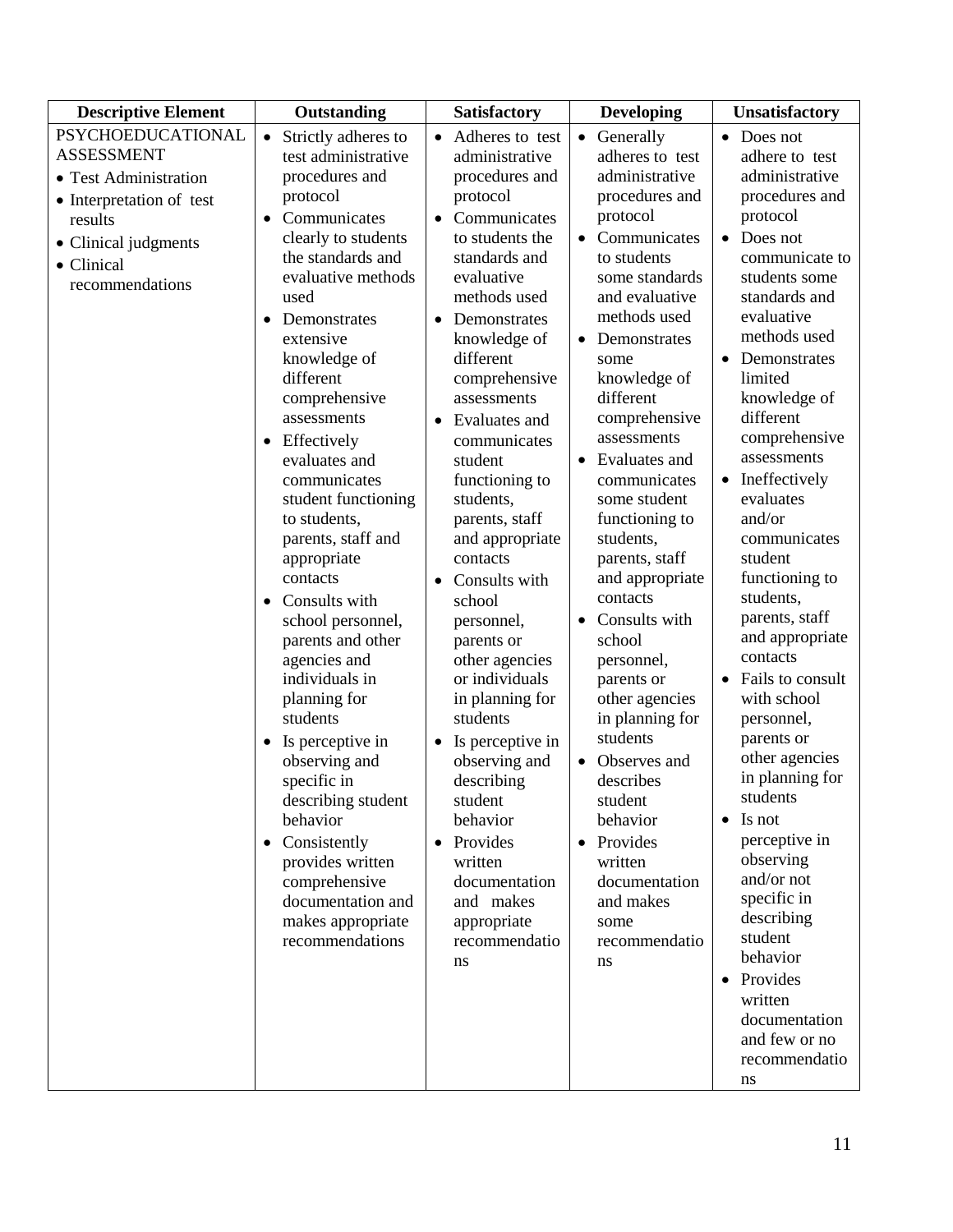**II. Professional Responsibilities –** the Psychologist shall demonstrate behavior that reflects positively on the individual, district and profession.

| marviaaan, andriet and profession.                                                                                                                                                                                                                                                                                       |                                                                                                                                                                                                                                                                                                                                                                                                                                                                                                           |                                                                                                                                                                                                                                                                                                                                                                                                                                                                                |                                                                                                                                                                                                                                                                                                                                                                                                                                                                                             |                                                                                                                                                                                                                                                                                                                                                                                                                              |
|--------------------------------------------------------------------------------------------------------------------------------------------------------------------------------------------------------------------------------------------------------------------------------------------------------------------------|-----------------------------------------------------------------------------------------------------------------------------------------------------------------------------------------------------------------------------------------------------------------------------------------------------------------------------------------------------------------------------------------------------------------------------------------------------------------------------------------------------------|--------------------------------------------------------------------------------------------------------------------------------------------------------------------------------------------------------------------------------------------------------------------------------------------------------------------------------------------------------------------------------------------------------------------------------------------------------------------------------|---------------------------------------------------------------------------------------------------------------------------------------------------------------------------------------------------------------------------------------------------------------------------------------------------------------------------------------------------------------------------------------------------------------------------------------------------------------------------------------------|------------------------------------------------------------------------------------------------------------------------------------------------------------------------------------------------------------------------------------------------------------------------------------------------------------------------------------------------------------------------------------------------------------------------------|
| <b>Descriptive Element</b>                                                                                                                                                                                                                                                                                               | Outstanding                                                                                                                                                                                                                                                                                                                                                                                                                                                                                               | Satisfactory                                                                                                                                                                                                                                                                                                                                                                                                                                                                   | <b>Developing</b>                                                                                                                                                                                                                                                                                                                                                                                                                                                                           | <b>Unsatisfactory</b>                                                                                                                                                                                                                                                                                                                                                                                                        |
| <b>PROFESSIONAL</b><br>$\bullet$<br><b>BEHAVIOR</b><br>$\bullet$ Attendance &<br>Punctuality<br>• Professional conduct<br>• Confidentiality<br>$\bullet$ Policies &<br>Procedures<br>• Problem solving<br>$\bullet$ Records<br>management<br>• Duties, assignments<br>& deadlines<br>$\bullet$<br>$\bullet$<br>$\bullet$ | Consistently on time<br>to school, duties and<br>meetings<br>Consistently<br>maintains<br>appropriate<br>professional conduct<br>in all interactions<br>with students,<br>parents and<br>colleagues<br>Promotes and<br>maintains<br>confidentiality<br>Consistently adheres<br>to District policies<br>and procedures<br>Works<br>constructively with<br>others to identify<br>school problems and<br>suggest possible<br>solutions<br>Takes a proactive<br>approach in<br>performing school<br>routines, | Usually on time<br>to school, duties<br>and meetings<br>Usually<br>maintains<br>appropriate<br>professional<br>conduct in all<br>interactions<br>with students,<br>parents and<br>colleagues<br>Consistently<br>maintains<br>confidentiality<br>Adheres to<br>$\bullet$<br>District policies<br>and procedures<br>Works with<br>others to<br>identify school<br>problems and<br>suggest possible<br>solutions<br>Performs school<br>routines,<br>responsibilities<br>$&$ meets | Sometimes on<br>$\bullet$<br>time to school.<br>duties and<br>meetings<br>Sometimes<br>maintains<br>appropriate<br>professional<br>conduct in all<br>interactions with<br>students, parents<br>and colleagues<br>Usually maintains<br>$\bullet$<br>confidentiality<br>Usually adheres<br>to District<br>policies and<br>procedures<br>Works with<br>$\bullet$<br>others to identify<br>school problems<br>Attempts to<br>perform school<br>routines,<br>responsibilities<br>meets deadlines | • Seldom on time<br>to school.<br>duties and<br>meetings<br>Does not<br>maintain<br>appropriate<br>professional<br>conduct in all<br>interactions<br>with students,<br>parents and<br>colleagues<br>• Disregards<br>confidentiality<br>Does not<br>adhere to<br>District<br>policies and<br>procedures<br>• Does not work<br>well with<br>others<br>Does not<br>$\bullet$<br>perform school<br>routines,<br>responsibilities |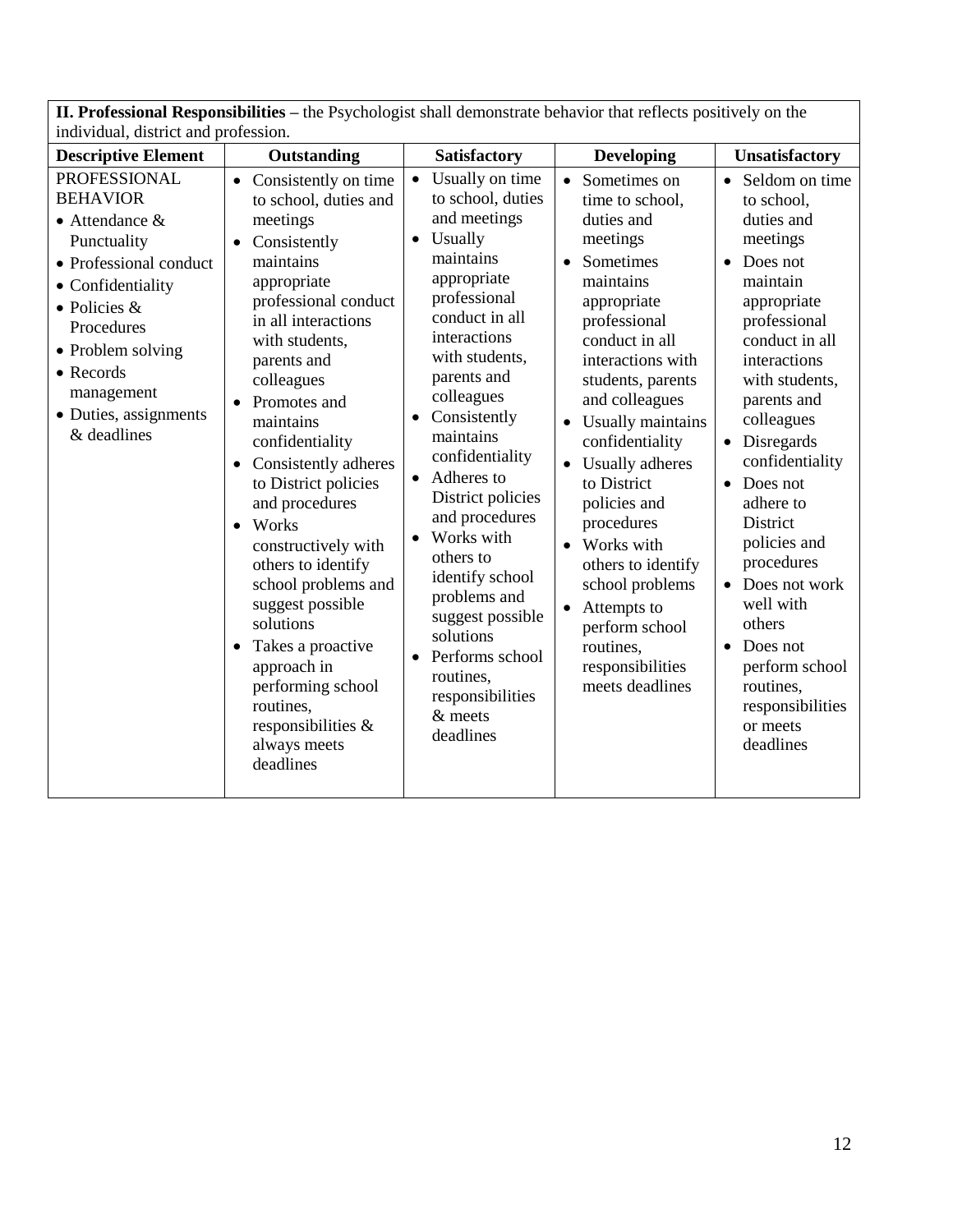| <b>Descriptive Element</b>                                                                                                                                   | Outstanding                                                                                                                                                                                                                                                                                                                                                   | <b>Satisfactory</b>                                                                                                                                                                                                                                                                                 | <b>Developing</b>                                                                                                                                                                                                                                                                | <b>Unsatisfactory</b>                                                                                                                                                                                                                                                                                                    |
|--------------------------------------------------------------------------------------------------------------------------------------------------------------|---------------------------------------------------------------------------------------------------------------------------------------------------------------------------------------------------------------------------------------------------------------------------------------------------------------------------------------------------------------|-----------------------------------------------------------------------------------------------------------------------------------------------------------------------------------------------------------------------------------------------------------------------------------------------------|----------------------------------------------------------------------------------------------------------------------------------------------------------------------------------------------------------------------------------------------------------------------------------|--------------------------------------------------------------------------------------------------------------------------------------------------------------------------------------------------------------------------------------------------------------------------------------------------------------------------|
| <b>CONTRIBUTIONS</b><br>TO CPSE AND CSE<br><b>MEETINGS</b><br>• CPSE and CSE<br>placements<br>• CPSE and CSE<br>information<br>• NYS Part 200<br>Regulations | Consistently assists<br>$\bullet$<br>CPSE and CSE in<br>making appropriate<br>recommendations<br>and services for<br>students.<br>Provides CPSE and<br>$\bullet$<br>CSE with<br>comprehensive<br>information on<br>students.<br>Demonstrates<br>$\bullet$<br>thorough knowledge<br>of NYS Part 200<br>Regulations and<br>adheres to all<br>mandated timelines | • Assists CPSE<br>and CSE in<br>making<br>appropriate<br>recommendatio<br>ns and services<br>for students.<br>• Provides CPSE<br>and CSE with<br>information on<br>students.<br>Demonstrates<br>$\bullet$<br>knowledge of<br>NYS Part 200<br>Regulations and<br>adheres to<br>mandated<br>timelines | • Assists CPSE and<br>CSE in making<br>recommendations<br>and services for<br>students.<br>• Provides CPSE<br>and CSE with<br>some information<br>on students.<br>• Demonstrates<br>basic knowledge<br>of NYS Part 200<br>Regulations and<br>adheres to<br>mandated<br>timelines | Rarely assists<br>$\bullet$<br>CPSE and CSE<br>in making<br>recommendatio<br>ns and services<br>for students.<br>Provides CPSE<br>$\bullet$<br>and CSE with<br>limited<br>information on<br>students.<br>• Demonstrates<br>basic<br>knowledge of<br>NYS Part 200<br>Regulations<br>and rarely<br>adheres to<br>timelines |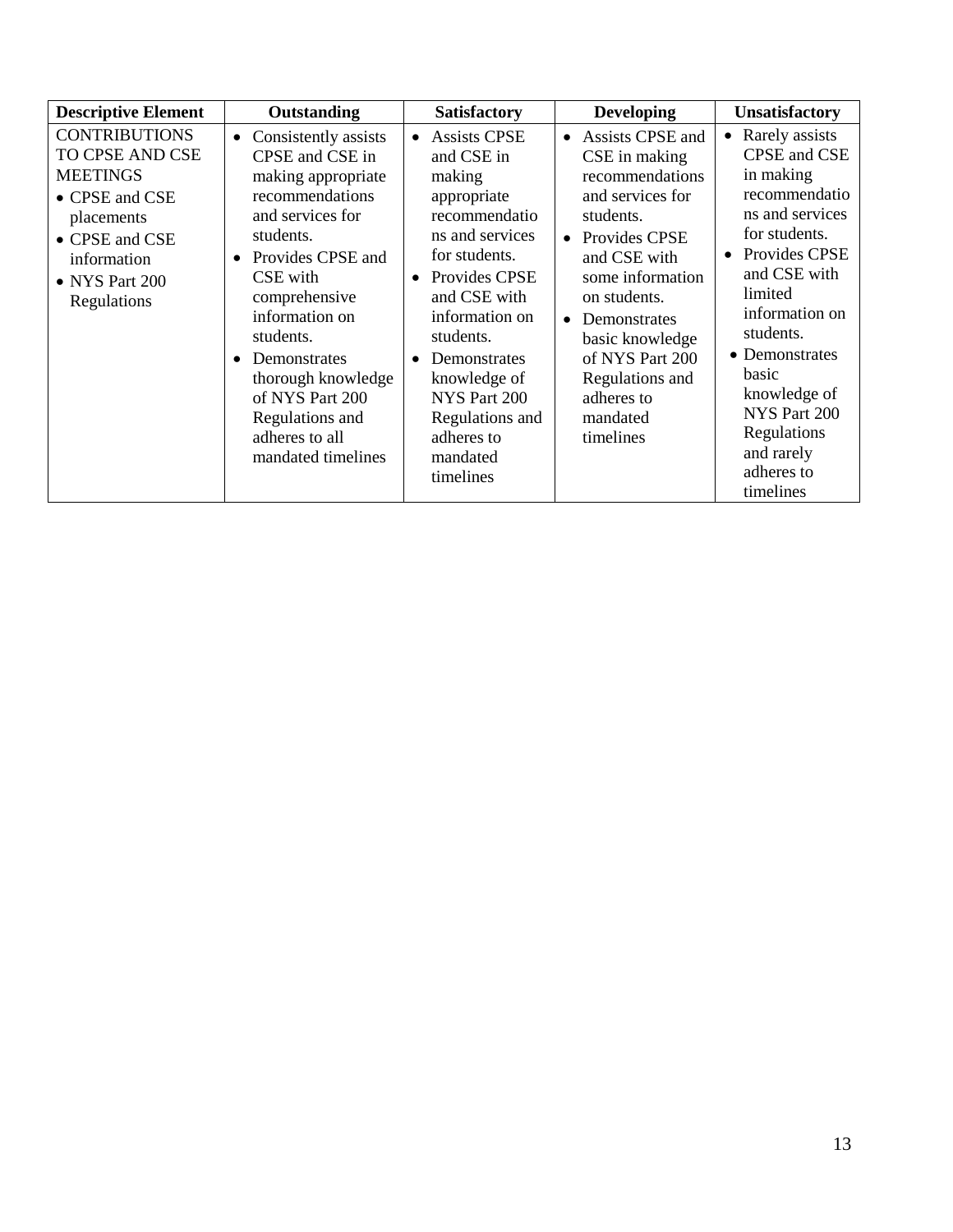#### **Components for Assessing Performance:** *Occupational Therapist and Physical Therapist* **Rubrics**

I. Preparation and Instructional Planning: The Occupational Therapist and Physical Therapist shall demonstrate preparation employing the necessary pedagogical practices to support instruction. **Descriptive Element Outstanding Satisfactory Developing Unsatisfactory** DESIGNING COHERENT INSTRUCTIONAL SUPPORT • Uses appropriate instructional techniques • Promotes equitable opportunities for student learning • Consistently implements clear objectives and communicates these to students, teachers and parents • Consistently identifies the individual and group needs and plans the use of appropriate instructional strategies, materials and resources • Consistently assists teachers in selecting appropriate instructional • Implements clear objectives and communicates these to students, teachers and parents • Identifies individual and group needs and plans the use of appropriate instructional strategies, materials and resources • Assists teachers in selecting appropriate instructional materials and strategies • Usually implements objectives and communicates these to students, teachers and parents • Usually identifies individual and group needs and plans the use of instructional strategies, materials and resources Assists teachers as needed in selecting instructional materials and strategies  $\bullet$  Deals effectively • Objectives are not clearly communicated to students, teachers and parents • Fails to identify individual and group needs and does not plan the appropriate instructional strategies, materials and resources • Does not assist teachers in selecting instructional materials and

> • Deals effectively with student questions, responses and confusions and remediates, reteaches or extends teaching

> > to meet

individual and/or group needs • Demonstrates sensitivity to differences in abilities, gender, learning style, social and cultural background

materials and strategies

• Consistently deals effectively with student questions and difficulties; remediates and/or reteaches to meet individual and/or group needs • Consistently demonstrates sensitivity to differences in abilities, gender, learning style, social and cultural background

| Deals effectively  | strategies       |
|--------------------|------------------|
| with student       | • Does not deals |
| questions,         | effectively with |
| responses and      | student          |
| confusions and     | questions and    |
| remediates,        | difficulties;    |
| reteaches or       | does not         |
| extends teaching   | remediate nor    |
| to meet individual | reteach          |
| and/or group       | $\bullet$ Lacks  |

needs • Usually

> demonstrates sensitivity to differences in abilities, gender, learning style, social and cultural background

| $\bullet$ Lacks |
|-----------------|
|                 |
|                 |
|                 |
|                 |
|                 |
|                 |
|                 |
|                 |
|                 |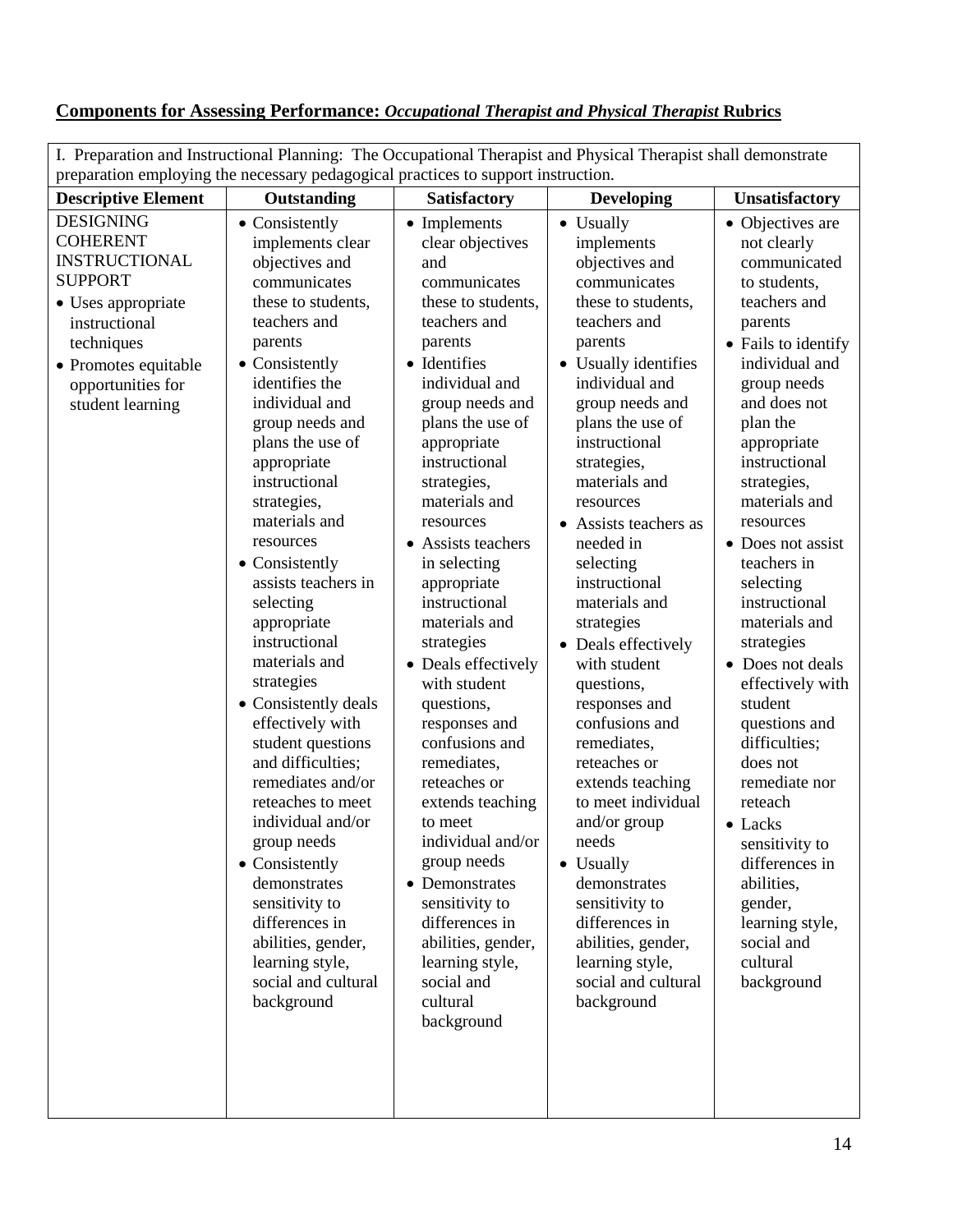| II. Professional Responsibilities – the occupational and physical therapists shall demonstrate behavior that reflects<br>positively on the individual, district and profession.                                                                                                                                                 |                                                                                                                                                                                                                                                                                                                                                                                                                                                                                                                                                                                     |                                                                                                                                                                                                                                                                                                                                                                                                                                             |                                                                                                                                                                                                                                                                                                                                                                                                                                                                        |                                                                                                                                                                                                                                                                                                                                                                                                                                             |  |
|---------------------------------------------------------------------------------------------------------------------------------------------------------------------------------------------------------------------------------------------------------------------------------------------------------------------------------|-------------------------------------------------------------------------------------------------------------------------------------------------------------------------------------------------------------------------------------------------------------------------------------------------------------------------------------------------------------------------------------------------------------------------------------------------------------------------------------------------------------------------------------------------------------------------------------|---------------------------------------------------------------------------------------------------------------------------------------------------------------------------------------------------------------------------------------------------------------------------------------------------------------------------------------------------------------------------------------------------------------------------------------------|------------------------------------------------------------------------------------------------------------------------------------------------------------------------------------------------------------------------------------------------------------------------------------------------------------------------------------------------------------------------------------------------------------------------------------------------------------------------|---------------------------------------------------------------------------------------------------------------------------------------------------------------------------------------------------------------------------------------------------------------------------------------------------------------------------------------------------------------------------------------------------------------------------------------------|--|
| <b>Descriptive Element</b>                                                                                                                                                                                                                                                                                                      | Outstanding                                                                                                                                                                                                                                                                                                                                                                                                                                                                                                                                                                         | Satisfactory                                                                                                                                                                                                                                                                                                                                                                                                                                | <b>Developing</b>                                                                                                                                                                                                                                                                                                                                                                                                                                                      | Unsatisfactory                                                                                                                                                                                                                                                                                                                                                                                                                              |  |
| <b>PROFESSIONAL</b><br><b>BEHAVIOR</b><br>Attendance &<br>$\bullet$<br>Punctuality<br>Professional<br>$\bullet$<br>conduct<br>Confidentiality<br>$\bullet$<br>Policies &<br>$\bullet$<br>Procedures<br>Problem solving<br>$\bullet$<br>Records<br>$\bullet$<br>management<br>Duties,<br>$\bullet$<br>assignments &<br>deadlines | • Consistently on<br>time to school,<br>duties and meetings<br>• Consistently<br>maintains<br>appropriate<br>professional<br>conduct in all<br>interactions with<br>students, parents<br>and colleagues<br>• Promotes and<br>maintains<br>confidentiality<br>• Consistently<br>adheres to District<br>policies and<br>procedures<br>$\bullet$ Works<br>constructively with<br>others to identify<br>school problems<br>and suggest<br>possible solutions<br>• Takes a proactive<br>approach in<br>performing school<br>routines,<br>responsibilities &<br>always meets<br>deadlines | • On time to school,<br>duties and<br>meetings<br>• Maintains<br>appropriate<br>professional<br>conduct in all<br>interactions with<br>students, parents<br>and colleagues<br>• Maintains<br>confidentiality<br>• Adheres to<br>District policies<br>and procedures<br>• Works with others<br>to identify school<br>problems and<br>suggest possible<br>solutions<br>• Performs school<br>routines,<br>responsibilities &<br>meets deadline | • Sometimes on<br>time to school,<br>duties and<br>meetings<br>• Sometimes<br>maintains<br>appropriate<br>professional<br>conduct in all<br>interactions with<br>students,<br>parents and<br>colleagues<br>• Usually<br>maintains<br>confidentiality<br>• Usually adheres<br>to District<br>policies and<br>procedures<br>• Works with<br>others to identify<br>school problems<br>• Attempts to<br>perform school<br>routines,<br>responsibilities<br>meets deadlines | • Seldom on time<br>to school,<br>duties and<br>meetings<br>• Does not<br>maintain<br>appropriate<br>professional<br>conduct in all<br>interactions<br>with students,<br>parents and<br>colleagues<br>• Disregards<br>confidentiality<br>• Does not<br>adhere to<br>District policies<br>and procedures<br>• Does not work<br>well with<br>others<br>• Does not<br>perform school<br>routines,<br>responsibilities<br>or meets<br>deadlines |  |
| <b>CONTRIBUTIONS</b><br>TO CSE MEETINGS<br>• CSE information                                                                                                                                                                                                                                                                    | Consistently selects<br>appropriate tests<br>and measures as<br>part of the<br>evaluation process<br>Consistently<br>$\bullet$<br>provides<br>professionally<br>written report of<br>testing results<br>Accurately<br>$\bullet$<br>interprets and<br>clearly<br>communicates test<br>data to parents and<br>staff                                                                                                                                                                                                                                                                   | Selects<br>$\bullet$<br>appropriate tests<br>and measures as<br>part of the<br>evaluation process<br>Provides<br>$\bullet$<br>professionally<br>written report of<br>testing results<br>Accurately<br>$\bullet$<br>interprets and<br>communicates<br>testing data to<br>parents and staff                                                                                                                                                   | <b>Usually selects</b><br>appropriate tests<br>and measures as<br>part of the<br>evaluation<br>process<br>Provides<br>$\bullet$<br>professionally<br>written report of<br>testing results<br>Accurately<br>$\bullet$<br>interprets and<br>communicates<br>testing data to<br>staff and/or<br>parents                                                                                                                                                                   | Does not select<br>appropriate<br>tests and<br>measures as<br>part of the<br>evaluation<br>process<br>• Provides<br>written report<br>of testing<br>results<br>Interpretations<br>$\bullet$<br>are inaccurate                                                                                                                                                                                                                               |  |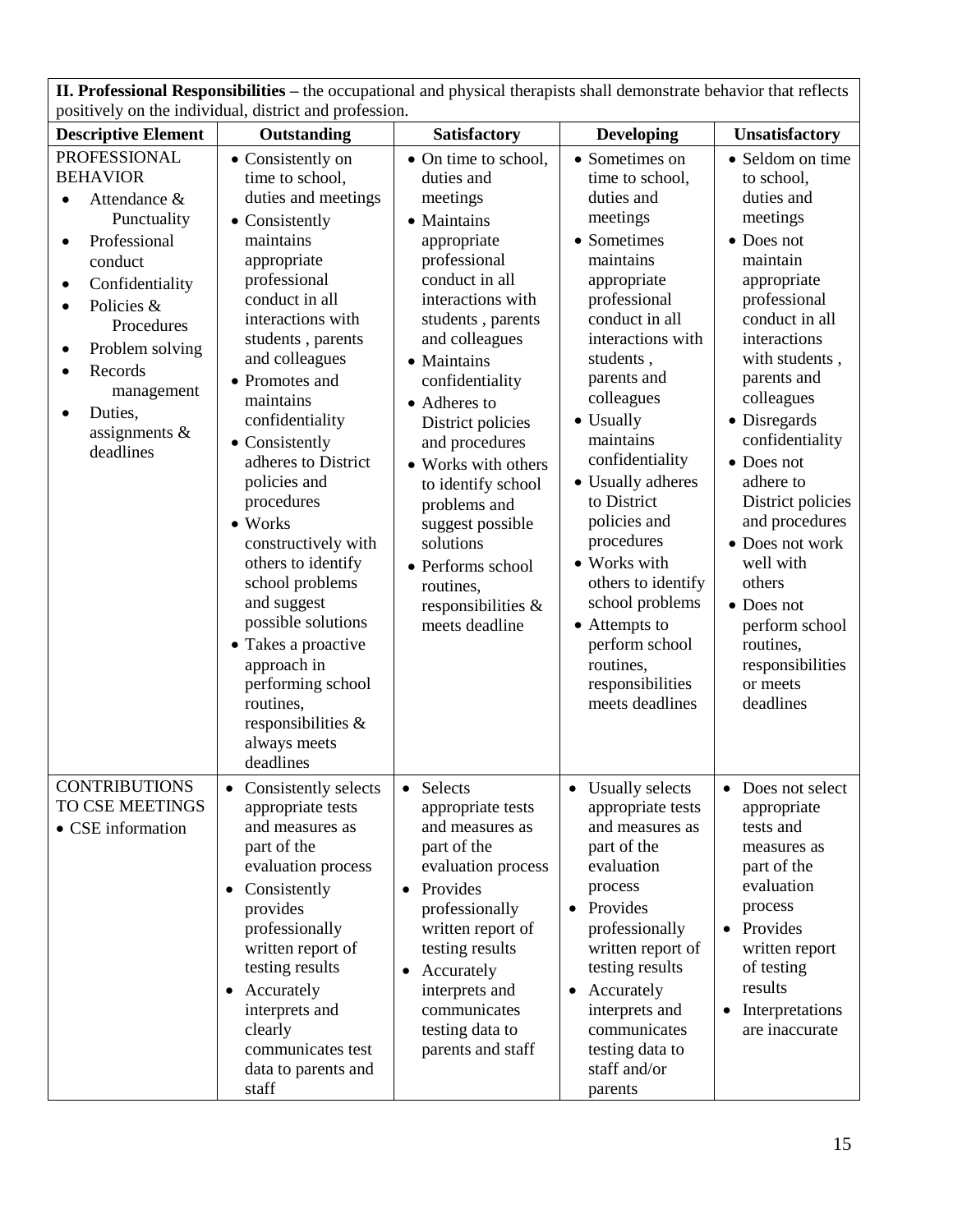### **Components for Assessing Performance:** *School Nurse R***ubrics**

| I. Preparation and Planning: The School Nurse shall demonstrate preparation employing the necessary health<br>care needs |                                                                                                                                                                                                                                                                                                                                                                                                                                                                                                                                                                                                                                                                                                                                                                                                                         |                                                                                                                                                                                                                                                                                                                                                                                                                                                                                                                                                                                                                                                                                                            |                                                                                                                                                                                                                                                                                                                                                                                                                                                                                                                                                                                                                                                                                                                                             |                                                                                                                                                                                                                                                                                                                                                                                                                                                                                                                                                                                                                                                                                                   |  |
|--------------------------------------------------------------------------------------------------------------------------|-------------------------------------------------------------------------------------------------------------------------------------------------------------------------------------------------------------------------------------------------------------------------------------------------------------------------------------------------------------------------------------------------------------------------------------------------------------------------------------------------------------------------------------------------------------------------------------------------------------------------------------------------------------------------------------------------------------------------------------------------------------------------------------------------------------------------|------------------------------------------------------------------------------------------------------------------------------------------------------------------------------------------------------------------------------------------------------------------------------------------------------------------------------------------------------------------------------------------------------------------------------------------------------------------------------------------------------------------------------------------------------------------------------------------------------------------------------------------------------------------------------------------------------------|---------------------------------------------------------------------------------------------------------------------------------------------------------------------------------------------------------------------------------------------------------------------------------------------------------------------------------------------------------------------------------------------------------------------------------------------------------------------------------------------------------------------------------------------------------------------------------------------------------------------------------------------------------------------------------------------------------------------------------------------|---------------------------------------------------------------------------------------------------------------------------------------------------------------------------------------------------------------------------------------------------------------------------------------------------------------------------------------------------------------------------------------------------------------------------------------------------------------------------------------------------------------------------------------------------------------------------------------------------------------------------------------------------------------------------------------------------|--|
| <b>Descriptive Element</b>                                                                                               | Outstanding                                                                                                                                                                                                                                                                                                                                                                                                                                                                                                                                                                                                                                                                                                                                                                                                             | Satisfactory                                                                                                                                                                                                                                                                                                                                                                                                                                                                                                                                                                                                                                                                                               | <b>Developing</b>                                                                                                                                                                                                                                                                                                                                                                                                                                                                                                                                                                                                                                                                                                                           | <b>Unsatisfactory</b>                                                                                                                                                                                                                                                                                                                                                                                                                                                                                                                                                                                                                                                                             |  |
| <b>IDENTIFYING</b><br><b>HEALTH CARE</b><br><b>GOALS</b><br>• Plans and assesses                                         | • Consistently sets<br>effective short-<br>term and year-long<br>goals for health<br>care needs of<br>students<br>• Consistently<br>identifies<br>individual needs<br>and plans for the<br>use of appropriate<br>nursing care<br>• Consistently seeks<br>out and<br>collaborates with<br>other school based<br>nurses, specialists<br>and administrators<br>to better design<br>modifications to<br>meet the special<br>health needs of<br>students<br>• Thoroughly plans<br>for students to<br>increase<br>responsibility for<br>their own health<br>care needs<br>• Thoroughly<br>reviews, and<br>evaluates students<br>health records and<br>medical history<br>• Thoroughly<br>performs age<br>appropriate<br>screenings (i.e.:<br>hearing, vision,<br>scoliosis,<br>physicals, etc) and<br>follows up as<br>needed | • Sets effective<br>short-term and<br>year-long goals for<br>health care needs<br>of students<br>• Identifies<br>individual needs<br>and plans for the<br>use of appropriate<br>nursing care<br>• Collaborates with<br>other school based<br>nurses, specialists<br>and administrators<br>to better design<br>modifications to<br>meet the special<br>health needs of<br>students<br>• Plans for students<br>to increase<br>responsibility for<br>their own health<br>care needs<br>• Reviews and<br>evaluates students<br>health records and<br>medical history<br>• Performs age<br>appropriate<br>screenings (i.e.:<br>hearing, vision,<br>scoliosis,<br>physicals, etc) and<br>follows up as<br>needed | • Sets short-term<br>and year-long<br>goals for health<br>care needs of<br>students<br>• Usually<br>identifies<br>individual needs<br>and plans for the<br>use of<br>appropriate<br>nursing care<br>• Usually<br>collaborates with<br>other school<br>based nurses,<br>specialists and<br>administrators to<br>design<br>modifications to<br>meet the special<br>health needs of<br>students<br>• Usually plans for<br>students to<br>increase<br>responsibility for<br>their own health<br>care needs<br>• Usually reviews<br>and evaluates<br>students health<br>records and<br>medical history<br>• Performs age<br>appropriate<br>screenings (i.e.:<br>hearing, vision,<br>scoliosis,<br>physicals, etc)<br>and follows up<br>as needed | • Fails to set<br>effective short-<br>term and year-<br>long goals for<br>health care<br>needs of<br>students<br>• Fails to<br>identify<br>individual<br>needs and does<br>not plans for<br>the use of<br>appropriate<br>nursing care<br>• Does not<br>collaborates<br>with other<br>school based<br>nurses,<br>specialists and<br>administrators<br>• Does not plan<br>for students to<br>assume<br>responsibility<br>for their own<br>health care<br>needs<br>• Rarely reviews<br>or evaluates<br>students health<br>records and<br>medical<br>history<br>• Fails to<br>perform age<br>appropriate<br>screenings<br>(i.e.: hearing,<br>vision,<br>scoliosis,<br>physicals, etc)<br>or follow up |  |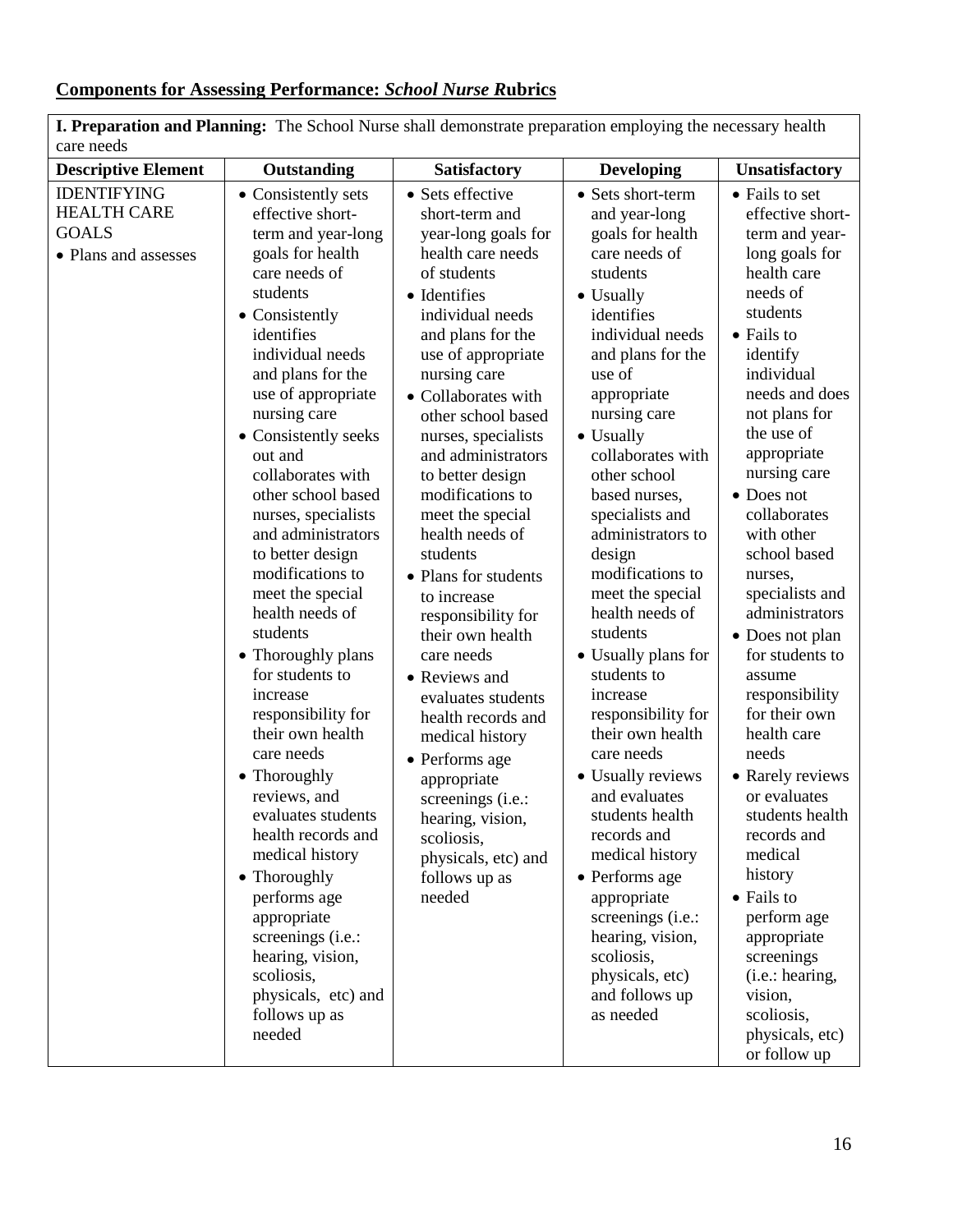| <b>Descriptive Element</b>                                                                                                                                                                                                                                   | Outstanding                                                                                                                                                                                                                                                                                                                                                                                                                                                                                                                                                                                  | Satisfactory                                                                                                                                                                                                                                                                                                                                                                                                                                   | <b>Developing</b>                                                                                                                                                                                                                                                                                                                                                                                                                                                   | Unsatisfactory                                                                                                                                                                                                                                                                                                                                                                                                                               |
|--------------------------------------------------------------------------------------------------------------------------------------------------------------------------------------------------------------------------------------------------------------|----------------------------------------------------------------------------------------------------------------------------------------------------------------------------------------------------------------------------------------------------------------------------------------------------------------------------------------------------------------------------------------------------------------------------------------------------------------------------------------------------------------------------------------------------------------------------------------------|------------------------------------------------------------------------------------------------------------------------------------------------------------------------------------------------------------------------------------------------------------------------------------------------------------------------------------------------------------------------------------------------------------------------------------------------|---------------------------------------------------------------------------------------------------------------------------------------------------------------------------------------------------------------------------------------------------------------------------------------------------------------------------------------------------------------------------------------------------------------------------------------------------------------------|----------------------------------------------------------------------------------------------------------------------------------------------------------------------------------------------------------------------------------------------------------------------------------------------------------------------------------------------------------------------------------------------------------------------------------------------|
|                                                                                                                                                                                                                                                              |                                                                                                                                                                                                                                                                                                                                                                                                                                                                                                                                                                                              | <b>II. Professional Responsibilities</b> – the school nurse shall demonstrate behavior that reflects positively on the                                                                                                                                                                                                                                                                                                                         |                                                                                                                                                                                                                                                                                                                                                                                                                                                                     |                                                                                                                                                                                                                                                                                                                                                                                                                                              |
| individual, district and profession.                                                                                                                                                                                                                         |                                                                                                                                                                                                                                                                                                                                                                                                                                                                                                                                                                                              |                                                                                                                                                                                                                                                                                                                                                                                                                                                |                                                                                                                                                                                                                                                                                                                                                                                                                                                                     |                                                                                                                                                                                                                                                                                                                                                                                                                                              |
| <b>Descriptive Element</b>                                                                                                                                                                                                                                   | Outstanding                                                                                                                                                                                                                                                                                                                                                                                                                                                                                                                                                                                  | <b>Satisfactory</b>                                                                                                                                                                                                                                                                                                                                                                                                                            | <b>Developing</b>                                                                                                                                                                                                                                                                                                                                                                                                                                                   | Unsatisfactory                                                                                                                                                                                                                                                                                                                                                                                                                               |
| <b>PROFESSIONAL</b><br><b>BEHAVIOR</b><br>$\bullet$ Attendance &<br>Punctuality<br>• Professional conduct<br>• Confidentiality<br>$\bullet$ Policies &<br>Procedures<br>• Problem solving<br>• Records<br>management<br>• Duties, assignments<br>& deadlines | • Consistently on<br>time to school,<br>duties and<br>meetings<br>• Consistently<br>maintains<br>appropriate<br>professional<br>conduct in all<br>interactions with<br>students, parents<br>and colleagues<br>• Promotes and<br>maintains<br>confidentiality<br>• Consistently<br>adheres to District<br>policies and<br>procedures<br>$\bullet$ Works<br>constructively<br>with others to<br>identify school<br>problems and<br>suggest possible<br>solutions<br>• Takes a proactive<br>approach in<br>performing school<br>routines.<br>responsibilities $\&$<br>always meets<br>deadlines | • On time to school,<br>duties and<br>meetings<br>• Maintains<br>appropriate<br>professional<br>conduct s in all<br>interactions with<br>students, parents<br>and colleagues<br>• Maintains<br>confidentiality<br>• Adheres to District<br>policies and<br>procedures<br>• Works with others<br>to identify school<br>problems and<br>suggest possible<br>solutions<br>• Performs school<br>routines,<br>responsibilities &<br>meets deadlines | • Sometimes on<br>time to school,<br>duties and<br>meetings<br>• Sometimes<br>maintains<br>appropriate<br>professional<br>conduct in all<br>interactions with<br>students, parents<br>and colleagues<br>• Usually<br>maintains<br>confidentiality<br>• Usually adheres<br>to District<br>policies and<br>procedures<br>• Works with<br>others to identify<br>school problems<br>• Attempts to<br>perform school<br>routines,<br>responsibilities<br>meets deadlines | • Seldom on<br>time to school,<br>duties and<br>meetings<br>Does not<br>maintain<br>appropriate<br>professional<br>conduct in all<br>interactions<br>with students,<br>parents and<br>colleagues<br>• Disregards<br>confidentiality<br>• Does not<br>adhere to<br>District<br>policies and<br>procedures<br>• Does not work<br>well with<br>others<br>• Does not<br>perform school<br>routines,<br>responsibilities<br>or meets<br>deadlines |
| <b>EFFECTIVE</b><br><b>HEALTH ROOM</b><br><b>MANAGEMENT</b><br>• Establishment of<br>positive health room<br>environment                                                                                                                                     | Consistently uses<br>$\bullet$<br>time and health<br>room space<br>productively and<br>efficiently<br>Consistently<br>$\bullet$<br>establishes and<br>carries out<br>reasonable and<br>routine health<br>room rules and<br>procedures                                                                                                                                                                                                                                                                                                                                                        | • Uses time and<br>health room space<br>productively and<br>efficiently<br>• Establishes and<br>carries out<br>reasonable and<br>routine health<br>room rules and<br>procedures                                                                                                                                                                                                                                                                | • Usually uses<br>time and health<br>room space<br>productively and<br>efficiently<br>• Usually<br>establishes and<br>carries out<br>reasonable and<br>routine health<br>room rules and<br>procedures                                                                                                                                                                                                                                                               | • Fails to use<br>time and health<br>room space<br>productively<br>and efficiently<br>• Fails to<br>establish and<br>does not carry<br>out reasonable<br>and routine<br>health room<br>rules and<br>procedures                                                                                                                                                                                                                               |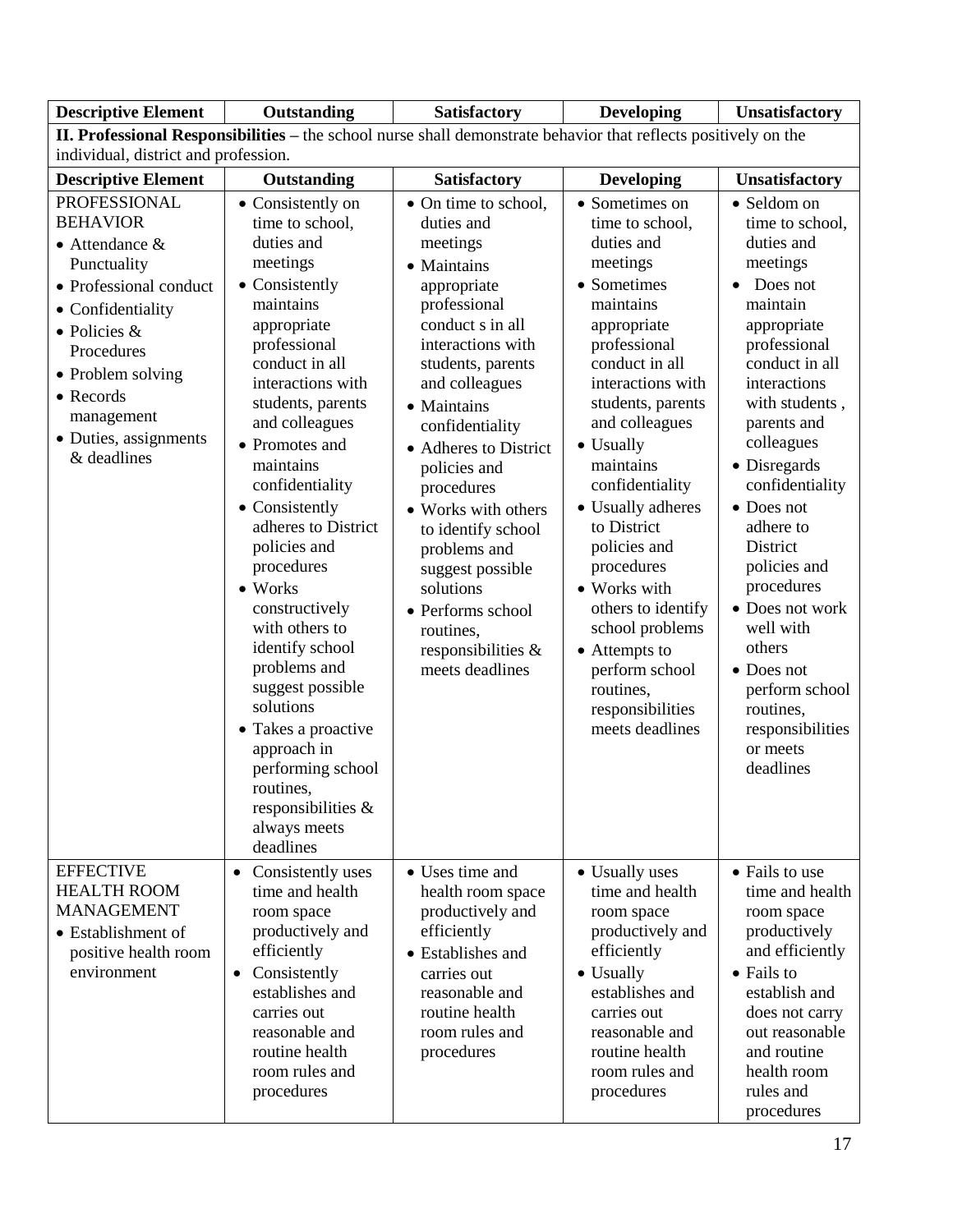| I Preparation and Instructional Planning: The School Media Specialist shall demonstrate preparation employing the<br>necessary pedagogical practices and support instruction |                                                                                                                                                                                                                                                                                                                                                                                                                                                                                                                                                                                                                                                                                                                                                                                                                                                                                                                                                                                                                                                                                                                                    |                                                                                                                                                                                                                                                                                                                                                                                                                                                                                                                                                                                                                                                                                                                                                                                                                                                                                                                                                                                                                                                                                           |                                                                                                                                                                                                                                                                                                                                                                                                                                                                                                                                                                                                                                                                                                     |                                                                                                                                                                                                                                                                                                                                                                                                                                                                                                                                                                                                                                                                                                                                                  |  |
|------------------------------------------------------------------------------------------------------------------------------------------------------------------------------|------------------------------------------------------------------------------------------------------------------------------------------------------------------------------------------------------------------------------------------------------------------------------------------------------------------------------------------------------------------------------------------------------------------------------------------------------------------------------------------------------------------------------------------------------------------------------------------------------------------------------------------------------------------------------------------------------------------------------------------------------------------------------------------------------------------------------------------------------------------------------------------------------------------------------------------------------------------------------------------------------------------------------------------------------------------------------------------------------------------------------------|-------------------------------------------------------------------------------------------------------------------------------------------------------------------------------------------------------------------------------------------------------------------------------------------------------------------------------------------------------------------------------------------------------------------------------------------------------------------------------------------------------------------------------------------------------------------------------------------------------------------------------------------------------------------------------------------------------------------------------------------------------------------------------------------------------------------------------------------------------------------------------------------------------------------------------------------------------------------------------------------------------------------------------------------------------------------------------------------|-----------------------------------------------------------------------------------------------------------------------------------------------------------------------------------------------------------------------------------------------------------------------------------------------------------------------------------------------------------------------------------------------------------------------------------------------------------------------------------------------------------------------------------------------------------------------------------------------------------------------------------------------------------------------------------------------------|--------------------------------------------------------------------------------------------------------------------------------------------------------------------------------------------------------------------------------------------------------------------------------------------------------------------------------------------------------------------------------------------------------------------------------------------------------------------------------------------------------------------------------------------------------------------------------------------------------------------------------------------------------------------------------------------------------------------------------------------------|--|
| <b>Descriptive Element</b>                                                                                                                                                   | Outstanding                                                                                                                                                                                                                                                                                                                                                                                                                                                                                                                                                                                                                                                                                                                                                                                                                                                                                                                                                                                                                                                                                                                        | Satisfactory                                                                                                                                                                                                                                                                                                                                                                                                                                                                                                                                                                                                                                                                                                                                                                                                                                                                                                                                                                                                                                                                              | <b>Developing</b>                                                                                                                                                                                                                                                                                                                                                                                                                                                                                                                                                                                                                                                                                   | Unsatisfactory                                                                                                                                                                                                                                                                                                                                                                                                                                                                                                                                                                                                                                                                                                                                   |  |
| <b>IDENTIFYING</b><br><b>INSTRUCTIONAL</b><br><b>GOALS</b><br>• Plans and Assesses<br>• Collaboration<br>• Evaluation                                                        | Consistently sets short-<br>$\bullet$<br>term and long-term<br>goals within curricula<br>maps<br>Consistently identifies,<br>$\bullet$<br>demonstrates and uses<br>materials and<br>resources, including<br>technologies, that are<br>appropriately matched<br>to curricular goals and<br>to individual student<br>needs and learning<br>styles<br>Consistently plans<br>frequent instructional<br>opportunities where<br>students are interacting<br>with teachers and one<br>another while<br>assuming increasing<br>responsibility for their<br>own learning<br>Consistently seeks out<br>$\bullet$<br>and collaborates with<br>classroom teachers,<br>specialists and<br>administrators to help<br>them design<br>curriculum, assessment<br>strategies, and/or<br>instructional<br>modifications to meet<br>the special learning<br>needs of students<br>Continually evaluates<br>the library program in<br>relation to changing<br>needs and technology<br>• Consistently presents<br>information<br>recognizing multiple<br>points of view;<br>encouraging students<br>to assess the accuracy<br>of information<br>presented | Sets short-term and<br>$\bullet$<br>long-term goals<br>within curricula maps<br>Identifies,<br>$\bullet$<br>demonstrates and<br>uses materials and<br>resources, including<br>technologies, that are<br>appropriately<br>matched to curricular<br>goals and to<br>individual student<br>needs and learning<br>styles<br>Plans frequent<br>$\bullet$<br>instructional<br>opportunities where<br>students are<br>interacting with<br>teachers and one<br>another while<br>assuming increasing<br>responsibility for<br>their own learning<br>Seeks out and<br>$\bullet$<br>collaborates with<br>classroom teachers,<br>specialists and<br>administrators to help<br>them design<br>curriculum,<br>assessment strategies,<br>and/or instructional<br>modifications to meet<br>the special learning<br>needs of students<br>Evaluates the library<br>$\bullet$<br>program in relation to<br>changing needs and<br>technology<br>Presents information<br>$\bullet$<br>recognizing multiple<br>points of view;<br>encouraging students<br>to assess the accuracy<br>of information<br>presented | Sets goals within<br>$\bullet$<br>curricula maps<br>Identifies,<br>$\bullet$<br>demonstrates and<br>uses materials<br>and resources,<br>including<br>technologies<br>Plans<br>$\bullet$<br>instructional<br>opportunities<br>where students<br>are interacting<br>with teachers<br>Collaborates with<br>$\bullet$<br>classroom<br>teachers,<br>specialists and<br>administrators to<br>help them design<br>curriculum,<br>assessment<br>strategies, and/or<br>instructional<br>modifications<br>Evaluates the<br>$\bullet$<br>library program<br>in relation to<br>changing needs<br>and technology<br>Encourages<br>$\bullet$<br>students to assess<br>the accuracy of<br>information<br>presented | • Fails to set short-<br>term and long-<br>term goals<br>within curricula<br>maps<br>• Fails to identify,<br>demonstrate or<br>use materials and<br>resources,<br>including<br>technologies<br>• Does not provide<br>instructional<br>opportunities<br>where students<br>are interacting<br>with teachers<br>and one another<br>$\bullet$ Does not<br>collaborate with<br>classroom<br>teachers,<br>specialists and<br>administrators<br>• Does not<br>accurately<br>evaluate the<br>library program<br>with relation to<br>changing needs<br>and technology<br>• Presents<br>information but<br>fails to recognize<br>multiple points<br>of view; does not<br>encourage<br>students to<br>assess the<br>accuracy of<br>information<br>presented |  |

### **Components for Assessing Performance:** *School Media Specialist (Librarian)* **Rubrics**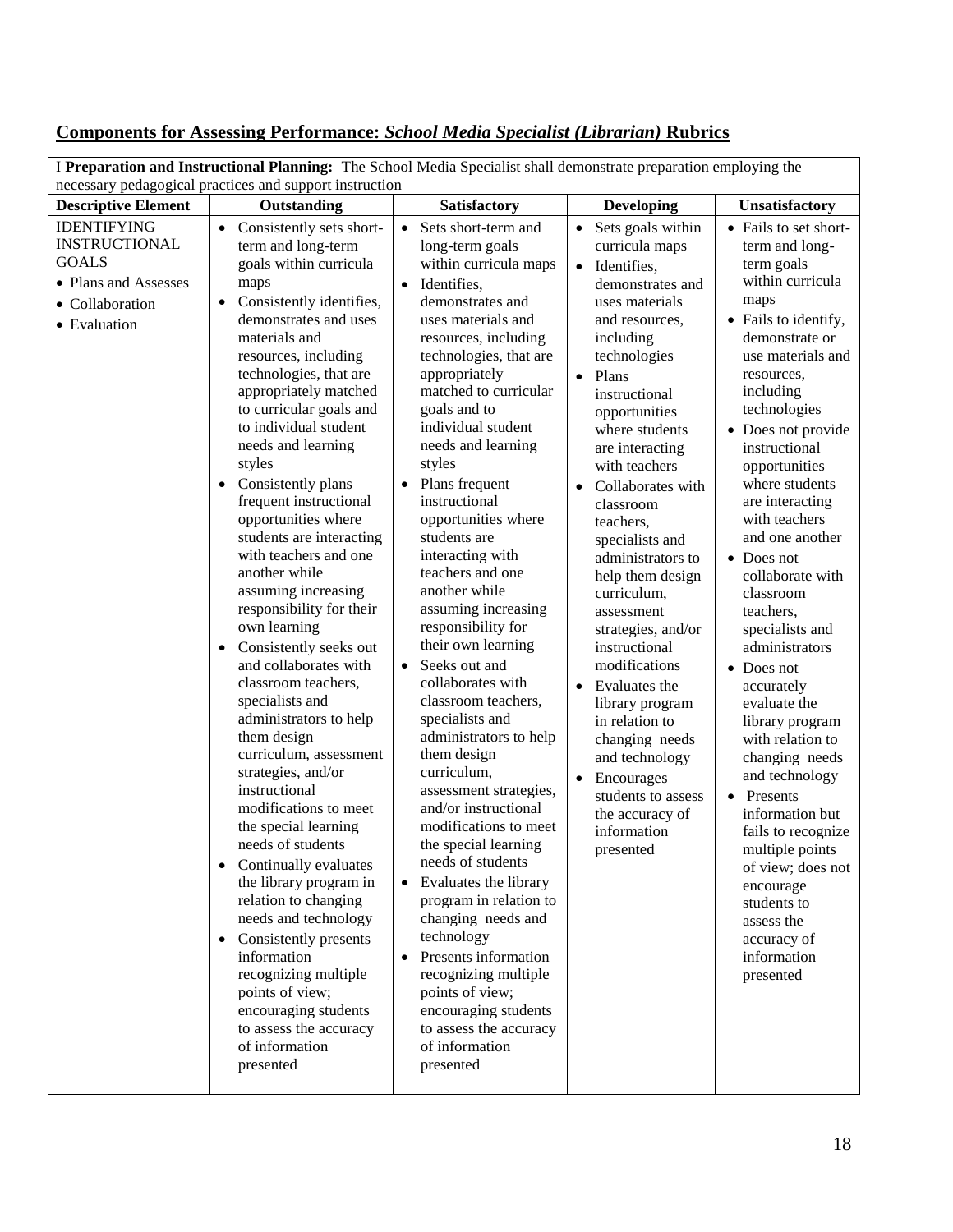| <b>Descriptive</b>                                                                                                                                                                                       | Outstanding                                                                                                                                                                                                                                                                                                                                                                                                                                                                                                                                                                                                                                                                                                                                                                                                                                                                                                                                                                                                 | <b>Satisfactory</b>                                                                                                                                                                                                                                                                                                                                                                                                                                                                                                                                                                                                                                                                                                                                                                                                                                                                                                                                                                     | <b>Developing</b>                                                                                                                                                                                                                                                                                                                                                                                                                                                                                                                                                                                                                                                                                                                                                                                                                                                             | <b>Unsatisfactory</b>                                                                                                                                                                                                                                                                                                                                                                                                                                                                                                                                                                                                                                                                                                                                                                               |
|----------------------------------------------------------------------------------------------------------------------------------------------------------------------------------------------------------|-------------------------------------------------------------------------------------------------------------------------------------------------------------------------------------------------------------------------------------------------------------------------------------------------------------------------------------------------------------------------------------------------------------------------------------------------------------------------------------------------------------------------------------------------------------------------------------------------------------------------------------------------------------------------------------------------------------------------------------------------------------------------------------------------------------------------------------------------------------------------------------------------------------------------------------------------------------------------------------------------------------|-----------------------------------------------------------------------------------------------------------------------------------------------------------------------------------------------------------------------------------------------------------------------------------------------------------------------------------------------------------------------------------------------------------------------------------------------------------------------------------------------------------------------------------------------------------------------------------------------------------------------------------------------------------------------------------------------------------------------------------------------------------------------------------------------------------------------------------------------------------------------------------------------------------------------------------------------------------------------------------------|-------------------------------------------------------------------------------------------------------------------------------------------------------------------------------------------------------------------------------------------------------------------------------------------------------------------------------------------------------------------------------------------------------------------------------------------------------------------------------------------------------------------------------------------------------------------------------------------------------------------------------------------------------------------------------------------------------------------------------------------------------------------------------------------------------------------------------------------------------------------------------|-----------------------------------------------------------------------------------------------------------------------------------------------------------------------------------------------------------------------------------------------------------------------------------------------------------------------------------------------------------------------------------------------------------------------------------------------------------------------------------------------------------------------------------------------------------------------------------------------------------------------------------------------------------------------------------------------------------------------------------------------------------------------------------------------------|
| <b>Element</b>                                                                                                                                                                                           |                                                                                                                                                                                                                                                                                                                                                                                                                                                                                                                                                                                                                                                                                                                                                                                                                                                                                                                                                                                                             |                                                                                                                                                                                                                                                                                                                                                                                                                                                                                                                                                                                                                                                                                                                                                                                                                                                                                                                                                                                         |                                                                                                                                                                                                                                                                                                                                                                                                                                                                                                                                                                                                                                                                                                                                                                                                                                                                               |                                                                                                                                                                                                                                                                                                                                                                                                                                                                                                                                                                                                                                                                                                                                                                                                     |
| <b>IDENTIFYING</b><br><b>COHERENT</b><br><b>INSTRUCTIONAL</b><br><b>SUPPORT</b><br>• Uses appropriate<br>instructional<br>techniques<br>• Promotes<br>equitable<br>opportunities for<br>student learning | Consistently<br>$\bullet$<br>implements clear<br>lesson objectives and<br>communicates these<br>to students and<br>teachers<br>• Consistently<br>provides<br>opportunities for<br>students' to be<br>independent learners<br>Consistently<br>$\bullet$<br>identifies students'<br>misconceptions and<br>reteaches or extends<br>teaching to meet<br>individual and/or<br>group needs<br>Understands and<br>demonstrates to<br>students the<br>relevance of the<br>subject matter of<br>life-long learning<br>and inter-<br>relationship of<br>various curricula<br>Encourages students<br>$\bullet$<br>to summarize<br>important learning<br>and to integrate them<br>with prior<br>knowledge<br>• Consistently uses a<br>variety of<br>questioning<br>techniques to<br>stimulate student<br>participation,<br>including those<br>which encourage and<br>guide critical and<br>independent thinking<br>and the development<br>of idea<br>• Consistently<br>demonstrates<br>sensitivity to<br>differences in | Implements clear<br>$\bullet$<br>lesson objectives<br>and communicates<br>these to students<br>and teachers<br>Provide<br>$\bullet$<br>opportunities for<br>students' to be<br>independent<br>learners<br>• Identifies students'<br>misconceptions<br>and reteaches or<br>extends teaching<br>to meet individual<br>and/or group needs<br>• Understands and<br>demonstrates to<br>students the<br>relevance of the<br>subject matter of<br>life-long learning<br>and inter-<br>relationship of<br>various curricula<br>Encourages<br>$\bullet$<br>students to<br>summarize<br>important learning<br>and to integrate<br>them with prior<br>knowledge<br>Uses a variety of<br>questioning<br>techniques to<br>stimulate student<br>participation,<br>including those<br>which encourage<br>and guide critical<br>and independent<br>thinking and the<br>development of<br>idea<br>Demonstrates<br>$\bullet$<br>sensitivity to<br>differences in<br>abilities, gender,<br>learning style, | Implements<br>$\bullet$<br>lesson objectives<br>and<br>communicates<br>these to students<br>and teachers<br>Attempts to<br>$\bullet$<br>provide the<br>opportunity for<br>students' to be<br>independent<br>learners<br>Identifies<br>$\bullet$<br>students'<br>misconceptions<br>and attempts to<br>reteach<br>Attempts to<br>demonstrate to<br>students the<br>relevance of the<br>subject matter of<br>life-long<br>learning<br>Encourages<br>students to<br>summarize<br>important<br>learning<br>Uses questioning<br>$\bullet$<br>techniques to<br>stimulate student<br>participation,<br>including those<br>which encourage<br>and guide<br>critical and<br>independent<br>thinking and the<br>development of<br>idea<br>Attempts to<br>$\bullet$<br>demonstrate<br>sensitivity to<br>differences in<br>abilities, gender,<br>learning style,<br>social and<br>cultural | • Fails to<br>implement<br>clear lesson<br>objectives and<br>communicate<br>these to<br>students and<br>teachers<br>Does not<br>$\bullet$<br>provide the<br>opportunity for<br>students' to be<br>independent<br>learners<br>Neither<br>$\bullet$<br>identifies<br>students'<br>misconceptions<br>nor reteaches<br>to meet<br>individual<br>and/or group<br>needs<br>Does not<br>demonstrate to<br>students the<br>relevance of<br>the subject<br>matter of life-<br>long learning<br>Does not<br>$\bullet$<br>encourage<br>students to<br>summarize<br>important<br>learning nor<br>integrate them<br>with prior<br>knowledge<br>Fails to use a<br>$\bullet$<br>variety of<br>questioning<br>techniques to<br>stimulate<br>student<br>participation<br>• Fails to<br>demonstrate<br>sensitivity to |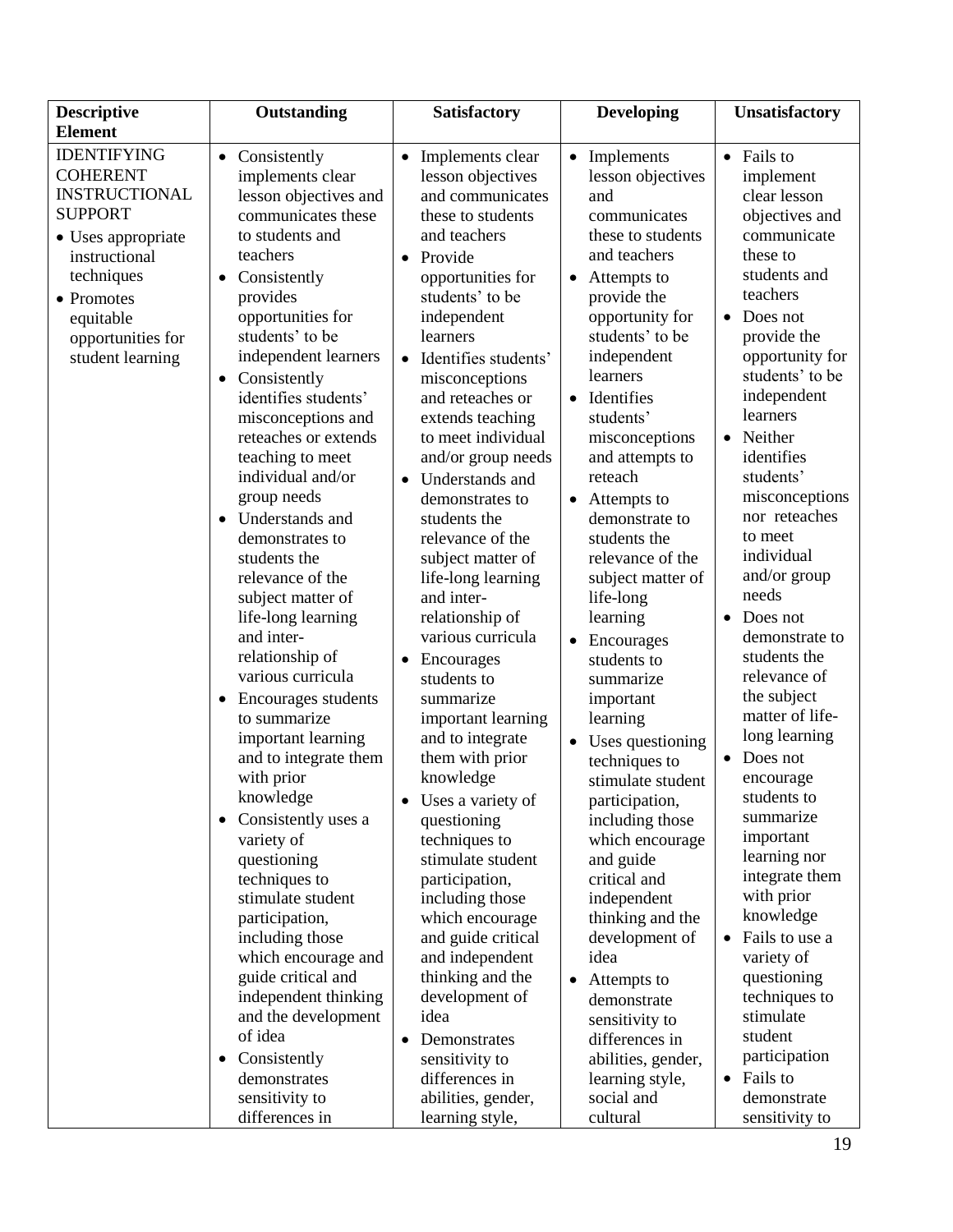| abilities, gender,         | social and cultural | background | differences in             |
|----------------------------|---------------------|------------|----------------------------|
| learning style, social     | background          |            | abilities,                 |
| and cultural<br>background |                     |            | gender,<br>learning style, |
|                            |                     |            | social and                 |
|                            |                     |            | cultural                   |
|                            |                     |            | background                 |
|                            |                     |            |                            |
|                            |                     |            |                            |
|                            |                     |            |                            |
|                            |                     |            |                            |
|                            |                     |            |                            |
|                            |                     |            |                            |
|                            |                     |            |                            |
|                            |                     |            |                            |
|                            |                     |            |                            |
|                            |                     |            |                            |
|                            |                     |            |                            |
|                            |                     |            |                            |
|                            |                     |            |                            |
|                            |                     |            |                            |
|                            |                     |            |                            |
|                            |                     |            |                            |
|                            |                     |            |                            |
|                            |                     |            |                            |
|                            |                     |            |                            |
|                            |                     |            |                            |
|                            |                     |            |                            |
|                            |                     |            |                            |
|                            |                     |            |                            |
|                            |                     |            |                            |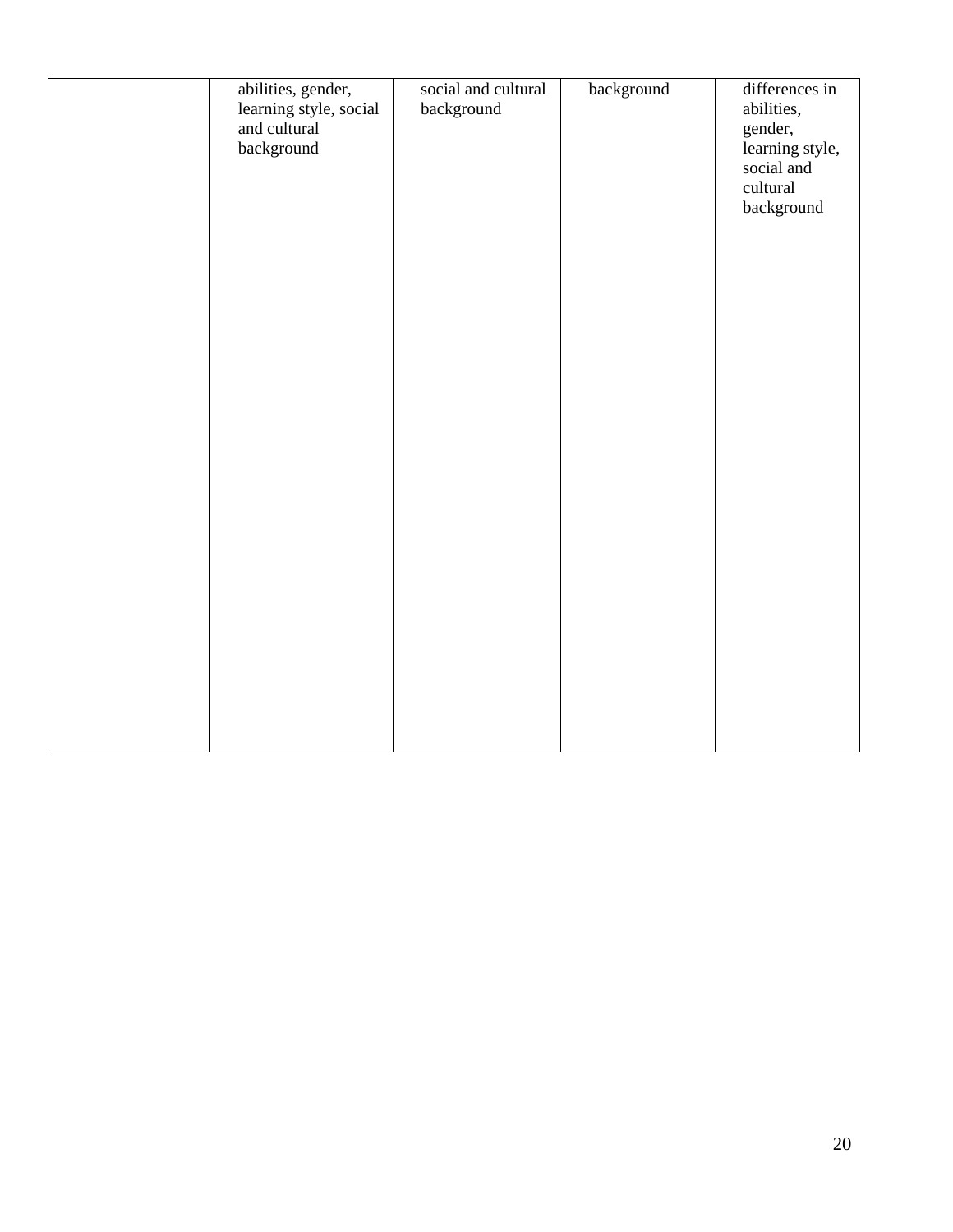| on the individual, district and profession.                                                                                                                                                                                                                  |                                                                                                                                                                                                                                                                                                                                                                                                                                                                                                                                                                                                                                                                         |                                                                                                                                                                                                                                                                                                                                                                                                                                                                                                              |                                                                                                                                                                                                                                                                                                                                                                                                                                                                                                                                                         |                                                                                                                                                                                                                                                                                                                                                                                                                                                                                                                             |  |
|--------------------------------------------------------------------------------------------------------------------------------------------------------------------------------------------------------------------------------------------------------------|-------------------------------------------------------------------------------------------------------------------------------------------------------------------------------------------------------------------------------------------------------------------------------------------------------------------------------------------------------------------------------------------------------------------------------------------------------------------------------------------------------------------------------------------------------------------------------------------------------------------------------------------------------------------------|--------------------------------------------------------------------------------------------------------------------------------------------------------------------------------------------------------------------------------------------------------------------------------------------------------------------------------------------------------------------------------------------------------------------------------------------------------------------------------------------------------------|---------------------------------------------------------------------------------------------------------------------------------------------------------------------------------------------------------------------------------------------------------------------------------------------------------------------------------------------------------------------------------------------------------------------------------------------------------------------------------------------------------------------------------------------------------|-----------------------------------------------------------------------------------------------------------------------------------------------------------------------------------------------------------------------------------------------------------------------------------------------------------------------------------------------------------------------------------------------------------------------------------------------------------------------------------------------------------------------------|--|
| <b>Descriptive Element</b>                                                                                                                                                                                                                                   | Outstanding                                                                                                                                                                                                                                                                                                                                                                                                                                                                                                                                                                                                                                                             | Satisfactory                                                                                                                                                                                                                                                                                                                                                                                                                                                                                                 | <b>Developing</b>                                                                                                                                                                                                                                                                                                                                                                                                                                                                                                                                       | Unsatisfactory                                                                                                                                                                                                                                                                                                                                                                                                                                                                                                              |  |
| <b>PROFESSIONAL</b><br><b>BEHAVIOR</b><br>$\bullet$ Attendance &<br>Punctuality<br>• Professional conduct<br>• Confidentiality<br>$\bullet$ Policies &<br>Procedures<br>• Problem solving<br>• Records<br>management<br>• Duties, assignments<br>& deadlines | • Consistently on<br>time to school,<br>duties and<br>meetings<br>• Consistently<br>maintains<br>appropriate<br>professional<br>conduct in all<br>interactions with<br>students, parents<br>and colleagues<br>• Promotes and<br>maintains<br>confidentiality<br>• Consistently<br>adheres to District<br>policies and<br>procedures<br>$\bullet$ Works<br>constructively<br>with others to<br>identify school<br>problems and<br>suggest possible<br>solutions<br>Takes a proactive<br>approach in<br>performing school<br>routines,<br>responsibilities &<br>always meets<br>deadlines<br>• Consistently<br>collaborates with<br>local and regional<br>library systems | • On time to school,<br>duties and<br>meetings<br>• Maintains<br>appropriate<br>professional<br>conduct in all<br>interactions with<br>students, parents<br>and colleagues<br>• Maintains<br>confidentiality<br>• Adheres to District<br>policies and<br>procedures<br>• Works with others<br>to identify school<br>problems and<br>suggest possible<br>solutions<br>• Performs school<br>routines,<br>responsibilities &<br>meets deadlines<br>• Collaborates with<br>local and regional<br>library systems | • Sometimes on<br>time to school,<br>duties and<br>meetings<br>• Sometimes<br>maintains<br>appropriate<br>professional<br>conduct in all<br>interactions with<br>students,<br>parents and<br>colleagues<br>• Usually<br>maintains<br>confidentiality<br>• Usually adheres<br>to District<br>policies and<br>procedures<br>• Works with<br>others to identify<br>school problems<br>• Attempts to<br>perform school<br>routines,<br>responsibilities<br>meets deadlines<br>• Learning to<br>collaborate with<br>local and<br>regional library<br>systems | • Seldom on time<br>to school,<br>duties and<br>meetings<br>• Does not<br>maintain<br>appropriate<br>professional<br>conduct n all<br>interactions<br>with students,<br>parents and<br>colleagues<br>• Disregards<br>confidentiality<br>• Does not<br>adhere to<br>District<br>policies and<br>procedures<br>• Does not work<br>well with<br>others<br>• Does not<br>perform school<br>routines,<br>responsibilities<br>or meets<br>deadlines<br>• Does not<br>collaborate<br>with local and<br>regional library<br>systems |  |

**II. Professional Responsibilities –** the School Media Specialist shall demonstrate behavior that reflects positively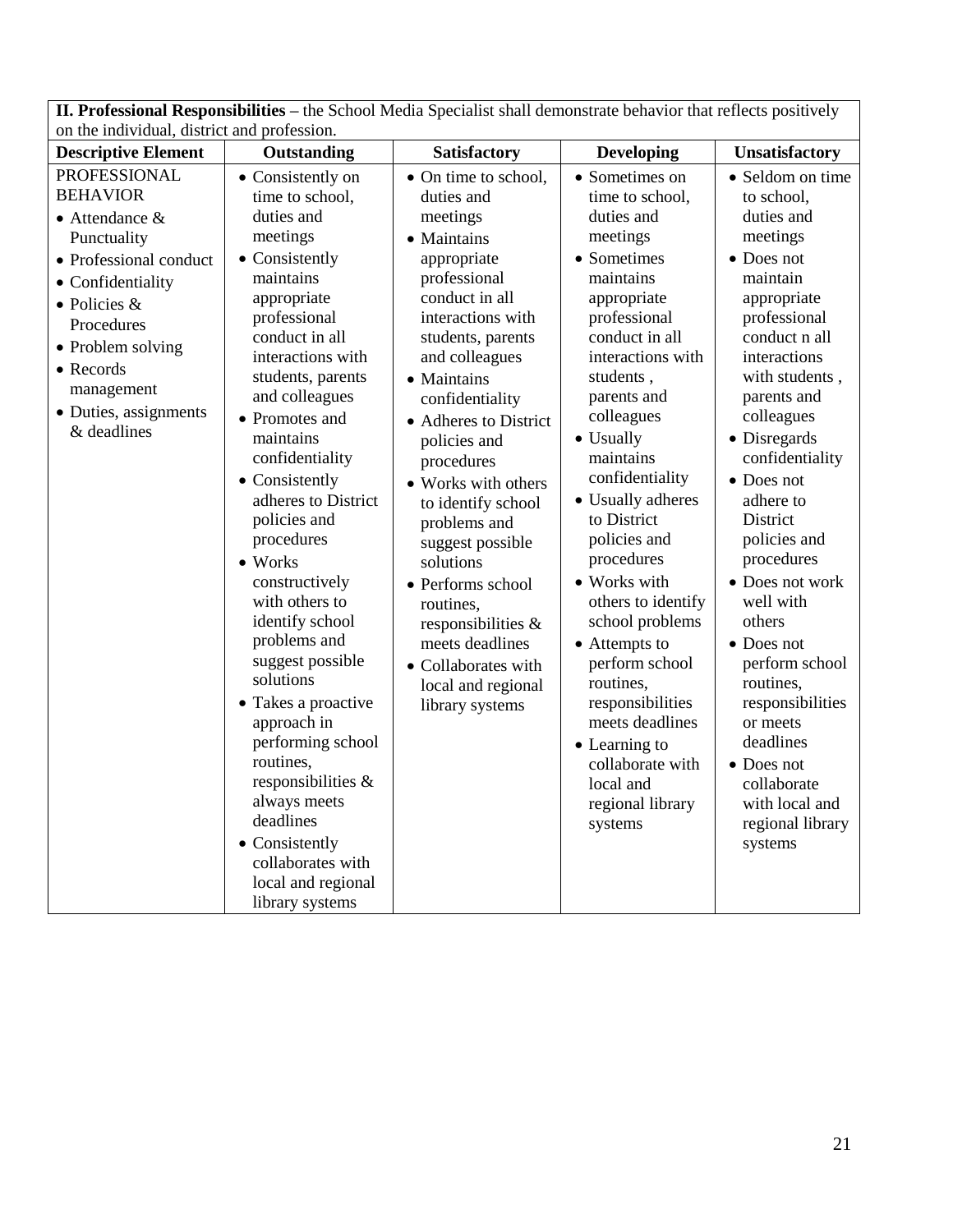| <b>Descriptive Element</b>                                                                                                                                                    | Outstanding                                                                                                                                                                                                                                                                                                                                                                                   | <b>Satisfactory</b>                                                                                                                                                                                                                                                                                                               | <b>Developing</b>                                                                                                                                                                                                                                                                                                                                                          | Unsatisfactory                                                                                                                                                                                                                                                                                                                                                                                                   |
|-------------------------------------------------------------------------------------------------------------------------------------------------------------------------------|-----------------------------------------------------------------------------------------------------------------------------------------------------------------------------------------------------------------------------------------------------------------------------------------------------------------------------------------------------------------------------------------------|-----------------------------------------------------------------------------------------------------------------------------------------------------------------------------------------------------------------------------------------------------------------------------------------------------------------------------------|----------------------------------------------------------------------------------------------------------------------------------------------------------------------------------------------------------------------------------------------------------------------------------------------------------------------------------------------------------------------------|------------------------------------------------------------------------------------------------------------------------------------------------------------------------------------------------------------------------------------------------------------------------------------------------------------------------------------------------------------------------------------------------------------------|
| EFFECTIVE LIBRARY/<br><b>MEDIA CENTER</b><br><b>MANAGEMENT</b><br>$\bullet$ Establishment of<br>positive Library/Media<br>Center environment<br>• Management and<br>operation | • Consistently uses<br>time and space<br>productively and<br>efficiently<br>• Consistently<br>establishes and<br>carries out<br>reasonable and<br>routine<br>Library/Media<br>Center rules and<br>procedures<br>• Effectively trains<br>and supervises<br>Library /Media staff<br>• Consistently<br>manages systems<br>necessary for<br>effective operation<br>of the Library Media<br>Center | • Uses time and space<br>productively and<br>efficiently<br>• Establishes and<br>carries out<br>reasonable and<br>routine<br>Library/Media<br>Center rules and<br>procedures<br>• Trains and<br>supervises Library<br>/Media staff<br>• Manages systems<br>necessary for<br>effective operation<br>of the Library Media<br>Center | • Attempts to use<br>time and space<br>productively and<br>efficiently<br>• Attempts to<br>establish and<br>carries out<br>reasonable and<br>routine<br>Library/Media<br>Center rules and<br>procedures<br>• Attempts to<br>supervise Library<br>/Media staff<br>• Learning to<br>manage systems<br>necessary for<br>effective operation<br>of the Library<br>Media Center | • Does not use<br>time and space<br>productively and<br>efficiently<br>• Neither<br>establishes nor<br>carries out<br>reasonable and<br>routine<br>Library/Media<br>Center rules and<br>procedures<br>$\bullet$ Does not<br>adequately train<br>or supervise<br>Library /Media<br>staff effectively<br>• Does not manage<br>systems<br>necessary for<br>effective<br>operation of the<br>Library Media<br>Center |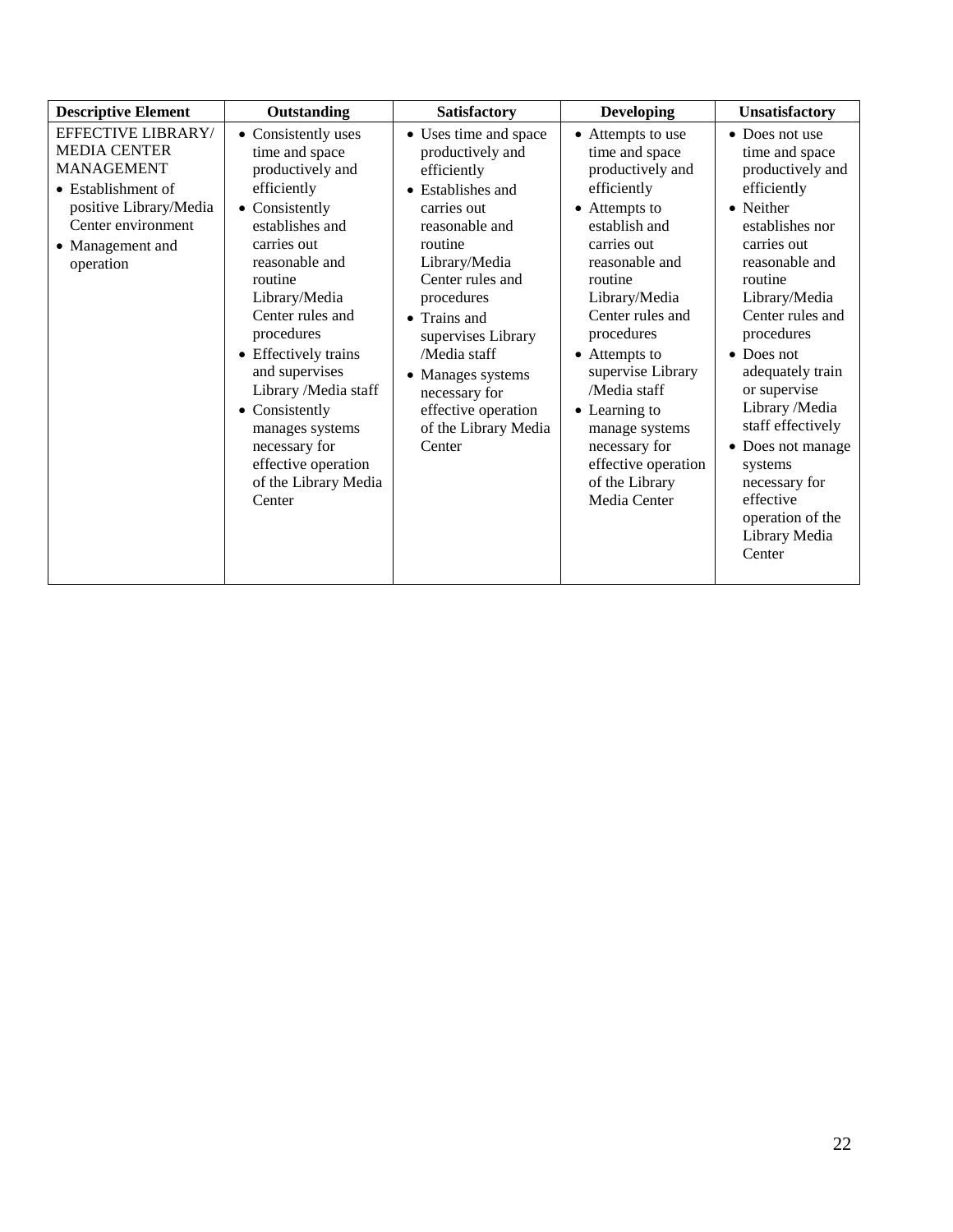### **Professional Personnel Goal-Setting Plan Form**

**School Year 20\_\_-20\_\_**

| Name:                                                                                                                               | Grade/Area: |  |  |  |
|-------------------------------------------------------------------------------------------------------------------------------------|-------------|--|--|--|
| Signature:                                                                                                                          | Date:       |  |  |  |
| Building(s):                                                                                                                        |             |  |  |  |
| Principal/Designee:                                                                                                                 | Title:      |  |  |  |
| Signature:                                                                                                                          | Date:       |  |  |  |
| 1. BASELINE DATA (Where I am now, which is based on previous year-end accomplishments)                                              |             |  |  |  |
|                                                                                                                                     |             |  |  |  |
|                                                                                                                                     |             |  |  |  |
| 2. DEMOGRAPHICS (Describe the population and special learning circumstances)                                                        |             |  |  |  |
|                                                                                                                                     |             |  |  |  |
|                                                                                                                                     |             |  |  |  |
|                                                                                                                                     |             |  |  |  |
| 3. CONTENT AREA (The area/topic I will address, e.g. reading instruction, problem solving, etc.)                                    |             |  |  |  |
|                                                                                                                                     |             |  |  |  |
|                                                                                                                                     |             |  |  |  |
|                                                                                                                                     |             |  |  |  |
| 4. GOAL STATEMENT (What I want to accomplish this year—evidence of results in specific measurable terms,<br>e.g. percentage points) |             |  |  |  |
|                                                                                                                                     |             |  |  |  |
|                                                                                                                                     |             |  |  |  |
|                                                                                                                                     |             |  |  |  |
| 5. STRATEGIES FOR IMPROVEMENT (Activities I will use to accomplish my goal)                                                         |             |  |  |  |
|                                                                                                                                     |             |  |  |  |
|                                                                                                                                     |             |  |  |  |
|                                                                                                                                     |             |  |  |  |
| 6. END-OF-YEAR DATA/RESULTS (Reflection on year-end accomplishments)                                                                |             |  |  |  |
|                                                                                                                                     |             |  |  |  |
|                                                                                                                                     |             |  |  |  |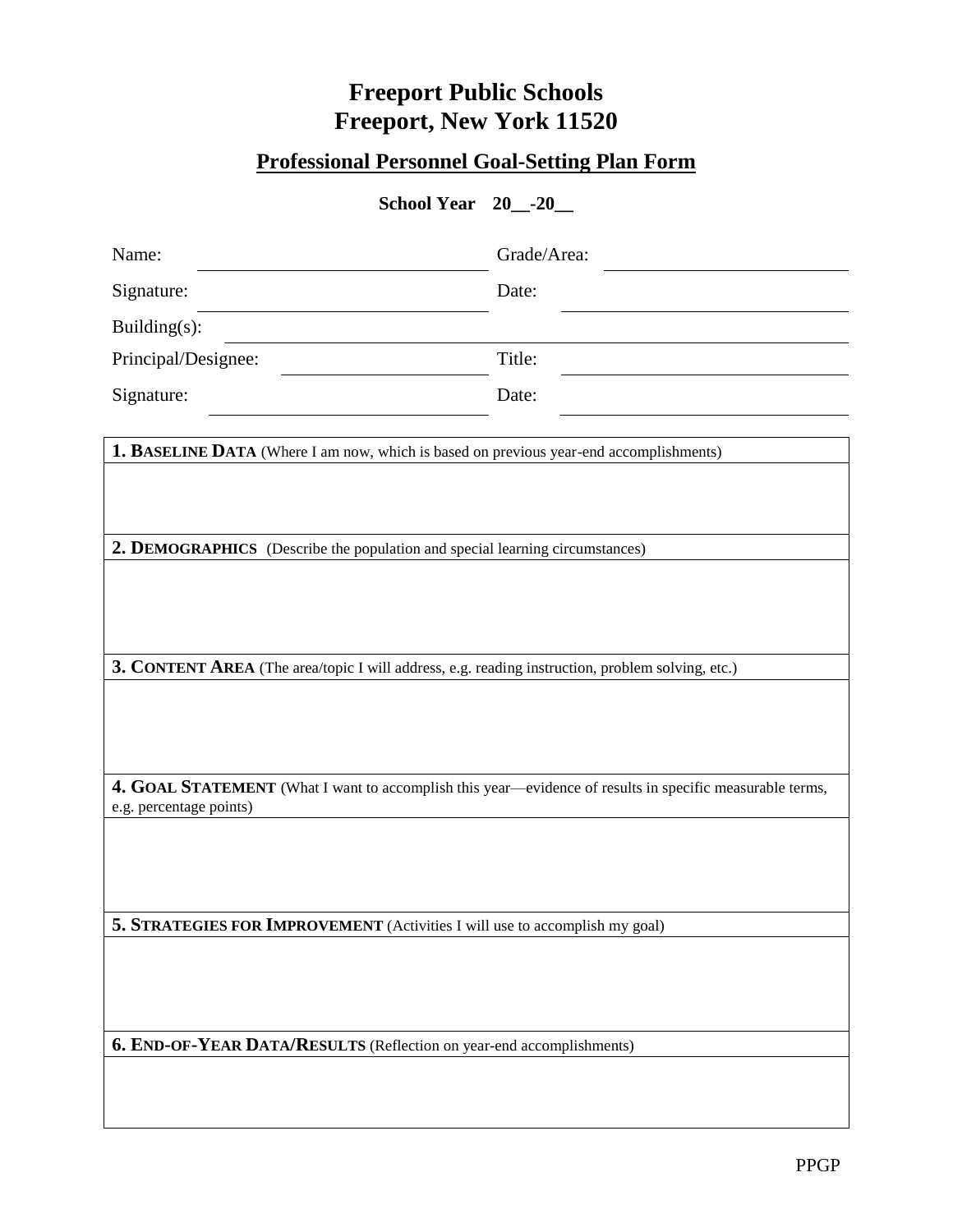### **Freeport Public Schools Freeport, New York 11520 FORMATIVE EVALUATION REPORT**

**School Year 20\_\_-20\_\_**

| <b>Observation Date:</b>                                                                       | <b>Observation Duration:</b>                       |
|------------------------------------------------------------------------------------------------|----------------------------------------------------|
| Name:                                                                                          | Position:                                          |
| Signature:                                                                                     | Date:                                              |
| Building(s):                                                                                   | $1st$ $2nd$ $3rd$ Yr.<br>Status:<br><b>Tenured</b> |
| Evaluator:                                                                                     | Title:                                             |
| Signature:                                                                                     | Date:                                              |
| Overall Rating: $\Box$ Outstanding $\Box$ Satisfactory $\Box$ Developing $\Box$ Unsatisfactory |                                                    |
| <b>Summary of Observation:</b>                                                                 |                                                    |
|                                                                                                |                                                    |
|                                                                                                |                                                    |
|                                                                                                |                                                    |
|                                                                                                |                                                    |
|                                                                                                |                                                    |
|                                                                                                |                                                    |
|                                                                                                |                                                    |
|                                                                                                |                                                    |
| <b>Overall Recommendations / Commendations:</b>                                                |                                                    |
|                                                                                                |                                                    |
|                                                                                                |                                                    |
|                                                                                                |                                                    |
|                                                                                                |                                                    |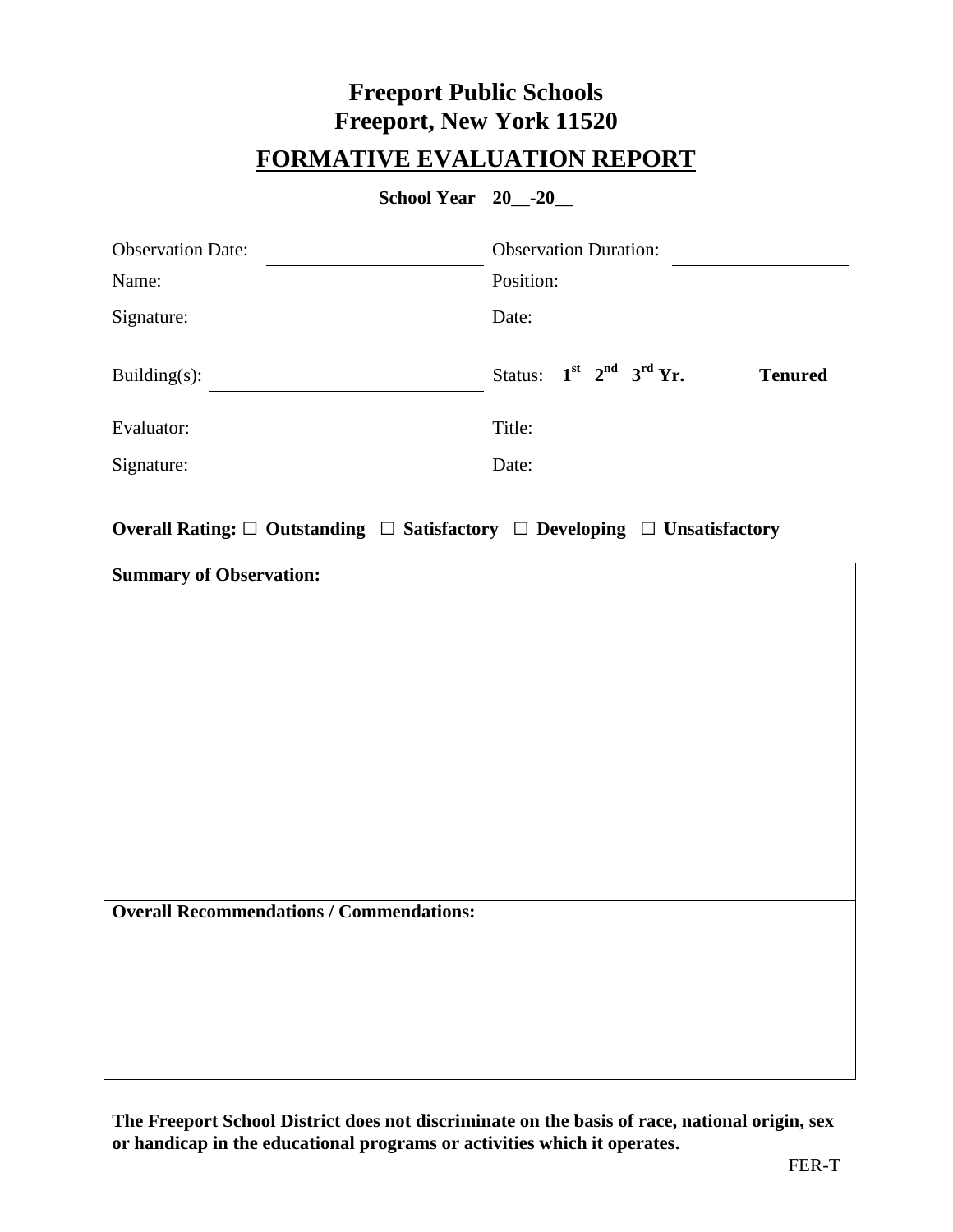### **Freeport Public Schools Freeport, New York 11520 FORMATIVE EVALUATION REPORT**

|                                                 | School Year   20_-20_ |                              |  |                       |                |
|-------------------------------------------------|-----------------------|------------------------------|--|-----------------------|----------------|
| <b>Observation Date:</b>                        |                       | <b>Observation Duration:</b> |  |                       |                |
| Name:                                           |                       | Position:                    |  |                       |                |
| Signature:                                      |                       | Date:                        |  |                       |                |
| Building $(s)$ :                                |                       | Status:                      |  | $1st$ $2nd$ $3rd$ Yr. | <b>Tenured</b> |
| Evaluator:                                      |                       | Title:                       |  |                       |                |
| Signature:                                      |                       | Date:                        |  |                       |                |
| <b>Summary of Observation:</b>                  |                       |                              |  |                       |                |
| <b>Overall Recommendations / Commendations:</b> |                       |                              |  |                       |                |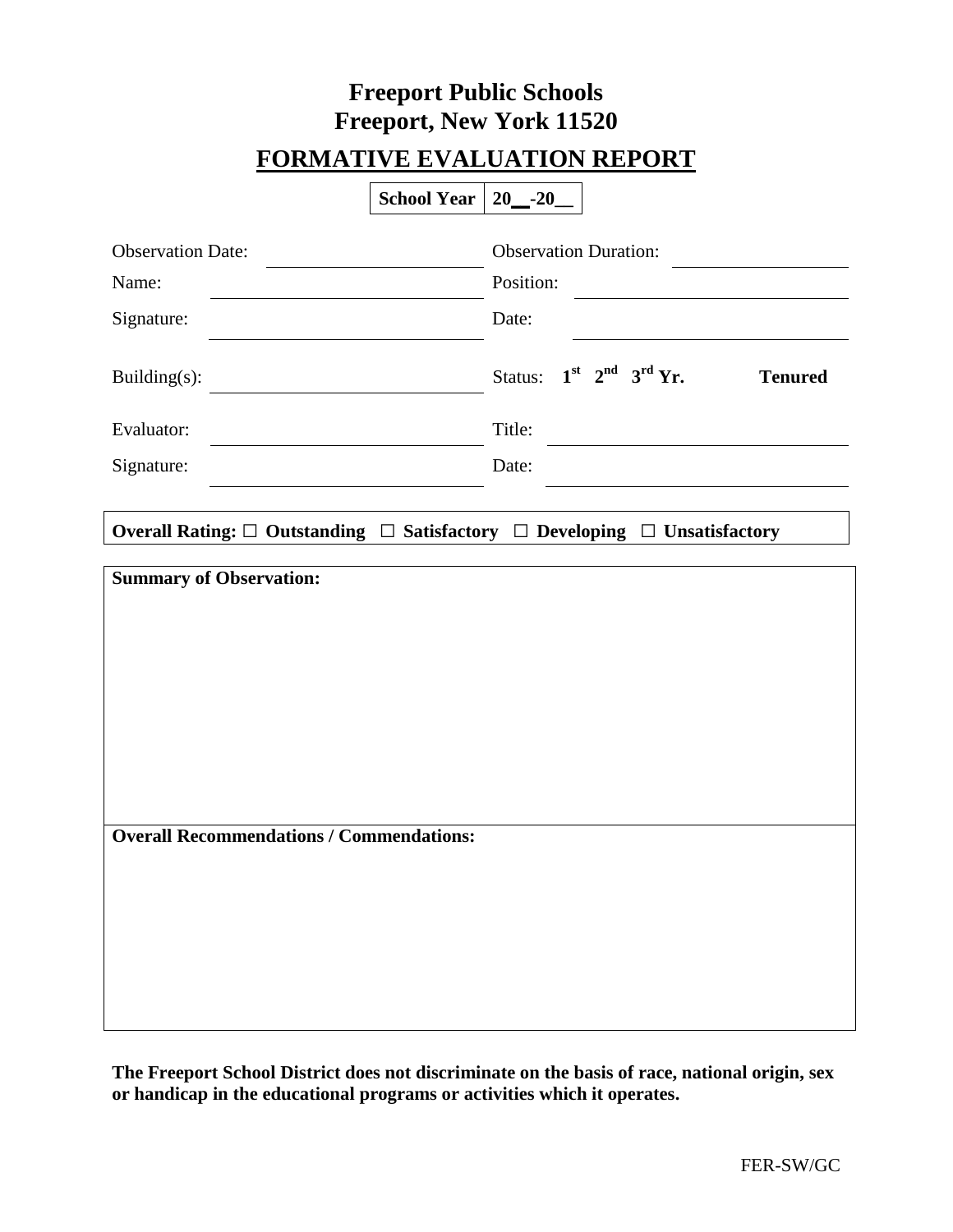### **Social Workers and Guidance Counselors**

| I. Preparation and Instructional Planning: the social workers and guidance counselors shall<br>demonstrate appropriate preparation employing the necessary practices to support instruction. |  |  |  |  |  |
|----------------------------------------------------------------------------------------------------------------------------------------------------------------------------------------------|--|--|--|--|--|
| <b>Recommendations/Commendations:</b>                                                                                                                                                        |  |  |  |  |  |
|                                                                                                                                                                                              |  |  |  |  |  |
|                                                                                                                                                                                              |  |  |  |  |  |
|                                                                                                                                                                                              |  |  |  |  |  |
|                                                                                                                                                                                              |  |  |  |  |  |
|                                                                                                                                                                                              |  |  |  |  |  |
|                                                                                                                                                                                              |  |  |  |  |  |
|                                                                                                                                                                                              |  |  |  |  |  |
|                                                                                                                                                                                              |  |  |  |  |  |
|                                                                                                                                                                                              |  |  |  |  |  |
| Overall Rating: $\Box$ Outstanding<br>$\Box$ Satisfactory<br>Developing<br>Unsatisfactory<br>$\Box$<br>$\Box$                                                                                |  |  |  |  |  |
| II. A. Professional Responsibilities – the social worker and guidance counselor shall demonstrate behavior<br>that reflects positively on the individual, district and profession.           |  |  |  |  |  |
| <b>Recommendations/Commendations:</b>                                                                                                                                                        |  |  |  |  |  |
|                                                                                                                                                                                              |  |  |  |  |  |
|                                                                                                                                                                                              |  |  |  |  |  |
|                                                                                                                                                                                              |  |  |  |  |  |
|                                                                                                                                                                                              |  |  |  |  |  |
|                                                                                                                                                                                              |  |  |  |  |  |
|                                                                                                                                                                                              |  |  |  |  |  |
|                                                                                                                                                                                              |  |  |  |  |  |
|                                                                                                                                                                                              |  |  |  |  |  |
|                                                                                                                                                                                              |  |  |  |  |  |
| Rating: $\Box$ Outstanding<br>$\Box$ Satisfactory<br>Developing<br><b>Unsatisfactory</b><br>$\Box$<br>$\Box$                                                                                 |  |  |  |  |  |
| II. B. Professional Responsibilities – the social worker shall contribute to CPSE/CSE process and familiar<br>with the NYS Part 200 Regulations.                                             |  |  |  |  |  |
| <b>Recommendations/Commendations:</b>                                                                                                                                                        |  |  |  |  |  |
|                                                                                                                                                                                              |  |  |  |  |  |
|                                                                                                                                                                                              |  |  |  |  |  |
|                                                                                                                                                                                              |  |  |  |  |  |
|                                                                                                                                                                                              |  |  |  |  |  |
|                                                                                                                                                                                              |  |  |  |  |  |
|                                                                                                                                                                                              |  |  |  |  |  |
|                                                                                                                                                                                              |  |  |  |  |  |
|                                                                                                                                                                                              |  |  |  |  |  |
|                                                                                                                                                                                              |  |  |  |  |  |
| <b>Developing</b><br>Rating: $\Box$ Outstanding<br><b>Satisfactory</b><br><b>Unsatisfactory</b><br>$\Box$<br>$\Box$<br>$\Box$                                                                |  |  |  |  |  |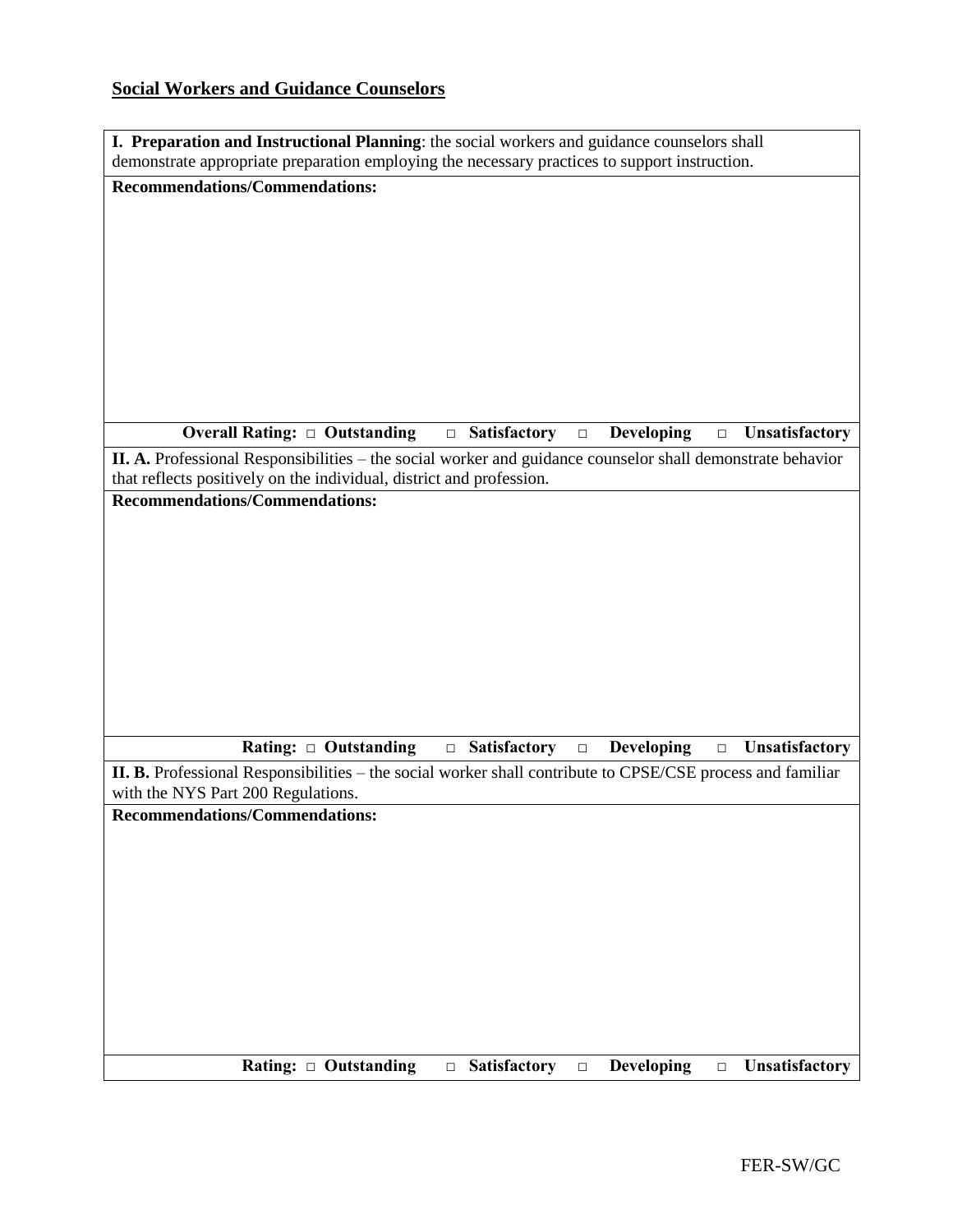### **Social Workers and Guidance Counselors**

| I. Preparation and Instructional Planning: the social workers and guidance counselors shall                                     |  |  |  |  |  |
|---------------------------------------------------------------------------------------------------------------------------------|--|--|--|--|--|
| demonstrate appropriate preparation employing the necessary practices to support instruction.                                   |  |  |  |  |  |
| Recommendations/Commendations:                                                                                                  |  |  |  |  |  |
|                                                                                                                                 |  |  |  |  |  |
|                                                                                                                                 |  |  |  |  |  |
|                                                                                                                                 |  |  |  |  |  |
|                                                                                                                                 |  |  |  |  |  |
|                                                                                                                                 |  |  |  |  |  |
|                                                                                                                                 |  |  |  |  |  |
|                                                                                                                                 |  |  |  |  |  |
|                                                                                                                                 |  |  |  |  |  |
|                                                                                                                                 |  |  |  |  |  |
|                                                                                                                                 |  |  |  |  |  |
| <b>Overall Rating: □ Outstanding</b><br>$\Box$ Satisfactory<br>Developing<br>Unsatisfactory<br>$\Box$<br>$\Box$                 |  |  |  |  |  |
|                                                                                                                                 |  |  |  |  |  |
| II. A. Professional Responsibilities – the social worker and guidance counselor shall demonstrate behavior                      |  |  |  |  |  |
| that reflects positively on the individual, district and profession.                                                            |  |  |  |  |  |
| <b>Recommendations/Commendations:</b>                                                                                           |  |  |  |  |  |
|                                                                                                                                 |  |  |  |  |  |
|                                                                                                                                 |  |  |  |  |  |
|                                                                                                                                 |  |  |  |  |  |
|                                                                                                                                 |  |  |  |  |  |
|                                                                                                                                 |  |  |  |  |  |
|                                                                                                                                 |  |  |  |  |  |
|                                                                                                                                 |  |  |  |  |  |
|                                                                                                                                 |  |  |  |  |  |
|                                                                                                                                 |  |  |  |  |  |
|                                                                                                                                 |  |  |  |  |  |
|                                                                                                                                 |  |  |  |  |  |
| Rating: $\Box$ Outstanding<br>Developing<br><b>Satisfactory</b><br><b>Unsatisfactory</b><br>$\Box$<br>$\hfill\square$<br>$\Box$ |  |  |  |  |  |
| II. B. Professional Responsibilities – the social worker shall contribute to CPSE/CSE process and familiar                      |  |  |  |  |  |
| with the NYS Part 200 Regulations.                                                                                              |  |  |  |  |  |
| <b>Recommendations/Commendations:</b>                                                                                           |  |  |  |  |  |
|                                                                                                                                 |  |  |  |  |  |
|                                                                                                                                 |  |  |  |  |  |
|                                                                                                                                 |  |  |  |  |  |
|                                                                                                                                 |  |  |  |  |  |
|                                                                                                                                 |  |  |  |  |  |
|                                                                                                                                 |  |  |  |  |  |
|                                                                                                                                 |  |  |  |  |  |
|                                                                                                                                 |  |  |  |  |  |
|                                                                                                                                 |  |  |  |  |  |
|                                                                                                                                 |  |  |  |  |  |
|                                                                                                                                 |  |  |  |  |  |
|                                                                                                                                 |  |  |  |  |  |
|                                                                                                                                 |  |  |  |  |  |
|                                                                                                                                 |  |  |  |  |  |
|                                                                                                                                 |  |  |  |  |  |
|                                                                                                                                 |  |  |  |  |  |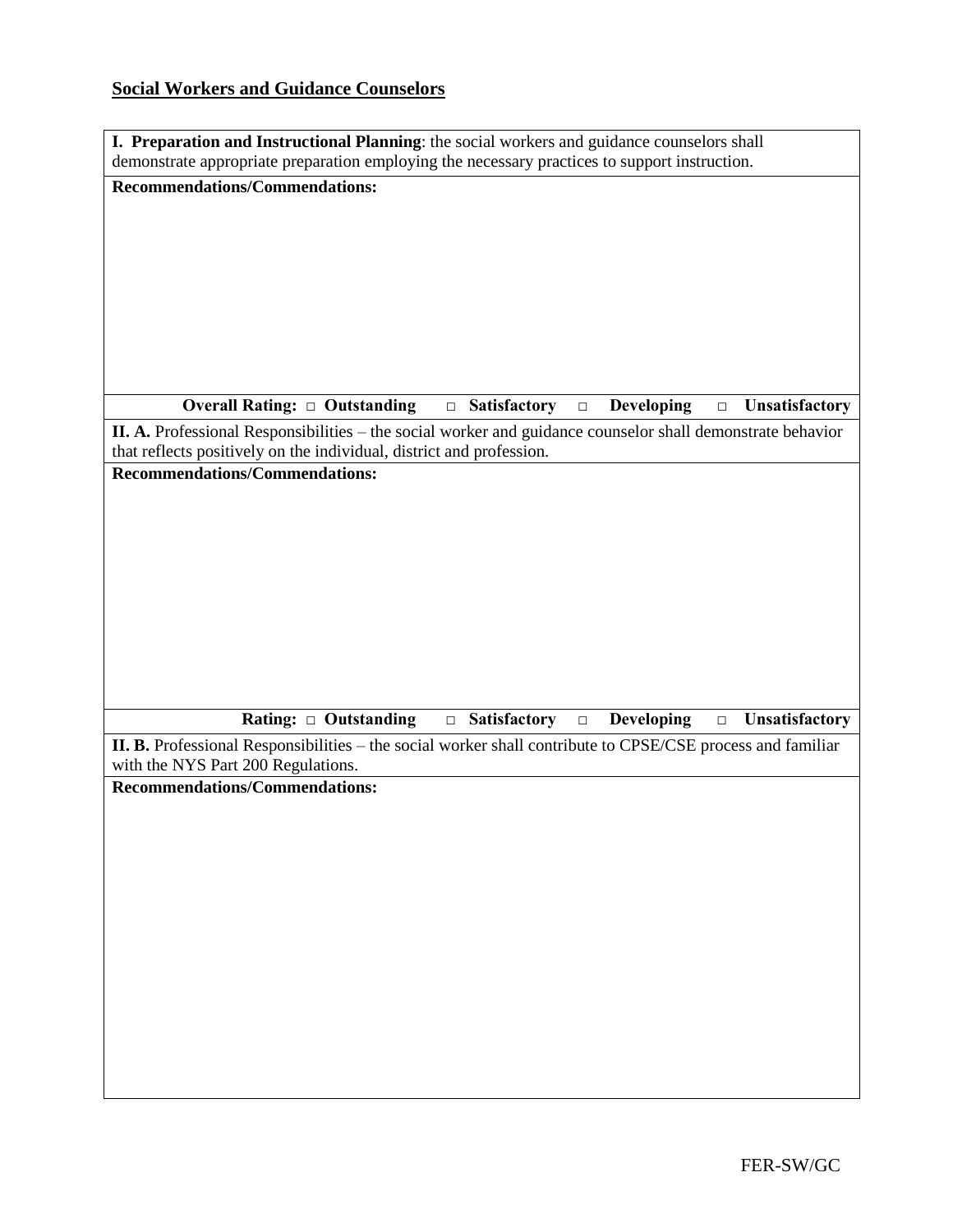### **Freeport Public Schools Freeport, New York 11520 FORMATIVE EVALUATION REPORT**

|                                                                                   | School Year   20 <sub>_</sub> - 20_ |                              |                       |                |
|-----------------------------------------------------------------------------------|-------------------------------------|------------------------------|-----------------------|----------------|
| <b>Observation Date:</b>                                                          |                                     | <b>Observation Duration:</b> |                       |                |
| Name:                                                                             |                                     | Position:                    |                       |                |
| Signature:                                                                        |                                     | Date:                        |                       |                |
| Building $(s)$ :                                                                  |                                     | Status:                      | $1st$ $2nd$ $3rd$ Yr. | <b>Tenured</b> |
| Evaluator:                                                                        |                                     | Title:                       |                       |                |
| Signature:                                                                        |                                     | Date:                        |                       |                |
| <b>Summary of Observation:</b><br><b>Overall Recommendations / Commendations:</b> |                                     |                              |                       |                |
|                                                                                   |                                     |                              |                       |                |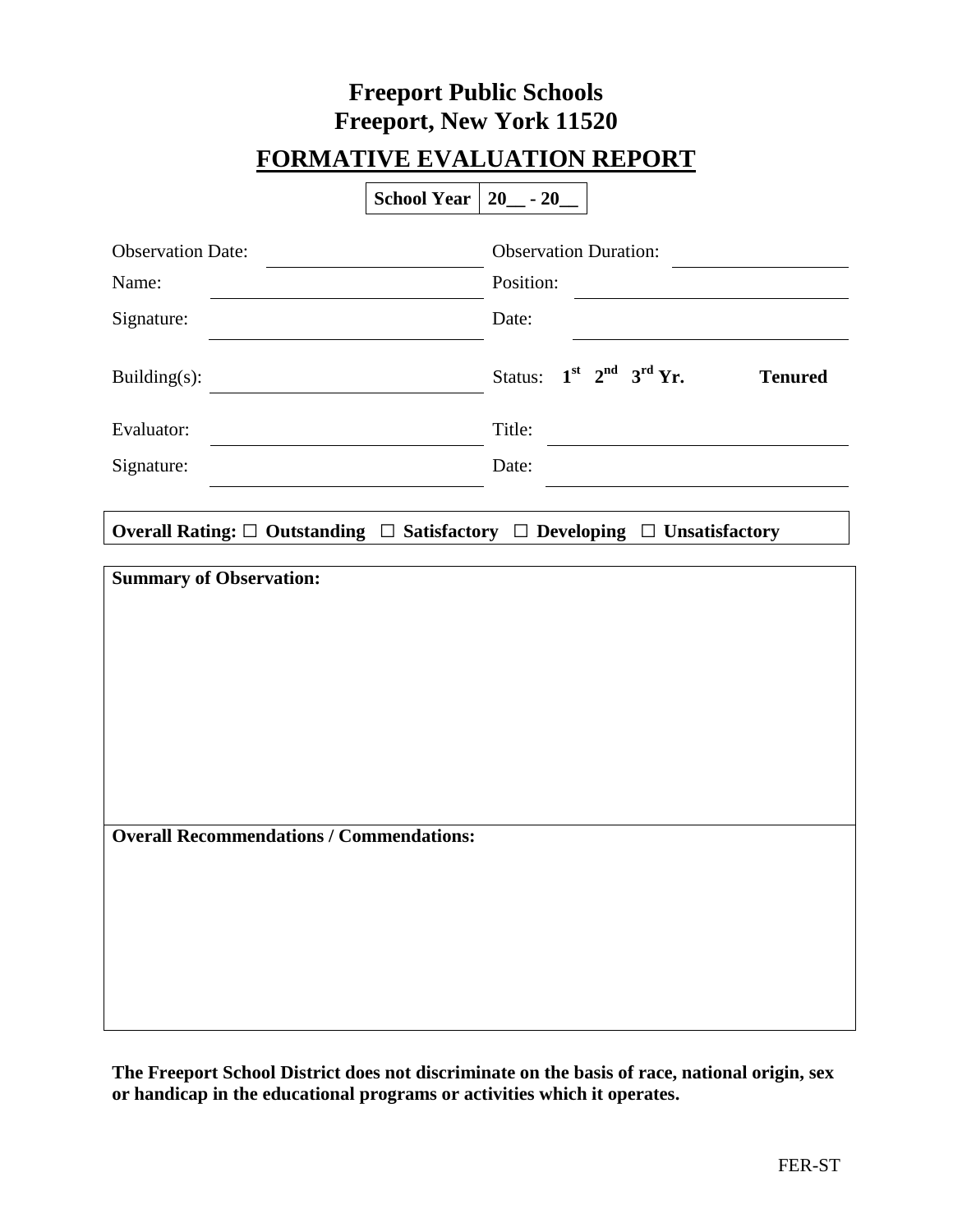#### **Speech Therapists**

| I. Preparation and Instructional Planning: the speech therapist shall demonstrate appropriate |  |
|-----------------------------------------------------------------------------------------------|--|
| preparation employing the necessary pedagogical practices to support instruction.             |  |

**Recommendations/Commendations:**

**Rating: □ Outstanding □ Satisfactory □ Developing □ Unsatisfactory**

**II. Professional Responsibilities** – the speech therapist shall demonstrate behavior that reflects positively on the individual, district and profession.

**Recommendations/Commendations:**

**Rating: □ Outstanding □ Satisfactory □ Developing □ Unsatisfactory**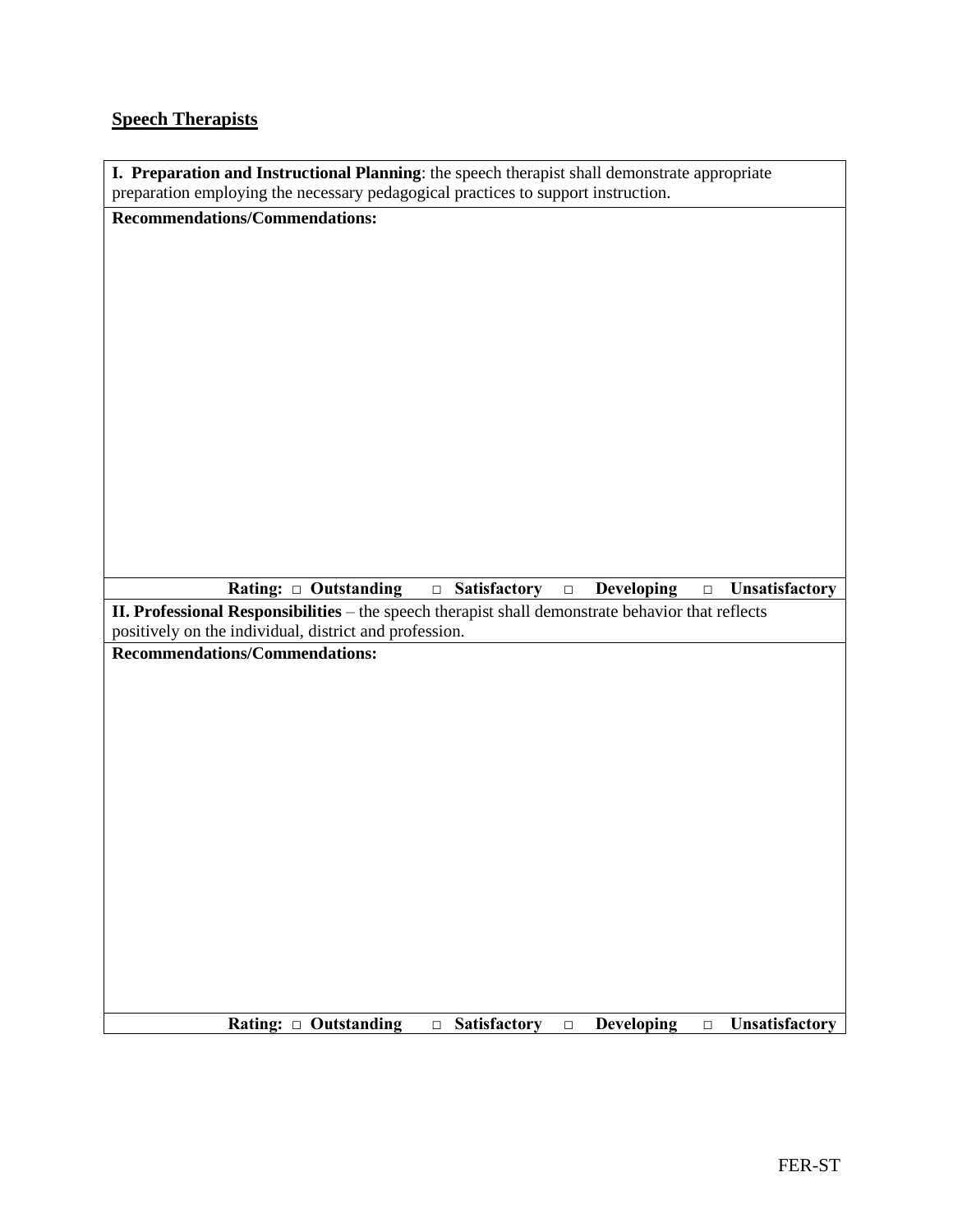### **Freeport Public Schools Freeport, New York 11520 FORMATIVE EVALUATION REPORT**

|                                                                                   | School Year $\vert 20 - 20 \vert$ |           |                                                 |
|-----------------------------------------------------------------------------------|-----------------------------------|-----------|-------------------------------------------------|
| <b>Observation Date:</b>                                                          |                                   |           | <b>Observation Duration:</b>                    |
| Name:                                                                             |                                   | Position: |                                                 |
| Signature:                                                                        |                                   | Date:     |                                                 |
| Building(s):                                                                      |                                   |           | Status: $1st$ $2nd$ $3rd$ Yr.<br><b>Tenured</b> |
| Evaluator:                                                                        |                                   | Title:    |                                                 |
| Signature:                                                                        |                                   | Date:     |                                                 |
| <b>Summary of Observation:</b><br><b>Overall Recommendations / Commendations:</b> |                                   |           |                                                 |
|                                                                                   |                                   |           |                                                 |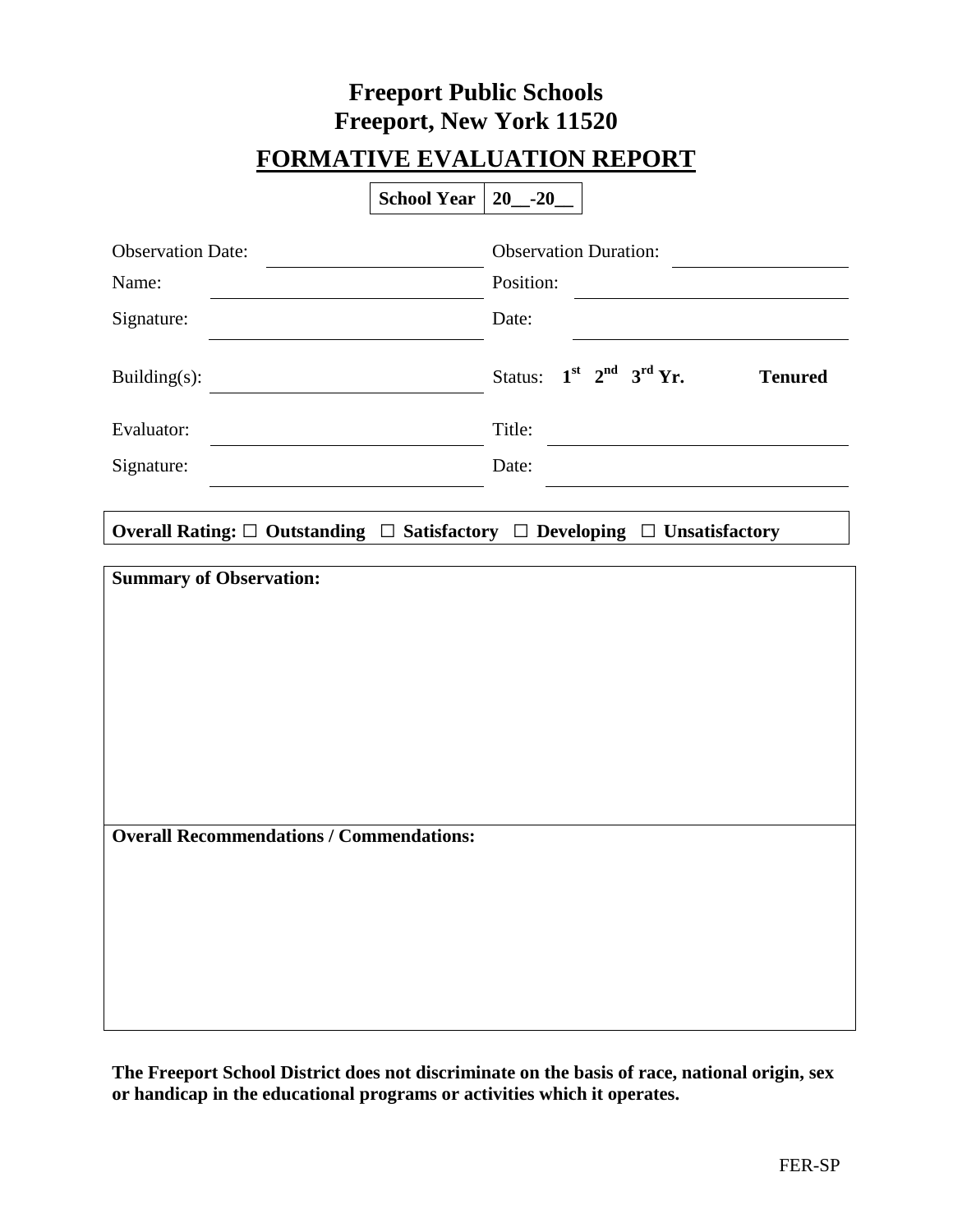### **School Psychologists**

| I. Preparation and Assessment: the psychologist shall demonstrate appropriate preparation employing                                             |  |  |  |  |  |
|-------------------------------------------------------------------------------------------------------------------------------------------------|--|--|--|--|--|
| the necessary educational practices to support instruction.                                                                                     |  |  |  |  |  |
| <b>Recommendations/Commendations:</b>                                                                                                           |  |  |  |  |  |
|                                                                                                                                                 |  |  |  |  |  |
|                                                                                                                                                 |  |  |  |  |  |
|                                                                                                                                                 |  |  |  |  |  |
|                                                                                                                                                 |  |  |  |  |  |
|                                                                                                                                                 |  |  |  |  |  |
|                                                                                                                                                 |  |  |  |  |  |
|                                                                                                                                                 |  |  |  |  |  |
|                                                                                                                                                 |  |  |  |  |  |
|                                                                                                                                                 |  |  |  |  |  |
|                                                                                                                                                 |  |  |  |  |  |
| Rating: 0 Outstanding<br><b>Developing</b><br><b>Unsatisfactory</b><br>$\Box$ Satisfactory<br>$\Box$<br>$\Box$                                  |  |  |  |  |  |
| II. A. Professional Responsibilities – the psychologist shall demonstrate behavior that reflects positively on                                  |  |  |  |  |  |
| the individual, district and profession.                                                                                                        |  |  |  |  |  |
| <b>Recommendations/Commendations:</b>                                                                                                           |  |  |  |  |  |
|                                                                                                                                                 |  |  |  |  |  |
|                                                                                                                                                 |  |  |  |  |  |
|                                                                                                                                                 |  |  |  |  |  |
|                                                                                                                                                 |  |  |  |  |  |
|                                                                                                                                                 |  |  |  |  |  |
|                                                                                                                                                 |  |  |  |  |  |
|                                                                                                                                                 |  |  |  |  |  |
|                                                                                                                                                 |  |  |  |  |  |
|                                                                                                                                                 |  |  |  |  |  |
|                                                                                                                                                 |  |  |  |  |  |
| Rating: $\Box$ Outstanding<br>Developing<br>$\Box$ Satisfactory<br>Unsatisfactory<br>$\Box$<br>$\Box$                                           |  |  |  |  |  |
|                                                                                                                                                 |  |  |  |  |  |
| II. B. Professional Responsibilities – the psychologist shall contribute to CPSE/CSE process and familiar<br>with the NYS Part 200 Regulations. |  |  |  |  |  |
| <b>Recommendations/Commendations:</b>                                                                                                           |  |  |  |  |  |
|                                                                                                                                                 |  |  |  |  |  |
|                                                                                                                                                 |  |  |  |  |  |
|                                                                                                                                                 |  |  |  |  |  |
|                                                                                                                                                 |  |  |  |  |  |
|                                                                                                                                                 |  |  |  |  |  |
|                                                                                                                                                 |  |  |  |  |  |
|                                                                                                                                                 |  |  |  |  |  |
|                                                                                                                                                 |  |  |  |  |  |
|                                                                                                                                                 |  |  |  |  |  |
|                                                                                                                                                 |  |  |  |  |  |
|                                                                                                                                                 |  |  |  |  |  |
| Rating: □ Outstanding<br><b>Satisfactory</b><br><b>Developing</b><br><b>Unsatisfactory</b><br>$\Box$<br>$\Box$<br>$\Box$                        |  |  |  |  |  |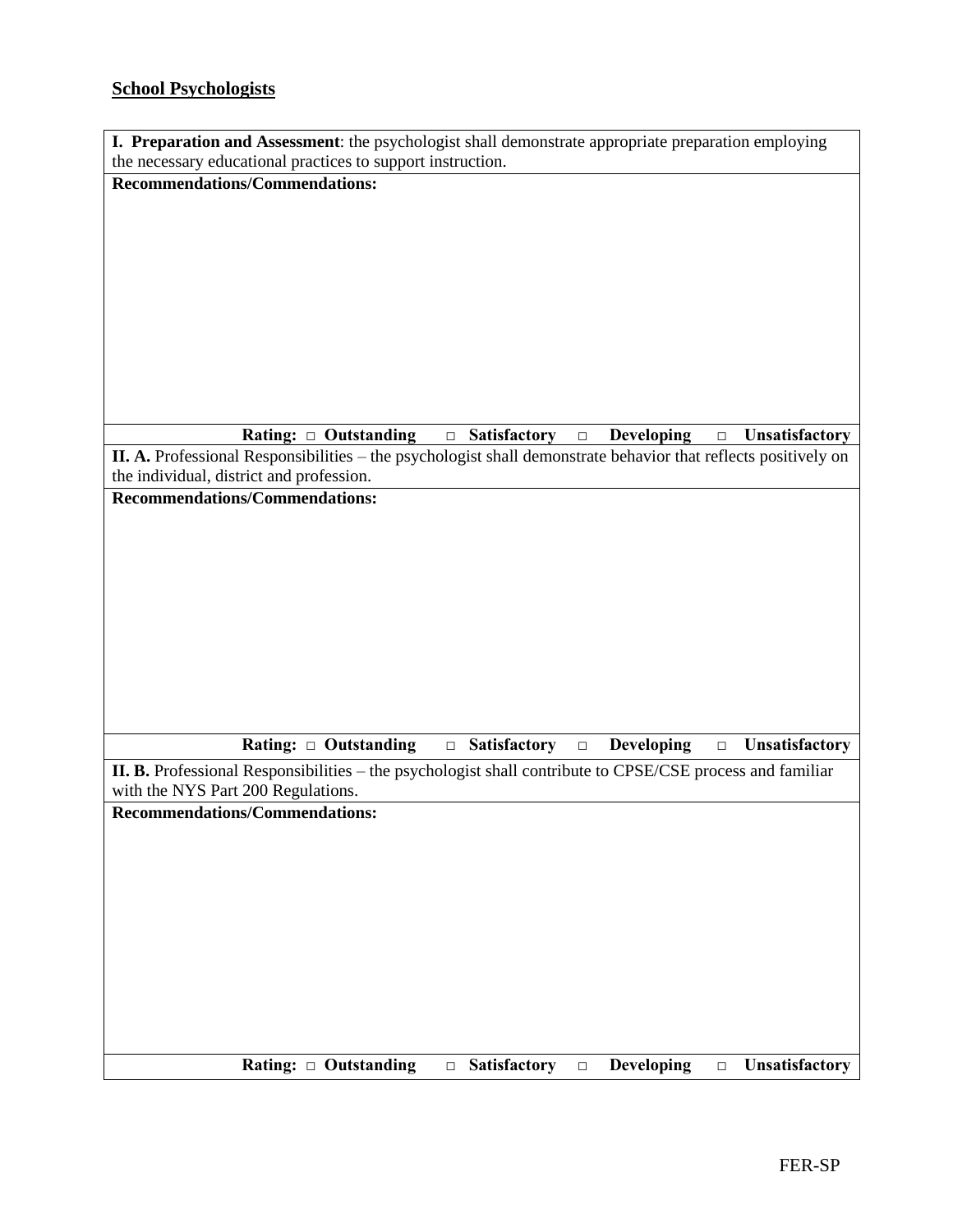### **Freeport Public Schools Freeport, New York 11520 FORMATIVE EVALUATION REPORT**

|                                                 | School Year   20_-20 |                              |                       |                |
|-------------------------------------------------|----------------------|------------------------------|-----------------------|----------------|
| <b>Observation Date:</b>                        |                      | <b>Observation Duration:</b> |                       |                |
| Name:                                           |                      | Position:                    |                       |                |
| Signature:                                      |                      | Date:                        |                       |                |
| Building $(s)$ :                                |                      | Status:                      | $1st$ $2nd$ $3rd$ Yr. | <b>Tenured</b> |
| Evaluator:                                      |                      | Title:                       |                       |                |
| Signature:                                      |                      | Date:                        |                       |                |
| <b>Summary of Observation:</b>                  |                      |                              |                       |                |
| <b>Overall Recommendations / Commendations:</b> |                      |                              |                       |                |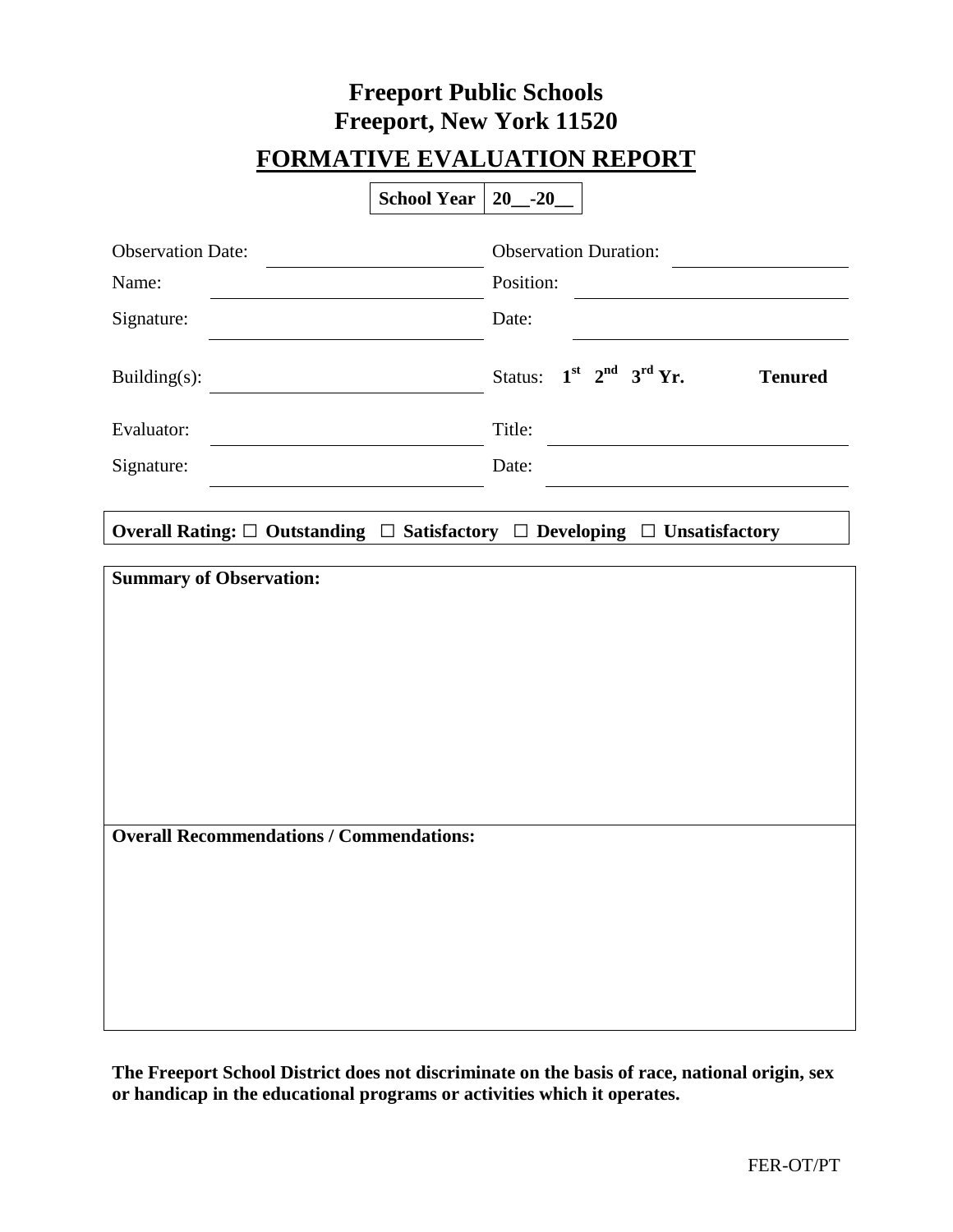### **Occupational Therapist/Physical Therapist**

| I. Preparation and Instructional Planning: The occupational and physical therapist shall demonstrate                |
|---------------------------------------------------------------------------------------------------------------------|
| preparation employing the necessary pedagogical practices to support instruction.                                   |
| <b>Recommendations/Commendations:</b>                                                                               |
|                                                                                                                     |
|                                                                                                                     |
|                                                                                                                     |
|                                                                                                                     |
|                                                                                                                     |
|                                                                                                                     |
|                                                                                                                     |
|                                                                                                                     |
|                                                                                                                     |
|                                                                                                                     |
| $\Box$ Satisfactory<br>Rating: $\Box$ Outstanding<br><b>Developing</b><br><b>Unsatisfactory</b><br>$\Box$<br>$\Box$ |
| II. A. Professional Responsibilities – the occupational and physical therapist shall demonstrate behavior           |
| that reflects positively on the individual, district and profession.                                                |
| <b>Recommendations/Commendations:</b>                                                                               |
|                                                                                                                     |
|                                                                                                                     |
|                                                                                                                     |
|                                                                                                                     |
|                                                                                                                     |
|                                                                                                                     |
|                                                                                                                     |
|                                                                                                                     |
|                                                                                                                     |
| Rating: $\Box$ Outstanding<br>$\Box$ Satisfactory<br><b>Developing</b><br>Unsatisfactory                            |
| $\Box$<br>$\Box$                                                                                                    |
| II. B. Professional Responsibilities – the occupational and physical therapist shall contribute to CSE<br>process.  |
| Recommendations/Commendations:                                                                                      |
|                                                                                                                     |
|                                                                                                                     |
|                                                                                                                     |
|                                                                                                                     |
|                                                                                                                     |
|                                                                                                                     |
|                                                                                                                     |
|                                                                                                                     |
|                                                                                                                     |
|                                                                                                                     |
| Rating: $\Box$ Outstanding<br>Developing $\Box$ Unsatisfactory<br>$\Box$ Satisfactory<br>$\Box$                     |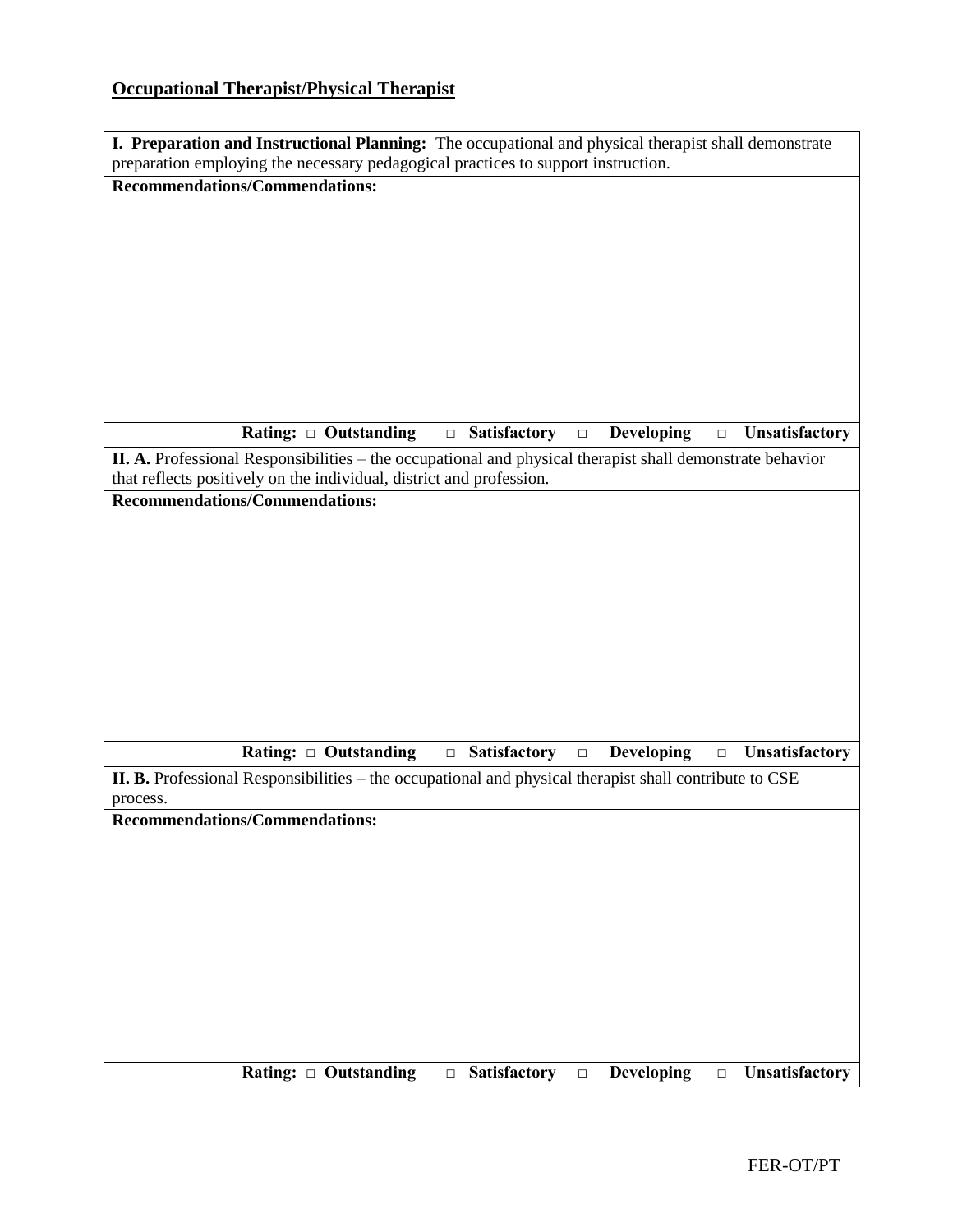### **Freeport Public Schools Freeport, New York 11520 FORMATIVE EVALUATION REPORT**

|                                                 | School Year   20 <sub>-</sub> -20 |                               |  |  |                |
|-------------------------------------------------|-----------------------------------|-------------------------------|--|--|----------------|
| <b>Observation Date:</b>                        |                                   | <b>Observation Duration:</b>  |  |  |                |
| Name:                                           |                                   | Position:                     |  |  |                |
| Signature:                                      |                                   | Date:                         |  |  |                |
| Building $(s)$ :                                |                                   | Status: $1st$ $2nd$ $3rd$ Yr. |  |  | <b>Tenured</b> |
| Evaluator:                                      |                                   | Title:                        |  |  |                |
| Signature:                                      |                                   | Date:                         |  |  |                |
| <b>Summary of Observation:</b>                  |                                   |                               |  |  |                |
| <b>Overall Recommendations / Commendations:</b> |                                   |                               |  |  |                |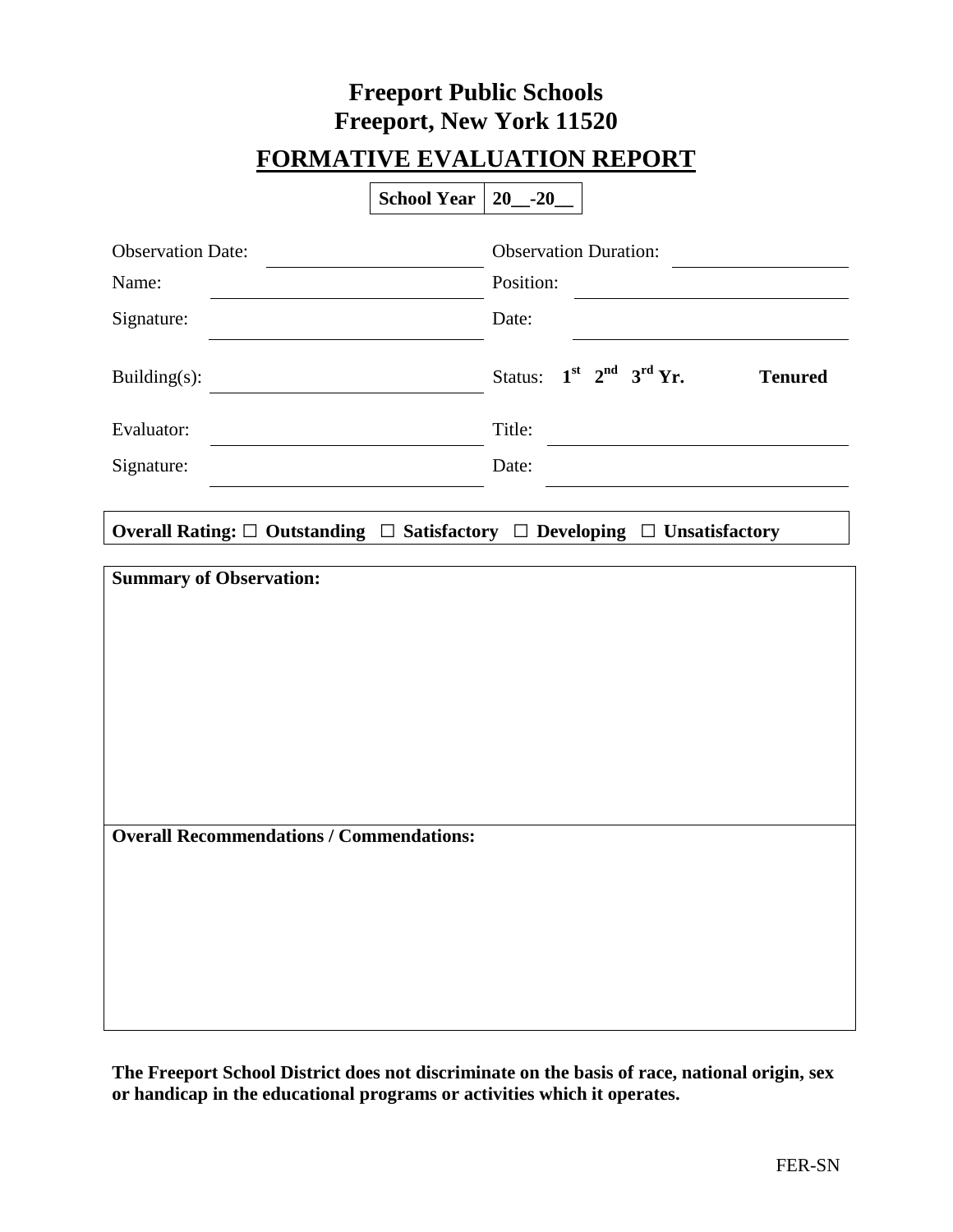#### **School Nurse**

|                    | I. Preparation and Planning: The school nurse shall demonstrate preparation employing the necessary |
|--------------------|-----------------------------------------------------------------------------------------------------|
| health care needs. |                                                                                                     |

**Recommendations/Commendations:**

**Rating: □ Outstanding □ Satisfactory □ Developing □ Unsatisfactory**

**II. Professional Responsibilities –** the school nurse shall demonstrate behavior that reflects positively on the individual, district and profession.

**Recommendations/Commendations:**

**Rating: □ Outstanding □ Satisfactory □ Developing □ Unsatisfactory**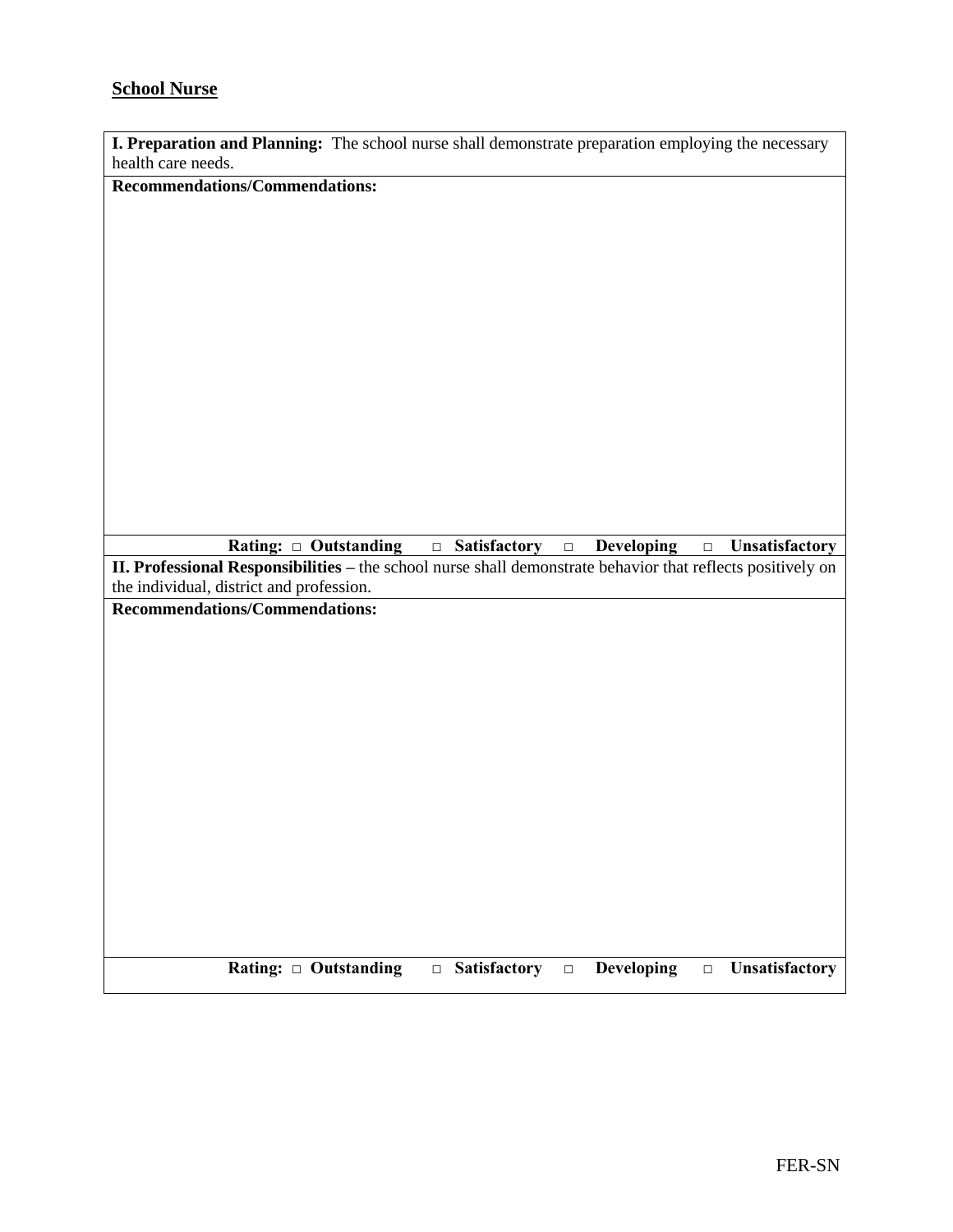### **Freeport Public Schools Freeport, New York 11520 FORMATIVE EVALUATION REPORT**

|                                                 | School Year   20 <sub>-</sub> -20 |                              |                               |                |
|-------------------------------------------------|-----------------------------------|------------------------------|-------------------------------|----------------|
| <b>Observation Date:</b>                        |                                   | <b>Observation Duration:</b> |                               |                |
| Name:                                           |                                   | Position:                    |                               |                |
| Signature:                                      |                                   | Date:                        |                               |                |
| Building $(s)$ :                                |                                   |                              | Status: $1st$ $2nd$ $3rd$ Yr. | <b>Tenured</b> |
| Evaluator:                                      |                                   | Title:                       |                               |                |
| Signature:                                      |                                   | Date:                        |                               |                |
| <b>Summary of Observation:</b>                  |                                   |                              |                               |                |
| <b>Overall Recommendations / Commendations:</b> |                                   |                              |                               |                |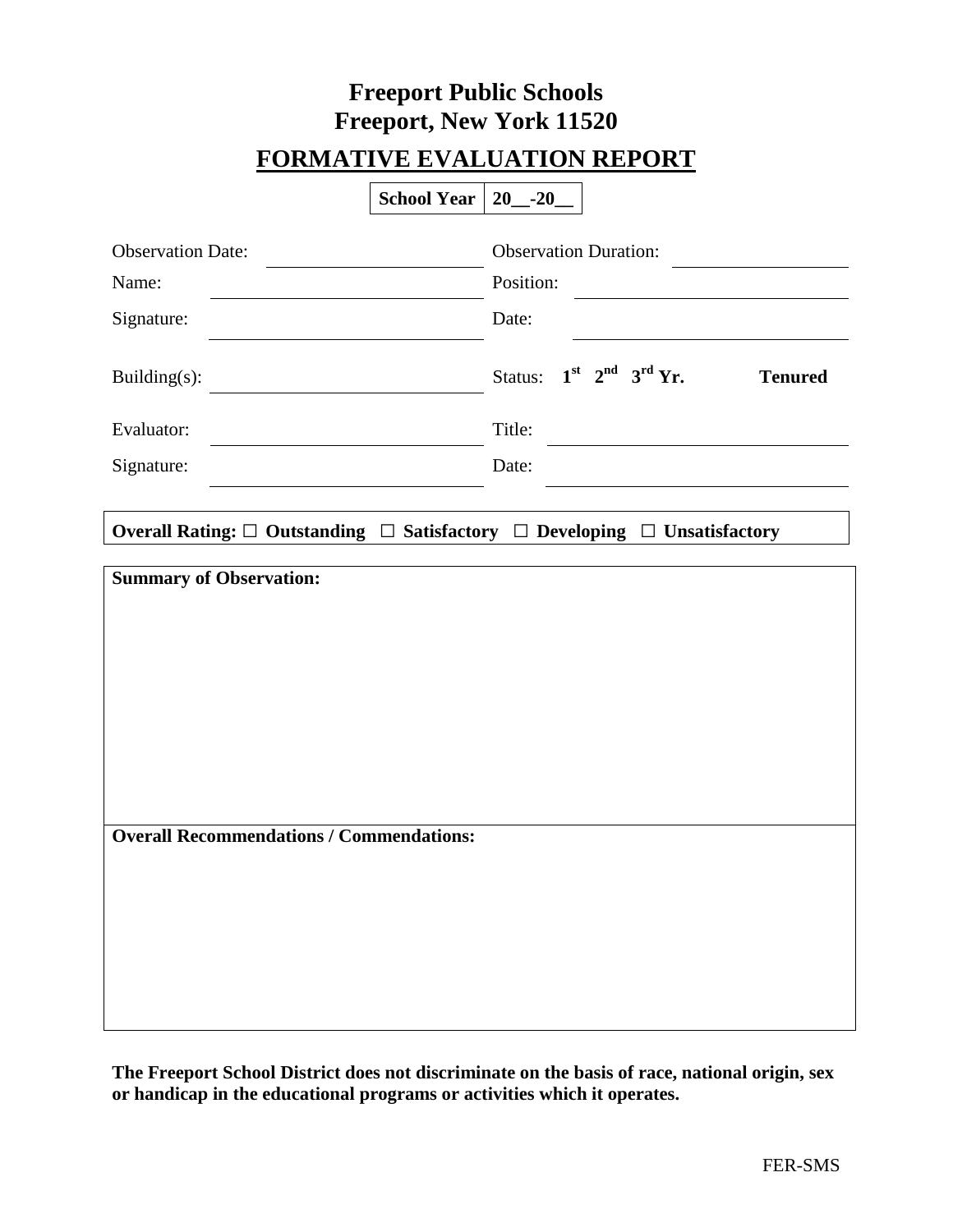**Recommendations/Commendations:**

employing the necessary pedagogical practices and support instruction

|                                |                                                                                                                                                                    | Rating: □ Outstanding | <b>Batisfactory</b> | <b>Developing</b><br>$\Box$ | <b>Unsatisfactory</b><br>$\Box$ |
|--------------------------------|--------------------------------------------------------------------------------------------------------------------------------------------------------------------|-----------------------|---------------------|-----------------------------|---------------------------------|
|                                | II. Professional Responsibilities - the school media Specialist shall demonstrate behavior that reflects<br>positively on the individual, district and profession. |                       |                     |                             |                                 |
|                                |                                                                                                                                                                    |                       |                     |                             |                                 |
| Recommendations/Commendations: |                                                                                                                                                                    |                       |                     |                             |                                 |
|                                |                                                                                                                                                                    |                       |                     |                             |                                 |
|                                |                                                                                                                                                                    |                       |                     |                             |                                 |
|                                |                                                                                                                                                                    |                       |                     |                             |                                 |
|                                |                                                                                                                                                                    |                       |                     |                             |                                 |
|                                |                                                                                                                                                                    |                       |                     |                             |                                 |
|                                |                                                                                                                                                                    |                       |                     |                             |                                 |
|                                |                                                                                                                                                                    |                       |                     |                             |                                 |
|                                |                                                                                                                                                                    |                       |                     |                             |                                 |

**I. Preparation and Instructional Planning:** The school media specialist shall demonstrate preparation

Rating: □ Outstanding □ Satisfactory □ Developing □ Unsatisfactory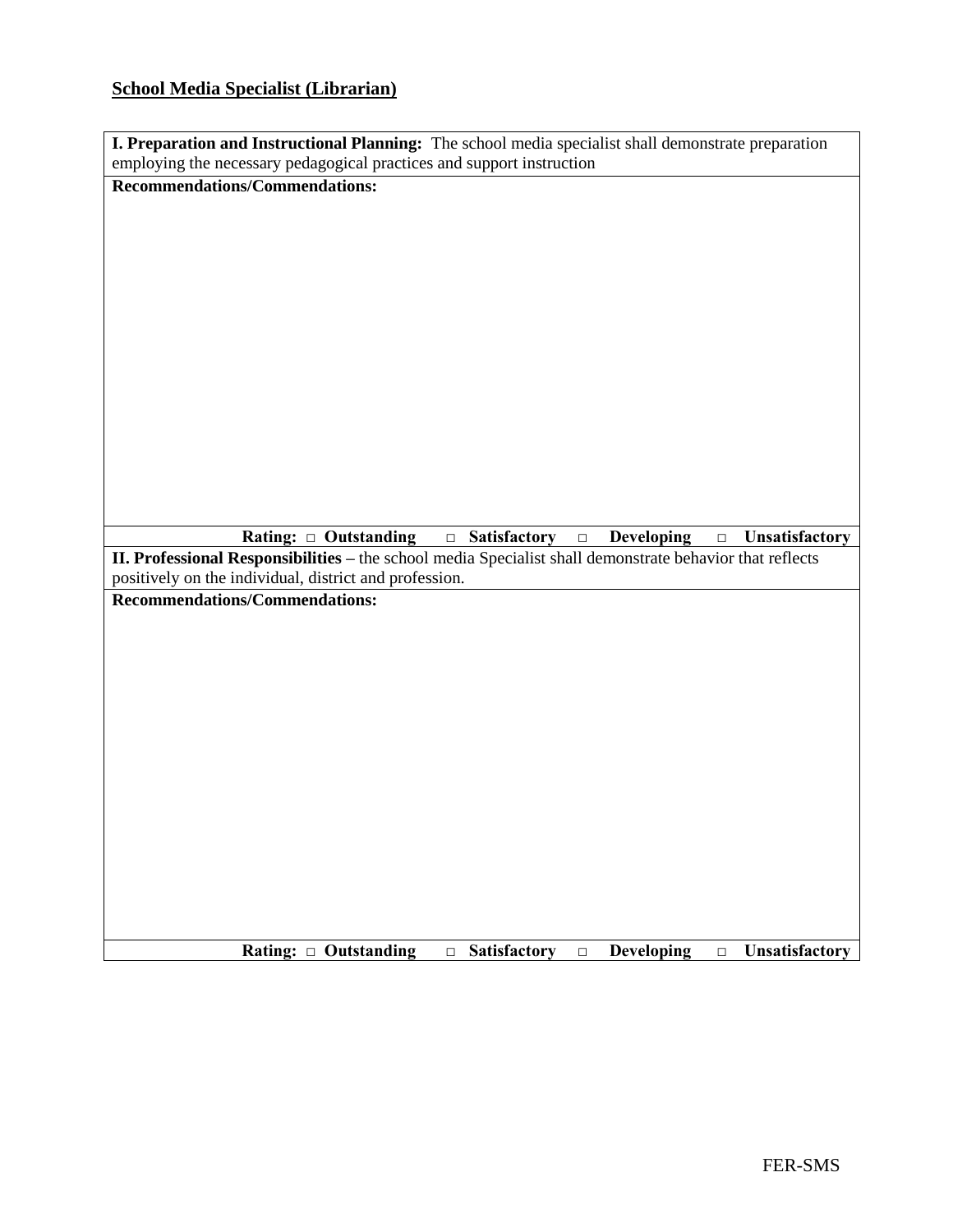| Social Worker/Guidance Counselor: ______________________________Time: __________Date: _____________ |                                                                                                                                                                                        |  |  |  |
|-----------------------------------------------------------------------------------------------------|----------------------------------------------------------------------------------------------------------------------------------------------------------------------------------------|--|--|--|
|                                                                                                     |                                                                                                                                                                                        |  |  |  |
|                                                                                                     |                                                                                                                                                                                        |  |  |  |
| <b>Overall Rating:</b><br>(Circle One)<br>OSD<br><b>NA</b><br>U                                     | <b>Check Evidence</b>                                                                                                                                                                  |  |  |  |
| <b>Preparation and Planning</b>                                                                     | <b>Competency in Professional Area</b>                                                                                                                                                 |  |  |  |
| $\Box$ Formulates objectives & appropriate strategies                                               | $\Box$ Demonstrates in-depth knowledge in field of guidance/counseling                                                                                                                 |  |  |  |
| $\Box$ Identifies needs & plans intervention                                                        | $\Box$ Acts as resource person for staff, students and parents                                                                                                                         |  |  |  |
| $\Box$ Acquires pertinent info from a variety of sources                                            | Employs &/or adapts sound guidance/counseling materials &                                                                                                                              |  |  |  |
| Assesses the effectiveness of intervention strategies                                               | practices<br>$\Box$ Demonstrates knowledge of secondary school requirements                                                                                                            |  |  |  |
|                                                                                                     |                                                                                                                                                                                        |  |  |  |
| <b>Instructional Support</b>                                                                        |                                                                                                                                                                                        |  |  |  |
| $\Box$ Provides individual & group opportunities for students to develop                            | <b>Effective Management</b>                                                                                                                                                            |  |  |  |
| critical & reflective skills                                                                        | $\Box$ Uses time & space productively & efficiently                                                                                                                                    |  |  |  |
| $\Box$ Elicits student involvement in selecting goals                                               | $\Box$ Maintains a high level of student participation with time on task                                                                                                               |  |  |  |
| $\Box$ Helps student to develop decision-making skills                                              | $\Box$ Employs strategies for crisis intervention                                                                                                                                      |  |  |  |
| $\Box$ Assist student with scheduling, transcripts, post secondary plans                            | $\Box$ Attends to referral in a timely manner                                                                                                                                          |  |  |  |
| $\Box$ Communicates positive expectations                                                           | $\Box$ Is available at reasonable times outside appointment schedule                                                                                                                   |  |  |  |
| Has in-depth knowledge of post secondary options                                                    |                                                                                                                                                                                        |  |  |  |
|                                                                                                     | Social Worker/Guidance Counselor-Student Interaction                                                                                                                                   |  |  |  |
| <b>Environment</b>                                                                                  | $\Box$ Stimulates student's self-awareness & involvement in leaning                                                                                                                    |  |  |  |
| $\Box$ Provides opportunity for students to receive/participate in                                  | process.                                                                                                                                                                               |  |  |  |
| counseling activities                                                                               | $\Box$ Listens positively & productively with students                                                                                                                                 |  |  |  |
| Demonstrates sensitivity to differences<br>$\Box$                                                   | Communicates positive expectations for all students & reinforces<br>positive behavior<br>Listens well, responds appropriately & encourages student<br>ப<br>participation in discussion |  |  |  |
| $\Box$ Works collaboratively with other staff members                                               |                                                                                                                                                                                        |  |  |  |
| $\Box$ Works collaboratively with others to identify school problems &<br>solutions                 |                                                                                                                                                                                        |  |  |  |
| $\Box$ Stimulates student's self-awareness & involvement in learning<br>process                     |                                                                                                                                                                                        |  |  |  |
|                                                                                                     |                                                                                                                                                                                        |  |  |  |
| <b>Comments:</b>                                                                                    |                                                                                                                                                                                        |  |  |  |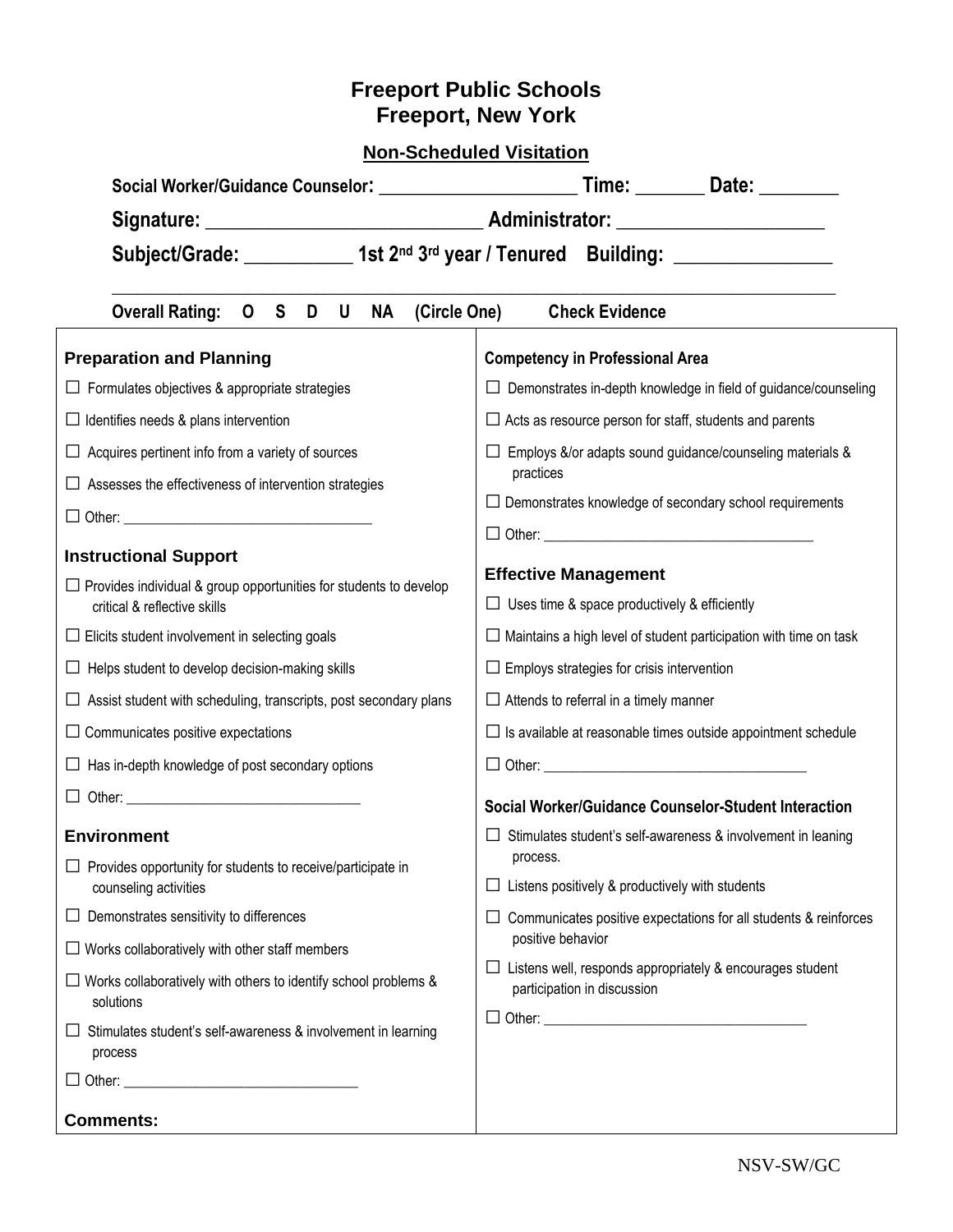**Non-Scheduled Visitation**

| <b>Non-Scheduled Visitation</b>                                                                                       |                                                                                                                                    |  |  |  |
|-----------------------------------------------------------------------------------------------------------------------|------------------------------------------------------------------------------------------------------------------------------------|--|--|--|
|                                                                                                                       |                                                                                                                                    |  |  |  |
|                                                                                                                       |                                                                                                                                    |  |  |  |
| Subject/Grade: ____________1 <sup>st</sup> 2 <sup>nd</sup> 3 <sup>rd</sup> year / Tenured Building: _________________ |                                                                                                                                    |  |  |  |
| Overall Rating: 0 S D U NA                                                                                            | (Circle One) Check Evidence                                                                                                        |  |  |  |
| <b>Preparation and Instructional Planning</b>                                                                         | <b>Content Knowledge/ Curriculum Mastery</b>                                                                                       |  |  |  |
| $\Box$ Plans are current and visible                                                                                  | Demonstrates in-depth knowledge in field of speech                                                                                 |  |  |  |
| $\Box$ Clear and concise goals for IEP                                                                                | therapy/pathology                                                                                                                  |  |  |  |
| $\Box$ Uses materials & resources that are appropriately matched to<br>student needs                                  | $\Box$ Applies awareness of current developments in field in working with<br>students, parents, staff                              |  |  |  |
|                                                                                                                       | $\Box$ Demonstrates knowledge of current research                                                                                  |  |  |  |
| <b>Instructional Delivery</b>                                                                                         |                                                                                                                                    |  |  |  |
| $\Box$ Communicates clearly and accurately                                                                            | <b>Classroom Management</b>                                                                                                        |  |  |  |
|                                                                                                                       | $\Box$ Uses available instructional time productively and efficiently                                                              |  |  |  |
| $\Box$ Provides opportunities for all students to participate in classroom                                            | $\Box$ Establishes and carries out rules and procedures                                                                            |  |  |  |
| $\Box$ Fosters independence and makes repeated efforts to support them<br>in achieving goals                          | $\Box$ Instructional materials and supplies are organized                                                                          |  |  |  |
| $\Box$ Incorporates technology if appropriate                                                                         | $\Box$ Maintains accurate records of progress                                                                                      |  |  |  |
| $\Box$ Communicates positive expectations                                                                             | $\Box$ Emergency procedures and daily schedules posted and followed                                                                |  |  |  |
| $\Box$ Has enthusiasm for subject matter                                                                              |                                                                                                                                    |  |  |  |
|                                                                                                                       |                                                                                                                                    |  |  |  |
| <b>Classroom Environment</b>                                                                                          | <b>Speech Therapist-Student Interaction</b>                                                                                        |  |  |  |
| Conducive to learning and maximizing student achievement                                                              | $\Box$ Stimulates student thinking & creativity through all communication<br>channels as appropriate to the communication disorder |  |  |  |
| Attractively displays current student work                                                                            | Provides opportunity for all students to participate                                                                               |  |  |  |
| $\Box$ Establishes procedures that ensure smooth transitions from one<br>activity to another                          | Provides positive reinforcement as appropriate                                                                                     |  |  |  |
|                                                                                                                       |                                                                                                                                    |  |  |  |
|                                                                                                                       |                                                                                                                                    |  |  |  |

**Student Assessment /Evaluation**

**□**Implements appropriate assessment strategies

□ Other:

**Comments:**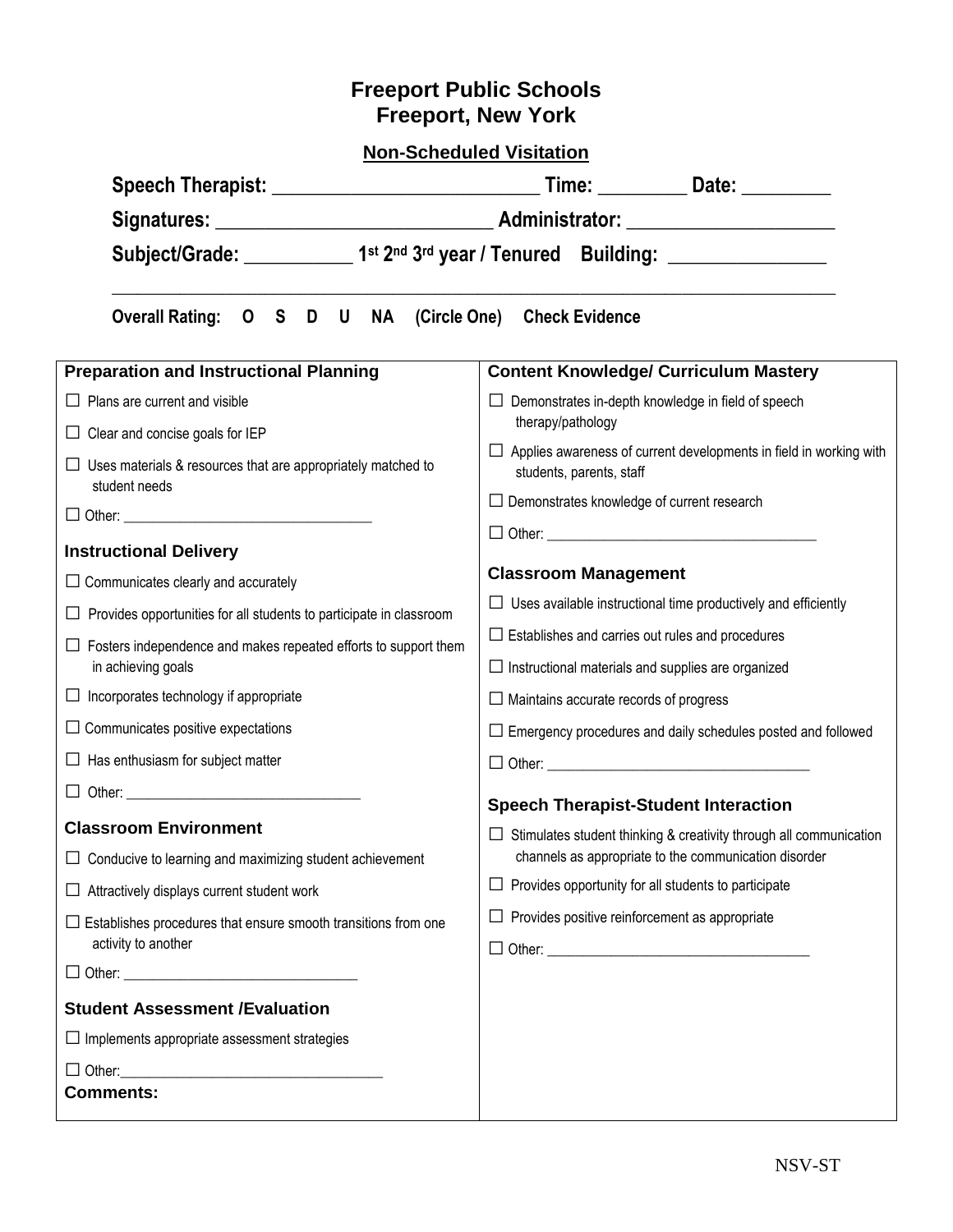**Non-Scheduled Visitation**

| Subject/Grade: 1st 2 <sup>nd</sup> 3 <sup>rd</sup> year / Tenured Building: 1991             |                                                                                                       |  |  |  |  |
|----------------------------------------------------------------------------------------------|-------------------------------------------------------------------------------------------------------|--|--|--|--|
| Overall Rating: 0 S D U NA (Circle One) Check Evidence                                       |                                                                                                       |  |  |  |  |
| <b>Preparation and Instructional Planning</b>                                                | <b>Content Knowledge/ Curriculum Mastery</b>                                                          |  |  |  |  |
| $\Box$ Plans are current and visible                                                         | Demonstrates in-depth knowledge in field of speech                                                    |  |  |  |  |
| $\Box$ Clear and concise goals for IEP                                                       | therapy/pathology                                                                                     |  |  |  |  |
| $\Box$ Uses materials & resources that are appropriately matched to                          | $\Box$ Applies awareness of current developments in field in working with<br>students, parents, staff |  |  |  |  |
| student needs                                                                                | $\Box$ Demonstrates knowledge of current research                                                     |  |  |  |  |
|                                                                                              |                                                                                                       |  |  |  |  |
| <b>Instructional Delivery</b>                                                                | <b>Classroom Management</b>                                                                           |  |  |  |  |
| $\Box$ Communicates clearly and accurately                                                   | $\Box$ Uses available instructional time productively and efficiently                                 |  |  |  |  |
| $\Box$ Provides opportunities for all students to participate in classroom                   | $\Box$ Establishes and carries out rules and procedures                                               |  |  |  |  |
| $\Box$ Fosters independence and makes repeated efforts to support them<br>in achieving goals | $\Box$ Instructional materials and supplies are organized                                             |  |  |  |  |
| $\Box$ Incorporates technology if appropriate                                                | $\Box$ Maintains accurate records of progress                                                         |  |  |  |  |
| $\Box$ Communicates positive expectations                                                    | $\Box$ Emergency procedures and daily schedules posted and followed                                   |  |  |  |  |
| $\Box$ Has enthusiasm for subject matter                                                     | $\Box$ Other:                                                                                         |  |  |  |  |
| □ Other: <u>___________________________</u>                                                  | <b>Therapist-Student Interaction</b>                                                                  |  |  |  |  |
| <b>Classroom Environment</b>                                                                 | $\Box$ Provides opportunity for all students to participate                                           |  |  |  |  |
| $\Box$ Conducive to learning and maximizing student achievement                              | $\Box$ Provides positive reinforcement as appropriate                                                 |  |  |  |  |
| $\Box$ Establishes procedures that ensure smooth transitions from one<br>activity to another |                                                                                                       |  |  |  |  |
|                                                                                              |                                                                                                       |  |  |  |  |
| <b>Student Assessment /Evaluation</b>                                                        |                                                                                                       |  |  |  |  |
| $\Box$ Implements appropriate assessment strategies                                          |                                                                                                       |  |  |  |  |
|                                                                                              |                                                                                                       |  |  |  |  |
| <b>Comments:</b>                                                                             |                                                                                                       |  |  |  |  |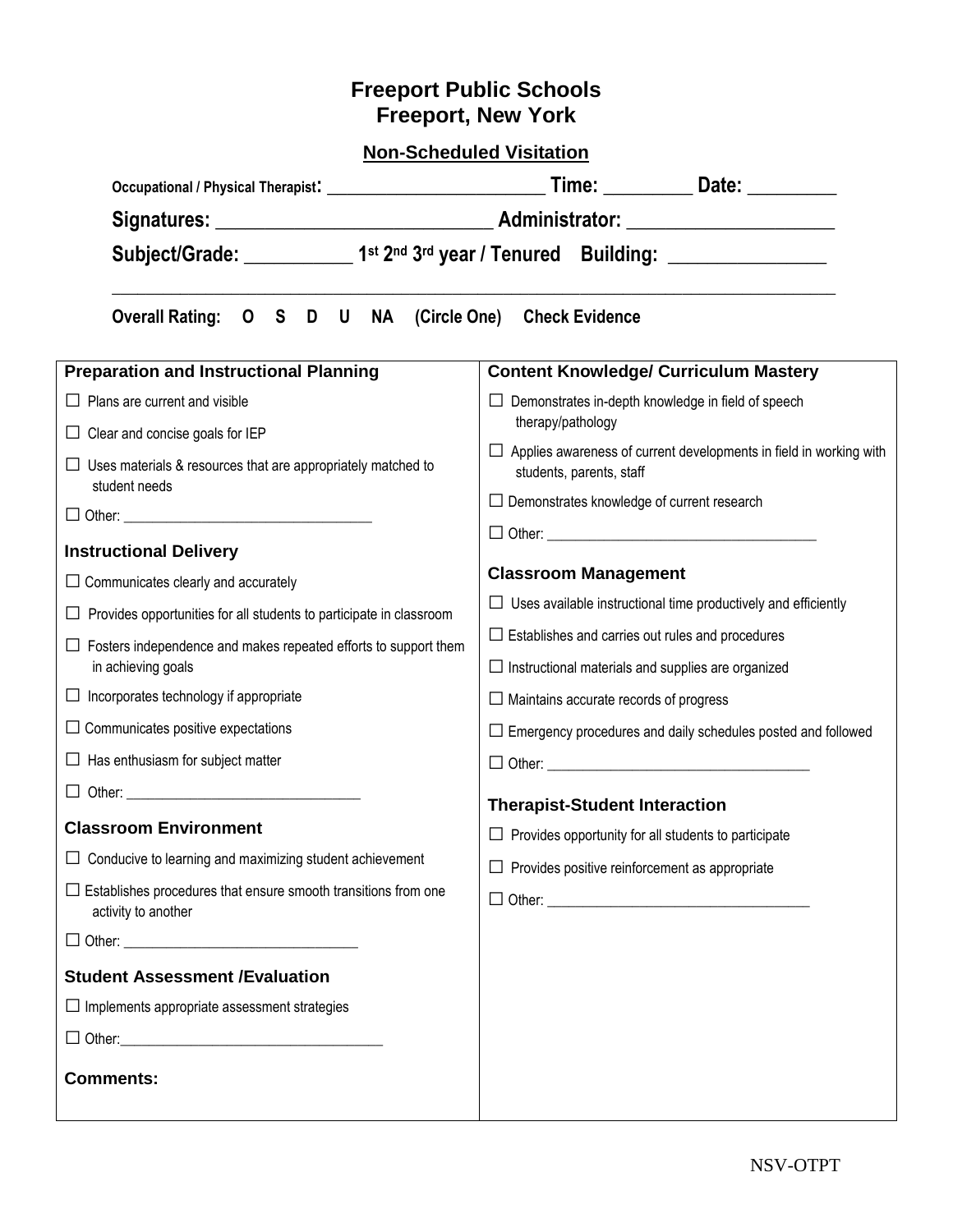### **Non-Scheduled Visitation**

| <b>School Nurse:</b> |                                                                          | Time: | Date: |
|----------------------|--------------------------------------------------------------------------|-------|-------|
| Signature:           | <b>Administrator:</b>                                                    |       |       |
| Subject/Grade:       | 1 <sup>st</sup> 2 <sup>nd</sup> 3 <sup>rd</sup> year / Tenured Building: |       |       |

**\_\_\_\_\_\_\_\_\_\_\_\_\_\_\_\_\_\_\_\_\_\_\_\_\_\_\_\_\_\_\_\_\_\_\_\_\_\_\_\_\_\_\_\_\_\_\_\_\_\_\_\_\_\_\_\_\_\_\_\_\_\_\_\_\_\_\_\_\_\_\_\_\_\_\_\_\_\_\_\_\_\_\_\_\_**

| Overall Rating: O S D U NA (Circle One)                                                                                 | <b>Check Evidence</b>                                            |  |  |
|-------------------------------------------------------------------------------------------------------------------------|------------------------------------------------------------------|--|--|
| <b>Preparation and Planning</b>                                                                                         | <b>Content Knowledge</b>                                         |  |  |
| Sets short-term and year long goals for the healthcare needs of<br>the students                                         | $\Box$ Demonstrates working knowledge of current school nursing  |  |  |
|                                                                                                                         | $\Box$ Acts as health resource person                            |  |  |
| Identifies the individual needs and plans for the appropriate<br>$\Box$<br>nursing care                                 | Contributes to the ongoing evaluation of health services         |  |  |
| Plans for the student to increase the responsibility of their own<br>⊔<br>health needs                                  | $\Box$ Keeps current in the field                                |  |  |
| $\Box$ Seeks out and collaborates with others                                                                           |                                                                  |  |  |
| $\Box$ Provides health assessments and screenings as needed                                                             | <b>Nurse-Student Interaction</b>                                 |  |  |
|                                                                                                                         | Demonstrates and communicates enthusiasm for school nursing      |  |  |
|                                                                                                                         | Demonstrates sensitivity to individual differences               |  |  |
| <b>Effective Instruction</b>                                                                                            | Schedules time for interaction with the student regarding health |  |  |
| Implements and communicates clear health care objectives<br>ப                                                           | issues                                                           |  |  |
| $\Box$ Uses technology that is appropriately matched to nursing<br>interventions and to individual student health needs |                                                                  |  |  |
| $\Box$ Promotes students' independence with regard to health issues                                                     | <b>Health Room Management</b>                                    |  |  |
| $\Box$ Uses a variety of strategies for individualized health teaching                                                  | $\Box$ Uses time and space productively and efficiently          |  |  |
|                                                                                                                         | Establishes and carries out rules and procedures                 |  |  |
|                                                                                                                         | Handles sensitive information with discretion                    |  |  |
| <b>Assessment /Evaluation</b>                                                                                           |                                                                  |  |  |
| $\Box$ Implements innovative approaches to health assessment                                                            |                                                                  |  |  |
| $\Box$ Other:                                                                                                           |                                                                  |  |  |
| <b>Comments:</b>                                                                                                        |                                                                  |  |  |
|                                                                                                                         |                                                                  |  |  |
|                                                                                                                         |                                                                  |  |  |
|                                                                                                                         |                                                                  |  |  |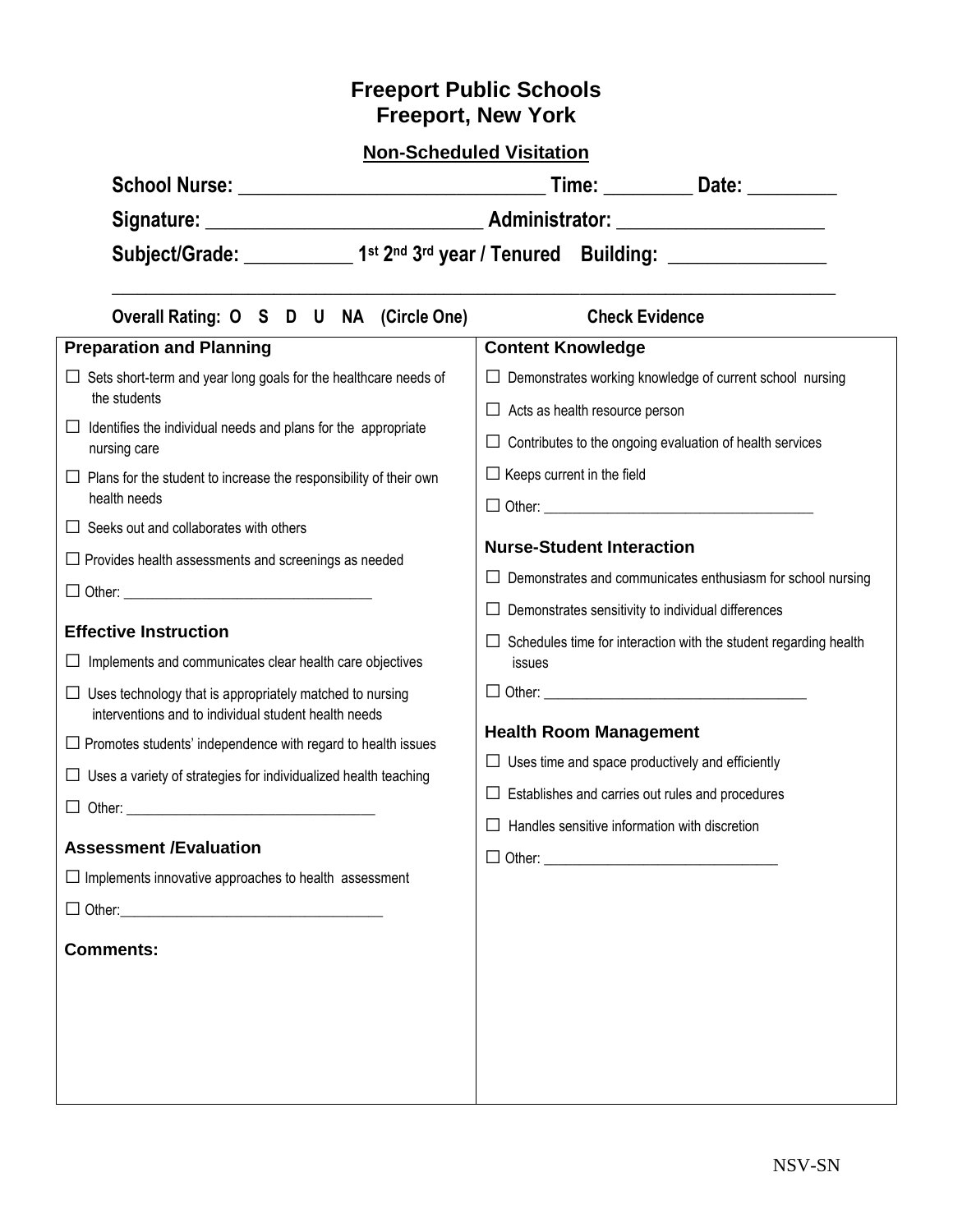|                                                                           | School Media Specialist: ________________________________Time: _____________Date: _________________                   |  |  |  |  |
|---------------------------------------------------------------------------|-----------------------------------------------------------------------------------------------------------------------|--|--|--|--|
|                                                                           |                                                                                                                       |  |  |  |  |
|                                                                           | Subject/Grade: ____________1 <sup>st</sup> 2 <sup>nd</sup> 3 <sup>rd</sup> year / Tenured Building: _________________ |  |  |  |  |
| Overall Rating: O S D U NA (Circle One)                                   | <b>Check Evidence</b>                                                                                                 |  |  |  |  |
| <b>Preparation and Planning</b>                                           | <b>Content Knowledge</b>                                                                                              |  |  |  |  |
| Collaborates with classroom teacher                                       | $\Box$ Demonstrates appropriate knowledge of subject matter                                                           |  |  |  |  |
| $\Box$ Presents information recognizing multiple points of view           | $\Box$ Acts as a subject area resource person                                                                         |  |  |  |  |
| $\Box$ Plans opportunities for student/teacher interaction                | $\Box$ Response to questions reflects knowledge of the content                                                        |  |  |  |  |
|                                                                           |                                                                                                                       |  |  |  |  |
| <b>Instructional Delivery</b>                                             | <b>Media Center Management</b>                                                                                        |  |  |  |  |
| $\Box$ Communicates clearly and accurately                                | $\Box$ Uses time and space productively and efficiently                                                               |  |  |  |  |
| $\Box$ Uses a variety of discussion and questioning techniques            | Rules, procedures, rewards and consequences are posted and                                                            |  |  |  |  |
| $\Box$ Fosters independent activities                                     | enforced<br>$\Box$ Trains and supervises staff                                                                        |  |  |  |  |
| $\Box$ Demonstrates relevance of subject matter to life long learning     |                                                                                                                       |  |  |  |  |
| $\Box$ Incorporates technology                                            | $\Box$ Effective operational systems are in place                                                                     |  |  |  |  |
| $\Box$ Provides opportunity for creativity                                | $\Box$ Develops and administers budget                                                                                |  |  |  |  |
| $\Box$ Other: $\Box$                                                      | $\Box$ Collaborates with others                                                                                       |  |  |  |  |
|                                                                           |                                                                                                                       |  |  |  |  |
| <b>Environment</b>                                                        |                                                                                                                       |  |  |  |  |
| $\Box$ Responds to student's questions in a timely and<br>appropriate way |                                                                                                                       |  |  |  |  |
| $\Box$ Encourages students to persevere with challenging tasks            |                                                                                                                       |  |  |  |  |
| $\Box$ Demonstrates sensitivity to differences                            |                                                                                                                       |  |  |  |  |
|                                                                           |                                                                                                                       |  |  |  |  |
| <b>Comments:</b>                                                          |                                                                                                                       |  |  |  |  |
|                                                                           |                                                                                                                       |  |  |  |  |
|                                                                           |                                                                                                                       |  |  |  |  |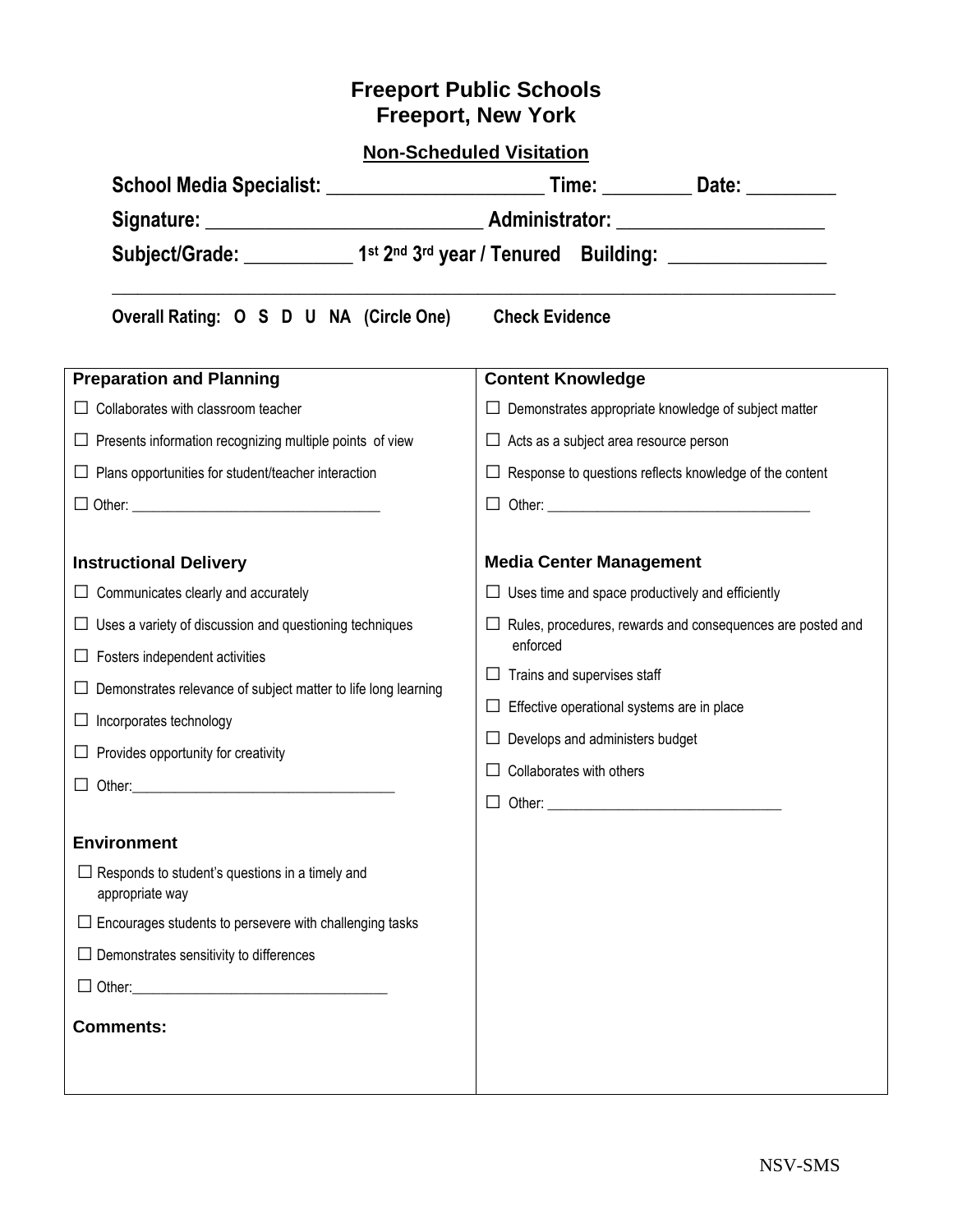### **Professional Data Form (Optional)**

**Name:**

The time for end-of-year evaluations is drawing near. Please complete this form so that an evaluator can give a complete evaluation and recognize your contributions. Feel free to use the back of this form.

- 1. **INNOVATIVE INSTRUCTIONAL PROGRAMS**:
- 2. **SERVICE ON DISTRICT COMMITTEES**:
- 3. **SCHOOL COMMITTEES**:
- 4. **ARTICLES PUBLISHED, SPEECHES PRESENTED OR WORKSHOPS PRESENTED**:
- 5. **SERVICES TO IMPROVE THE FUNCTION OF THE DEPARTMENT**:

- 6. **COMMUNITY SERVICE/PTA**:
- 7. **AFTER SCHOOL CLUBS / TEAMS**:
- 8. **GRADUATE OR IN-SERVICE COURSES**:
- 9. **CONFERENCES / WORKSHOPS ATTENDED**:
- 10. **ADDITIONAL COMMENTS**:

PDF-OPTIONAL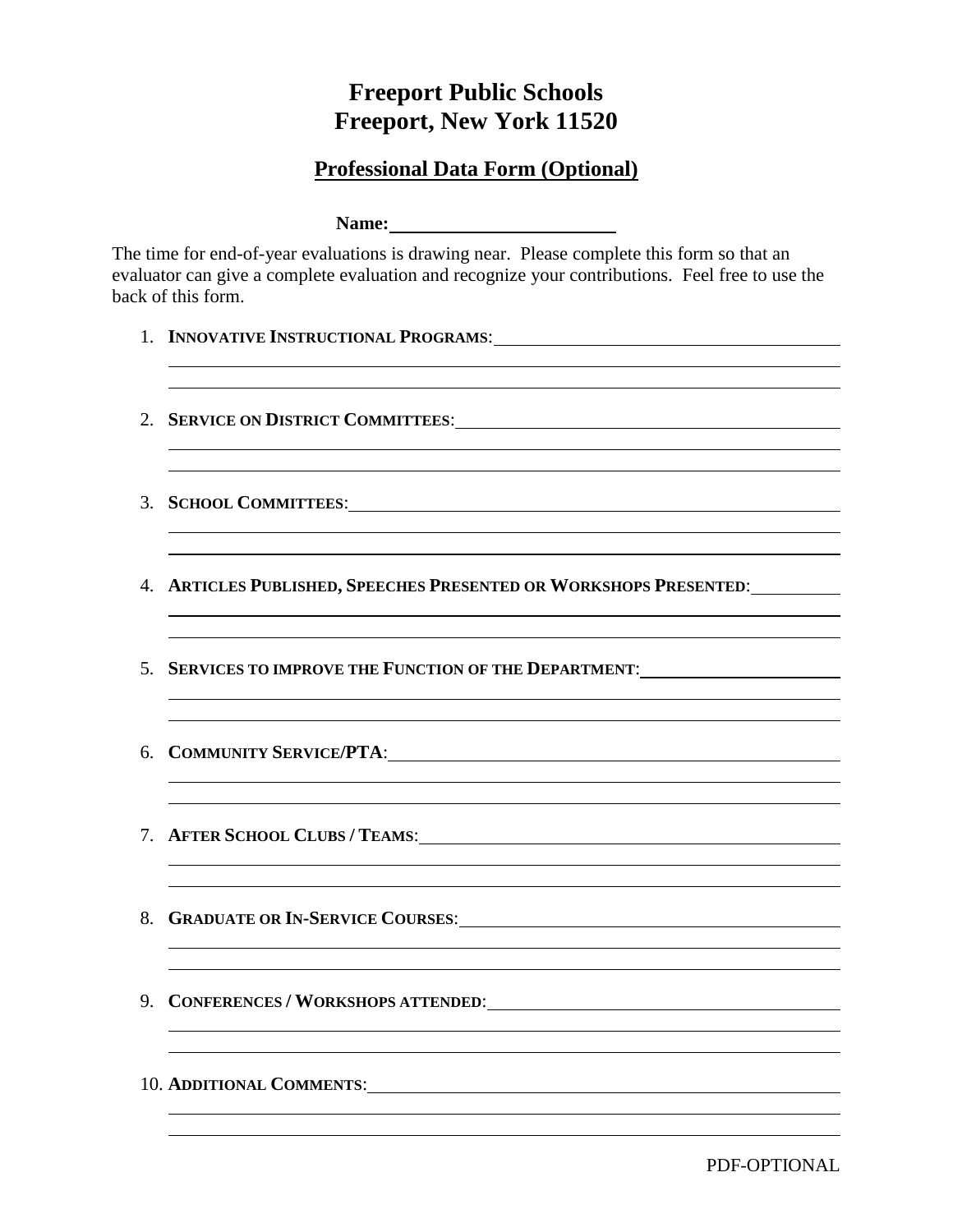### **SUMMATIVE EVALUATION REPORT**

| School Year 20 -20 |  |  |
|--------------------|--|--|
|--------------------|--|--|

| Date:  |           |                               |
|--------|-----------|-------------------------------|
|        |           | <b>Tenured</b>                |
| Title: |           |                               |
| Date:  |           |                               |
|        | Position: | Status: $1st$ $2nd$ $3rd$ Yr. |

**Overall Rating: □ Outstanding □ Satisfactory □ Developing □ Unsatisfactory**

### **Directions:**

Beside each descriptive element, place a check in the column that best describes the staff member's performance. Each descriptive element must be completed. When a staff member receives an "Unsatisfactory" or "Developing" rating, comments must be made. Those comments will come from claims and/or judgments that are backed by evidence through supporting documentation. Commendations may also be written under the "Comments" section.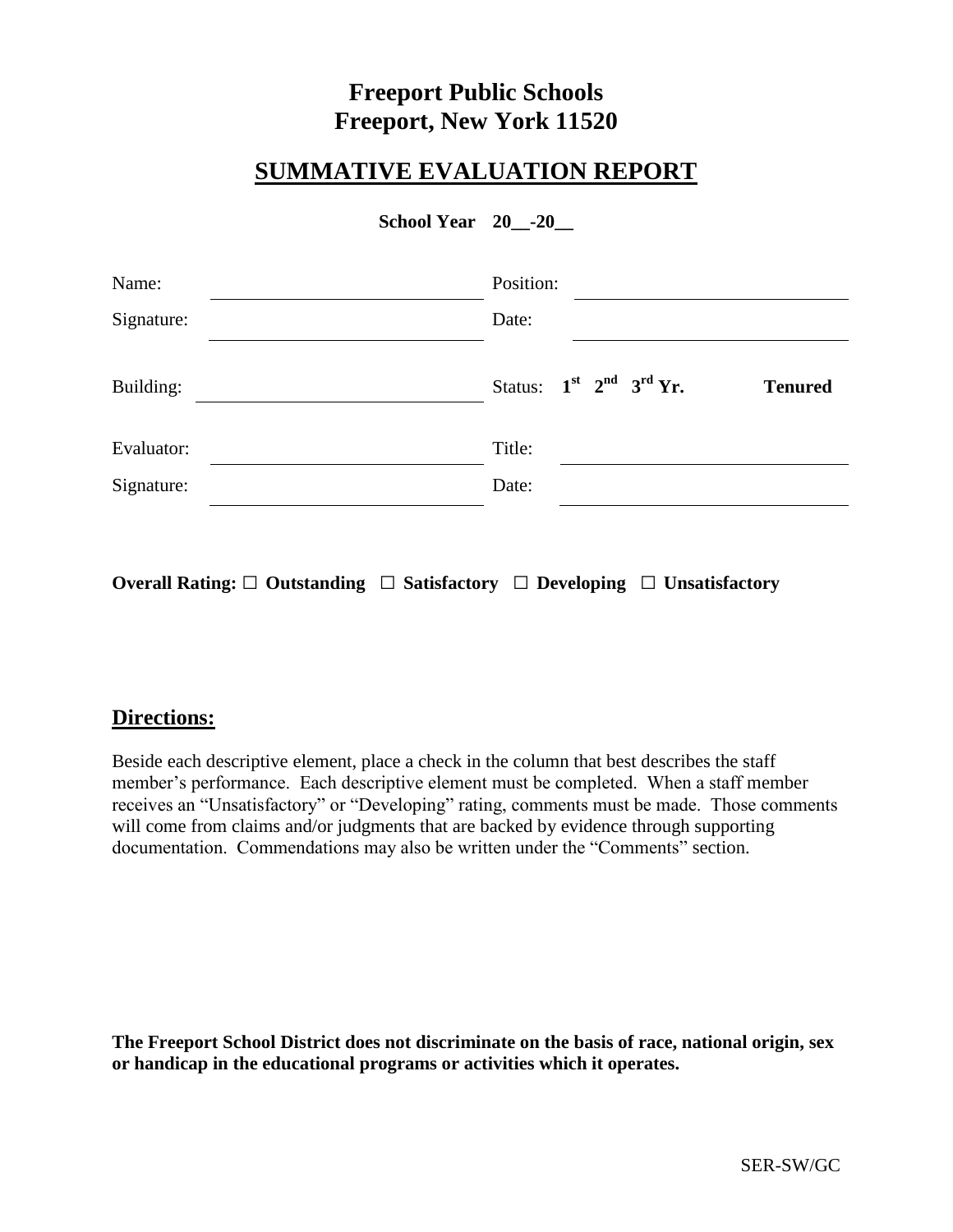### **SOCIAL WORKERS AND GUIDANCE COUNSELORS**

|                                                                                                      |                    | I. PREPARATION AND INSTRUCTIONAL PLANNING: the social workers and guidance counselors |                   |                       |  |  |  |  |
|------------------------------------------------------------------------------------------------------|--------------------|---------------------------------------------------------------------------------------|-------------------|-----------------------|--|--|--|--|
| shall demonstrate appropriate preparation employing the necessary practices to support               |                    |                                                                                       |                   |                       |  |  |  |  |
| instruction.                                                                                         |                    |                                                                                       |                   |                       |  |  |  |  |
| <b>DESCRIPTIVE ELEMENT</b>                                                                           | <b>OUTSTANDING</b> | <b>SATISFACTORY</b>                                                                   | <b>DEVELOPING</b> | <b>UNSATISFACTORY</b> |  |  |  |  |
| <b>IDENTIFYING</b>                                                                                   |                    |                                                                                       |                   |                       |  |  |  |  |
| <b>INSTRUCTIONAL SOCIAL</b>                                                                          |                    |                                                                                       |                   |                       |  |  |  |  |
| AND EMOTIONAL GOALS                                                                                  |                    |                                                                                       |                   |                       |  |  |  |  |
| Plans and Assesses                                                                                   | <b>COMMENTS:</b>   |                                                                                       |                   |                       |  |  |  |  |
| Assist students to achieve<br>learning objectives                                                    |                    |                                                                                       |                   |                       |  |  |  |  |
| Assists students to achieve                                                                          |                    |                                                                                       |                   |                       |  |  |  |  |
| behavioral objects                                                                                   |                    |                                                                                       |                   |                       |  |  |  |  |
| Assist students with scheduling,                                                                     |                    |                                                                                       |                   |                       |  |  |  |  |
| transcripts, post secondary plans<br>(GC)                                                            |                    |                                                                                       |                   |                       |  |  |  |  |
| <b>DESIGNING COHERENT</b><br><b>INSTRUCTIONAL SUPPORT</b>                                            |                    |                                                                                       |                   |                       |  |  |  |  |
| Adapts to school and student<br>needs                                                                | <b>COMMENTS:</b>   |                                                                                       |                   |                       |  |  |  |  |
| Promotes equitable opportunities                                                                     |                    |                                                                                       |                   |                       |  |  |  |  |
| for student learning                                                                                 |                    |                                                                                       |                   |                       |  |  |  |  |
| Competency in professional area                                                                      |                    |                                                                                       |                   |                       |  |  |  |  |
| II. A. PROFESSIONAL RESPONSIBILITIES – the social worker and guidance counselor shall                |                    |                                                                                       |                   |                       |  |  |  |  |
| demonstrate behavior that reflects positively on the individual, district and profession.            |                    |                                                                                       |                   |                       |  |  |  |  |
|                                                                                                      |                    |                                                                                       |                   |                       |  |  |  |  |
|                                                                                                      |                    |                                                                                       |                   |                       |  |  |  |  |
| <b>DESCRIPTIVE ELEMENT</b>                                                                           | <b>OUTSTANDING</b> | <b>SATISFACTORY</b>                                                                   | <b>DEVELOPING</b> | <b>UNSATISFACTORY</b> |  |  |  |  |
| <b>PROFESSIONAL</b>                                                                                  |                    |                                                                                       |                   |                       |  |  |  |  |
| <b>BEHAVIOR</b>                                                                                      |                    |                                                                                       |                   |                       |  |  |  |  |
| Attendance & Punctuality                                                                             | <b>COMMENTS:</b>   |                                                                                       |                   |                       |  |  |  |  |
| Professional conduct                                                                                 |                    |                                                                                       |                   |                       |  |  |  |  |
| Confidentiality                                                                                      |                    |                                                                                       |                   |                       |  |  |  |  |
| Policies & Procedures                                                                                |                    |                                                                                       |                   |                       |  |  |  |  |
| Problem solving                                                                                      |                    |                                                                                       |                   |                       |  |  |  |  |
| Records management                                                                                   |                    |                                                                                       |                   |                       |  |  |  |  |
| Duties, assignments & deadlines                                                                      |                    |                                                                                       |                   |                       |  |  |  |  |
| <b>II. B. PROFESSIONAL RESPONSIBILITIES</b> – the social worker shall contribute to CPSE/CSE process |                    |                                                                                       |                   |                       |  |  |  |  |
| and familiar with the NYS Part 200 Regulations.                                                      |                    |                                                                                       |                   |                       |  |  |  |  |
| <b>DESCRIPTIVE ELEMENT</b>                                                                           | <b>OUTSTANDING</b> | <b>SATISFACTORY</b>                                                                   | <b>DEVELOPING</b> | <b>UNSATISFACTORY</b> |  |  |  |  |
| <b>CONTRIBUTIONS TO CPSE</b><br><b>AND CSE PROCESS (SOCIAL</b><br><b>WORKER</b> )                    |                    |                                                                                       |                   |                       |  |  |  |  |
| CPSE and CSE referrals                                                                               | <b>COMMENTS:</b>   |                                                                                       |                   |                       |  |  |  |  |
|                                                                                                      |                    |                                                                                       |                   |                       |  |  |  |  |
|                                                                                                      |                    |                                                                                       |                   |                       |  |  |  |  |
|                                                                                                      |                    |                                                                                       |                   |                       |  |  |  |  |
| NYS Part 200 Regulations                                                                             |                    |                                                                                       |                   |                       |  |  |  |  |
|                                                                                                      |                    |                                                                                       |                   |                       |  |  |  |  |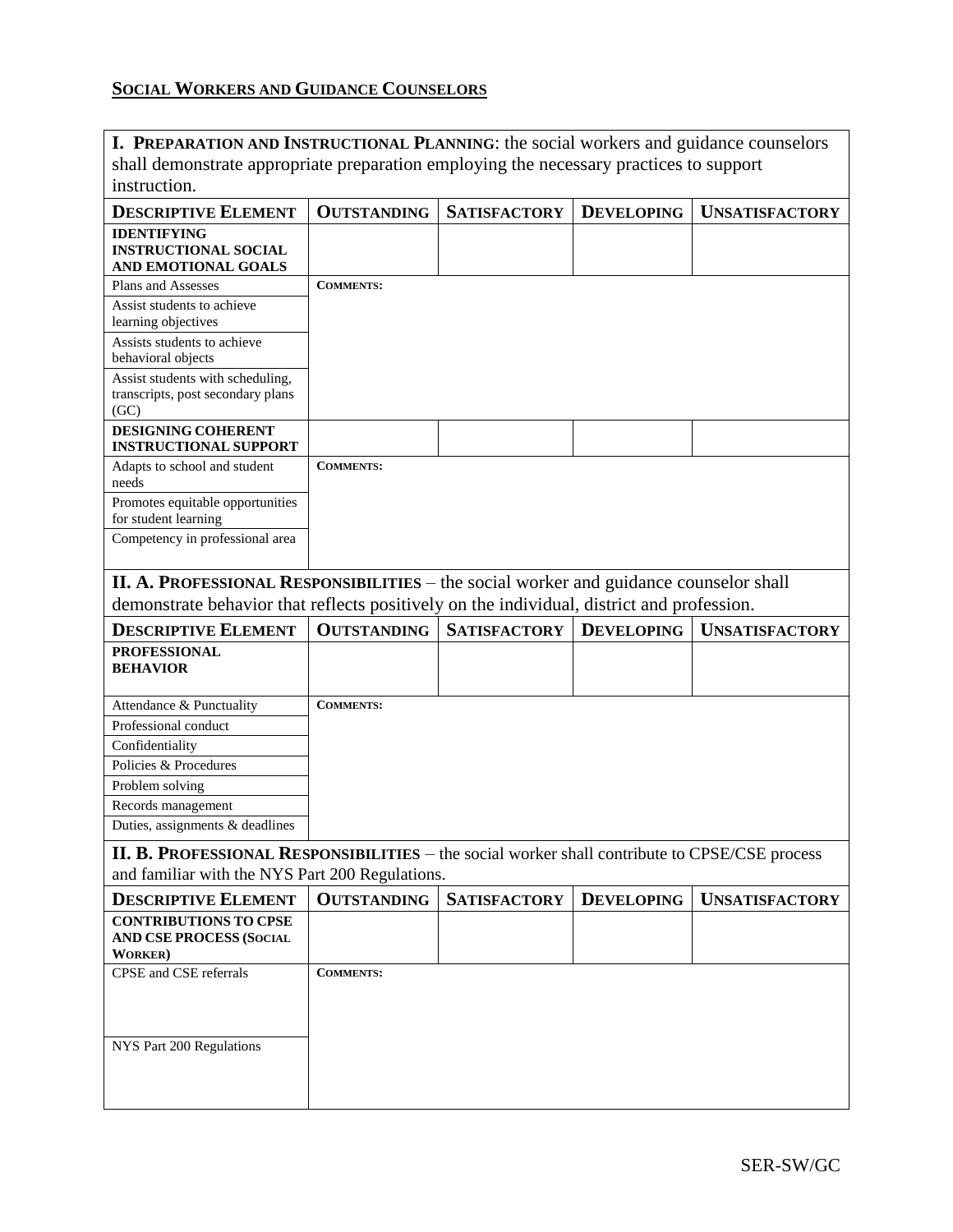### **SUMMATIVE EVALUATION REPORT**

| School Year 20 -20 |  |  |
|--------------------|--|--|
|--------------------|--|--|

| Date:  |           |                               |
|--------|-----------|-------------------------------|
|        |           | <b>Tenured</b>                |
| Title: |           |                               |
| Date:  |           |                               |
|        | Position: | Status: $1st$ $2nd$ $3rd$ Yr. |

**Overall Rating: □ Outstanding □ Satisfactory □ Developing □ Unsatisfactory**

### **Directions:**

Beside each descriptive element, place a check in the column that best describes the staff member's performance. Each descriptive element must be completed. When a staff member receives an "Unsatisfactory" or "Developing" rating, comments must be made. Those comments will come from claims and/or judgments that are backed by evidence through supporting documentation. Commendations may also be written under the "Comments" section.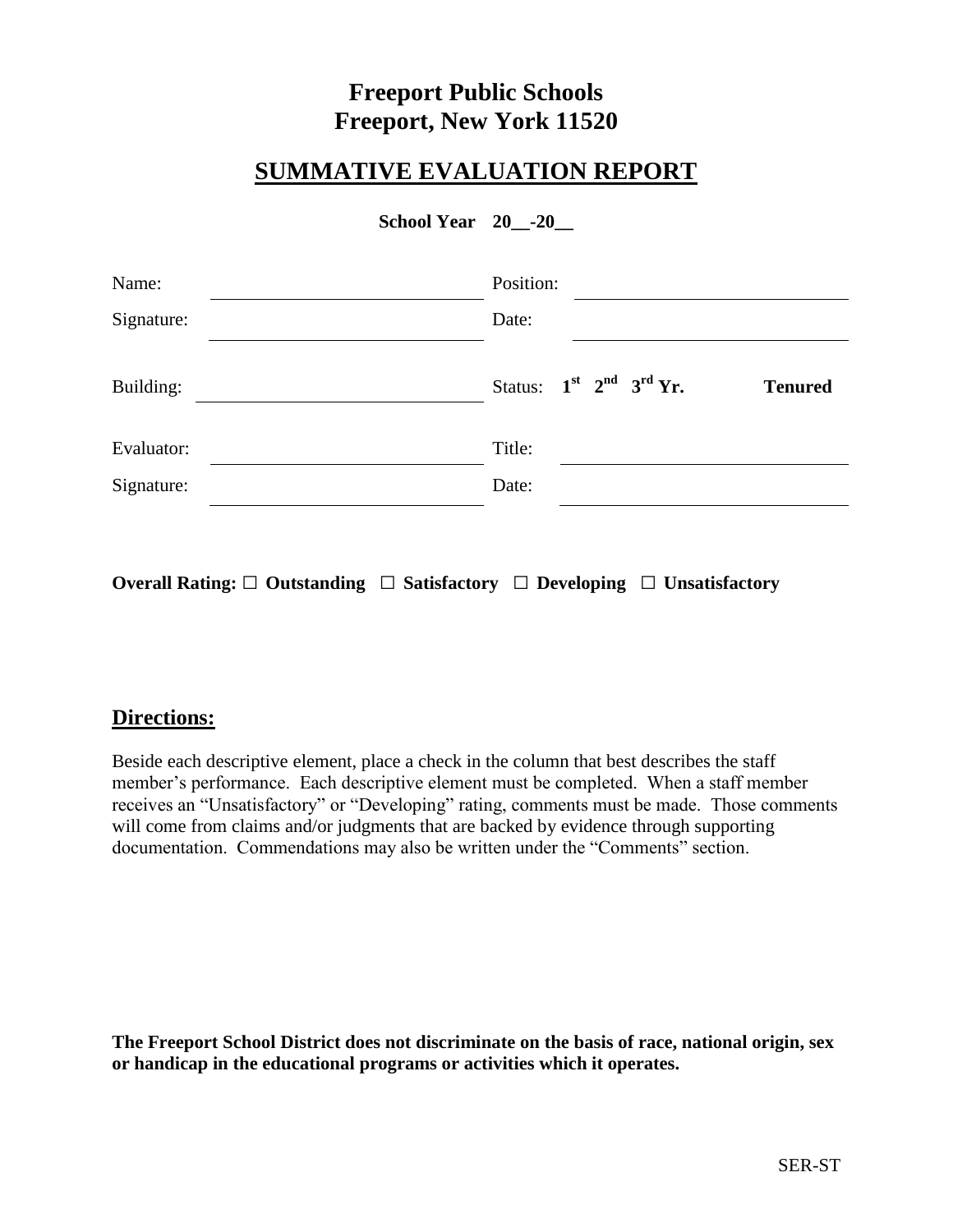### **SPEECH THERAPISTS**

| I. PREPARATION AND INSTRUCTIONAL PLANNING: the speech therapist shall demonstrate             |                    |                     |                   |                       |  |  |
|-----------------------------------------------------------------------------------------------|--------------------|---------------------|-------------------|-----------------------|--|--|
| appropriate preparation employing the necessary pedagogical practices to support instruction. |                    |                     |                   |                       |  |  |
| <b>DESCRIPTIVE ELEMENT</b>                                                                    | <b>OUTSTANDING</b> | <b>SATISFACTORY</b> | <b>DEVELOPING</b> | <b>UNSATISFACTORY</b> |  |  |
| <b>IDENTIFYING</b>                                                                            |                    |                     |                   |                       |  |  |
| <b>INSTRUCTIONAL GOALS</b>                                                                    |                    |                     |                   |                       |  |  |
| Plans And Assesses                                                                            | <b>COMMENTS:</b>   |                     |                   |                       |  |  |
|                                                                                               |                    |                     |                   |                       |  |  |
|                                                                                               |                    |                     |                   |                       |  |  |
|                                                                                               |                    |                     |                   |                       |  |  |
|                                                                                               |                    |                     |                   |                       |  |  |
|                                                                                               |                    |                     |                   |                       |  |  |
| DESIGNING COHERENT                                                                            |                    |                     |                   |                       |  |  |
| <b>INSTRCUTIONAL SUPPORT</b>                                                                  |                    |                     |                   |                       |  |  |
| Uses appropriate instructional                                                                | <b>COMMENTS:</b>   |                     |                   |                       |  |  |
| techniques                                                                                    |                    |                     |                   |                       |  |  |
| Promotes equitable opportunities                                                              |                    |                     |                   |                       |  |  |
| for student learning                                                                          |                    |                     |                   |                       |  |  |
|                                                                                               |                    |                     |                   |                       |  |  |
|                                                                                               |                    |                     |                   |                       |  |  |
| II. A. PROFESSIONAL RESPONSIBILITIES – the speech therapist shall demonstrate behavior that   |                    |                     |                   |                       |  |  |
| reflects positively on the individual, district and profession.                               |                    |                     |                   |                       |  |  |
| <b>DESCRIPTIVE ELEMENT</b>                                                                    | <b>OUTSTANDING</b> | <b>SATISFACTORY</b> | <b>DEVELOPING</b> | <b>UNSATISFACTORY</b> |  |  |
| <b>PROFESSIONAL</b><br><b>BEHAVIOR</b>                                                        |                    |                     |                   |                       |  |  |
| Attendance & Punctuality                                                                      | <b>COMMENTS:</b>   |                     |                   |                       |  |  |
| Professional conduct                                                                          |                    |                     |                   |                       |  |  |
| Confidentiality                                                                               |                    |                     |                   |                       |  |  |
| Policies & Procedures                                                                         |                    |                     |                   |                       |  |  |
| Problem solving                                                                               |                    |                     |                   |                       |  |  |
| Records management<br>Duties, assignments & deadlines                                         |                    |                     |                   |                       |  |  |
|                                                                                               |                    |                     |                   |                       |  |  |
|                                                                                               |                    |                     |                   |                       |  |  |
| II. B. PROFESSIONAL RESPONSIBILITIES - the speech therapist shall contribute to CPSE/CSE      |                    |                     |                   |                       |  |  |
| process and familiar with the NYS Part 200 Regulations.                                       |                    |                     |                   |                       |  |  |
| <b>DESCRIPTIVE ELEMENT</b>                                                                    | <b>OUTSTANDING</b> | <b>SATISFACTORY</b> | <b>DEVELOPING</b> | <b>UNSATISFACTORY</b> |  |  |
| <b>CONTRIBUTIONS TO CPSE</b><br><b>AND CSE MEETINGS</b>                                       |                    |                     |                   |                       |  |  |
| CSE information                                                                               | <b>COMMENTS:</b>   |                     |                   |                       |  |  |
|                                                                                               |                    |                     |                   |                       |  |  |
|                                                                                               |                    |                     |                   |                       |  |  |
|                                                                                               |                    |                     |                   |                       |  |  |
|                                                                                               |                    |                     |                   |                       |  |  |
|                                                                                               |                    |                     |                   |                       |  |  |
|                                                                                               |                    |                     |                   |                       |  |  |
|                                                                                               |                    |                     |                   |                       |  |  |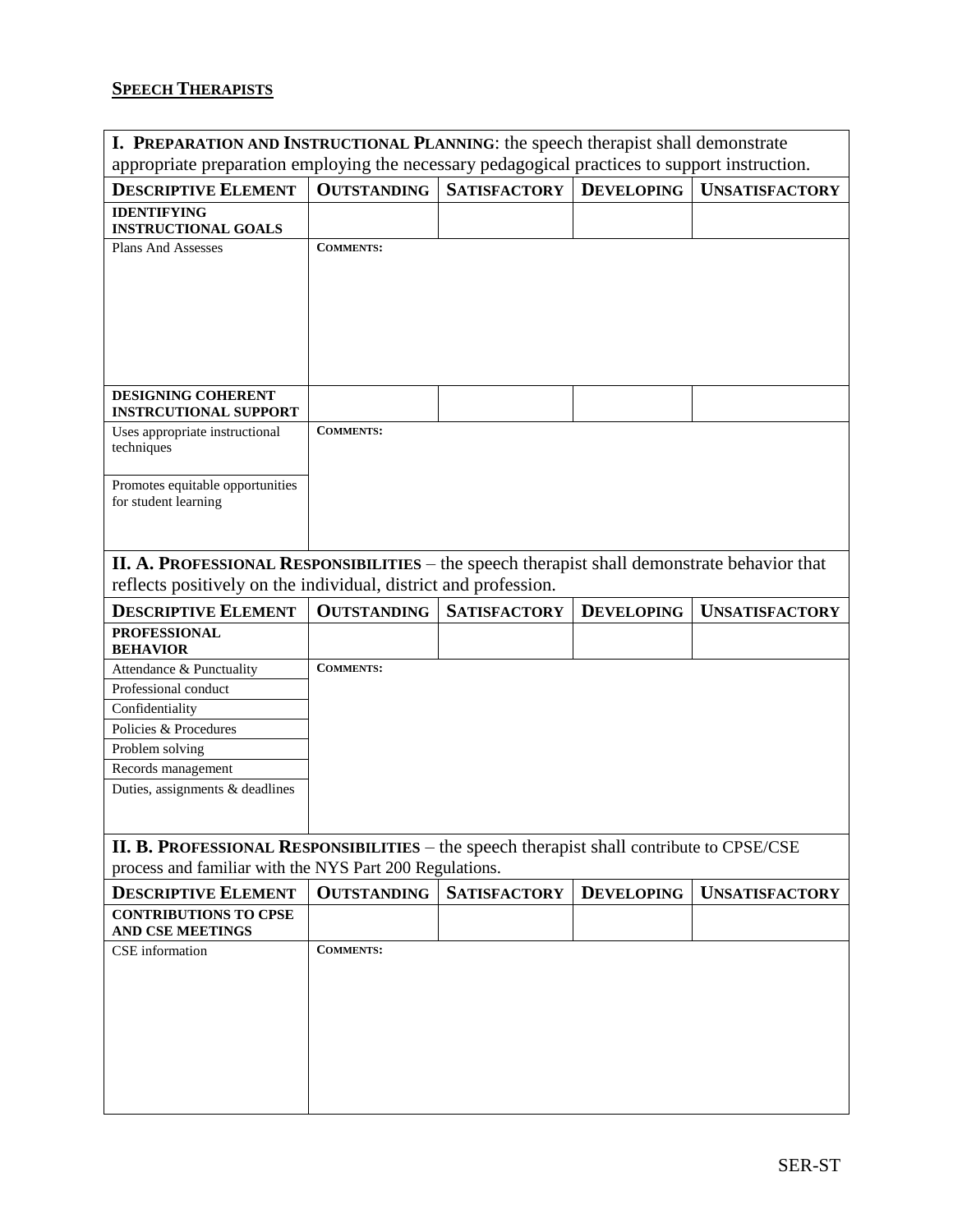### **SUMMATIVE EVALUATION REPORT**

| School Year 20 -20 |  |  |
|--------------------|--|--|
|--------------------|--|--|

| Date:  |           |                               |
|--------|-----------|-------------------------------|
|        |           | <b>Tenured</b>                |
| Title: |           |                               |
| Date:  |           |                               |
|        | Position: | Status: $1st$ $2nd$ $3rd$ Yr. |

**Overall Rating: □ Outstanding □ Satisfactory □ Developing □ Unsatisfactory**

### **Directions:**

Beside each descriptive element, place a check in the column that best describes the staff member's performance. Each descriptive element must be completed. When a staff member receives an "Unsatisfactory" or "Developing" rating, comments must be made. Those comments will come from claims and/or judgments that are backed by evidence through supporting documentation. Commendations may also be written under the "Comments" section.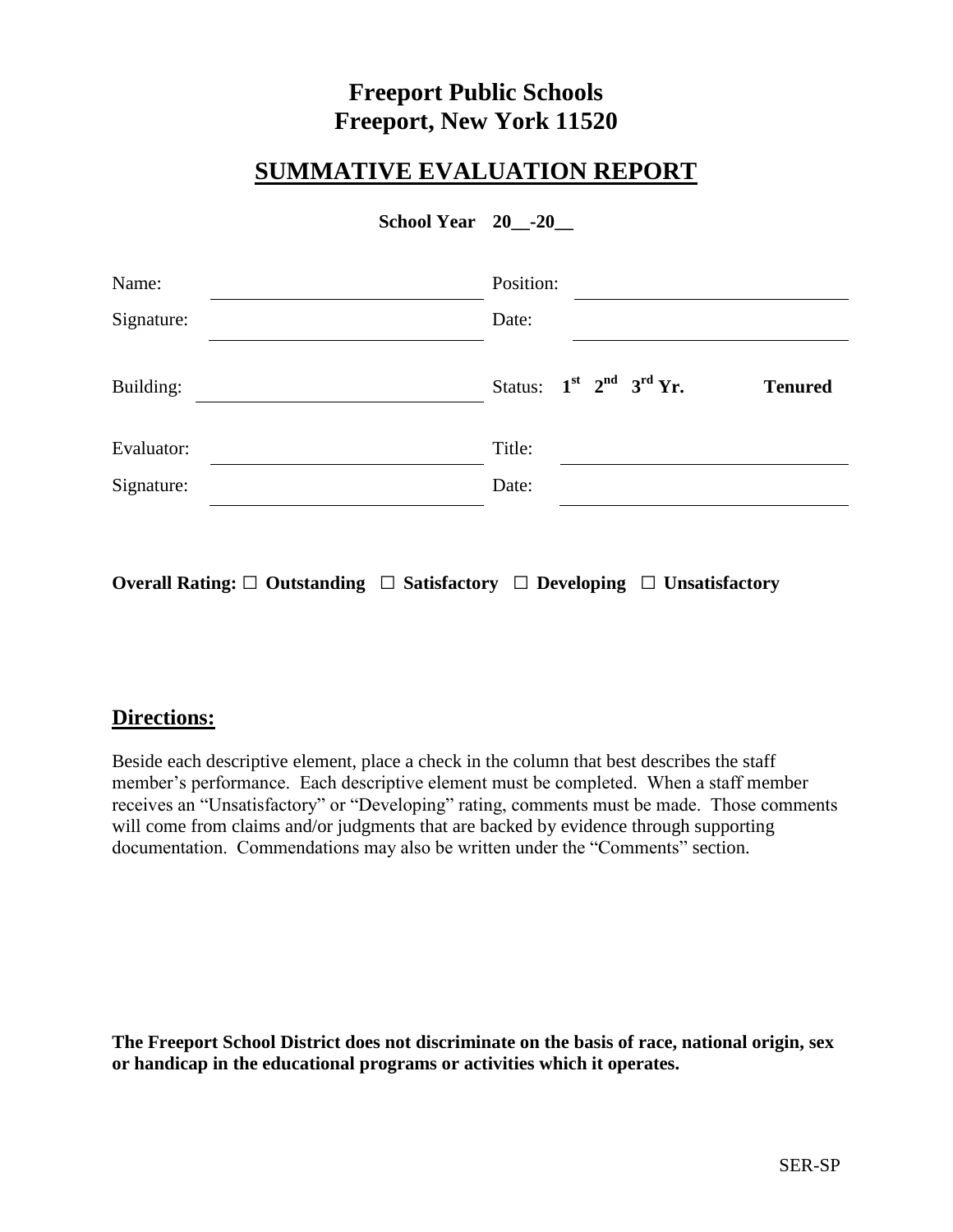### **SCHOOL PSYCHOLOGISTS**

| <b>I. PREPARATION AND ASSESSMENT:</b> the psychologist shall demonstrate appropriate preparation |                    |                     |                   |                                                                                                     |  |  |  |
|--------------------------------------------------------------------------------------------------|--------------------|---------------------|-------------------|-----------------------------------------------------------------------------------------------------|--|--|--|
| employing the necessary educational practices to support instruction.                            |                    |                     |                   |                                                                                                     |  |  |  |
| <b>DESCRIPTIVE ELEMENT</b>                                                                       | <b>OUTSTANDING</b> | <b>SATISFACTORY</b> | <b>DEVELOPING</b> | <b>UNSATISFACTORY</b>                                                                               |  |  |  |
| <b>IDENTIFYING</b>                                                                               |                    |                     |                   |                                                                                                     |  |  |  |
| <b>INSTRUCTIONAL, SOCIAL</b><br>& EMOTIONAL GOALS                                                |                    |                     |                   |                                                                                                     |  |  |  |
| Establishes psychological                                                                        | <b>COMMENTS:</b>   |                     |                   |                                                                                                     |  |  |  |
| objectives                                                                                       |                    |                     |                   |                                                                                                     |  |  |  |
| Assist students to achieve                                                                       |                    |                     |                   |                                                                                                     |  |  |  |
| learning objectives<br>Assist students to achieve                                                |                    |                     |                   |                                                                                                     |  |  |  |
| behavioral objectives                                                                            |                    |                     |                   |                                                                                                     |  |  |  |
| DESIGNING COHERENT                                                                               |                    |                     |                   |                                                                                                     |  |  |  |
| <b>INSTRUCTIONAL SUPPORT</b>                                                                     |                    |                     |                   |                                                                                                     |  |  |  |
| Adapts to school and student<br>needs                                                            | <b>COMMENTS:</b>   |                     |                   |                                                                                                     |  |  |  |
| Promotes equitable opportunities                                                                 |                    |                     |                   |                                                                                                     |  |  |  |
| and appreciation of diversity for<br>all students                                                |                    |                     |                   |                                                                                                     |  |  |  |
| Selects appropriate materials,                                                                   |                    |                     |                   |                                                                                                     |  |  |  |
| methodology and behavioral<br>objectives                                                         |                    |                     |                   |                                                                                                     |  |  |  |
| <b>PSYCHOEDUCATIONAL</b><br><b>ASSESSMENT</b>                                                    |                    |                     |                   |                                                                                                     |  |  |  |
| <b>Test Administration</b>                                                                       | <b>COMMENTS:</b>   |                     |                   |                                                                                                     |  |  |  |
| Interpretation of test results                                                                   |                    |                     |                   |                                                                                                     |  |  |  |
| Clinical judgments                                                                               |                    |                     |                   |                                                                                                     |  |  |  |
| Clinical recommendations                                                                         |                    |                     |                   |                                                                                                     |  |  |  |
| II. A. PROFESSIONAL RESPONSIBILITIES – the psychologist shall demonstrate behavior that          |                    |                     |                   |                                                                                                     |  |  |  |
| reflects positively on the individual, district and profession.                                  |                    |                     |                   |                                                                                                     |  |  |  |
| <b>DESCRIPTIVE ELEMENT</b>                                                                       | <b>OUTSTANDING</b> | <b>SATISFACTORY</b> | <b>DEVELOPING</b> | <b>UNSATISFACTORY</b>                                                                               |  |  |  |
| <b>PROFESSIONAL</b><br><b>BEHAVIOR</b>                                                           |                    |                     |                   |                                                                                                     |  |  |  |
| Attendance & Punctuality                                                                         | <b>COMMENTS:</b>   |                     |                   |                                                                                                     |  |  |  |
| Professional conduct                                                                             |                    |                     |                   |                                                                                                     |  |  |  |
| Confidentiality                                                                                  |                    |                     |                   |                                                                                                     |  |  |  |
| Policies & Procedures                                                                            |                    |                     |                   |                                                                                                     |  |  |  |
| Problem solving                                                                                  |                    |                     |                   |                                                                                                     |  |  |  |
| Records management                                                                               |                    |                     |                   |                                                                                                     |  |  |  |
| Duties, assignments & deadlines                                                                  |                    |                     |                   |                                                                                                     |  |  |  |
|                                                                                                  |                    |                     |                   |                                                                                                     |  |  |  |
|                                                                                                  |                    |                     |                   | <b>II. B. PROFESSIONAL RESPONSIBILITIES</b> – the psychologist shall contribute to CPSE/CSE process |  |  |  |
| and familiar with the NYS Part 200 Regulations.<br><b>DESCRIPTIVE ELEMENT</b>                    | <b>OUTSTANDING</b> | <b>SATISFACTORY</b> | <b>DEVELOPING</b> | <b>UNSATISFACTORY</b>                                                                               |  |  |  |
| <b>CONTRIBUTIONS TO CPSE</b><br><b>AND CSE MEETINGS</b>                                          |                    |                     |                   |                                                                                                     |  |  |  |
| CPSE and CSE placements                                                                          | <b>COMMENTS:</b>   |                     |                   |                                                                                                     |  |  |  |
| CPSE and CSE information                                                                         |                    |                     |                   |                                                                                                     |  |  |  |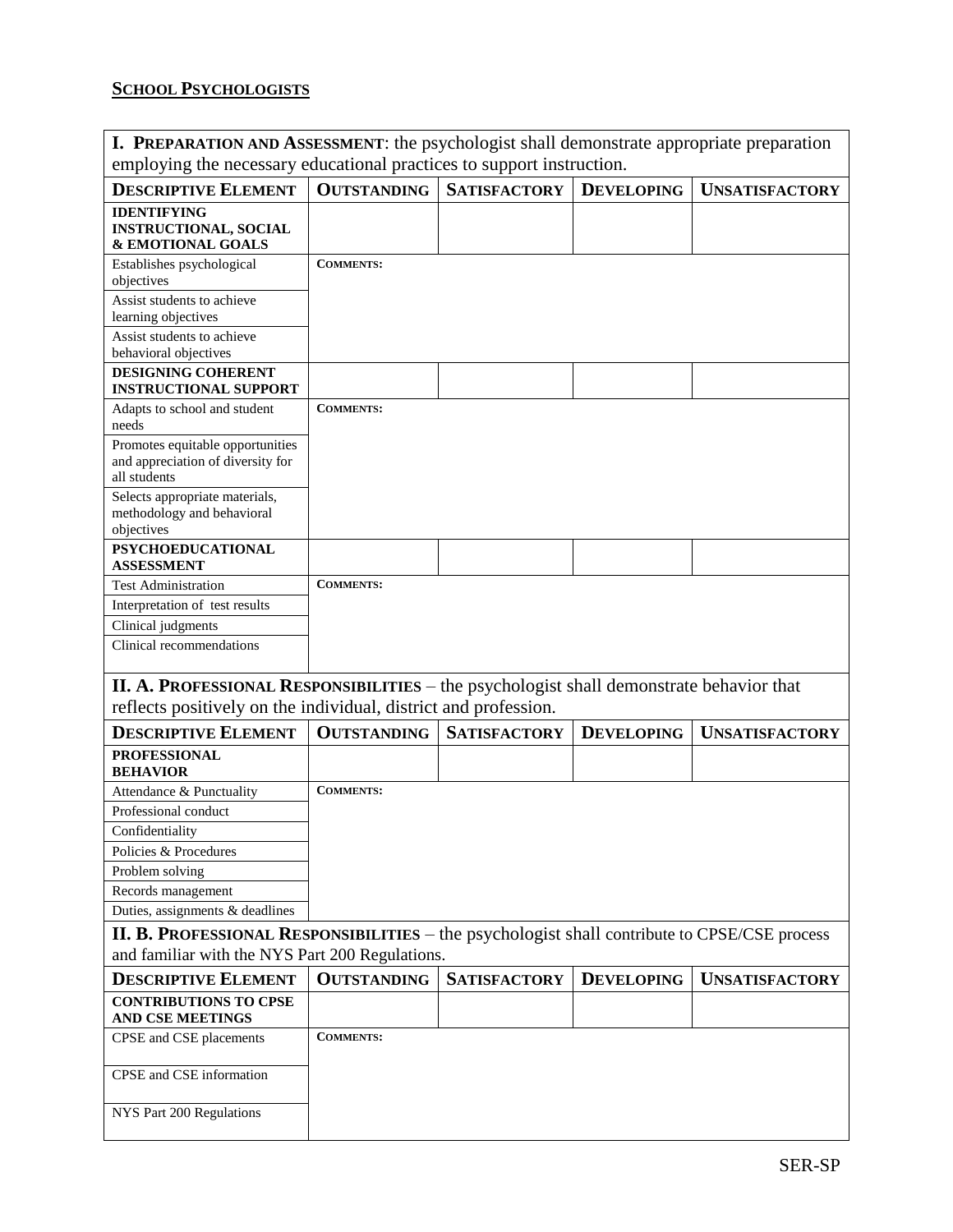### **SUMMATIVE EVALUATION REPORT**

| School Year 20 -20 |  |  |
|--------------------|--|--|
|--------------------|--|--|

| Date:  |           |                               |
|--------|-----------|-------------------------------|
|        |           | <b>Tenured</b>                |
| Title: |           |                               |
| Date:  |           |                               |
|        | Position: | Status: $1st$ $2nd$ $3rd$ Yr. |

**Overall Rating: □ Outstanding □ Satisfactory □ Developing □ Unsatisfactory**

### **Directions:**

Beside each descriptive element, place a check in the column that best describes the staff member's performance. Each descriptive element must be completed. When a staff member receives an "Unsatisfactory" or "Developing" rating, comments must be made. Those comments will come from claims and/or judgments that are backed by evidence through supporting documentation. Commendations may also be written under the "Comments" section.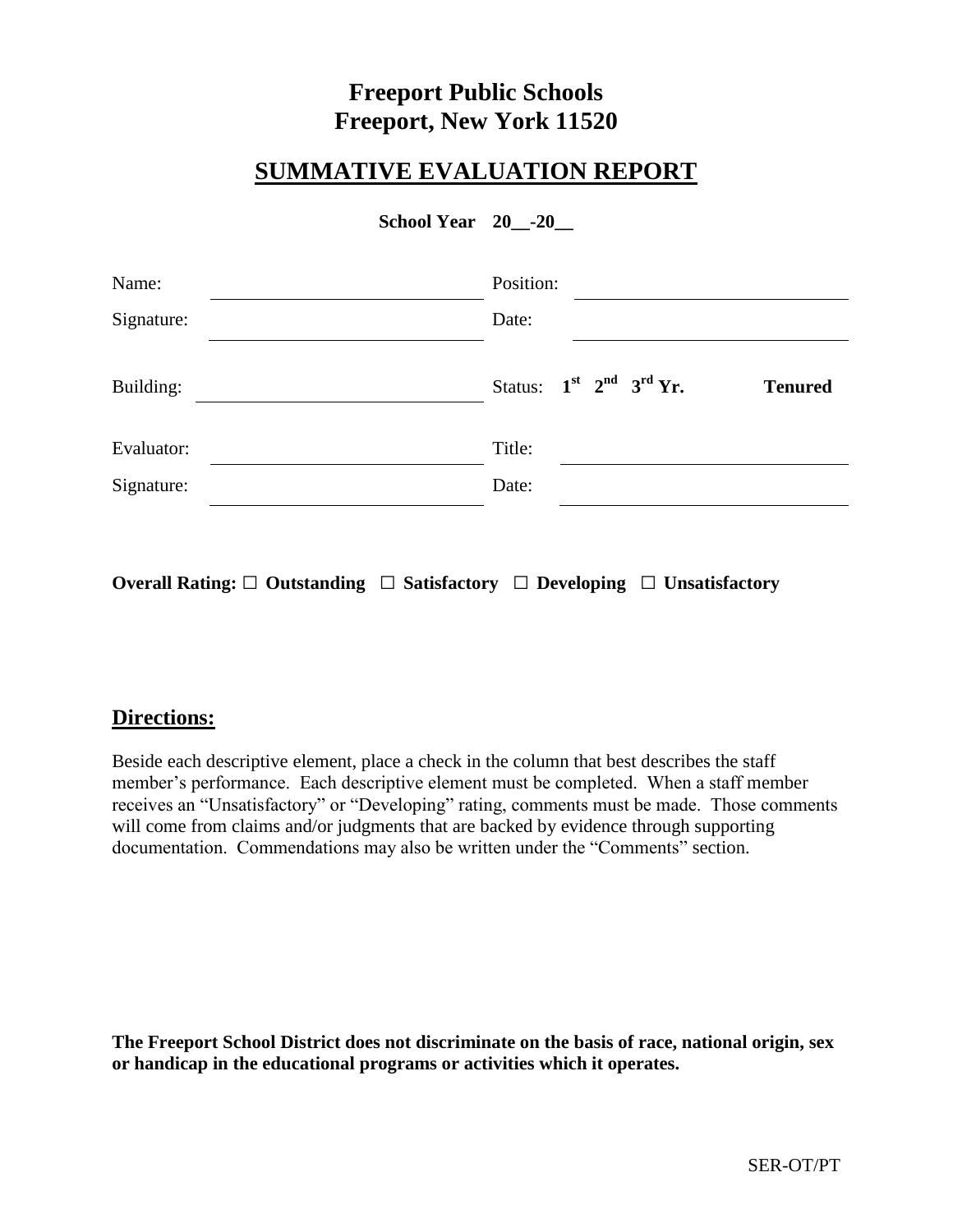### **OCCUPATIONAL THERAPIST/PHYSICAL THERAPIST**

| <b>I. PREPARATION AND INSTRUCTIONAL PLANNING:</b> The occupational and physical therapist                                                                                         |                    |                     |                   |                       |  |  |  |
|-----------------------------------------------------------------------------------------------------------------------------------------------------------------------------------|--------------------|---------------------|-------------------|-----------------------|--|--|--|
| shall demonstrate preparation employing the necessary pedagogical practices to support                                                                                            |                    |                     |                   |                       |  |  |  |
| instruction.                                                                                                                                                                      |                    |                     |                   |                       |  |  |  |
| <b>DESCRIPTIVE ELEMENT</b>                                                                                                                                                        | <b>OUTSTANDING</b> | <b>SATISFACTORY</b> | <b>DEVELOPING</b> | <b>UNSATISFACTORY</b> |  |  |  |
| <b>DESIGNING COHERENT</b><br><b>INSTRUCTIONAL SUPPORT</b>                                                                                                                         |                    |                     |                   |                       |  |  |  |
| Uses appropriate instructional<br>techniques                                                                                                                                      | <b>COMMENTS:</b>   |                     |                   |                       |  |  |  |
| Promotes equitable opportunities<br>for student learning                                                                                                                          |                    |                     |                   |                       |  |  |  |
| II. A. PROFESSIONAL RESPONSIBILITIES – the occupational and physical therapist shall<br>demonstrate behavior that reflects positively on the individual, district and profession. |                    |                     |                   |                       |  |  |  |
| <b>DESCRIPTIVE ELEMENT</b>                                                                                                                                                        | <b>OUTSTANDING</b> | <b>SATISFACTORY</b> | <b>DEVELOPING</b> | <b>UNSATISFACTORY</b> |  |  |  |
| <b>PROFESSIONAL</b>                                                                                                                                                               |                    |                     |                   |                       |  |  |  |
| <b>BEHAVIOR</b>                                                                                                                                                                   |                    |                     |                   |                       |  |  |  |
| Attendance & Punctuality                                                                                                                                                          | <b>COMMENTS:</b>   |                     |                   |                       |  |  |  |
| Professional conduct                                                                                                                                                              |                    |                     |                   |                       |  |  |  |
| Confidentiality                                                                                                                                                                   |                    |                     |                   |                       |  |  |  |
| Policies & Procedures                                                                                                                                                             |                    |                     |                   |                       |  |  |  |
| Problem solving                                                                                                                                                                   |                    |                     |                   |                       |  |  |  |
| Records management                                                                                                                                                                |                    |                     |                   |                       |  |  |  |
| Duties, assignments & deadlines                                                                                                                                                   |                    |                     |                   |                       |  |  |  |
| II. B. PROFESSIONAL RESPONSIBILITIES - the Occupational Therapist/Physical Therapist shall<br>contribute to CSE process.                                                          |                    |                     |                   |                       |  |  |  |
| <b>DESCRIPTIVE ELEMENT</b>                                                                                                                                                        | <b>OUTSTANDING</b> | <b>SATISFACTORY</b> | <b>DEVELOPING</b> | <b>UNSATISFACTORY</b> |  |  |  |
| <b>CONTRIBUTIONS TO CSE</b>                                                                                                                                                       |                    |                     |                   |                       |  |  |  |
| <b>MEETINGS</b>                                                                                                                                                                   |                    |                     |                   |                       |  |  |  |
| CSE information                                                                                                                                                                   | <b>COMMENTS:</b>   |                     |                   |                       |  |  |  |
|                                                                                                                                                                                   |                    |                     |                   |                       |  |  |  |
|                                                                                                                                                                                   |                    |                     |                   |                       |  |  |  |
|                                                                                                                                                                                   |                    |                     |                   |                       |  |  |  |
|                                                                                                                                                                                   |                    |                     |                   |                       |  |  |  |
|                                                                                                                                                                                   |                    |                     |                   |                       |  |  |  |
|                                                                                                                                                                                   |                    |                     |                   |                       |  |  |  |
|                                                                                                                                                                                   |                    |                     |                   |                       |  |  |  |
|                                                                                                                                                                                   |                    |                     |                   |                       |  |  |  |
|                                                                                                                                                                                   |                    |                     |                   |                       |  |  |  |
|                                                                                                                                                                                   |                    |                     |                   |                       |  |  |  |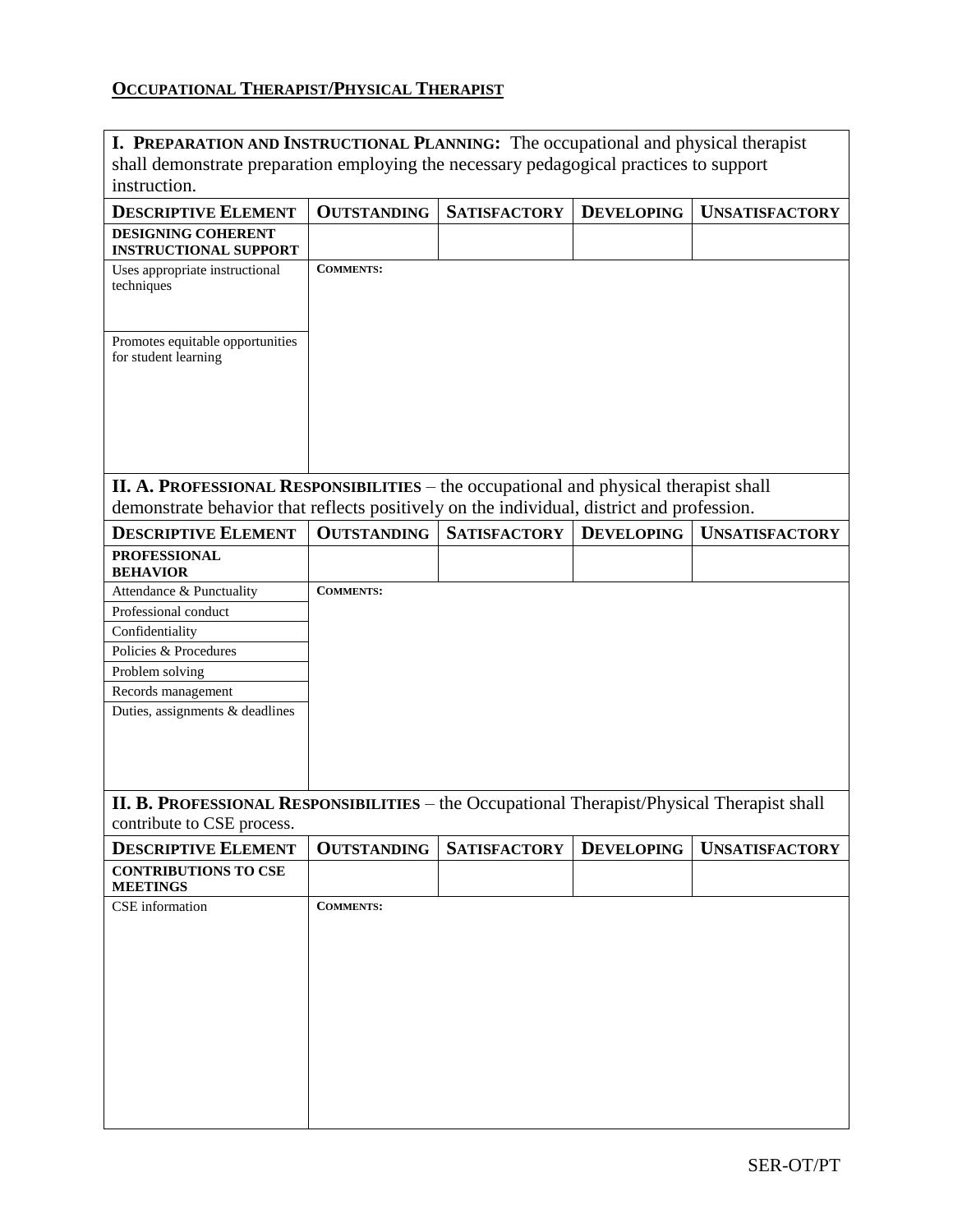### **SUMMATIVE EVALUATION REPORT**

| School Year 20 -20 |  |  |
|--------------------|--|--|
|--------------------|--|--|

| Date:  |           |                               |
|--------|-----------|-------------------------------|
|        |           | <b>Tenured</b>                |
| Title: |           |                               |
| Date:  |           |                               |
|        | Position: | Status: $1st$ $2nd$ $3rd$ Yr. |

**Overall Rating: □ Outstanding □ Satisfactory □ Developing □ Unsatisfactory**

### **Directions:**

Beside each descriptive element, place a check in the column that best describes the staff member's performance. Each descriptive element must be completed. When a staff member receives an "Unsatisfactory" or "Developing" rating, comments must be made. Those comments will come from claims and/or judgments that are backed by evidence through supporting documentation. Commendations may also be written under the "Comments" section.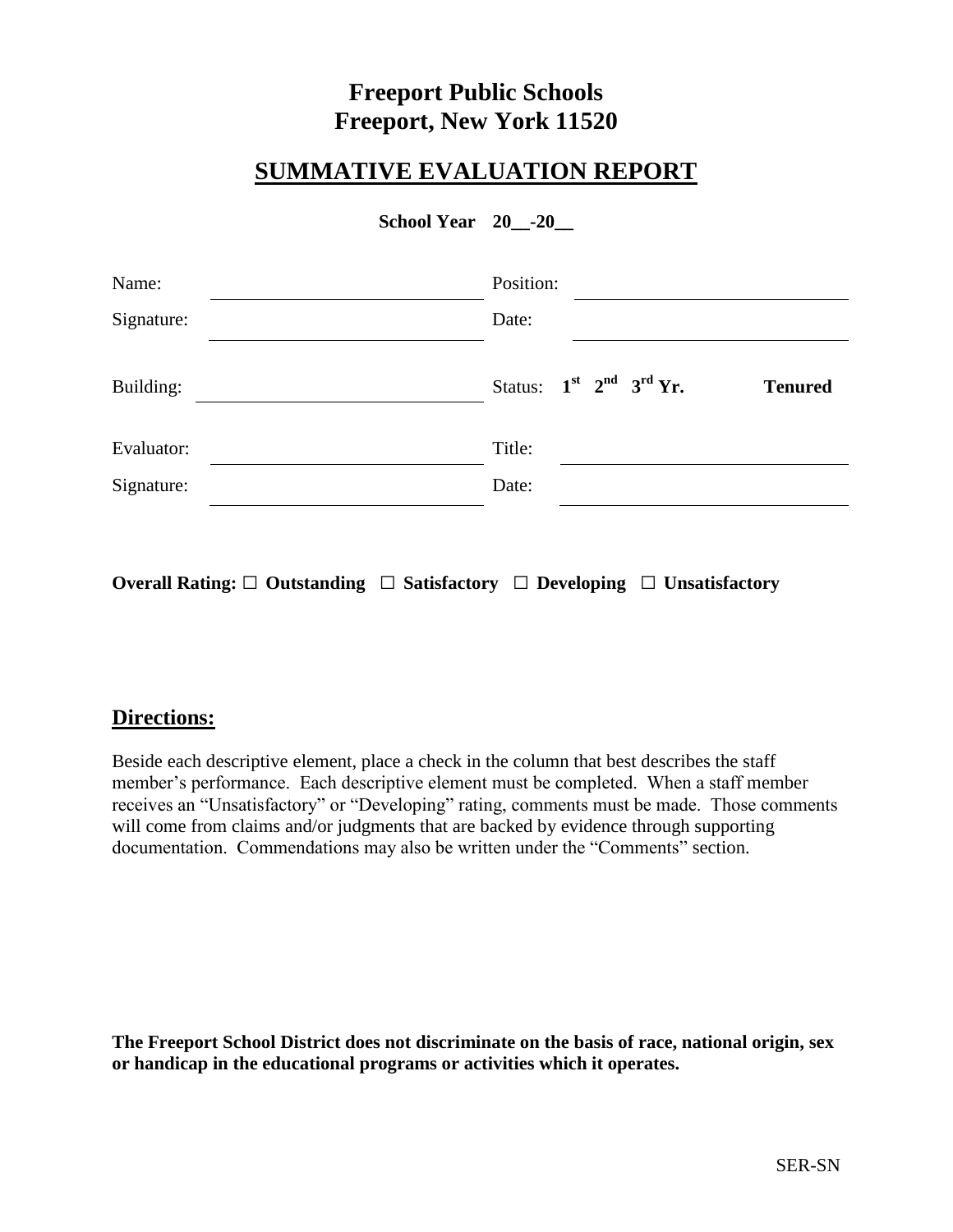### **SCHOOL NURSE**

| I. PREPARATION AND PLANNING: The school nurse shall demonstrate preparation employing         |                    |                     |                   |                       |  |
|-----------------------------------------------------------------------------------------------|--------------------|---------------------|-------------------|-----------------------|--|
| the necessary health care needs.                                                              |                    |                     |                   |                       |  |
| <b>DESCRIPTIVE ELEMENT</b>                                                                    | <b>OUTSTANDING</b> | <b>SATISFACTORY</b> | <b>DEVELOPING</b> | <b>UNSATISFACTORY</b> |  |
| <b>IDENTIFYING HEALTH</b>                                                                     |                    |                     |                   |                       |  |
| <b>CARE GOALS</b>                                                                             | <b>COMMENTS:</b>   |                     |                   |                       |  |
| Plans and assesses                                                                            |                    |                     |                   |                       |  |
|                                                                                               |                    |                     |                   |                       |  |
|                                                                                               |                    |                     |                   |                       |  |
|                                                                                               |                    |                     |                   |                       |  |
|                                                                                               |                    |                     |                   |                       |  |
|                                                                                               |                    |                     |                   |                       |  |
| <b>DESIGNING COHERENT</b><br><b>HEALTH CARE SUPPORT</b>                                       |                    |                     |                   |                       |  |
| Uses appropriate health care                                                                  | <b>COMMENTS:</b>   |                     |                   |                       |  |
| techniques and technology                                                                     |                    |                     |                   |                       |  |
| Serves as on-site the health care<br>expert                                                   |                    |                     |                   |                       |  |
| Promotes equitable opportunities                                                              |                    |                     |                   |                       |  |
| for student learning                                                                          |                    |                     |                   |                       |  |
|                                                                                               |                    |                     |                   |                       |  |
|                                                                                               |                    |                     |                   |                       |  |
| II. PROFESSIONAL RESPONSIBILITIES – the school nurse shall demonstrate behavior that reflects |                    |                     |                   |                       |  |
| positively on the individual, district and profession.                                        |                    |                     |                   |                       |  |
|                                                                                               |                    |                     |                   |                       |  |
|                                                                                               |                    |                     |                   |                       |  |
| <b>DESCRIPTIVE ELEMENT</b><br><b>PROFESSIONAL</b>                                             | <b>OUTSTANDING</b> | <b>SATISFACTORY</b> | <b>DEVELOPING</b> | <b>UNSATISFACTORY</b> |  |
| <b>BEHAVIOR</b>                                                                               | <b>COMMENTS:</b>   |                     |                   |                       |  |
| Attendance & Punctuality<br>Professional conduct                                              |                    |                     |                   |                       |  |
| Confidentiality                                                                               |                    |                     |                   |                       |  |
| Policies & Procedures                                                                         |                    |                     |                   |                       |  |
| Problem solving                                                                               |                    |                     |                   |                       |  |
| Records management                                                                            |                    |                     |                   |                       |  |
| Duties, assignments & deadlines                                                               |                    |                     |                   |                       |  |
|                                                                                               |                    |                     |                   |                       |  |
| <b>EFFECTIVE HEALTH</b><br>ROOM MANAGEMENT                                                    |                    |                     |                   |                       |  |
| Establishment of positive health                                                              | <b>COMMENTS:</b>   |                     |                   |                       |  |
| room environment                                                                              |                    |                     |                   |                       |  |
|                                                                                               |                    |                     |                   |                       |  |
|                                                                                               |                    |                     |                   |                       |  |
|                                                                                               |                    |                     |                   |                       |  |
|                                                                                               |                    |                     |                   |                       |  |
|                                                                                               |                    |                     |                   |                       |  |
|                                                                                               |                    |                     |                   |                       |  |
|                                                                                               |                    |                     |                   |                       |  |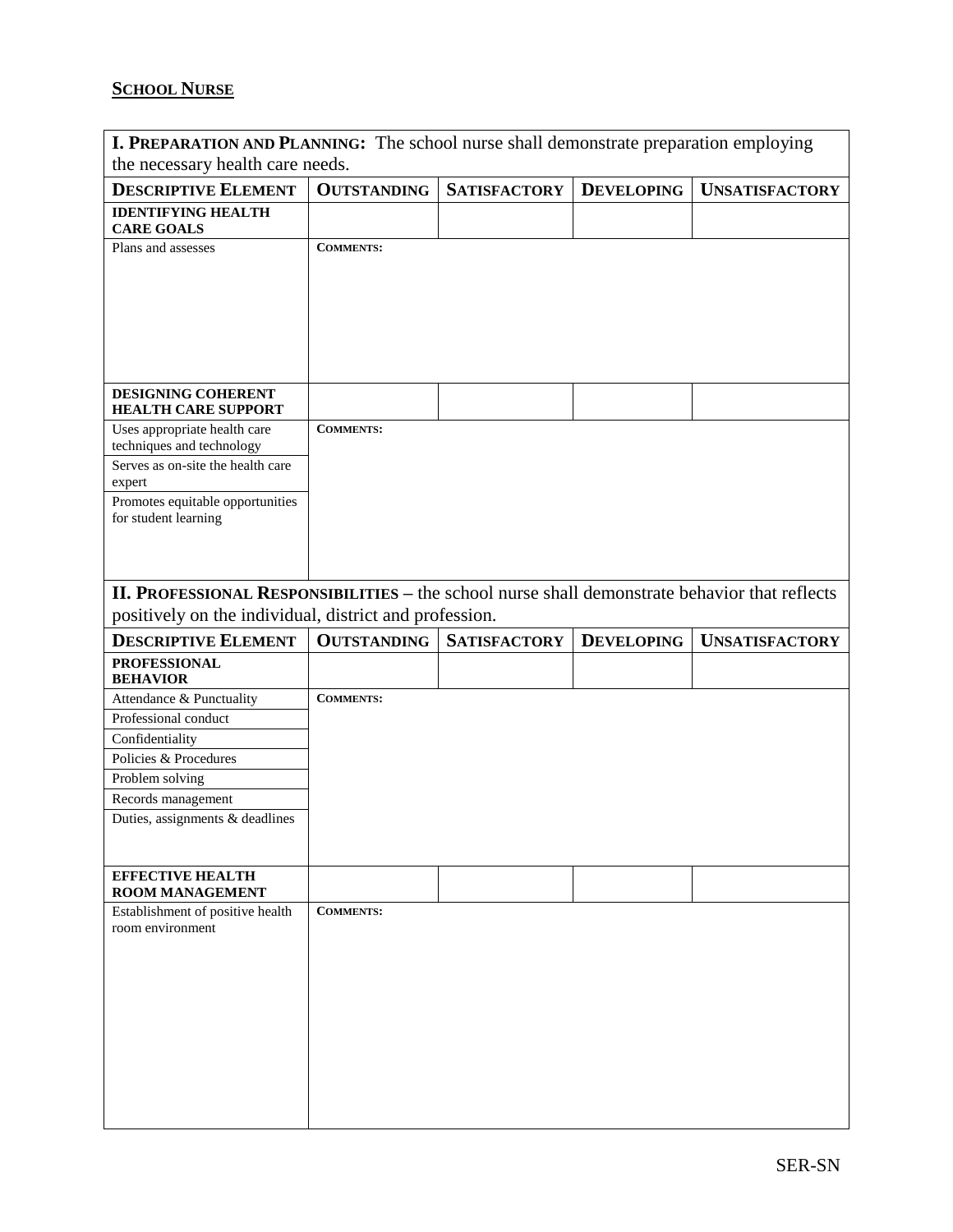### **SUMMATIVE EVALUATION REPORT**

| School Year 20 -20 |  |  |
|--------------------|--|--|
|--------------------|--|--|

| Position:                                       |
|-------------------------------------------------|
| Date:                                           |
| Status: $1st$ $2nd$ $3rd$ Yr.<br><b>Tenured</b> |
| Title:                                          |
| Date:                                           |
|                                                 |

**Overall Rating: □ Outstanding □ Satisfactory □ Developing □ Unsatisfactory**

### **Directions:**

Beside each descriptive element, place a check in the column that best describes the staff member's performance. Each descriptive element must be completed. When a staff member receives an "Unsatisfactory" or "Developing" rating, comments must be made. Those comments will come from claims and/or judgments that are backed by evidence through supporting documentation. Commendations may also be written under the "Comments" section.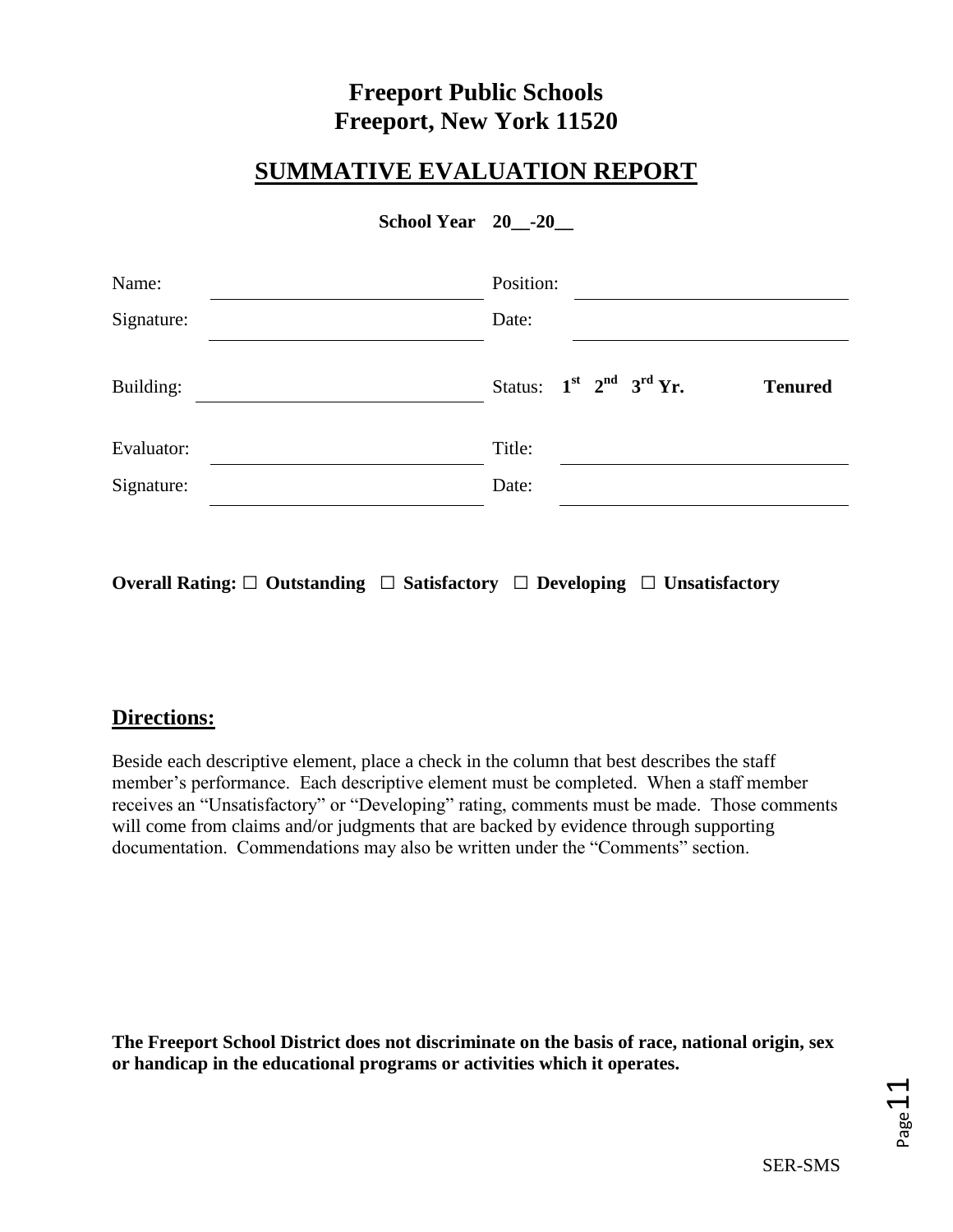### **SCHOOL MEDIA SPECIALIST (LIBRARIAN)**

| I. PREPARATION AND INSTRUCTIONAL PLANNING: The school media specialist shall                  |                    |                     |                   |                       |
|-----------------------------------------------------------------------------------------------|--------------------|---------------------|-------------------|-----------------------|
| demonstrate preparation employing the necessary pedagogical practices and support instruction |                    |                     |                   |                       |
| <b>DESCRIPTIVE ELEMENT</b>                                                                    | <b>OUTSTANDING</b> | <b>SATISFACTORY</b> | <b>DEVELOPING</b> | <b>UNSATISFACTORY</b> |
| <b>IDENTIFYING</b><br><b>INSTRUCTIONAL GOALS</b>                                              |                    |                     |                   |                       |
| Plans and assesses                                                                            | <b>COMMENTS:</b>   |                     |                   |                       |
|                                                                                               |                    |                     |                   |                       |
| Collaboration                                                                                 |                    |                     |                   |                       |
| Evaluation                                                                                    |                    |                     |                   |                       |
|                                                                                               |                    |                     |                   |                       |
|                                                                                               |                    |                     |                   |                       |
| <b>IDENTIFYING COHERENT</b><br><b>INSTRUCTIONAL SUPPORT</b>                                   |                    |                     |                   |                       |
| Uses appropriate instructional                                                                | <b>COMMENTS:</b>   |                     |                   |                       |
| techniques                                                                                    |                    |                     |                   |                       |
| Promotes equitable opportunities<br>for student learning                                      |                    |                     |                   |                       |
|                                                                                               |                    |                     |                   |                       |
|                                                                                               |                    |                     |                   |                       |
|                                                                                               |                    |                     |                   |                       |
|                                                                                               |                    |                     |                   |                       |
| II. PROFESSIONAL RESPONSIBILITIES – the school media Specialist shall demonstrate behavior    |                    |                     |                   |                       |
| that reflects positively on the individual, district and profession.                          |                    |                     |                   |                       |
|                                                                                               |                    |                     |                   |                       |
| <b>DESCRIPTIVE ELEMENT</b>                                                                    | <b>OUTSTANDING</b> | <b>SATISFACTORY</b> | <b>DEVELOPING</b> | <b>UNSATISFACTORY</b> |
| <b>PROFESSIONAL</b>                                                                           |                    |                     |                   |                       |
| <b>BEHAVIOR</b><br>Attendance & Punctuality                                                   | <b>COMMENTS:</b>   |                     |                   |                       |
| Professional conduct                                                                          |                    |                     |                   |                       |
| Confidentiality                                                                               |                    |                     |                   |                       |
| Policies & Procedures                                                                         |                    |                     |                   |                       |
| Problem solving                                                                               |                    |                     |                   |                       |
| Records management<br>Duties, assignments & deadlines                                         |                    |                     |                   |                       |
|                                                                                               |                    |                     |                   |                       |
|                                                                                               |                    |                     |                   |                       |
| <b>EFFECTIVE LIBRARY/</b><br><b>MEDIA CENTER</b>                                              |                    |                     |                   |                       |
| <b>MANAGEMENT</b>                                                                             |                    |                     |                   |                       |
| Establishment of positive<br>Library/Media Center                                             | <b>COMMENTS:</b>   |                     |                   |                       |
| environment                                                                                   |                    |                     |                   |                       |
| Management and operation                                                                      |                    |                     |                   |                       |
|                                                                                               |                    |                     |                   |                       |
|                                                                                               |                    |                     |                   |                       |
|                                                                                               |                    |                     |                   |                       |
|                                                                                               |                    |                     |                   |                       |
|                                                                                               |                    |                     |                   |                       |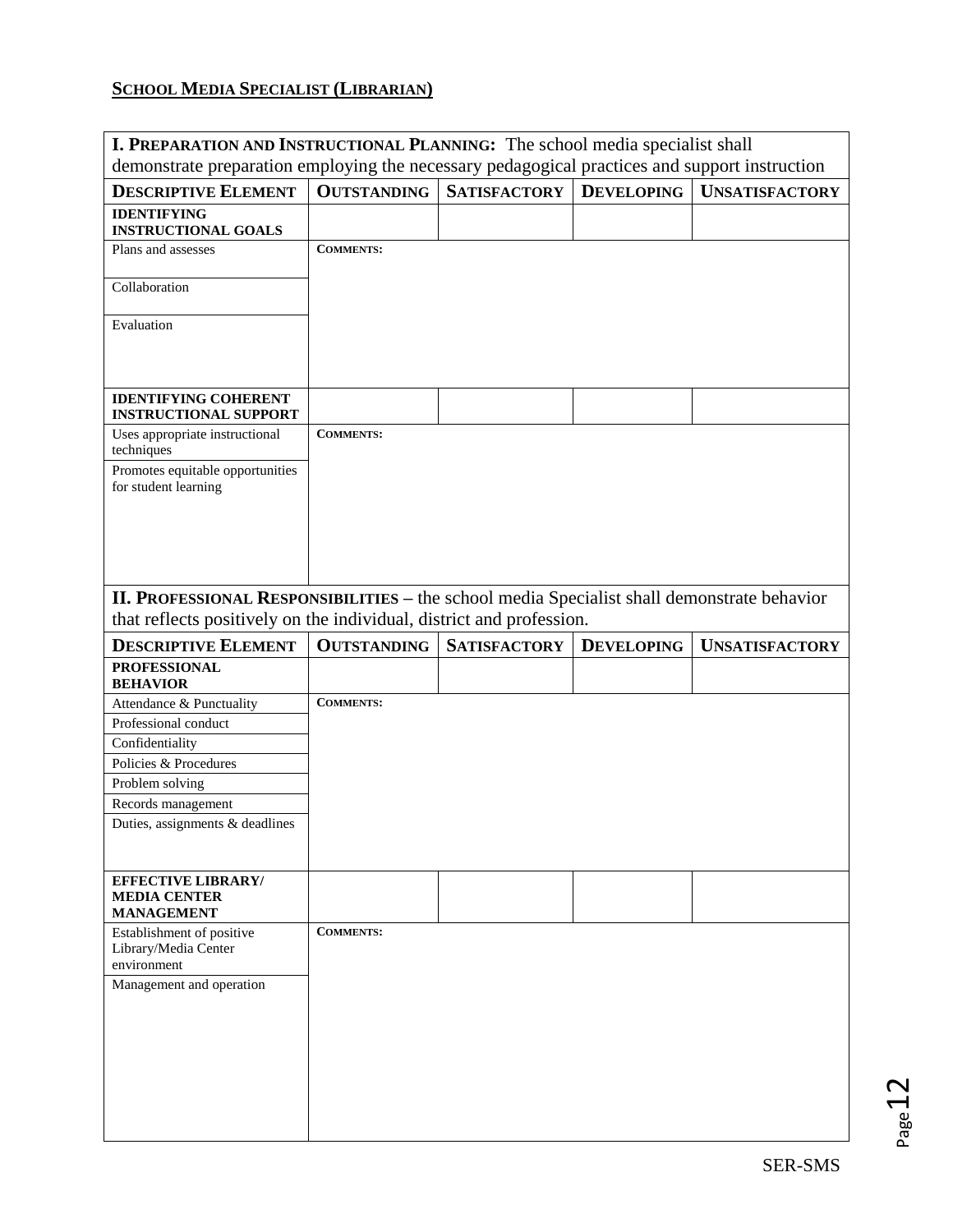### **Professional Personnel Improvement Plan Form**

(To be completed by professional personnel in consultation with administrator)

**School Year 20\_\_-20\_\_**

| Name:                    |                                    | Position: |  |
|--------------------------|------------------------------------|-----------|--|
| Signature:               |                                    | Date:     |  |
|                          | Mid-Year Conference                | Date:     |  |
|                          | End-of-Year Conference             | Date:     |  |
| Building(s):             |                                    |           |  |
| Principal/Designee Name: |                                    | Title:    |  |
| Signature:               |                                    | Date:     |  |
|                          |                                    |           |  |
|                          | 1. Areas for Improvement:          |           |  |
|                          |                                    |           |  |
|                          |                                    |           |  |
|                          |                                    |           |  |
|                          | 2. Recommendations for Improvement |           |  |
|                          |                                    |           |  |
|                          |                                    |           |  |
|                          |                                    |           |  |
| 3. Supports Available    |                                    |           |  |
|                          |                                    |           |  |
|                          |                                    |           |  |
|                          |                                    |           |  |
|                          |                                    |           |  |
| 4. Monitoring System     |                                    |           |  |
|                          |                                    |           |  |
|                          |                                    |           |  |
|                          |                                    |           |  |